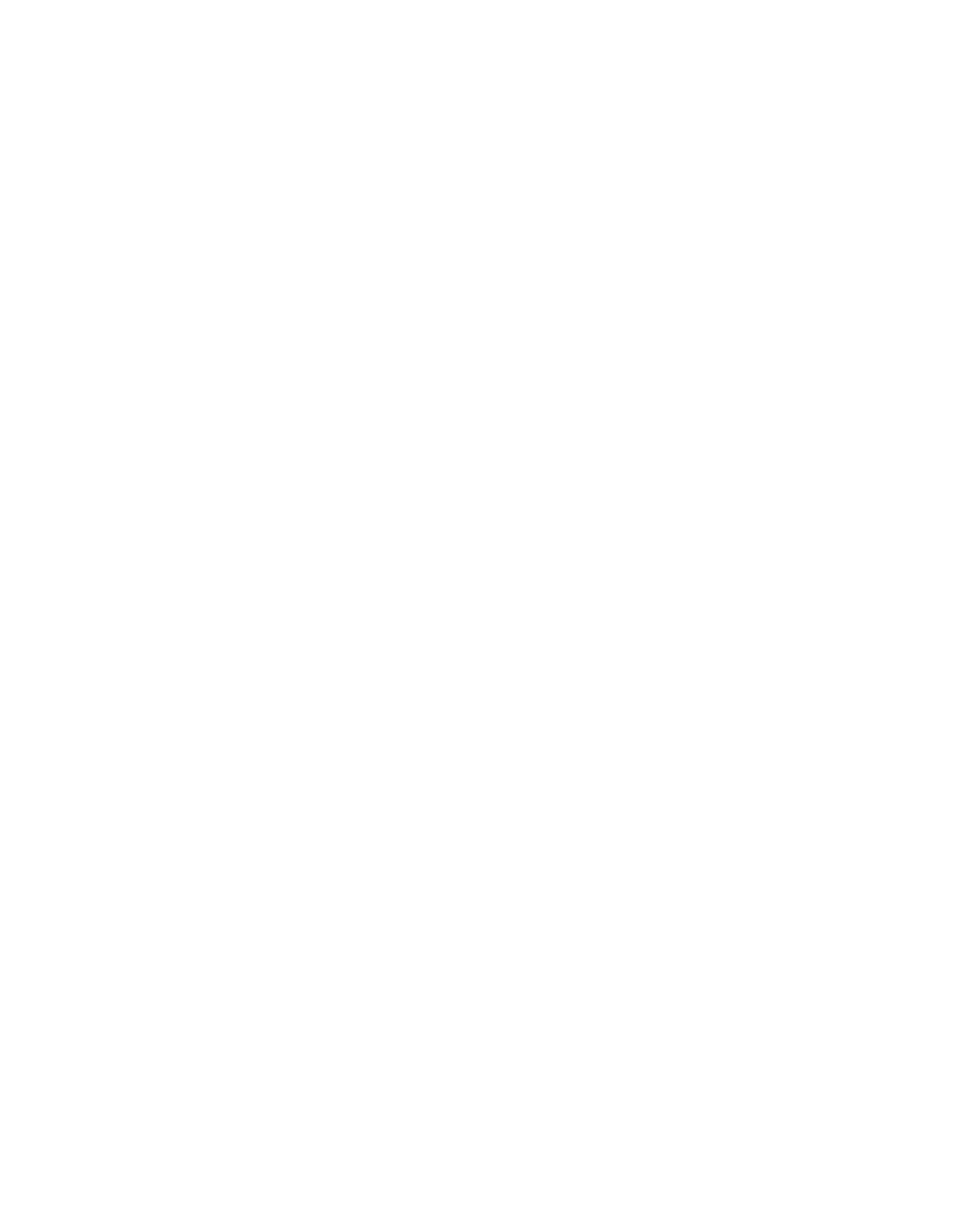# **City of Beaumont, California**



# **ANNUAL FINANCIAL REPORT**

For the fiscal year ended June 30, 2018

Prepared by the Finance Department

Melana Taylor, Director of Finance Jennifer Ustation, Senior Accountant Shay Norville, Payroll Clerk Jacqueline Miranda, Accounting Technician Karee Keyser, Accounting Technician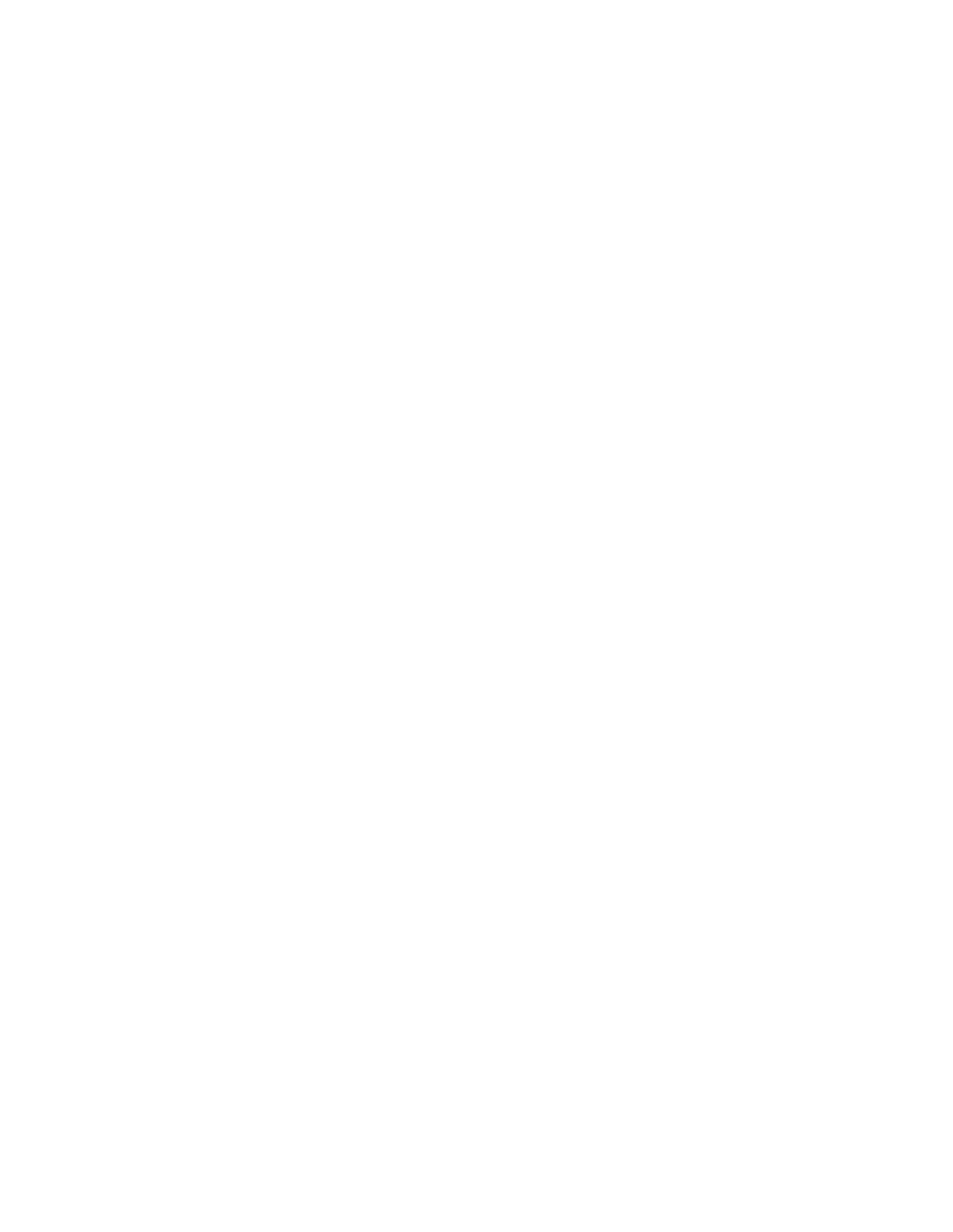# **Table of Contents**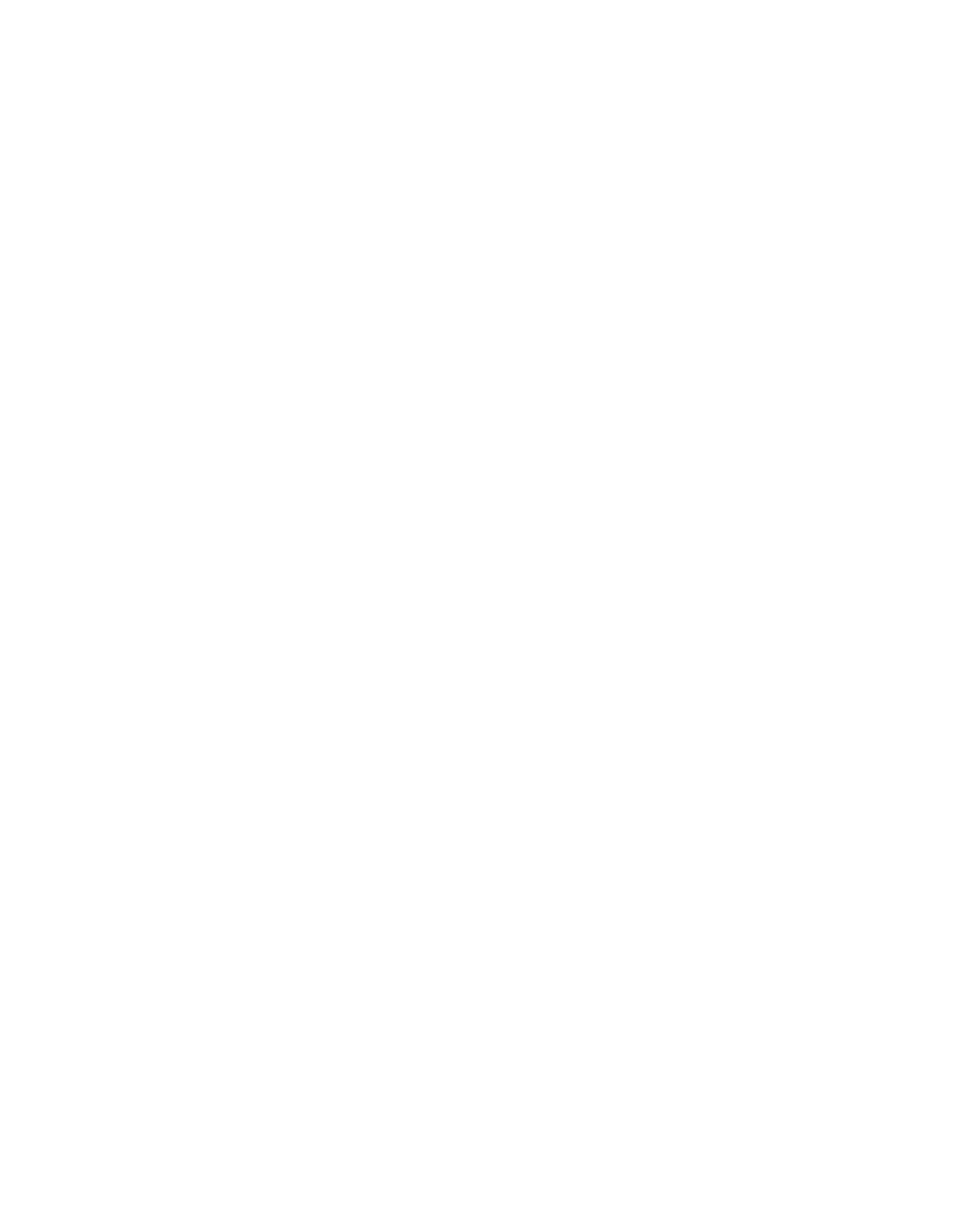## **Table of Contents**

|                                                                                         | Page |
|-----------------------------------------------------------------------------------------|------|
| <b>FINANCIAL SECTION</b>                                                                |      |
|                                                                                         |      |
| Management's Discussion and Analysis (Required Supplementary Information - Unaudited) 3 |      |
| <b>Basic Financial Statements:</b>                                                      |      |
| <b>Government-Wide Financial Statements:</b>                                            |      |
|                                                                                         |      |
|                                                                                         |      |
| <b>Fund Financial Statements:</b>                                                       |      |
| <b>Governmental Fund Financial Statements:</b>                                          |      |
| Reconciliation of the Governmental Funds Balance Sheet                                  |      |
|                                                                                         |      |
|                                                                                         |      |
| Reconciliation of the Governmental Funds Statement of Revenues, Expenditures,           |      |
| and Changes in Fund Balance to the Government-Wide Statement of Activities 32           |      |
| <b>Proprietary Fund Financial Statements:</b>                                           |      |
|                                                                                         |      |
|                                                                                         |      |
|                                                                                         |      |
| <b>Fiduciary Fund Financial Statements:</b>                                             |      |
|                                                                                         |      |
|                                                                                         |      |
|                                                                                         |      |
| <b>Required Supplementary Information (Unaudited):</b>                                  |      |
|                                                                                         |      |

| <b>BUGGETALY INTO PORTUGAL IN THE EXECUTIVE CONSUMER</b> FOR THE RESERVE TO THE RESERVE TO THE RESERVE TO A RESERVE TO T |  |
|--------------------------------------------------------------------------------------------------------------------------|--|
|                                                                                                                          |  |
| Budgetary Comparison Schedule – Community Facilities Districts (CFD) Special Revenue Fund109                             |  |
|                                                                                                                          |  |
|                                                                                                                          |  |
|                                                                                                                          |  |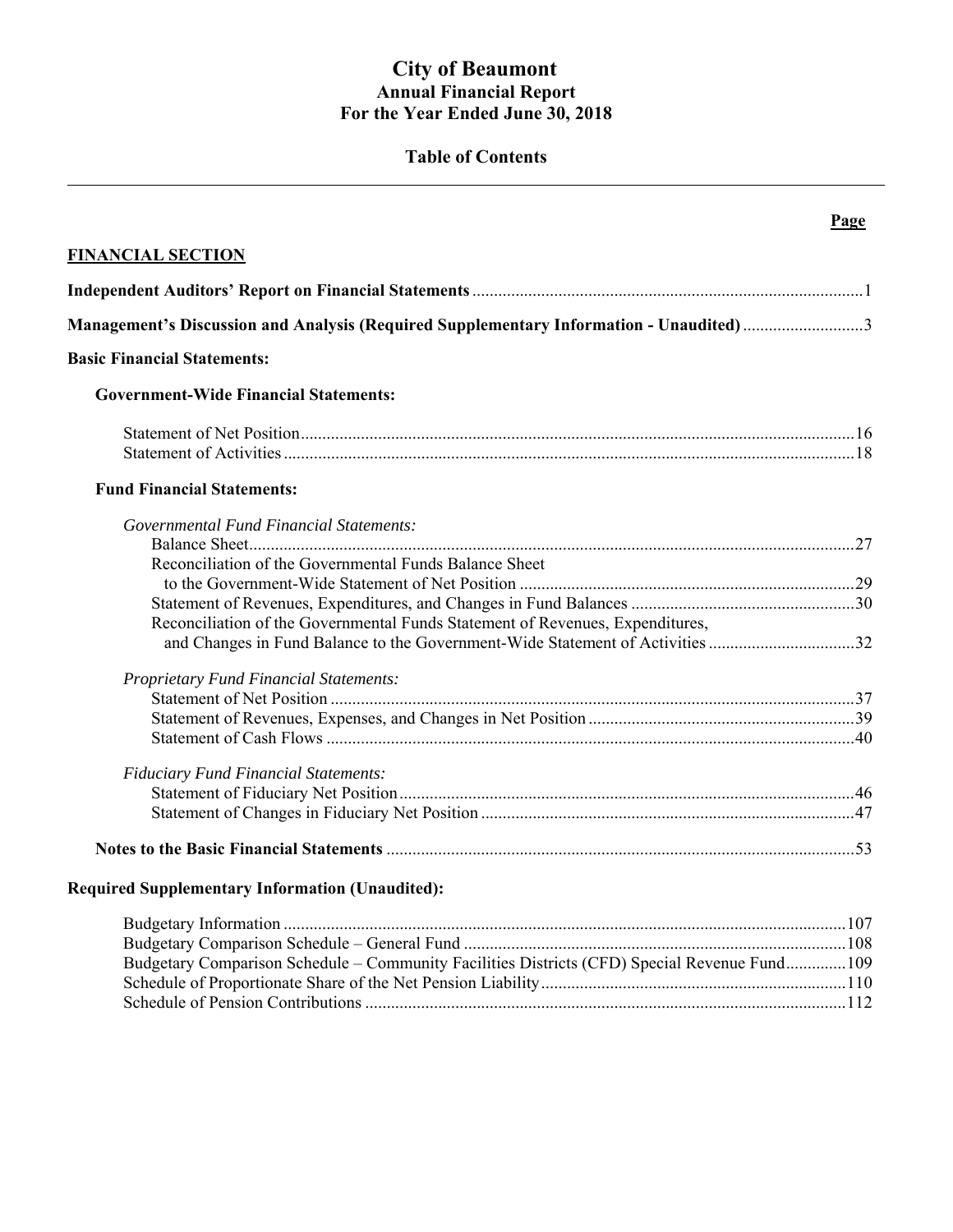## **Table of Contents (Continued)**

## **FINANCIAL SECTION**

## **Supplementary Information:**

| <b>Non-Major Governmental Funds:</b>                                           |  |
|--------------------------------------------------------------------------------|--|
|                                                                                |  |
| Combining Statement of Revenues, Expenditures, and Changes in Fund Balances121 |  |
| <b>Non-Major Fiduciary Funds:</b>                                              |  |
|                                                                                |  |
|                                                                                |  |

## **Page**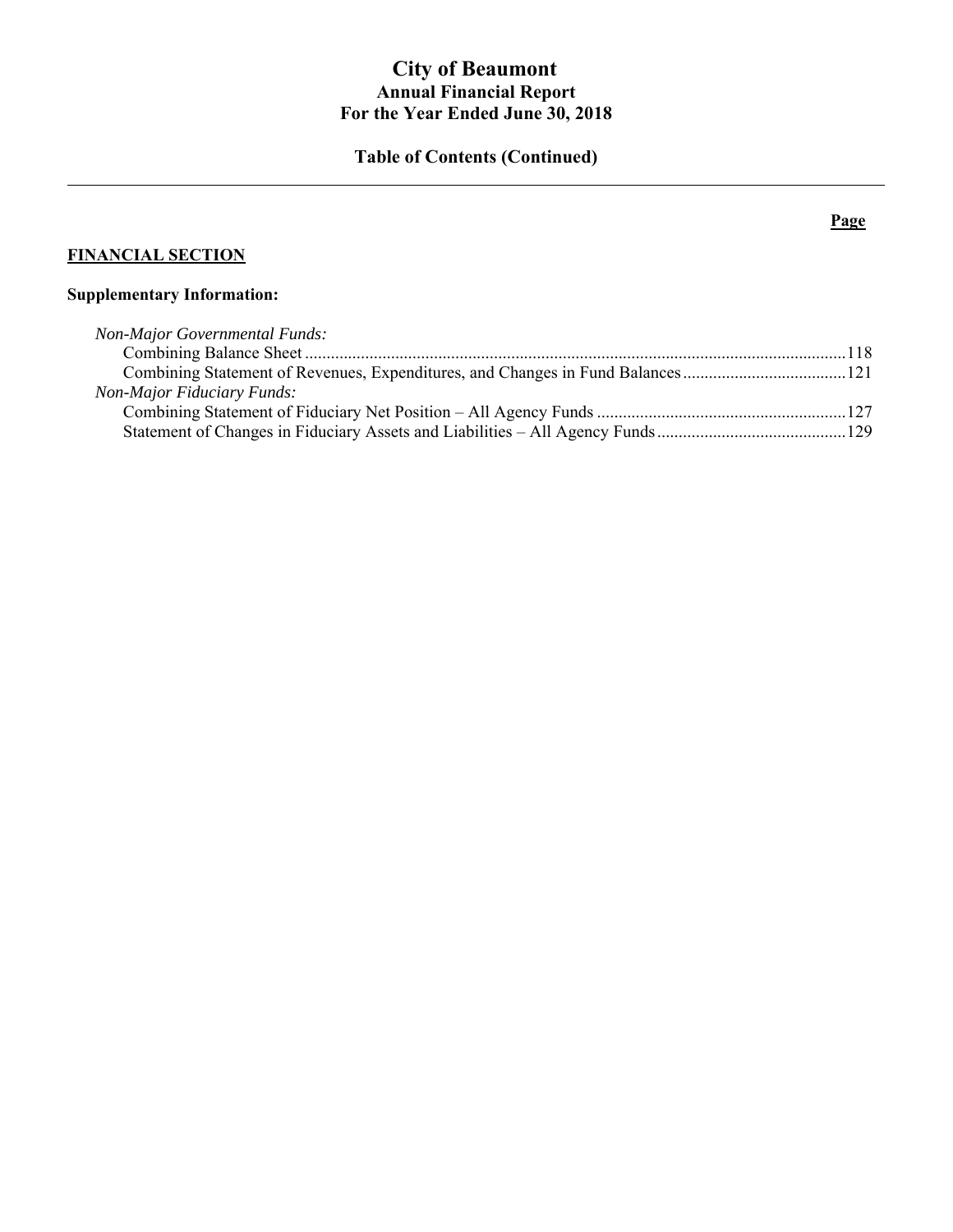

## **INDEPENDENT AUDITORS' REPORT**

To the Honorable Mayor and Members of the City Council of the City of Beaumont Beaumont, California

## **Report on Financial Statements**

We have audited the accompanying financial statements of the governmental activities, the business-type activities, each major fund, and the aggregate remaining fund information of the City of Beaumont, California (the "City"), as of and for the year ended June 30, 2018, and the related notes to the basic financial statements, which collectively comprise the City's basic financial statements as listed in the table of contents.

## *Management's Responsibility for the Financial Statements*

Management is responsible for the preparation and fair presentation of these financial statements in accordance with accounting principles generally accepted in the United States of America; this includes the design, implementation, and maintenance of internal control relevant to the preparation and fair presentation of financial statements that are free from material misstatement, whether due to fraud or error.

## *Auditors' Responsibility*

Our responsibility is to express opinions on these financial statements based on our audit. We conducted our audit in accordance with auditing standards generally accepted in the United States of America and the standards applicable to financial audits contained in *Government Auditing Standards* issued by the Comptroller General of the United States. Those standards require that we plan and perform the audit to obtain reasonable assurance about whether the basic financial statements are free of material misstatement.

An audit involves performing procedures to obtain audit evidence about the amounts and disclosures in the financial statements. The procedures selected depend on the auditor's judgment, including the assessment of the risks of material misstatement of the financial statements, whether due to fraud or error. In making those risk assessments, the auditor considers internal control relevant to the City's preparation and fair presentation of the financial statements in order to design audit procedures that are appropriate in the circumstances, but not for the purpose of expressing an opinion on the effectiveness of the City's internal control. Accordingly, we express no such opinion. An audit also includes evaluating the appropriateness of accounting policies used and the reasonableness of significant accounting estimates made by management, as well as evaluating the overall presentation of the financial statements.

We believe that the audit evidence we have obtained is sufficient and appropriate to provide a basis for our audit opinions.

#### *Opinions*

In our opinion, the financial statements referred to previously present fairly, in all material respects, the respective financial position of the governmental activities, the business-type activities, each major fund, and the aggregate remaining fund information of the City, as of June 30, 2018, and the respective changes in financial position, and where applicable, cash flows thereof for the year then ended in accordance with accounting principles generally accepted in the United States of America.

> **200 E. Sandpointe Avenue, Suite 600, Santa Ana, California 92707 Tel: 949-777-8800 • Fax: 949-777-8850 • www.pungroup.com**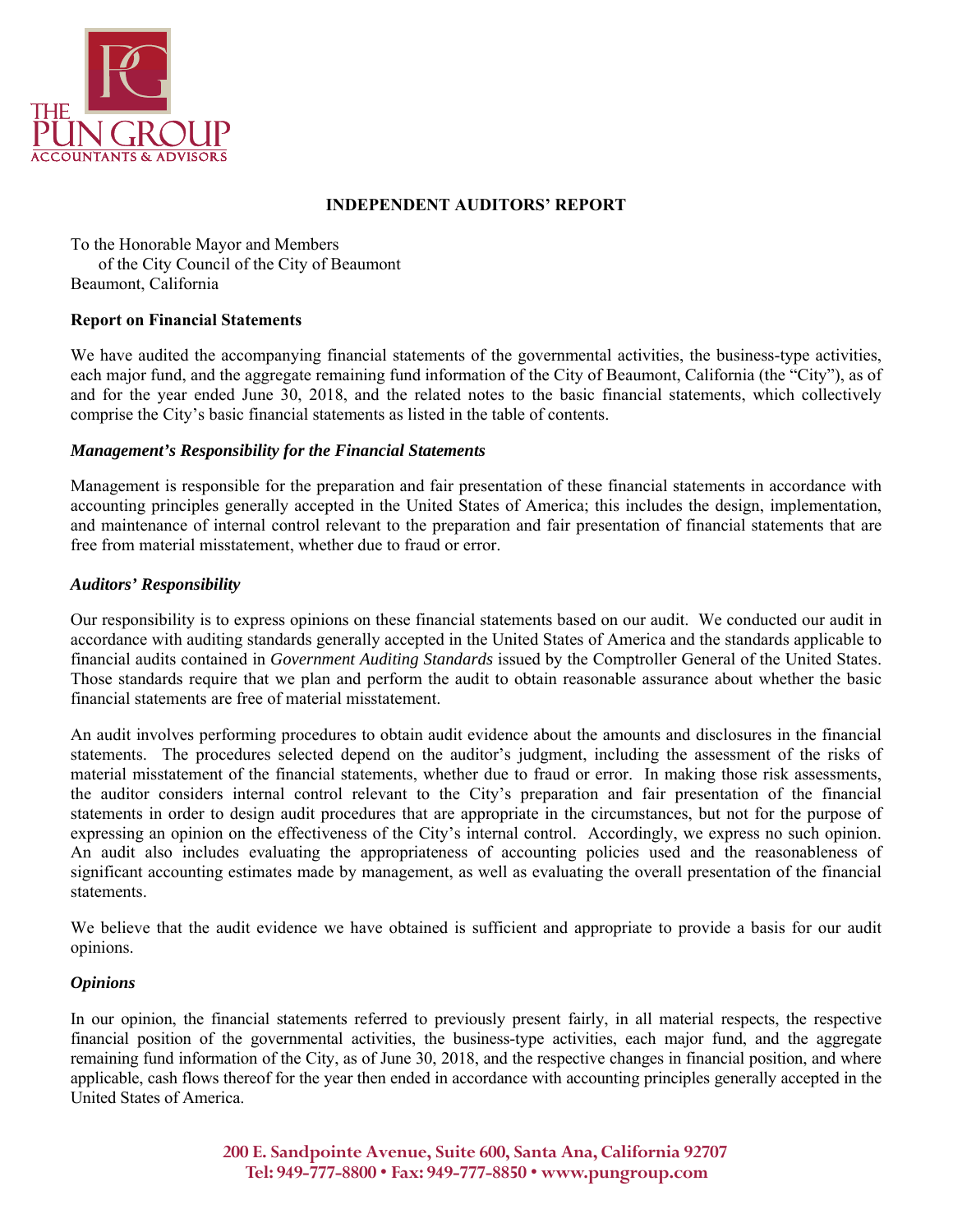To the Honorable Mayor and Members of the City Council of the City of Beaumont Beaumont, California Page 2

#### **Other Matters**

#### *Required Supplementary Information*

Accounting principles generally accepted in the United States of America require that the Management's Discussion, Analysis, the Budgetary Comparison Schedule, the Schedule of Proportionate Share of the Net Pension Liability and Related Ratios, Schedule of Contributions - Pension Plan, as identified in the accompanying table of contents be presented to supplement the financial statements. Such information, although not a part of the financial statements, is required by the Governmental Accounting Standards Board, who considers it to be an essential part of financial reporting for placing the financial statements in an appropriate operational, economic, or historical context. We have applied certain limited procedures to the required supplementary information in accordance with auditing standards generally accepted in the United States of America, which consisted of inquiries of management about the methods of preparing the information and comparing the information for consistency with management's responses to our inquiries, the financial statements, and other knowledge we obtained during our audit of the financial statements. We do not express an opinion or provide any assurance on the information because the limited procedures do not provide us with sufficient evidence to express an opinion or provide any assurance.

#### *Other Information*

Our audit was conducted for the purpose of forming opinions on the financial statements that collectively comprise the City's basic financial statements. The supplementary schedules are presented for purposes of additional analysis and are not a required part of the basic financial statements.

The supplementary information are the responsibility of management and were derived from and related directly to the underlying accounting and other records used to prepare the basic financial statements. Such information has been subjected to the auditing procedures applied in the audit of the basic financial statements and certain additional procedures, including comparing and reconciling such information directly to the underlying accounting and other records used to prepare the basic financial statements or to the basic financial statements themselves, and other additional procedures in accordance with auditing standards generally accepted in the United States of America. In our opinion, the supplementary information are fairly stated in all material respects in relation to the basic financial statements as a whole.

#### **Other Reporting Required by** *Government Auditing Standards*

In accordance with *Government Auditing Standards*, we have also issued our report dated March 26, 2019, on our consideration of the City's internal control over financial reporting and on our tests of its compliance with certain provisions of laws, regulations, contracts, and grant agreements and other matters. The purpose of that report is solely to describe the scope of our testing of internal control over financial reporting and compliance and other matters and the results of that testing, and not to provide an opinion on the effectiveness of the City's internal control over financial reporting or on compliance. That report is an integral part of an audit performed in accordance with *Government Auditing Standards* in considering the City's internal control over financial reporting and compliance.

The Run Group, UP

Santa Ana, California March 26, 2019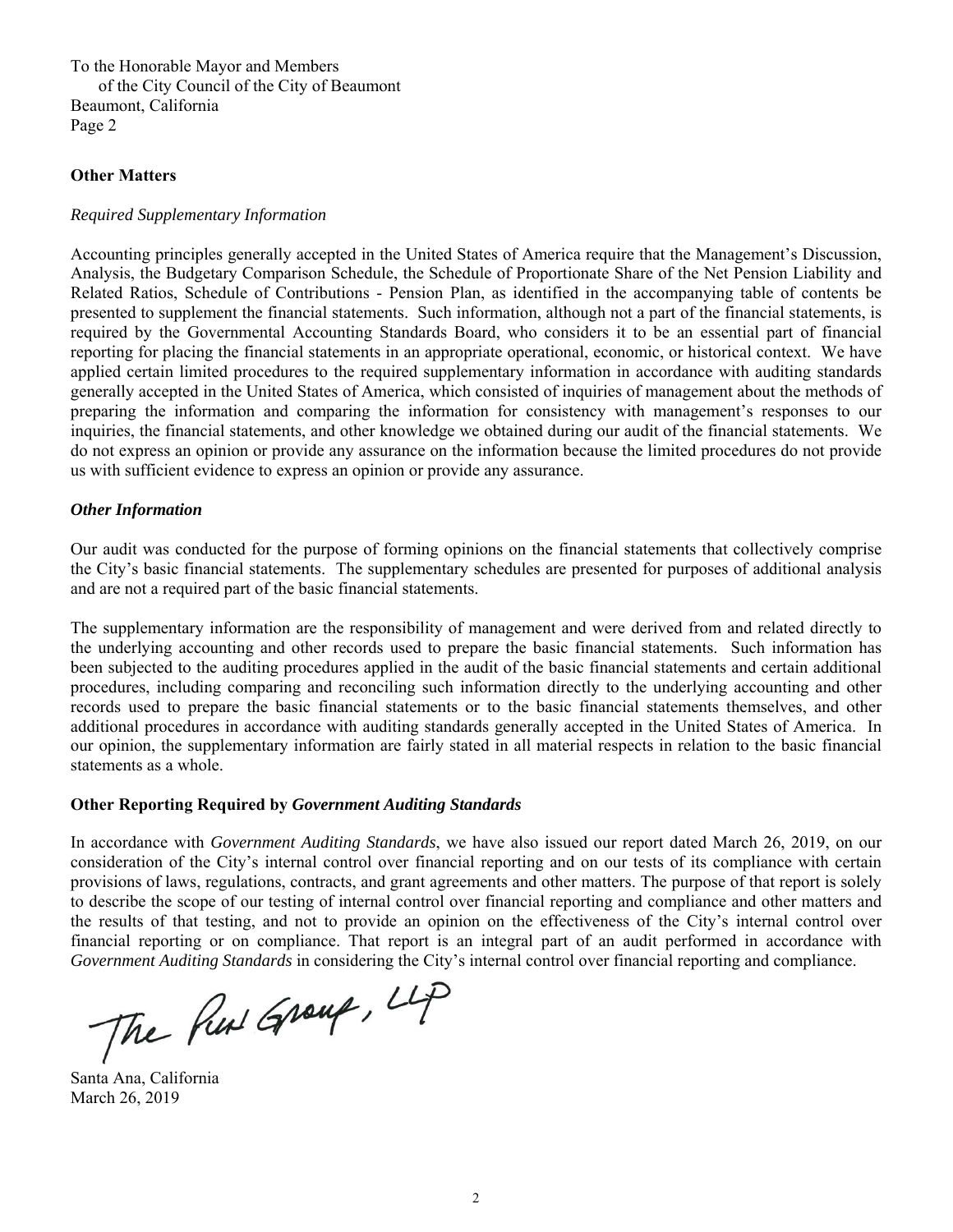This is management's discussion and analysis of the City of Beaumont's financial activities and performance for the fiscal year ended June 30, 2018 and comparison to June 30, 2017. Please read this in conjunction with the City's financial statements, which follow this discussion and analysis. All statements have been condensed for purposes of the MD&A.

## **FINANCIAL HIGHLIGHTS**

- Revenues are relatively stable, with minor increases supporting the improved economic condition of the region.
- The City was managed in compliance with the adopted budget.
- With the WRCOG settlement, the City began receiving Measure A sales tax revenues in January 2018.
- The City reached a settlement with the U.S. Securities and Exchange Commission.
- The City was able to issue tax exempt Community Facility District bonds for the first time since 2015.

## **OVERVIEW OF THE FINANCIAL STATEMENTS**

This discussion and analysis are intended to serve as an introduction to the City's basic financial statements, which are comprised of three components: (1) government-wide; (2) fund financial statements; and (3) notes to the financial statements. This report also contains supplementary information to the basic financial statements.

#### Government-Wide Financial Statements

The government-wide financial statements are designed to provide readers with a broad overview of the City's finances in a manner similar to a private-sector business.

The Statement of Net Position presents information on all of the City's assets and liabilities, with the difference between the two reported as net position. Over time, increases or decreases in net position may serve as a useful indicator of whether the overall financial position of the City is improving or deteriorating.

The Statement of Activities presents information showing how the City's net position changed during the most recent fiscal year. All changes in net position are reported as soon as the underlying event giving rise to the change occurs, regardless of the timing of related cash flows. Thus, revenues and expenses are reported in this statement for some items that will only result in cash flows in future fiscal periods, such as revenues pertaining to uncollected taxes and expenses pertaining to earned but unused vacation and vested sick leave.

Both of the government-wide financial statements distinguish functions of the city that are principally supported by taxes and intergovernmental revenues (governmental activities) from other functions that are intended to recover all or a significant portion of their costs through user fees and charges (business-type activities). The governmental activities of the City include general government, public safety, public works, community development, community services, and refuse. The business-type activities of the City include waste water and transit operations.

The government-wide financial statements include the City itself (known as the primary government) in addition to four legally separate entities for which the City is financially accountable: (1) Beaumont Utility Authority (BUA), (2) Beaumont Financing Authority (BFA), (3) Beaumont Parking Authority (BPA), and (4) the Beaumont Public Improvement Authority (BPIA).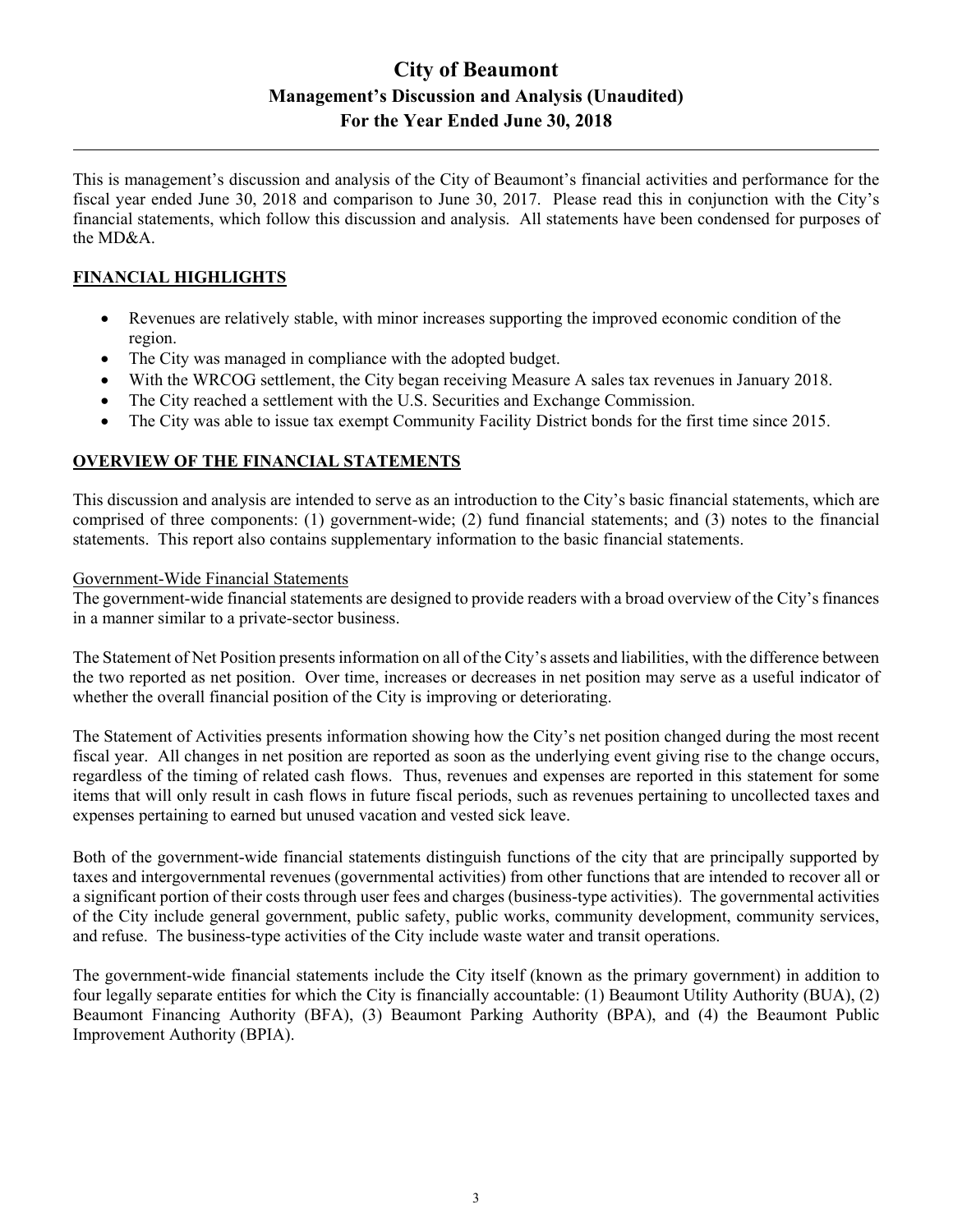#### Fund Financial Statements

The fund financial statements are designed to report information about groupings of related accounts which are used to maintain control over resources that have been segregated for specific activities or objectives. The City, like other State and local governments, uses fund accounting to ensure and demonstrate compliance with finance-related legal requirements. All of the funds of the City can be divided into the following three categories: governmental funds, proprietary funds, and fiduciary funds.

Governmental Funds are used to account for essentially the same functions reported as governmental activities in the government-wide financial statements. However, unlike the government-wide financial statements, governmental fund financial statements focus on near-term inflows and outflows of spendable resources as well as on balances of spendable resources available at the end of the year. Such information may be useful in determining what financial resources are available in the near future to finance the City's programs.

Because the focus of governmental funds is narrower than that of the government-wide financial statements, it is useful to compare the information presented for governmental funds with similar information presented for governmental activities in the government-wide financial statements. By doing so, readers may better understand the long-term impact of the government's near–term financing decisions. Both the governmental fund balance sheet and the governmental fund statement of revenues, expenditures, and changes in fund balances provide a reconciliation to facilitate this comparison between governmental funds and governmental activities.

The City maintains several individual governmental funds organized according to their type (special revenue, capital projects, and debt service funds). Information is presented separately in the governmental funds Balance Sheet and in the governmental funds Statement of Revenues, Expenditures, and Changes in Fund Balances for the General Fund, Community Facilities Fund, Capital Improvements Fund, and Beaumont Financing Authority Debt Service Fund, all of which are considered to be major funds. Data from the remaining governmental funds are combined into a single, aggregated presentation. Individual fund data for each of these nonmajor governmental funds is provided in the form of combining statements reported as supplementary information.

The City adopts an annual appropriated budget for its major funds except the General Capital Projects Fund, which is budgeted on a project basis. Budgetary comparison statements have been provided for these funds to demonstrate compliance with budgets.

Proprietary funds are generally used to account for services for which the City charges customers – either external customers or internal customers or departments of the City. Proprietary funds provide the same type of information as shown in the government-wide financial statements, only in more detail. The City maintains two proprietary funds.

*Enterprise funds* are used to report the same functions presented as business-type activities in the government-wide financial statements. The City uses enterprise funds to account for its waste water and transit operations, both of which are considered to be major funds of the City.

Fiduciary funds are used to account for resources held for the benefit of parties outside of the City. Since the resources of these funds are not available to support the City's own programs, they are not reflected in the government-wide financial statements. The accounting used for private-purpose trust fiduciary funds is much like that used for proprietary funds.

#### Notes to the Financial Statements

The notes provide additional information that is essential to a full understanding of the data provided in the governmentwide and fund financial statements.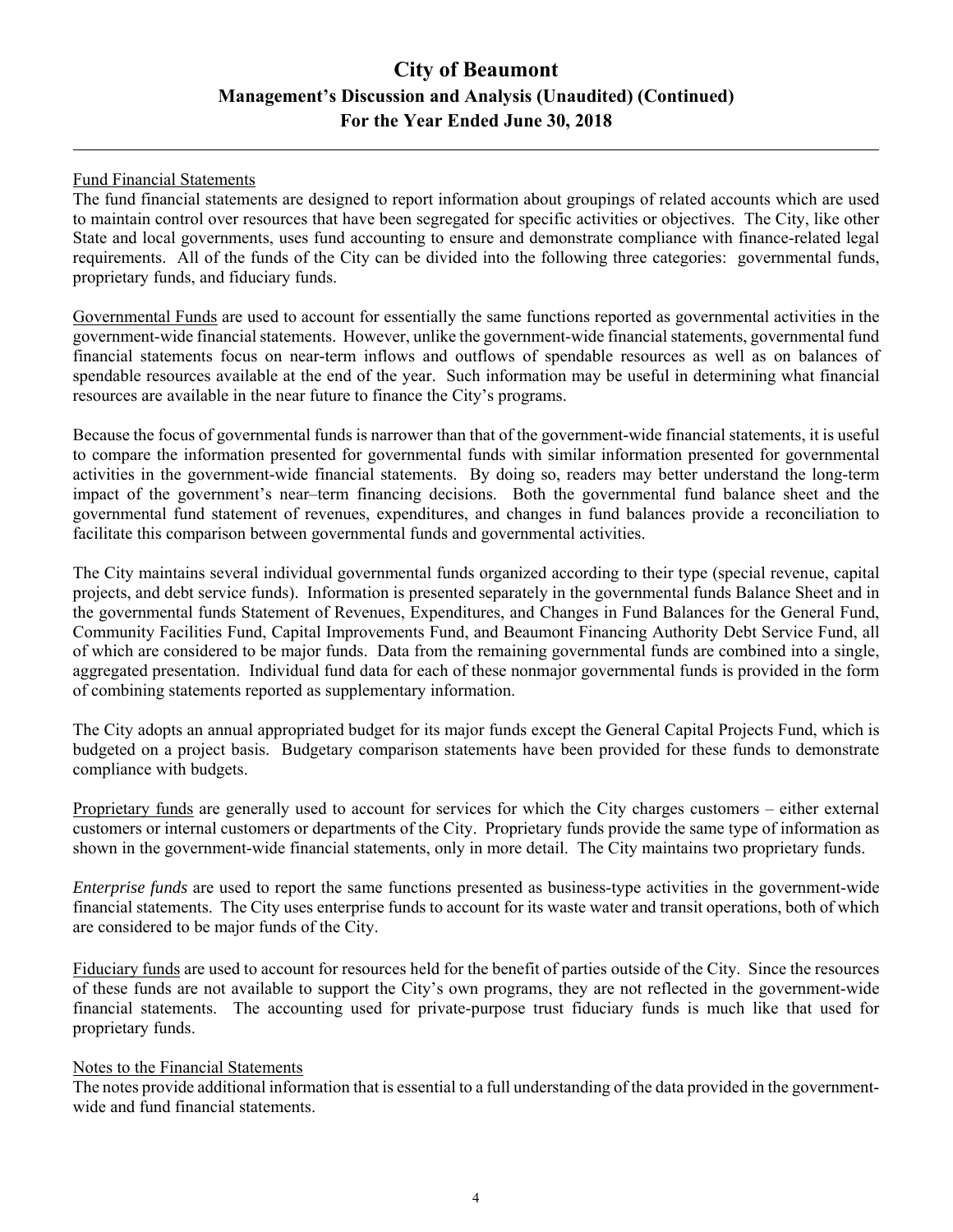Required Supplementary Information includes schedules required to be presented showing information related to the City's pension plan, and a budgetary comparison schedule for the general fund and the Community Facilities Capital Projects Fund.

Supplementary Information includes the Budgetary Comparison Schedules and the Combining statements and Schedules of the non-major governmental funds, internal service funds, and agency funds.

#### **GOVERNMENT WIDE FINANCIAL ANALYSIS**

The City presents its financial statements under the reporting model required by the Governmental Accounting Standards Board (GASB) Statement No. 34, *Basic Financial statements – and Management's Discussion and Analysis – for State and Local Governments* for the fiscal year ending June 30, 2018.

#### Analysis of Net Position

As noted earlier, net position may serve as a useful indicator of a government's overall financial position. For the City, assets, including deferred outflows of resources exceeded liabilities, including deferred inflows of resources, by \$421.2 million at the end of the fiscal year.

The following is a condensed summary of the City's net position for governmental and business-type activities:

|                                                  |     |          |                                                     | <b>Statement of Net Position</b> |    |         |    |         |               |    |           |
|--------------------------------------------------|-----|----------|-----------------------------------------------------|----------------------------------|----|---------|----|---------|---------------|----|-----------|
|                                                  |     |          |                                                     | (Dollars in Thousands)           |    |         |    |         |               |    |           |
|                                                  |     |          | Governmental Activities<br>Business-type Activities |                                  |    |         |    | Total   |               |    |           |
|                                                  |     | 2018     |                                                     | 2017                             |    | 2018    |    | 2017    | 2018          |    | 2017      |
| Assets:                                          |     |          |                                                     |                                  |    |         |    |         |               |    |           |
| Current and other assets                         | \$. | 172,448  | \$.                                                 | 295,529                          | S  | 16,312  | S  | 3,729   | \$<br>188,760 | S  | 299,258   |
| Capital Assets                                   |     | 254,780  |                                                     | 235,260                          |    | 124,510 |    | 127,029 | 379,290       |    | 362,289   |
| <b>Total Assets</b>                              |     | 427,228  |                                                     | 530,789                          |    | 140,822 |    | 130,758 | 568,050       |    | 661,547   |
| Deferred outflows:                               |     |          |                                                     |                                  |    |         |    |         |               |    |           |
| Deferred outflows related to                     |     |          |                                                     |                                  |    |         |    |         |               |    |           |
| pension                                          |     | 6,112    |                                                     | 6,347                            |    | 561     |    | 460     | 6,673         |    | 6,807     |
| Liabilities:                                     |     |          |                                                     |                                  |    |         |    |         |               |    |           |
| Current and other liabilities                    |     | 33,290   |                                                     | 31,674                           |    | 5,797   |    | 701     | 39,087        |    | 32,375    |
| Noncurrent liabilities                           |     | 108,737  |                                                     | 222,703                          |    | 1,766   |    | 1,242   | 110,503       |    | 223,945   |
| <b>Total liabilities</b>                         |     | 142,027  |                                                     | 254,377                          |    | 7,563   |    | 1,943   | 149,590       |    | 256,320   |
| Deferred inflows:<br>Deferred inflows related to |     |          |                                                     |                                  |    |         |    |         |               |    |           |
| pension                                          |     | 3,911    |                                                     | 1,368                            |    | (24)    |    |         | 3,887         |    | 1,368     |
|                                                  |     |          |                                                     |                                  |    |         |    |         |               |    |           |
| Net position:                                    |     |          |                                                     |                                  |    |         |    |         |               |    |           |
| Net investment in capital assets                 |     | 161,036  |                                                     | 41,036                           |    | 124,163 |    | 127,029 | 285,199       |    | 168,065   |
| Restricted                                       |     | 133,928  |                                                     | 253,985                          |    |         |    |         | 133,928       |    | 253,985   |
| Unrestricted                                     |     | (7, 562) |                                                     | (13,630)                         |    | 9,681   |    | 2,246   | 2,119         |    | (11, 384) |
| Total net position                               |     | 287,402  |                                                     | 281,391                          | \$ | 133,844 | \$ | 129,275 | \$<br>421,246 | \$ | 410,666   |

The largest asset classification is capital assets which are utilized to provide services to citizens and, therefore, these assets are not available for future spending. The City's net position reflects the investment in its capital assets, net of related debt of \$285.2 million. The balance of related debt at June 30, 2018, is comprised of vehicle and equipment leases payable of \$186 thousand and the BFA, a component unit, Local Agency Revenue bonds of \$91.9 million.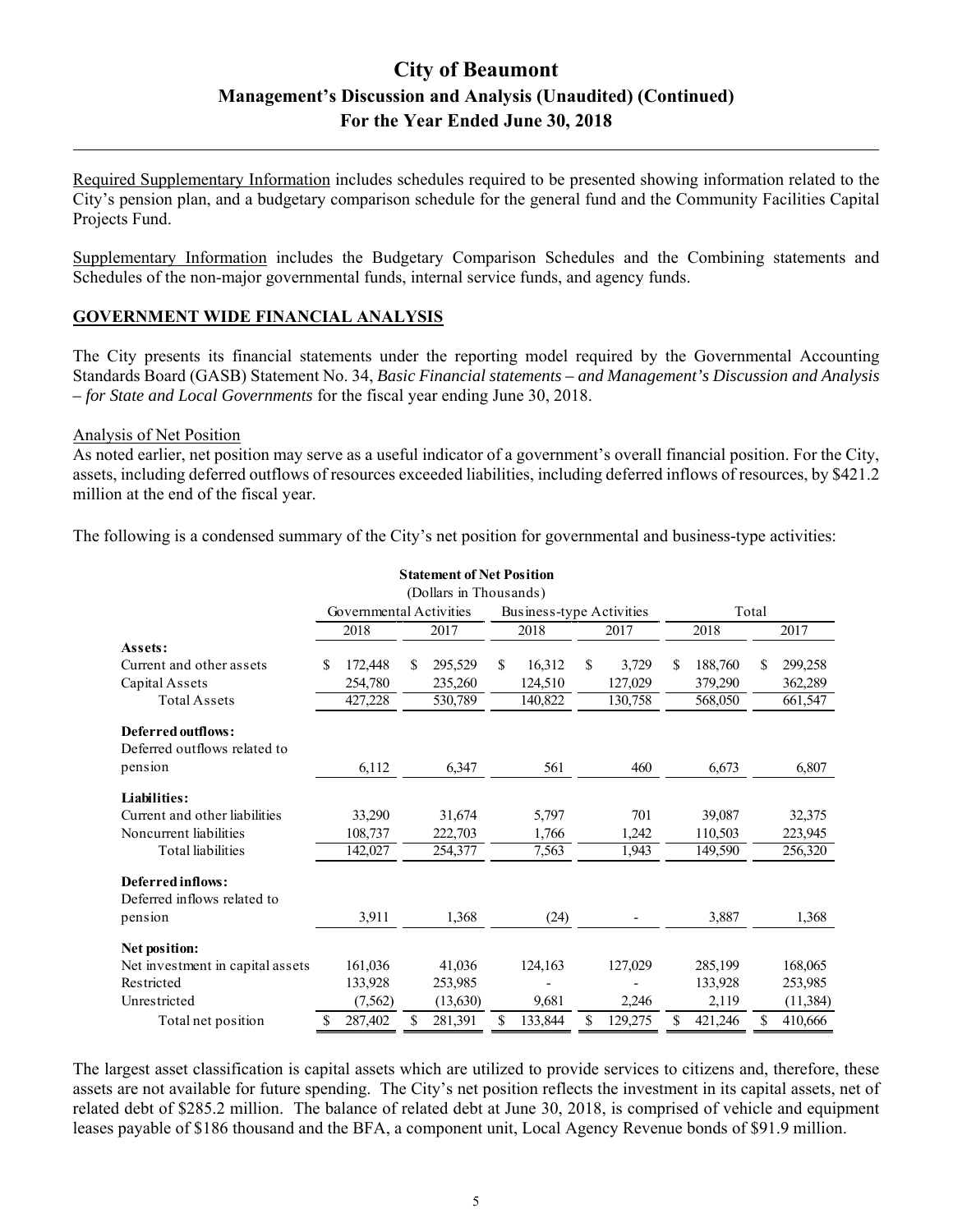The portion of the City's net position of \$133.9 million represents resources that are subject to external restrictions on how they may be used. The restrictions include CFD Projects, Capital Projects, Street Projects, Public Safety, Publicaccess Television and amounts held for future debt service.

The unrestricted portion of the City's net position is \$2.1 million. The governmental activities unrestricted net position is a deficit of \$7.6 million caused primarily by Noncurrent Liabilities. Noncurrent liabilities are comprised of balances related to staff compensated absence calculations, capital lease liability, the AB1484 Due Diligence Review payable to the State, claims payable for incurred but not reported claims as well as processed claims outstanding at year-end, and the net pension liability. The deficit balance is significantly less than the governmental activities net pension liability of \$15.8 million. The business type activities unrestricted net position is \$9.7 million, an increase of \$7.7 million over the prior year. The increase is due to the reclassification of the sewer development impact fee fund and increases in charges for services and other revenues.

#### Analysis of Statement of Activities

The following table indicates the changes in net position for governmental and business-type activities:

|                                   |              | <b>Statement of Activities</b><br>(Dollars in Thousands) |                                                  |                          |              |                          |  |
|-----------------------------------|--------------|----------------------------------------------------------|--------------------------------------------------|--------------------------|--------------|--------------------------|--|
|                                   |              |                                                          | Governmental Activities Business-type Activities |                          | Total        |                          |  |
|                                   | 2018         | 2017                                                     | 2018                                             | 2017                     | 2018         | 2017                     |  |
| <b>Revenues:</b>                  |              |                                                          |                                                  |                          |              |                          |  |
| Program Revenues:                 |              |                                                          |                                                  |                          |              |                          |  |
| Charges for services              | \$<br>15,749 | \$<br>15,940                                             | \$<br>8,283                                      | \$<br>7,644              | 24,032<br>S. | 23,584<br>S.             |  |
| Operating grants                  | 78           | 286                                                      | 2,347                                            | 2,262                    | 2,425        | 2,548                    |  |
| Capital grants                    | 20,410       | 12,450                                                   | 6,172                                            | 474                      | 26,582       | 12,924                   |  |
| General Revenues:                 |              |                                                          |                                                  |                          |              |                          |  |
| Property taxes                    | 5,199        | 4,852                                                    |                                                  | $\overline{a}$           | 5,199        | 4,852                    |  |
| Sales taxes                       | 5,631        | 4,853                                                    |                                                  | $\frac{1}{2}$            | 5,631        | 4,853                    |  |
| Motor Vehicle in Lieu taxes       | 4,126        | 3,768                                                    |                                                  |                          | 4,126        | 3,768                    |  |
| Utility users tax                 | 1,524        | 1,546                                                    |                                                  | $\blacksquare$           | 1,524        | 1,546                    |  |
| Franchise taxes                   | 3,286        | 805                                                      |                                                  | ÷,                       | 3,286        | 805                      |  |
| Transient occupancy taxes         | 364          | 326                                                      |                                                  | ÷,                       | 364          | 326                      |  |
| Other taxes                       | 1,195        | 880                                                      |                                                  | $\overline{\phantom{a}}$ | 1,195        | 880                      |  |
| <b>Business</b> licenses          | 247          | 232                                                      |                                                  |                          | 247          | 232                      |  |
| Developer contributions           | 11,344       |                                                          | 778                                              | ÷,                       | 12,122       |                          |  |
| Investment earnings               | 7,852        | 10,490                                                   | 14                                               | 5                        | 7,866        | 10,495                   |  |
| Miscellaneous                     | 355          | 98                                                       | 525                                              |                          | 880          | 98                       |  |
| Gain on sale of assets            | 5            |                                                          | $\blacksquare$                                   |                          | 5            | $\overline{\phantom{a}}$ |  |
| Total revenues                    | 77,365       | 56,526                                                   | 18,119                                           | 10,385                   | 95,484       | 66,911                   |  |
| <b>Expenses:</b>                  |              |                                                          |                                                  |                          |              |                          |  |
| General government                | 5,357        | 7,593                                                    |                                                  |                          | 5,357        | 7,593                    |  |
| Public safety                     | 18,970       | 13,526                                                   |                                                  |                          | 18,970       | 13,526                   |  |
| Public works                      | 5,564        | 5,031                                                    |                                                  |                          | 5,564        | 5,031                    |  |
| Community development             | 2,431        | 4,442                                                    |                                                  |                          | 2,431        | 4,442                    |  |
| Community services                | 3,479        | 2,529                                                    |                                                  |                          | 3,479        | 2,529                    |  |
| Refuse                            | 4,900        | 4,239                                                    |                                                  | $\overline{a}$           | 4,900        | 4,239                    |  |
| Interest on long term liabilities | 7,182        | 10,369                                                   |                                                  | $\overline{\phantom{a}}$ | 7,182        | 10,369                   |  |
| Waste water                       |              |                                                          | 10,430                                           | 11,193                   | 10,430       | 11,193                   |  |
| Transit                           |              |                                                          | 3,119                                            | 2,990                    | 3,119        | 2,990                    |  |
| Total expenses                    | 47,883       | 47,729                                                   | 13,549                                           | 14.183                   | 61,432       | 61,912                   |  |
|                                   |              |                                                          |                                                  |                          |              |                          |  |
| <b>Special Items:</b>             |              |                                                          |                                                  |                          |              |                          |  |
| CFD 93-1 refunding/Settlement     | (11,948)     | 3,000                                                    |                                                  |                          | (11,948)     | 3,000                    |  |
| Change in net position            | 17,534<br>\$ | \$<br>11,797                                             | \$<br>4,570                                      | \$<br>(3,798)            | \$22,104     | \$<br>7,999              |  |

The City's overall net position increased by \$22.1 million during the current fiscal year. This increase is due to funding received on large capital projects combined with proper budgeting and management of City business and activities.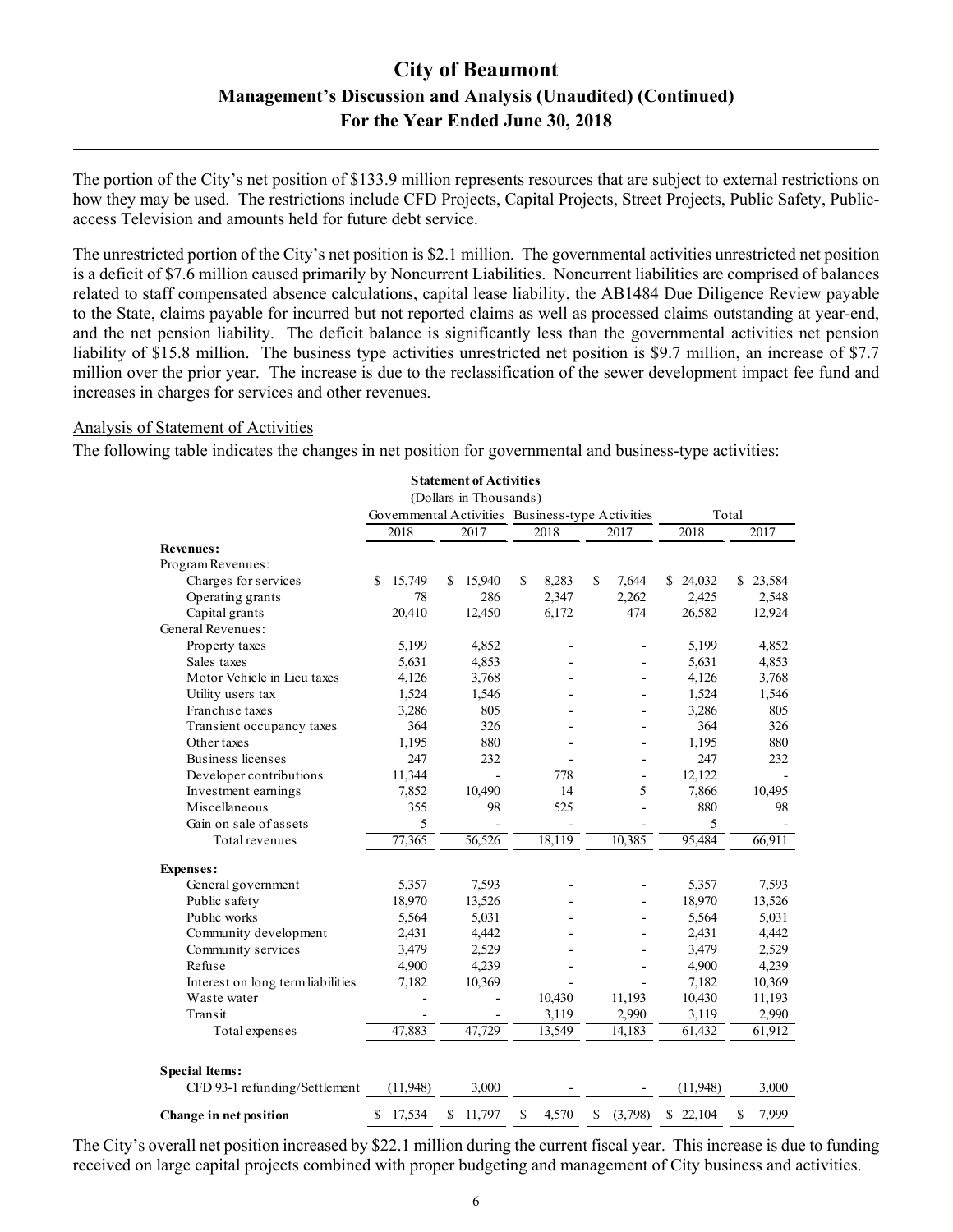Analysis of total revenues indicates that the largest revenue source is from funding for capital grants and developer contributions related to capital projects followed by charges for services performed.



Analysis of total expense indicates that the largest functional costs are for the City's public safety and wastewater services.

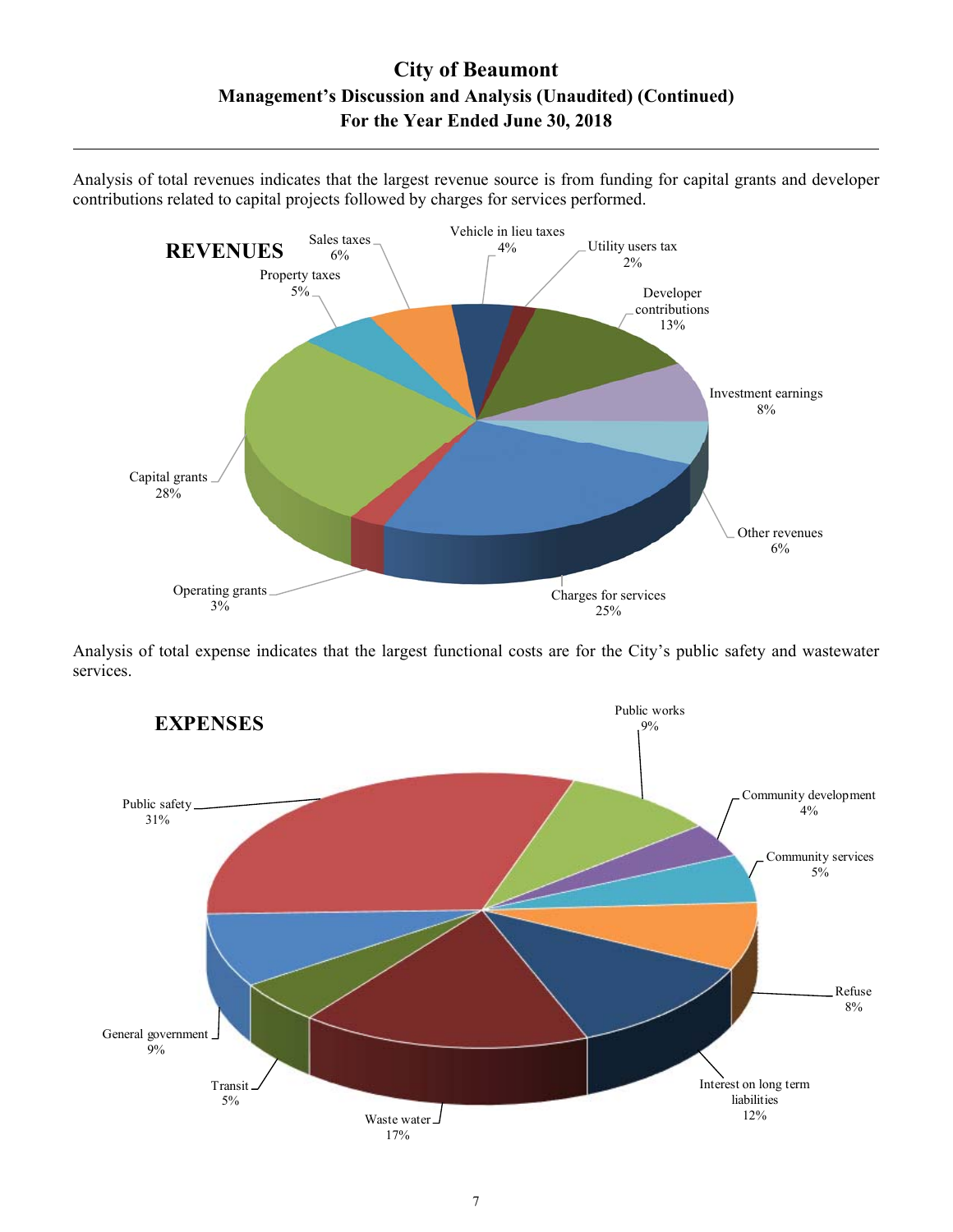Comparison of revenue and expense groupings from fiscal year 2017 to 2018 has been charted below:



The increase in public safety expenses is primarily from changes in the assumptions and projections for the CalPERS Public Safety Plan which resulted in an increase in pension expense of \$4.4 million this year.



**EXPENSES**

 $2017 - 2018$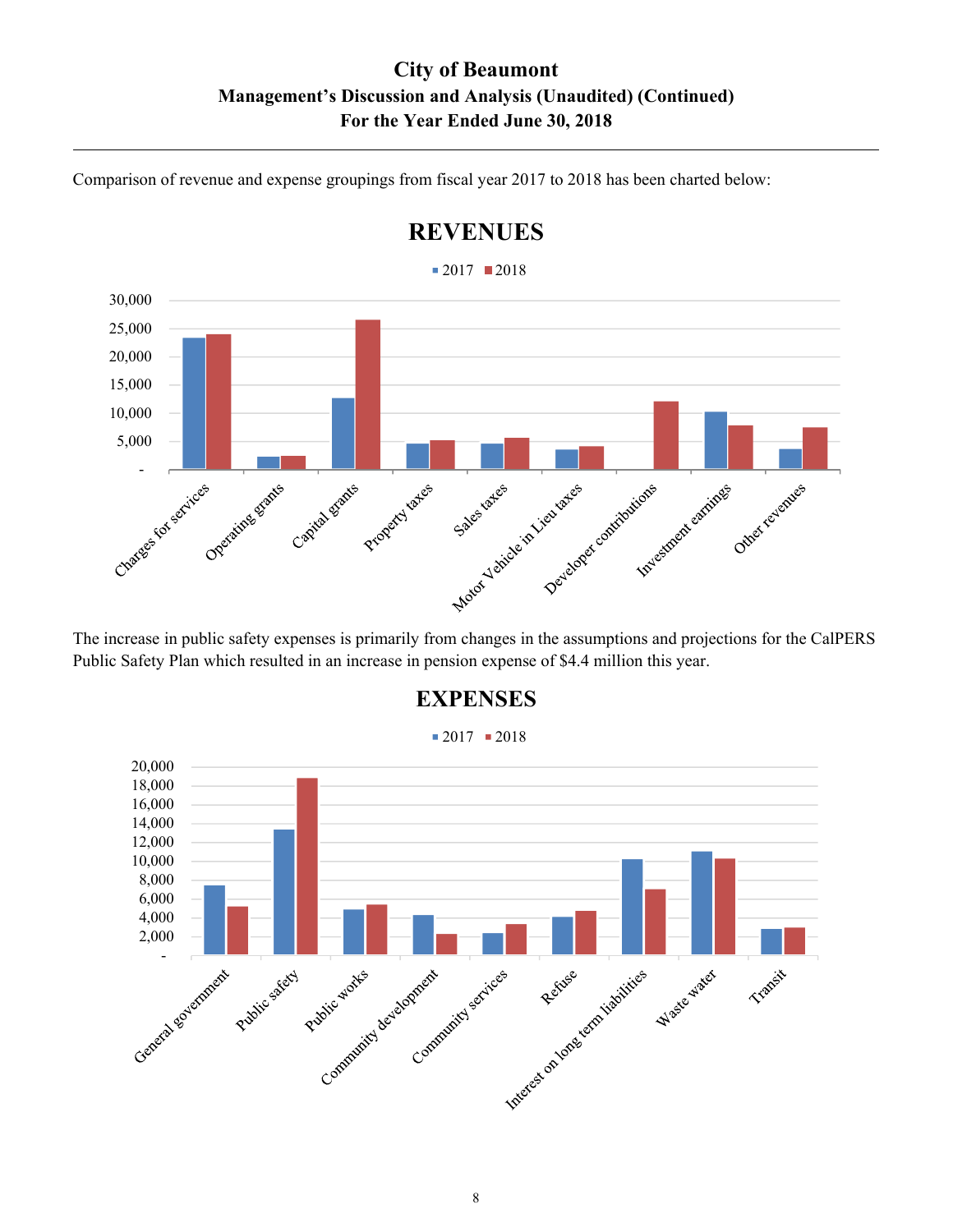Governmental activities increased the City's net position by \$17.5 million. The key factor relates to an increase in construction activity in the city resulting in a significant increase in grants and fees.

Total revenues have increased by \$20.8 million which includes \$10.3 million in revenue from developer impact fees and \$11.3 million of developer contributions for the costs of construction of capital and infrastructure projects. Total expenses remained relatively level overall. Fiscal year 2016-17 was the first year reflecting effective budgeting, fiscal responsibility and revitalization of public maintenance and services allowing for better management of the City's finances. During the year, the City refunded twelve (12) CFD 93-1 special tax bonds through private placement. In connection with the refundings, the City and the City's BFA transferred approximately \$11.9 million to the trustee from the City' pooled cash (special tax funds on hand and future facility deposits) and from the BFA's bond reserve funds held with the trustee (cash with fiscal agent). This is reflected as a special item in the statement of activities.

Business-type activities increased the City's net position by \$4.6 million. Revenues increased 8% related to the growth in City utility accounts and reclassification of the sewer development impact fee fund. Costs incurred in 2018 decreased by \$.7 million due to significant maintenance costs incurred in year 2017.

## **FINANCIAL ANALYSIS OF THE CITY'S FUNDS**

As noted earlier, the City uses fund accounting to ensure and demonstrate compliance with finance-related legal requirements.

Governmental Funds – The focus of the City's governmental funds is to provide information on near-term inflows, outflows, and balances of resources that are available for spending. Such information is useful in assessing the City's financing requirements. In particular, unassigned fund balance, may serve as a useful measure of a government's net resources available for spending at the end of the fiscal year. Types of governmental funds reported by the City include the General Fund, Special Revenue Funds, Debt Service Funds, and Capital Project funds.

## **GENERAL FUND BUDGETARY HIGHLIGHTS**

The general fund budget was amended during fiscal year 2018. The budget was established as revenue neutral, and no extraordinary items were taken into consideration.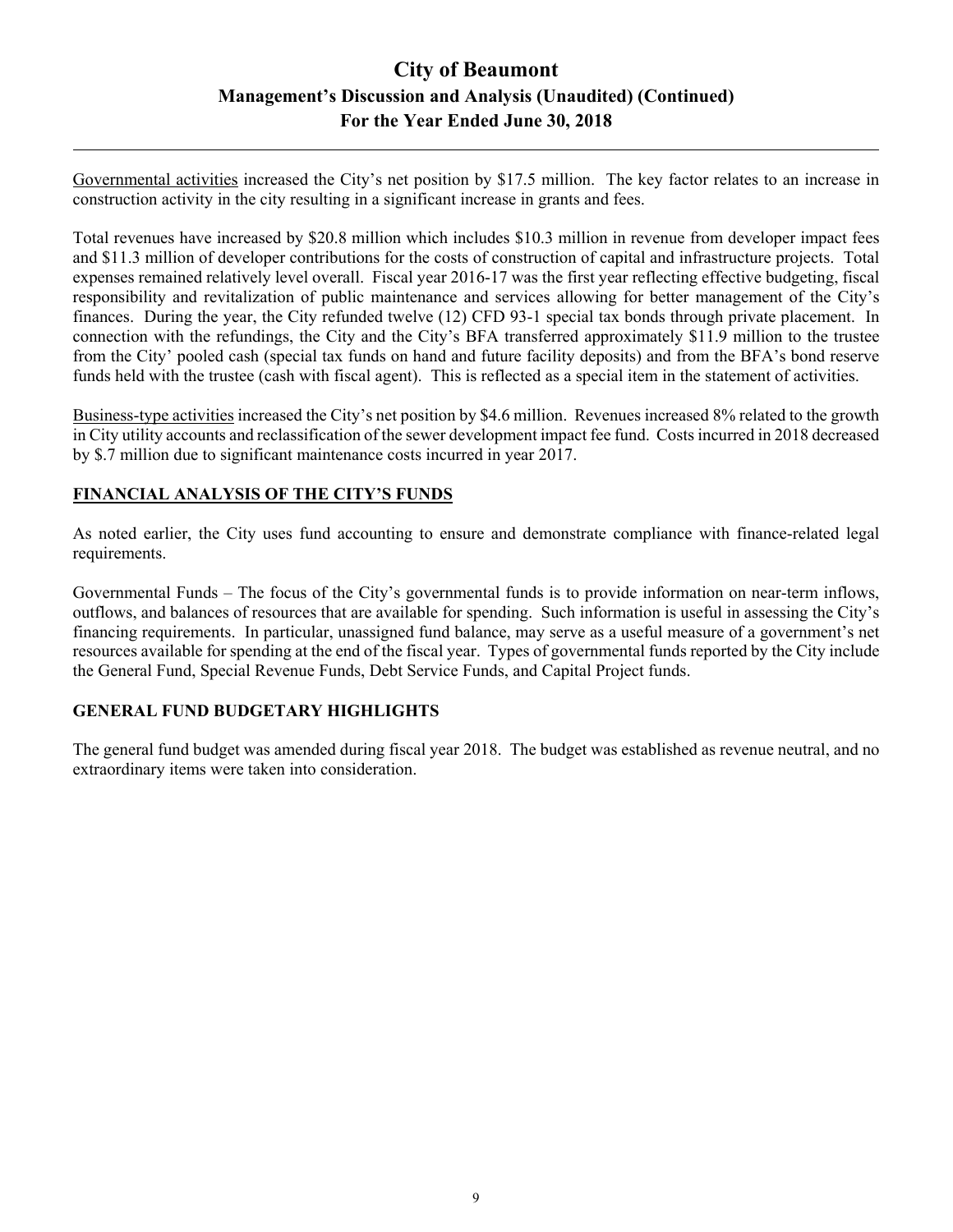## **CAPITAL ASSETS AND DEBT ADMINISTRATION**

#### Capital Assets

With fiscal year 2017, the City fully conformed to GASB 34 related to the recognition and reporting of governmental and business-type activities capital assets, including the City's infrastructure assets. The lack of compliance in prior years was viewed as a serious shortcoming and has been fully addressed by management. A summary and comparison of all capital assets have been included in the table below:

|                               |                | <b>Capital Assets</b>   |               |                          |               |           |  |  |
|-------------------------------|----------------|-------------------------|---------------|--------------------------|---------------|-----------|--|--|
|                               |                | (Dollars in thousands)  |               |                          |               |           |  |  |
|                               |                | Governmental Activities |               | Business-type Activities | Total         |           |  |  |
|                               | 2018           | 2017                    | 2018          | 2017                     | 2018          | 2017      |  |  |
| <b>GOVERNMENT</b>             |                |                         |               |                          |               |           |  |  |
| Construction in Progress      | \$<br>12,437   | \$                      | \$            | \$                       | \$<br>12,437  | \$        |  |  |
| Land                          | 23,285         | 11,941                  |               |                          | 23,285        | 11,941    |  |  |
| Infrastructure                | 414,959        | 414,959                 |               |                          | 414,959       | 414,959   |  |  |
| <b>Buildings</b>              | 16,395         | 16,395                  |               |                          | 16,395        | 16,395    |  |  |
| Machinery and equipment       | 6,461          | 6,385                   |               |                          | 6,461         | 6,385     |  |  |
| Vehicles                      | 3,253          | 2,671                   |               |                          | 3,253         | 2,671     |  |  |
| Less accumulated depreciation | (222,010)      | (217,091)               |               |                          | (222,010)     | (217,091) |  |  |
|                               | 254,780        | 235,260                 |               |                          | 254,780       | 235,260   |  |  |
| <b>WASTE WATER FUND</b>       |                |                         |               |                          |               |           |  |  |
| Construction in Progress      |                |                         | 4,403         | 1,041                    | 4,403         | 1,041     |  |  |
| Land                          |                |                         | 503           | 503                      | 503           | 503       |  |  |
| Infrastructure                |                |                         | 133,821       | 133,021                  | 133,821       | 133,021   |  |  |
| <b>Buildings</b>              |                |                         | 83            | 83                       | 83            | 83        |  |  |
| Machinery and equipment       |                |                         | 87,838        | 87,810                   | 87,838        | 87,810    |  |  |
| Vehicles                      |                |                         | 680           | 124                      | 680           | 124       |  |  |
| Less accumulated depreciation |                |                         | (104, 186)    | (97, 341)                | (104, 186)    | (97, 341) |  |  |
|                               | $\blacksquare$ |                         | 123,142       | 125,241                  | 123,142       | 125,241   |  |  |
| <b>TRANSIT FUND</b>           |                |                         |               |                          |               |           |  |  |
| Construction in Progress      |                |                         | 14            | 14                       | 14            | 14        |  |  |
| <b>Buildings</b>              |                |                         | 538           | 538                      | 538           | 538       |  |  |
| Machinery and equipment       |                |                         | 790           | 689                      | 790           | 689       |  |  |
| Vehicles                      |                |                         | 3,754         | 3,754                    | 3,754         | 3,754     |  |  |
| Less accumulated depreciation |                |                         | (3,728)       | (3,210)                  | (3,728)       | (3,210)   |  |  |
|                               | $\blacksquare$ |                         | 1,368         | 1,785                    | 1,368         | 1,785     |  |  |
| <b>TOTAL</b>                  | \$<br>254,780  | \$<br>235,260           | \$<br>124,510 | 127,026<br>S             | \$<br>379,290 | 362,286   |  |  |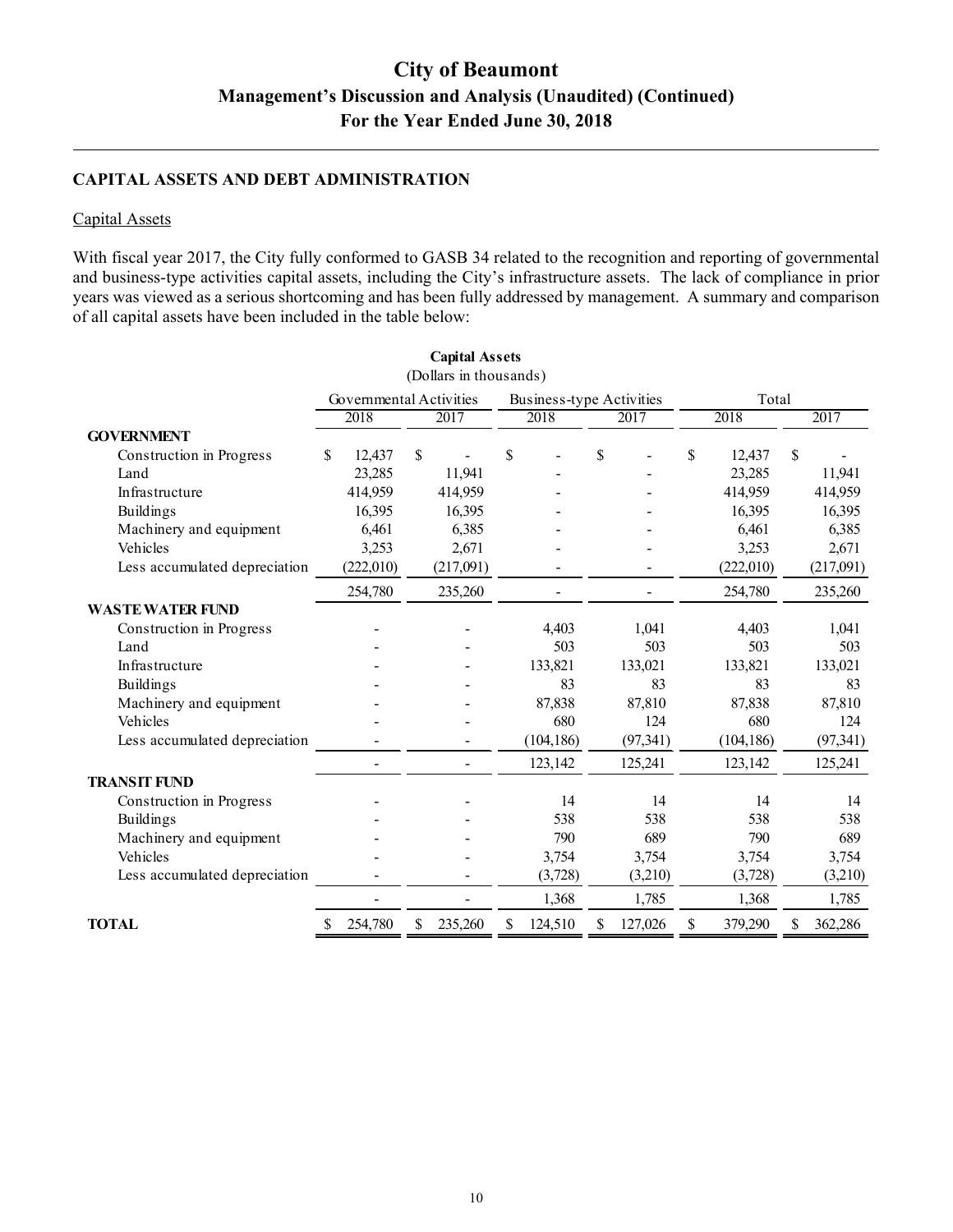#### Debt Administration

As of June 30, 2018, the City had \$114.1 million of outstanding obligations related to governmental activities and \$1.9 million related to business-type activities, for a total of \$116 million. Debt outstanding as of June 30, 2018 with a comparison to prior year and the net change follows:

|                                 | <b>Debt Outstanding</b><br>(Dollars in thousands) |               |         |    |            |
|---------------------------------|---------------------------------------------------|---------------|---------|----|------------|
|                                 | 2018                                              |               | 2017    |    | Net Change |
| <b>Governmental Activities</b>  |                                                   |               |         |    |            |
| Claims payable                  | \$<br>2,215                                       | S             | 2,331   | S  | (116)      |
| Net pension liability           | 15,751                                            |               | 13,791  |    | 1,960      |
| Compensated absences            | 2,404                                             |               | 1,869   |    | 535        |
| AB1484 Due Diligence Review     | 1,676                                             |               | 1,976   |    | (300)      |
| Capital lease                   | 186                                               |               | 79      |    | 107        |
| <b>WRCOGTUMF Settlement</b>     |                                                   |               | 4,100   |    | (4,100)    |
| Beaumont Financing Authority    | 91,881                                            |               | 205,669 |    | (113,788)  |
|                                 | \$<br>114,113                                     | <sup>\$</sup> | 229,815 | \$ | (115,702)  |
| <b>Business-type Activities</b> |                                                   |               |         |    |            |
| Net pension liability           | \$<br>1,267                                       | S             | 1,030   | \$ | 237        |
| Compensated absences            | 261                                               |               | 236     |    | 25         |
| Capital lease                   | 346                                               |               |         |    | 346        |
|                                 | 1,874                                             | \$            | 1,266   | \$ | 608        |

The BFA Local Agency Revenue Bond debt totaled \$91.8 million and is directly related to CFD debts and is further discussed in Notes 6 and 7. The BFA Local Agency Revenue Bonds in the amount of \$110,240,000 were called and defeased in connection with the CFD refundings. Additional increases were recognized in the compensated absences and net pension liability.

Additional information regarding the City's long-term obligations is discussed in Note 6 to the financial statements.

#### **ECONOMIC FACTORS AND NEXT YEAR'S BUDGET AND RATES**

The Riverside District Attorney's office and the FBI's joint investigation resulted in the arrest and indictment of seven former members of City management, including the former City Manager, former City Finance Director for embezzlement of public funds and conspiracy. The former City Attorney and several former City consultants were also arrested on related charges. The City learned of the criminal investigation on April 22, 2015, when the authorities executed a search warrant at City Hall and seized numerous computers and significant documentation. As of June 30, 2018, all criminal cases have been resolved and details are included in Note 13.

The City conducted an internal investigation, which includes numerous accounting reconciliation efforts, in order to ascertain the extent of the concealment and damage inflicted by the former City management. The City has also adopted enhanced internal controls, including policies and procedures to ensure that financial transactions are monitored and that duties are segregated.

The following items summarize additional factors which are significant for the City:

- The City continues to prioritize management of its budget and financial controls.
- The settlement of numerous litigation matters against the City has provided relief and encouragement for the City's financial future. However, the City will continue to defend itself against those matters which it believes are unwarranted.
- The City evaluates all community facility bond debt on an annual basis for potential refunding savings without extending debt terms for the applicable property owners.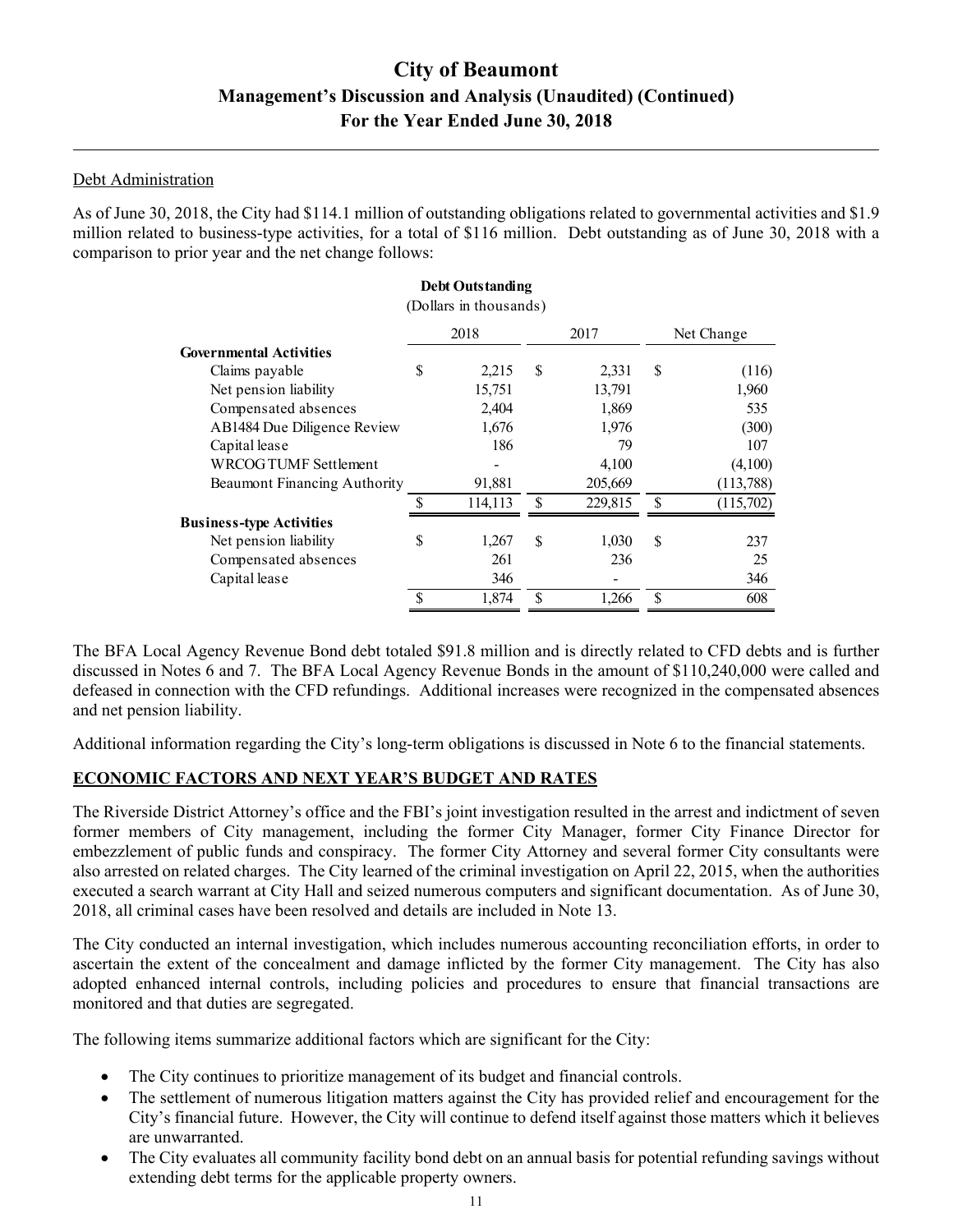- A five-year capital improvements budget is prepared and monitored based on need and available funding.
- Significant subsequent events are disclosed in Note 17.

The City of Beaumont has made significant strides to bring its financial reporting into full compliance with GASB standards. Accounting and reporting systems have been fully implemented to ensure accuracy and transparency.

## **REQUEST FOR INFORMATION**

These financial statements are intended to provide citizens, taxpayers, investors, and creditors with a general overview of the City's finances. Questions concerning any of the information provided in this report or requests for additional financial information should be directed to the Finance and Administrative Services Department, 550 E. 6<sup>th</sup> Street, Beaumont, California, 92223, or finance@beaumontca.gov.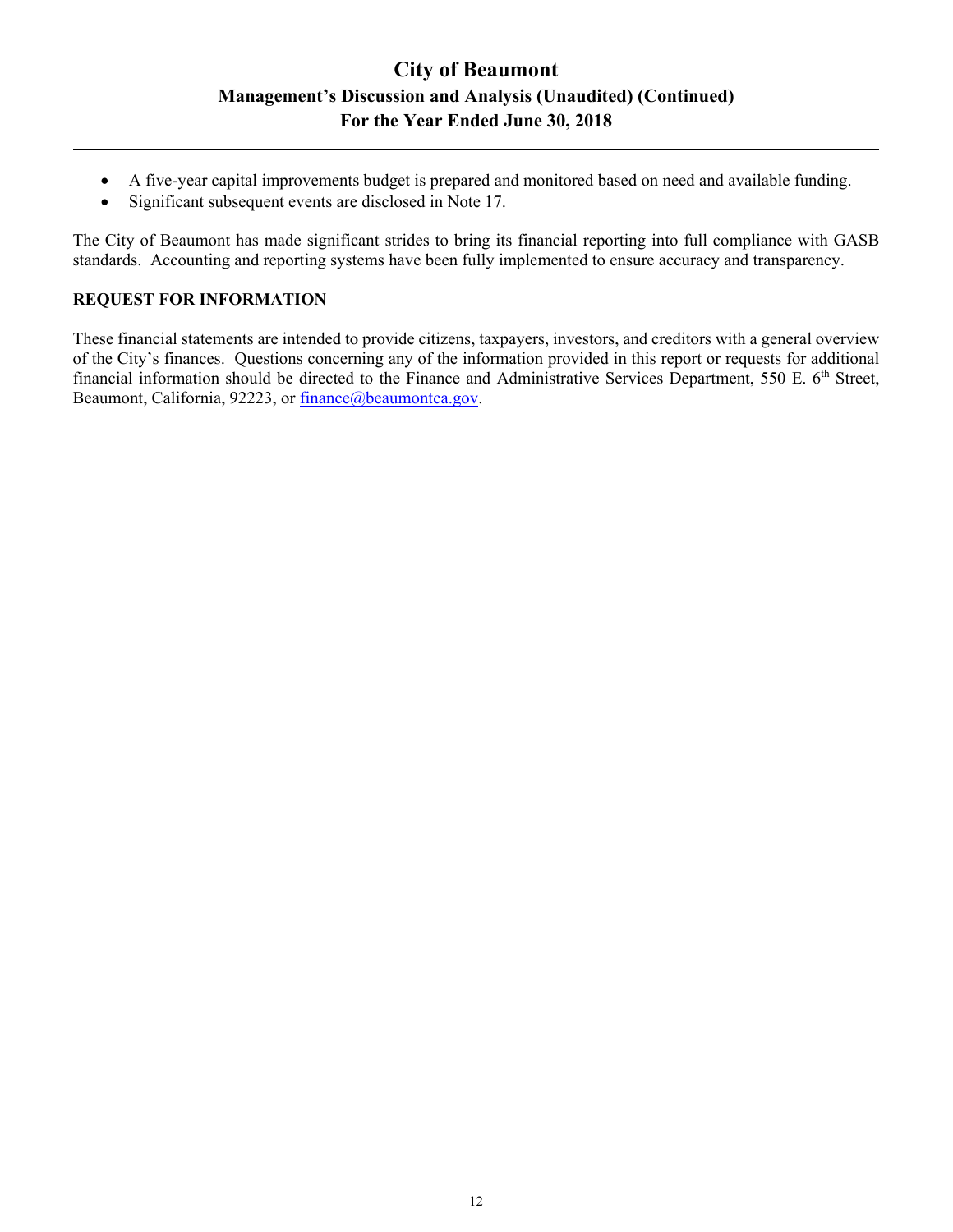## **Basic Financial Statements**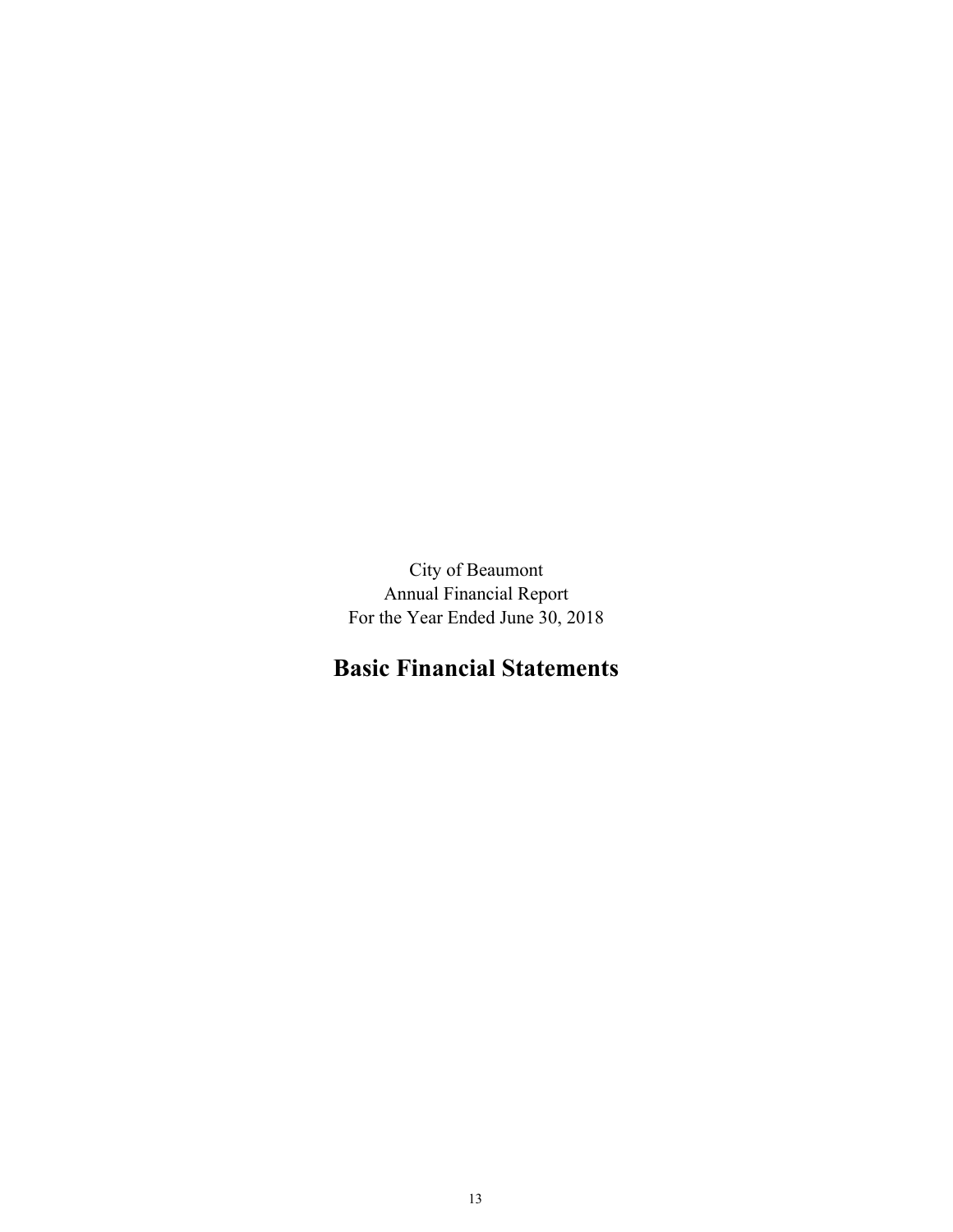# **This Page Intentionally Left Blank.**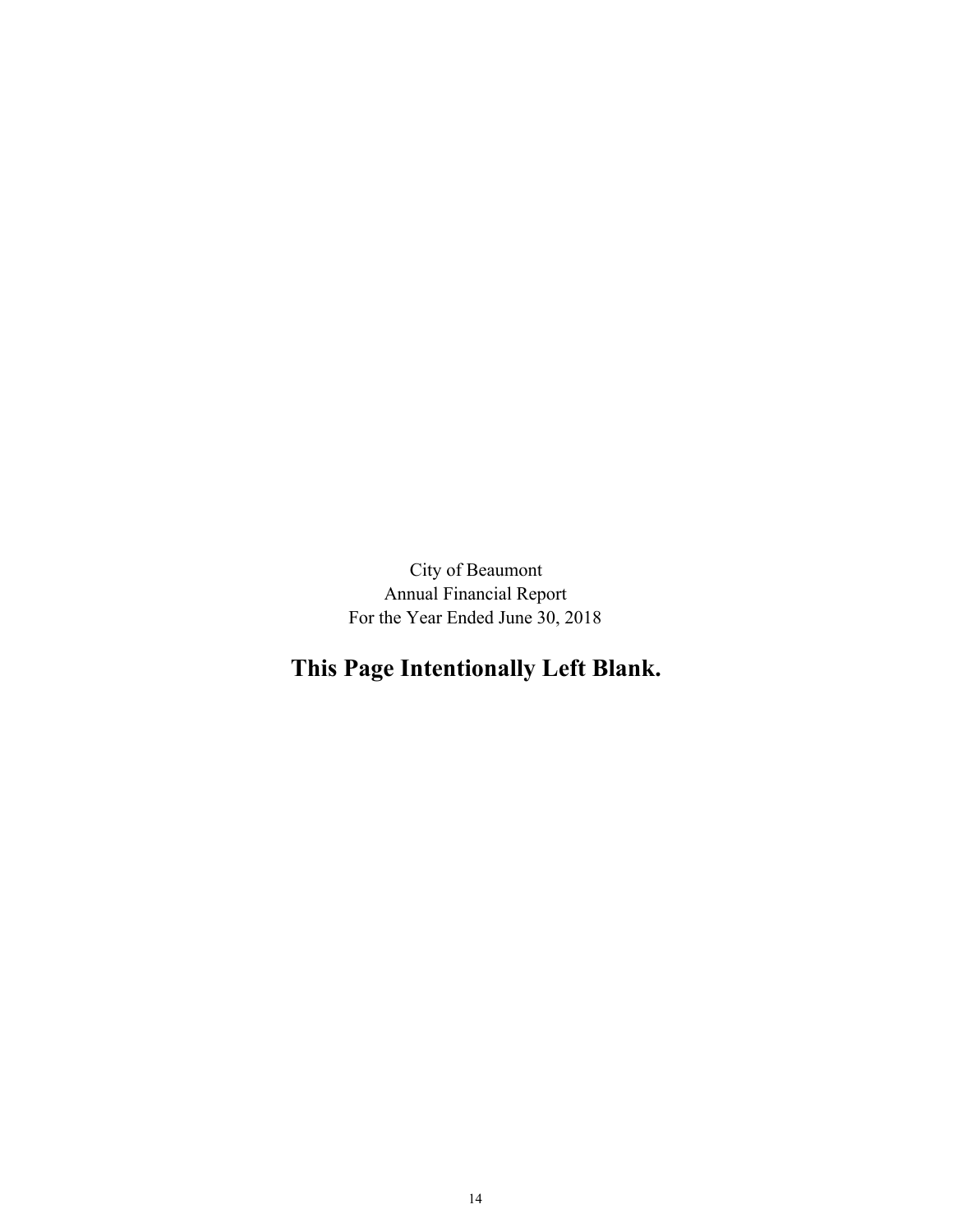# **Government-Wide Financial Statements**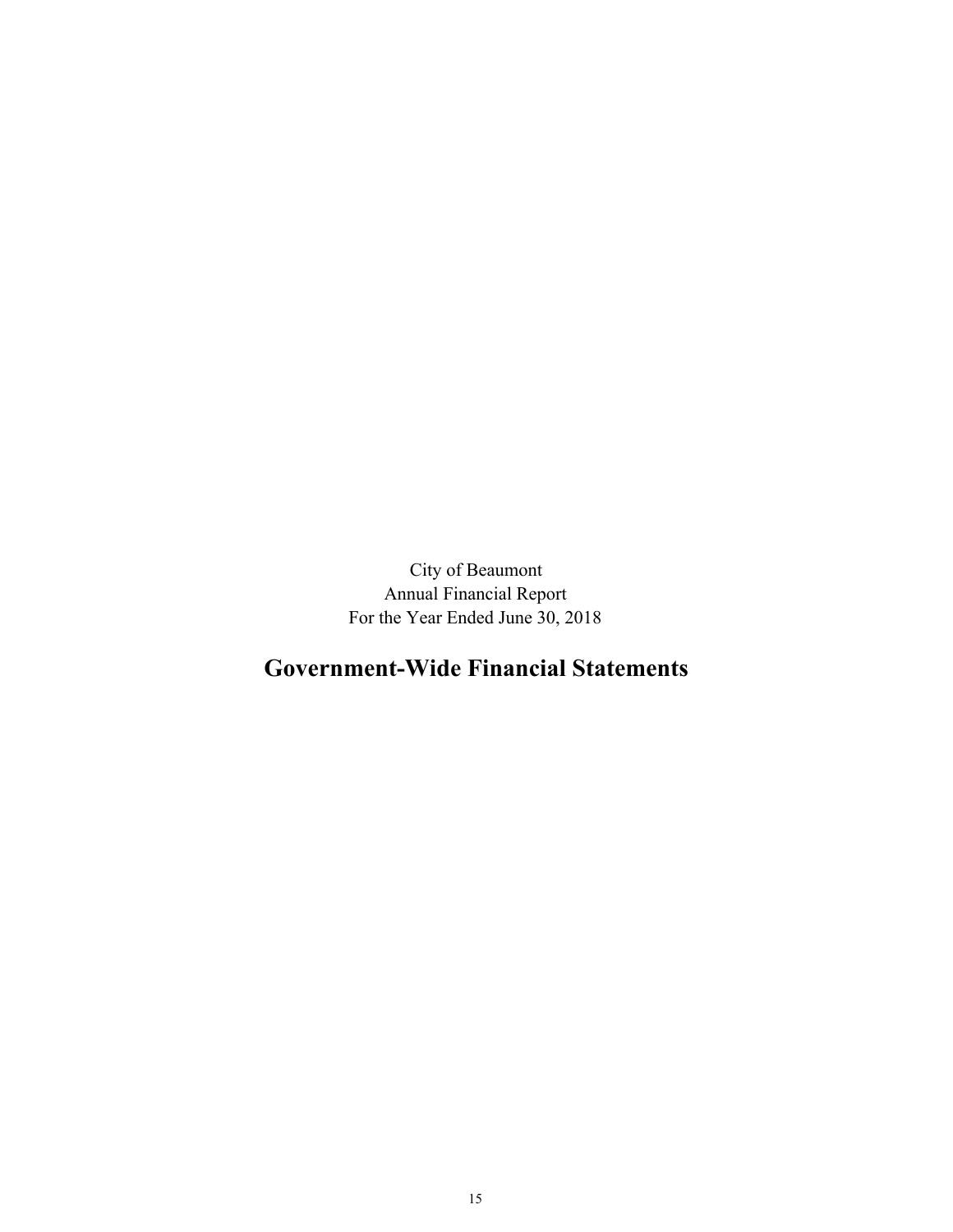## **City of Beaumont Statement of Net Position June 30, 2018**

|                                                   |      | Primary Government |     |               |    |             |  |  |
|---------------------------------------------------|------|--------------------|-----|---------------|----|-------------|--|--|
|                                                   |      | Governmental       |     | Business-Type |    |             |  |  |
|                                                   |      | Activities         |     | Activities    |    | Total       |  |  |
| <b>ASSETS</b>                                     |      |                    |     |               |    |             |  |  |
| Current assets:                                   |      |                    |     |               |    |             |  |  |
| Cash and investments                              | $\$$ | 53,108,576         | \$. | 16,045,458    | \$ | 69,154,034  |  |  |
| Restricted cash and investments                   |      |                    |     | 198,039       |    | 198,039     |  |  |
| Receivables:                                      |      |                    |     |               |    |             |  |  |
| Accounts                                          |      | 16,048,322         |     |               |    | 16,048,322  |  |  |
| Interest                                          |      | 168,200            |     |               |    | 168,200     |  |  |
| Intergovernmental                                 |      | 1,632,698          |     | 68,313        |    | 1,701,011   |  |  |
| Inventories                                       |      | 94,405             |     |               |    | 94,405      |  |  |
| Total current assets                              |      | 71,052,201         |     | 16,311,810    |    | 87,364,011  |  |  |
| Noncurrent assets:                                |      |                    |     |               |    |             |  |  |
| Restricted cash and investments with fiscal agent |      | 9,298,969          |     |               |    | 9,298,969   |  |  |
| Restricted investment in CFDs                     |      | 91,881,186         |     |               |    | 91,881,186  |  |  |
| Loans receivable                                  |      | 215,904            |     |               |    | 215,904     |  |  |
| Capital assets:                                   |      |                    |     |               |    |             |  |  |
| Nondepreciable                                    |      | 35,721,973         |     | 4,920,083     |    | 40,642,056  |  |  |
| Depreciable, net                                  |      | 219,057,528        |     | 119,589,711   |    | 338,647,239 |  |  |
| Total capital assets, net                         |      | 254,779,501        |     | 124,509,794   |    | 379,289,295 |  |  |
| Total noncurrent assets                           |      | 356,175,560        |     | 124,509,794   |    | 480,685,354 |  |  |
| <b>Total assets</b>                               |      | 427,227,761        |     | 140,821,604   |    | 568,049,365 |  |  |
| <b>DEFERRED OUTFLOWS OF RESOURCES</b>             |      |                    |     |               |    |             |  |  |
| Pension related deferred outflows                 |      | 6,111,640          |     | 561,078       |    | 6,672,718   |  |  |
| <b>Total deferred outflows of resources</b>       |      | 6,111,640          |     | 561,078       |    | 6,672,718   |  |  |
|                                                   |      |                    |     |               |    |             |  |  |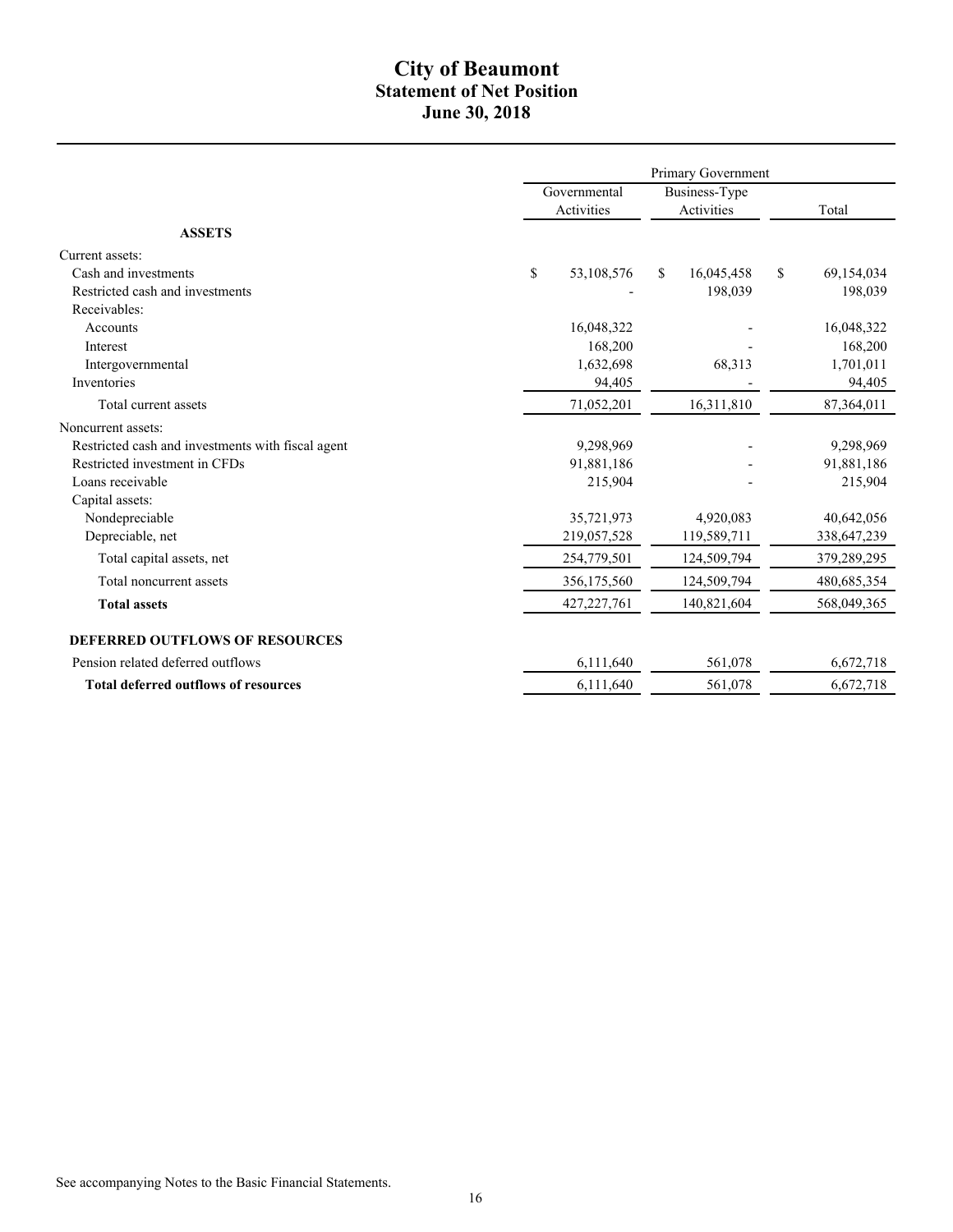## **City of Beaumont Statement of Net Position (Continued) June 30, 2018**

|                                                  |                   | Primary Government |                   |
|--------------------------------------------------|-------------------|--------------------|-------------------|
|                                                  | Governmental      | Business-Type      |                   |
|                                                  | Activities        | Activities         | Total             |
| <b>LIABILITIES</b>                               |                   |                    |                   |
| Current liabilities:                             |                   |                    |                   |
| Accounts payable and accrued liabilities         | 4,448,861         | 391,650            | 4,840,511         |
| Salaries payable and related liabilities         | 791,367           | 49,737             | 841,104           |
| Deposits payable                                 | 203,096           |                    | 203,096           |
| Unearned revenue                                 | 22,470,847        | 5,246,551          | 27,717,398        |
| Compensated absences - due within one year       | 240,418           | 30,993             | 271,411           |
| Claims payable - due within one year             | 1,500,000         |                    | 1,500,000         |
| Long-term debt - due within one year             | 3,635,843         | 78,469             | 3,714,312         |
| Total current liabilities                        | 33,290,432        | 5,797,400          | 39,087,832        |
| Long-term liabilities:                           |                   |                    |                   |
| Compensated absences - due in more than one year | 2,163,762         | 229,520            | 2,393,282         |
| Claims payable - due in more than one year       | 714,818           |                    | 714,818           |
| Long-term debt - due in more than one year       | 90,107,739        | 267,844            | 90,375,583        |
| Aggregate net pension liability                  | 15,751,080        | 1,267,182          | 17,018,262        |
| Total long-term liabilities                      | 108,737,399       | 1,764,546          | 110,501,945       |
| <b>Total liabilities</b>                         | 142,027,831       | 7,561,946          | 149,589,777       |
| DEFERRED INFLOWS OF RESOURCES                    |                   |                    |                   |
| Pension related deferred inflows                 | 3,911,162         | (23, 974)          | 3,887,188         |
| <b>Total deferred inflows of resources</b>       | 3,911,162         | (23, 974)          | 3,887,188         |
| <b>NET POSITION</b>                              |                   |                    |                   |
| Net investment in capital assets                 | 161,035,919       | 124, 163, 481      | 285,199,400       |
| Restricted for:                                  |                   |                    |                   |
| Special projects                                 | 10,224,464        |                    | 10,224,464        |
| Debt service                                     | 101,180,155       |                    | 101,180,155       |
| Capital projects                                 | 22,523,260        |                    | 22,523,260        |
| Total restricted                                 | 133,927,879       |                    | 133,927,879       |
| Unrestricted (deficit)                           | (7, 563, 390)     | 9,681,229          | 2,117,839         |
| <b>Total net position</b>                        | 287,400,408<br>\$ | 133,844,710<br>S   | \$<br>421,245,118 |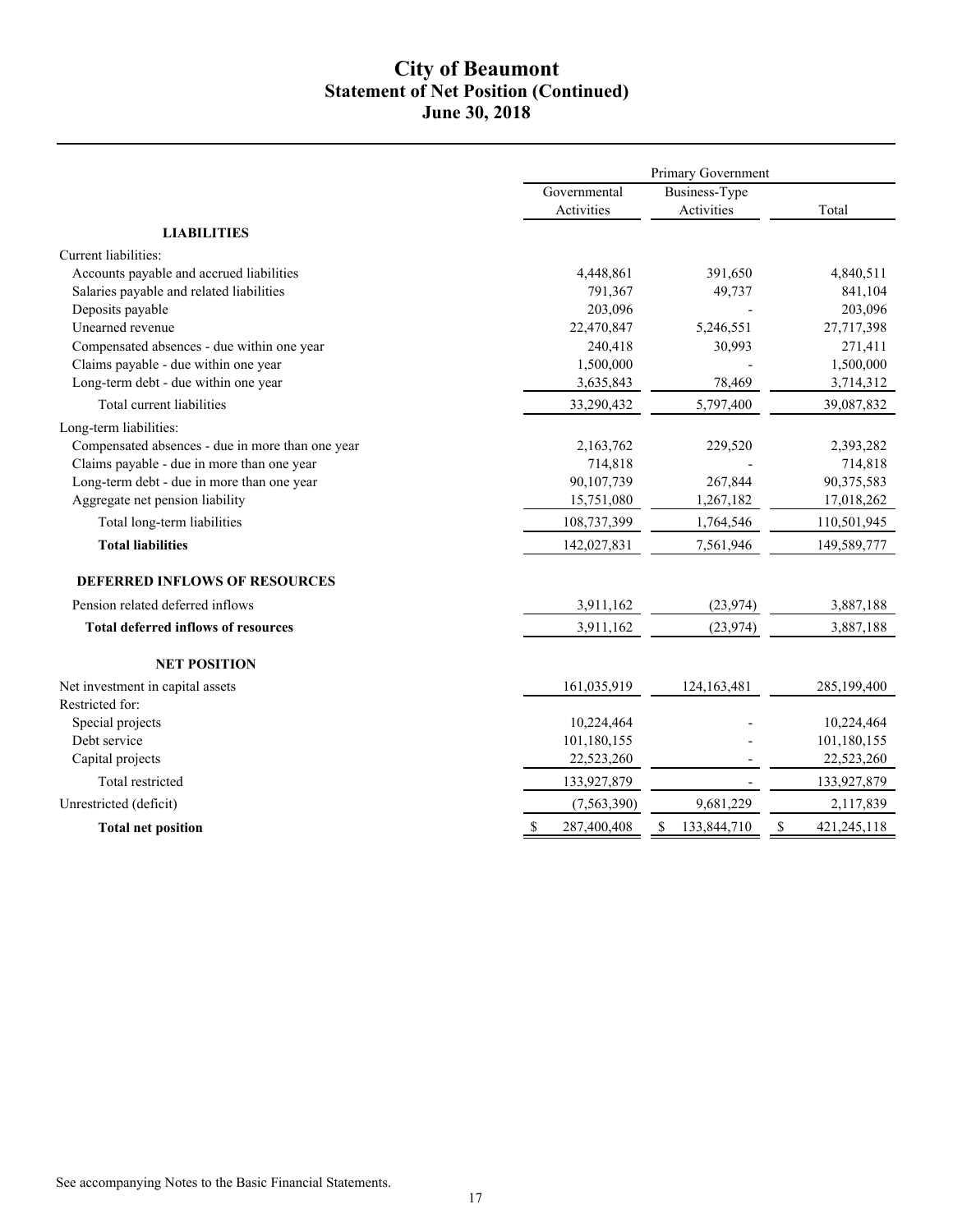## **City of Beaumont Statement of Activities For the Year Ended June 30, 2018**

|                                       |    |            |     |                         | Program Revenues                         |                                        |            |               |
|---------------------------------------|----|------------|-----|-------------------------|------------------------------------------|----------------------------------------|------------|---------------|
| <b>Functions/Programs</b>             |    | Expenses   |     | Charges for<br>Services | Operating<br>Grants and<br>Contributions | Capital<br>Grants and<br>Contributions |            | Total         |
| <b>Primary government:</b>            |    |            |     |                         |                                          |                                        |            |               |
| <b>Governmental activities:</b>       |    |            |     |                         |                                          |                                        |            |               |
| General government                    | \$ | 5,356,762  | \$. | 178,279                 | \$                                       | S                                      |            | \$<br>178,279 |
| Public safety                         |    | 18,969,972 |     | 1,110,134               | 69,486                                   |                                        | 1,157,154  | 2,336,774     |
| Public works                          |    | 5,563,653  |     | 6,898,722               |                                          |                                        | 19,252,652 | 26, 151, 374  |
| Community development                 |    | 2,431,640  |     | 2,518,943               | 8,028                                    |                                        |            | 2,526,971     |
| Community services                    |    | 3,478,806  |     | 184,651                 |                                          |                                        |            | 184,651       |
| Refuse                                |    | 4,899,889  |     | 4,858,307               |                                          |                                        |            | 4,858,307     |
| Interest and fiscal charges           |    | 7,181,818  |     |                         |                                          |                                        |            |               |
| <b>Total governmental activities</b>  |    | 47,882,540 |     | 15,749,036              | 77,514                                   |                                        | 20,409,806 | 36,236,356    |
| <b>Business-Type activities:</b>      |    |            |     |                         |                                          |                                        |            |               |
| Sewer                                 |    | 10,430,002 |     | 8,049,143               |                                          |                                        | 6,075,000  | 14, 124, 143  |
| Transit                               |    | 3,119,254  |     | 233,690                 | 2,347,256                                |                                        | 96,672     | 2,677,618     |
| <b>Total business-type activities</b> |    | 13,549,256 |     | 8,282,833               | 2,347,256                                |                                        | 6,171,672  | 16,801,761    |
| <b>Total primary government</b>       |    | 61,431,796 |     | 24,031,869              | 2,424,770                                |                                        | 26,581,478 | 53,038,117    |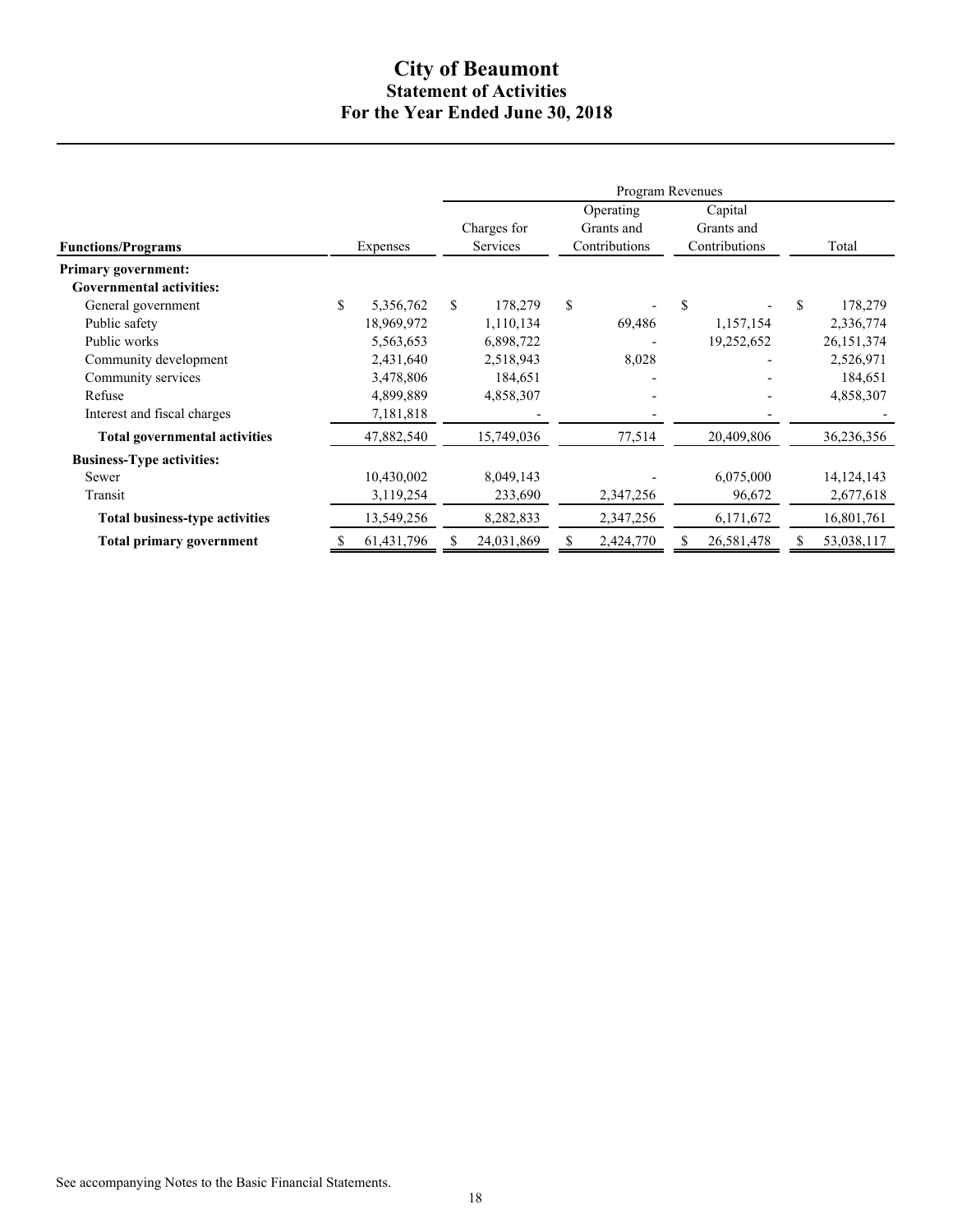## **City of Beaumont Statement of Activities (Continued) For the Year Ended June 30, 2018**

|                                                         | Net (Expense) Revenue<br>and Changes in Net Position |                             |                         |  |  |  |  |  |
|---------------------------------------------------------|------------------------------------------------------|-----------------------------|-------------------------|--|--|--|--|--|
| <b>Functions/Programs</b>                               | Governmental<br>Activities                           | Business-Type<br>Activities | Total                   |  |  |  |  |  |
| Primary government:                                     |                                                      |                             |                         |  |  |  |  |  |
| <b>Governmental activities:</b>                         |                                                      |                             |                         |  |  |  |  |  |
| General government                                      | \$<br>(5,178,483)                                    | \$                          | \$<br>(5,178,483)       |  |  |  |  |  |
| Public safety                                           | (16, 633, 198)                                       |                             | (16, 633, 198)          |  |  |  |  |  |
| Public works                                            | 20,587,721                                           |                             | 20,587,721              |  |  |  |  |  |
| Community development                                   | 95,331                                               |                             | 95,331                  |  |  |  |  |  |
| Community services                                      | (3,294,155)                                          |                             | (3,294,155)             |  |  |  |  |  |
| Refuse                                                  | (41, 582)                                            |                             | (41, 582)               |  |  |  |  |  |
| Interest and fiscal charges                             | (7, 181, 818)                                        |                             | (7, 181, 818)           |  |  |  |  |  |
| <b>Total governmental activities</b>                    | (11, 646, 184)                                       |                             | (11, 646, 184)          |  |  |  |  |  |
| <b>Business-Type activities:</b>                        |                                                      |                             |                         |  |  |  |  |  |
| Sewer                                                   |                                                      | 3,694,141                   | 3,694,141               |  |  |  |  |  |
| Transit                                                 |                                                      | (441, 636)                  | (441, 636)              |  |  |  |  |  |
| <b>Total business-type activities</b>                   |                                                      | 3,252,505                   | 3,252,505               |  |  |  |  |  |
| <b>Total primary government</b>                         | (11, 646, 184)                                       | 3,252,505                   | (8,393,679)             |  |  |  |  |  |
| <b>General revenues:</b>                                |                                                      |                             |                         |  |  |  |  |  |
| Taxes:                                                  |                                                      |                             |                         |  |  |  |  |  |
| Property taxes                                          | 5,199,098                                            |                             | 5,199,098               |  |  |  |  |  |
| Sales taxes                                             | 5,631,332                                            |                             | 5,631,332               |  |  |  |  |  |
| Vehicle in lieu tax                                     | 4,125,662                                            |                             | 4,125,662               |  |  |  |  |  |
| Utility users tax                                       | 1,524,158                                            |                             | 1,524,158               |  |  |  |  |  |
| Franchise tax                                           | 3,285,697                                            |                             | 3,285,697               |  |  |  |  |  |
| Transient occupancy tax<br>Other taxes                  | 363,868                                              |                             | 363,868                 |  |  |  |  |  |
| Total taxes                                             | 1,194,389<br>21,324,204                              |                             | 1,194,389<br>21,324,204 |  |  |  |  |  |
| <b>Business licenses</b>                                | 247,193                                              |                             | 247,193                 |  |  |  |  |  |
| Developers contributions                                | 11,343,940                                           | 778,223                     | 12,122,163              |  |  |  |  |  |
| Investment earnings                                     | 7,851,992                                            | 13,606                      | 7,865,598               |  |  |  |  |  |
| Miscellaneous                                           | 355,360                                              | 525,491                     | 880,851                 |  |  |  |  |  |
| Gain on sale of assets                                  | 5,341                                                |                             | 5,341                   |  |  |  |  |  |
| Transfers                                               | 322                                                  | (322)                       |                         |  |  |  |  |  |
| Total general revenues and transfers                    | 41,128,352                                           | 1,316,998                   | 42,445,350              |  |  |  |  |  |
| <b>Special Item:</b>                                    |                                                      |                             |                         |  |  |  |  |  |
| CFD 93-1 refunding (Note 15)                            | (11, 947, 642)                                       |                             | (11, 947, 642)          |  |  |  |  |  |
| <b>Total special item</b>                               | (11, 947, 642)                                       |                             | (11, 947, 642)          |  |  |  |  |  |
| Change in net position                                  | 17,534,526                                           | 4,569,503                   | 22,104,029              |  |  |  |  |  |
| Net position - beginning of year, as restated (Note 16) | 269,865,882                                          | 129,275,207                 | 399,141,089             |  |  |  |  |  |
| Net position - end of year                              | 287,400,408                                          | \$<br>133,844,710           | 421,245,118             |  |  |  |  |  |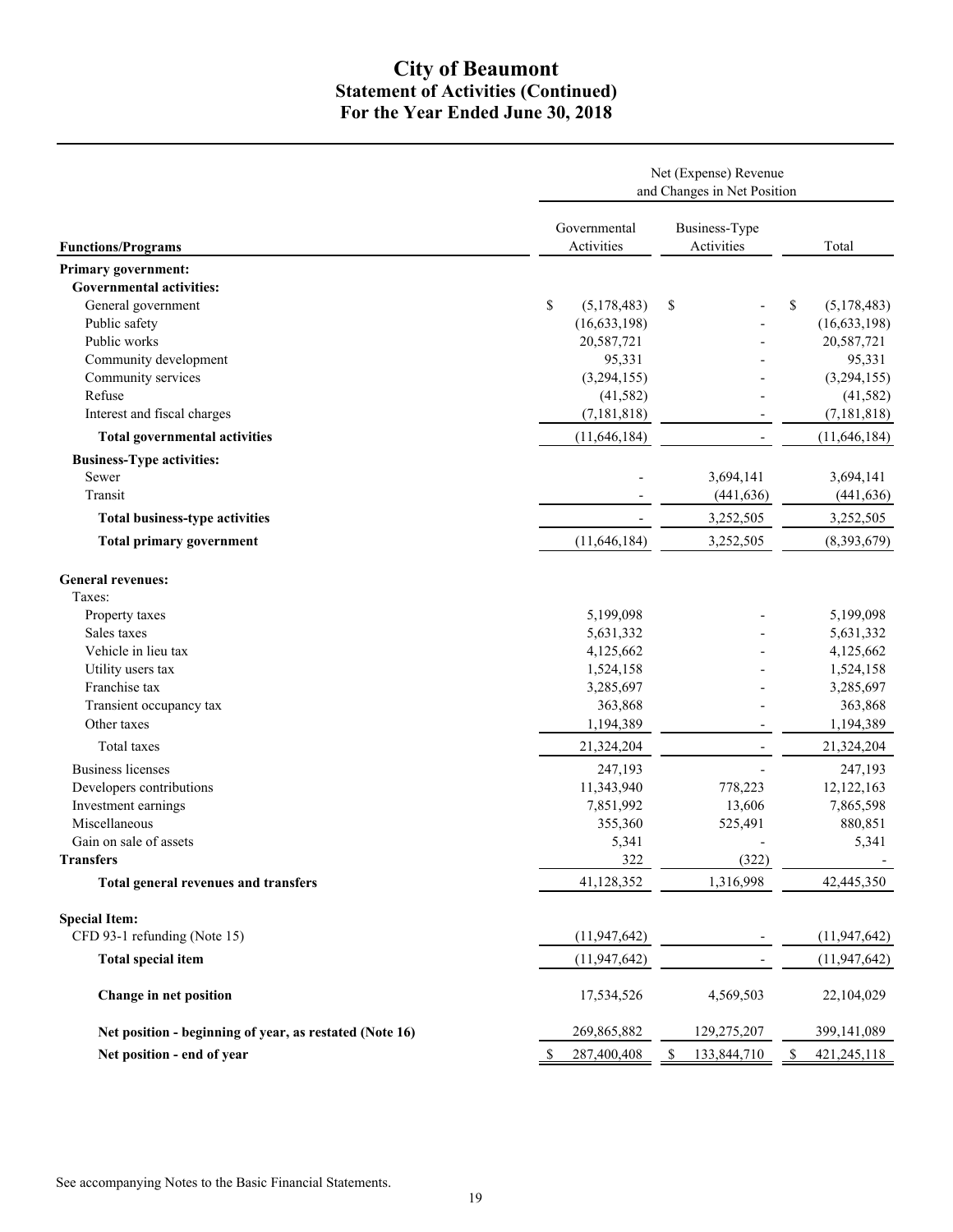# **This Page Intentionally Left Blank.**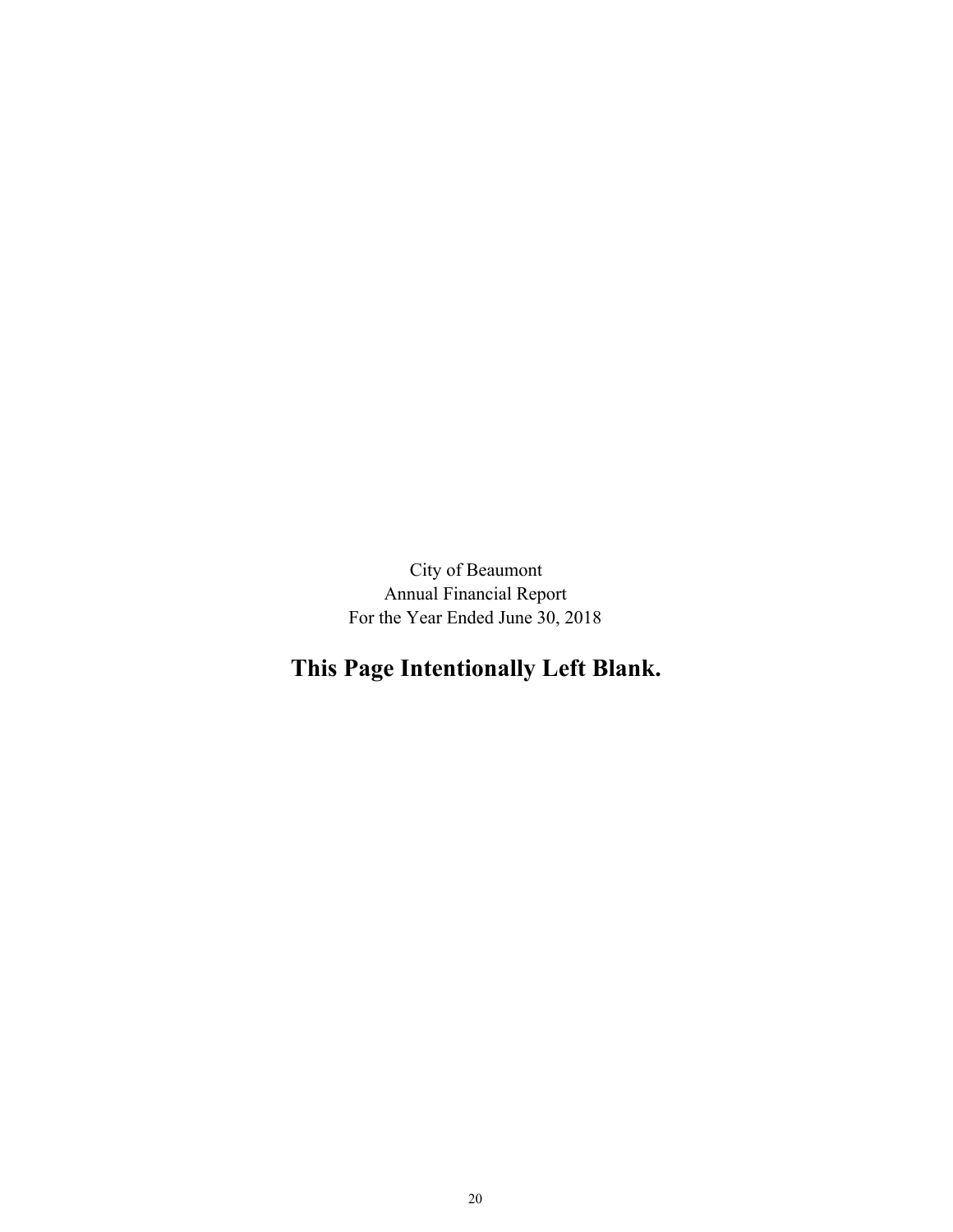## **Fund Financial Statements**

Fiduciary Fund Financial Statements Governmental Fund Financial Statements Proprietary Fund Financial Statements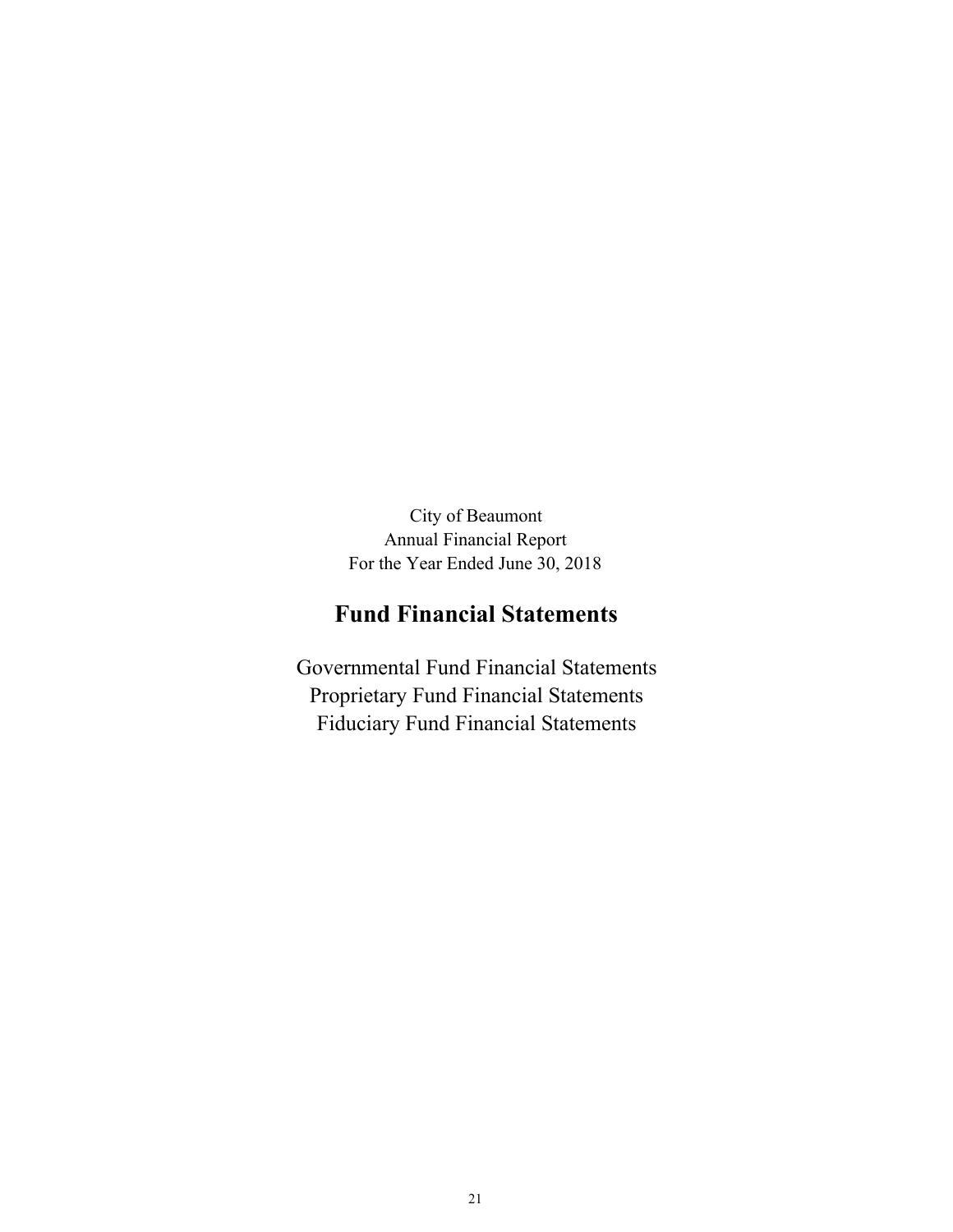# **This Page Intentionally Left Blank.**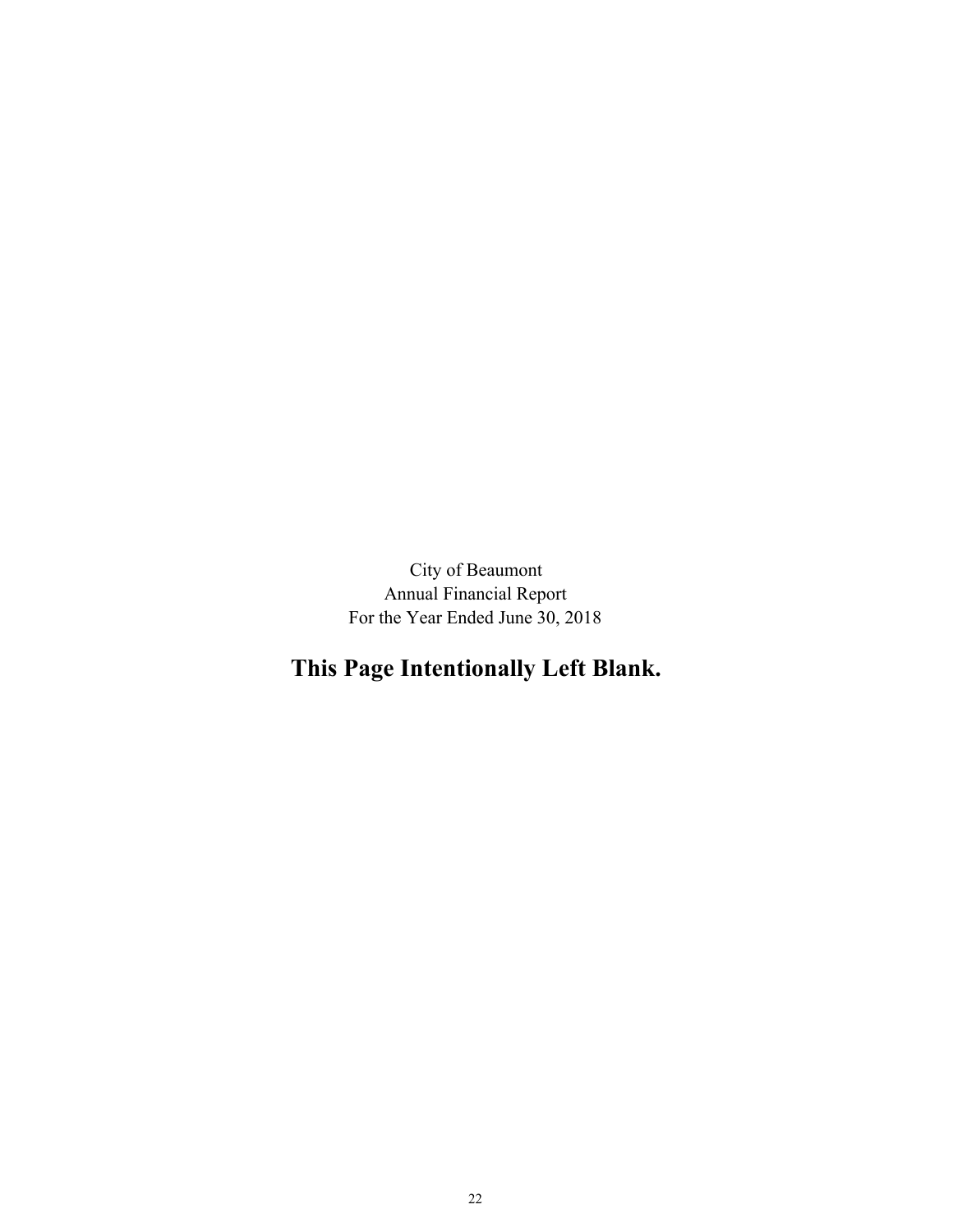# **Governmental Fund Financial Statements**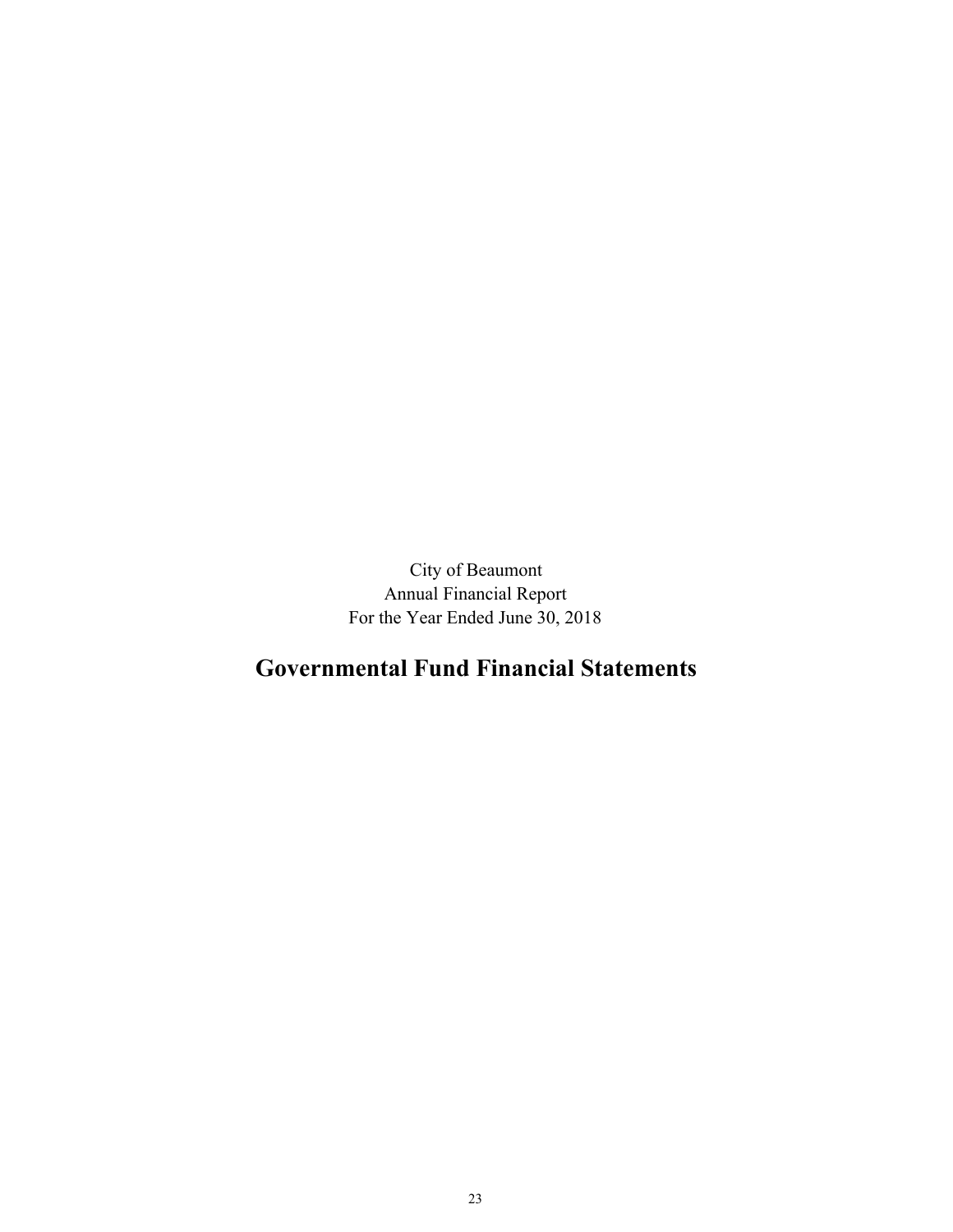# **This Page Intentionally Left Blank.**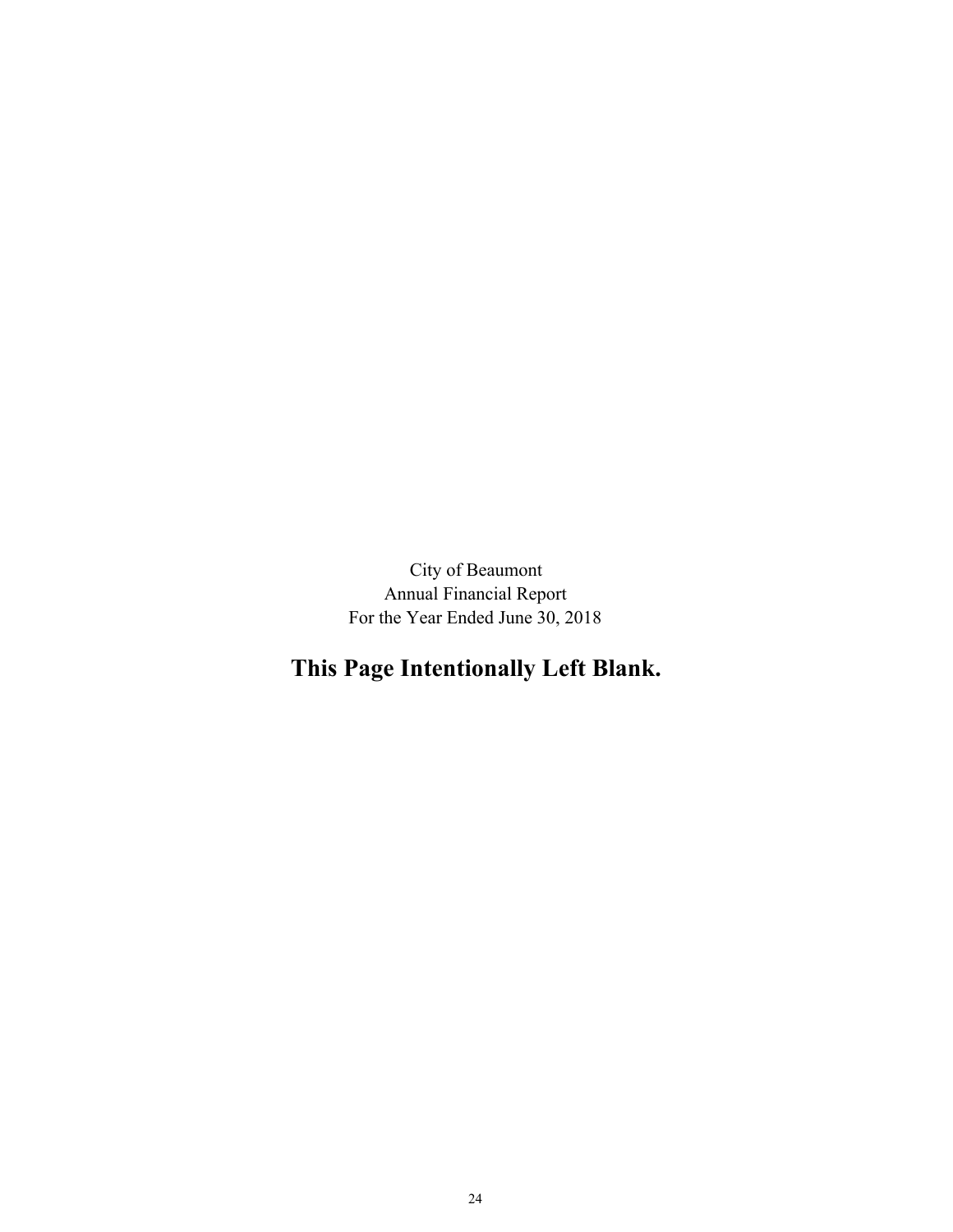## **GOVERNMENTAL FUND FINANCIAL STATEMENTS**

Governmental Funds of the City are outlined below:

*General Fund* - This fund accounts for all revenues and expenditures used to finance the traditional services associated with a municipal government which are not accounted for in the other funds. In Beaumont, these services include general government, public safety, public works, community development, community service, and refuse.

*Community Facilities Districts (CFD) Special Revenue Fund* - This fund is used to account for bond and annual tax assessments proceeds to be used for the construction and implementation of off-site infrastructure improvements. In addition, the Fund accounts for services and administration assessments received annually.

*Community Facilities Districts (CFD) Capital Projects Fund* - This fund is used to account for bond and annual tax assessments proceeds to be used for the construction and implementation of off-site infrastructure improvements. In addition, the Fund accounts for services and administration assessments received annually.

*General Capital Projects Fund* - This fund is used to account for financial resources to be used for acquisition, construction and improvement of the city's major capital facilities.

*Development Impact Fees Capital Projects Fund* - This fund is used to account for the receipt and expenditure of mitigation fees on specified capital projects.

*Beaumont Financing Authority Debt Service Fund -* This fund is authorized to borrow money for the purpose of financing the acquisition of bonds, notes and other obligations of, or for the purpose of making loans to the City and/or to refinance outstanding obligations of the City.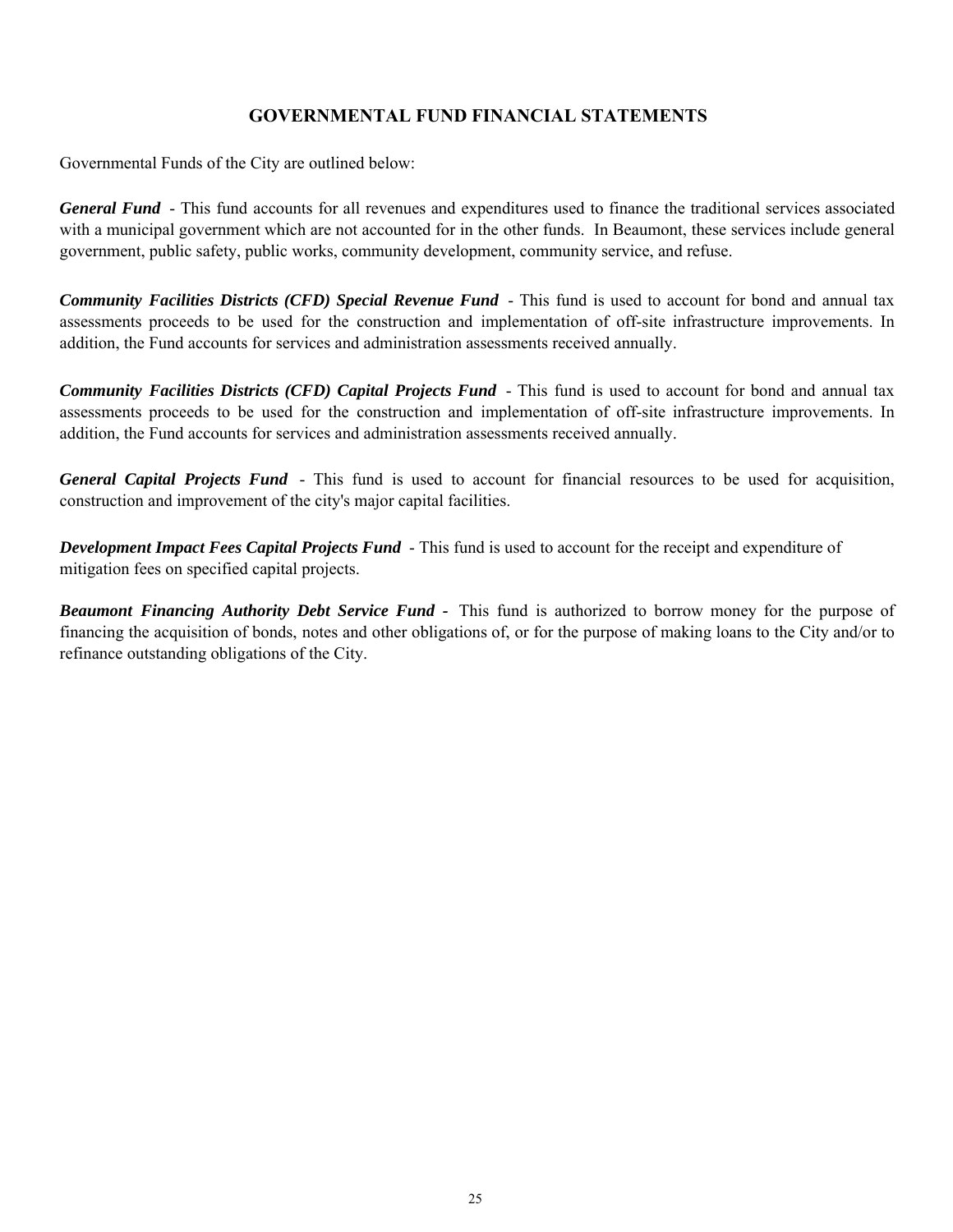# **This Page Intentionally Left Blank.**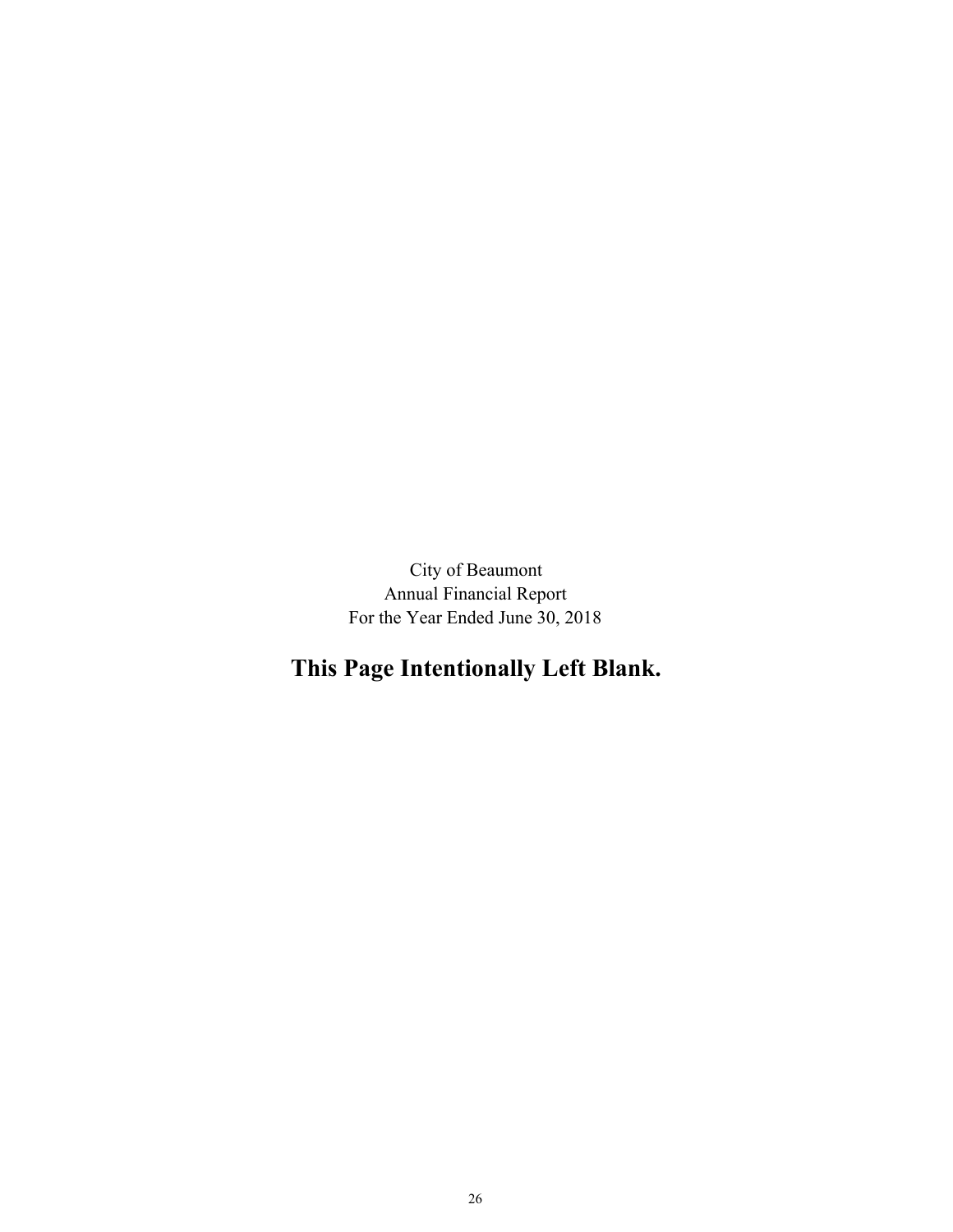## **June 30, 2018 Governmental Funds Balance Sheet City of Beaumont**

|                                                                                                                                  | Major Funds |                                |    |                                                                          |    |                                                                           |                                     |           |
|----------------------------------------------------------------------------------------------------------------------------------|-------------|--------------------------------|----|--------------------------------------------------------------------------|----|---------------------------------------------------------------------------|-------------------------------------|-----------|
|                                                                                                                                  |             | General<br>Fund                |    | <b>Community Facilities</b><br>District (CFD)<br>Special Revenue<br>Fund |    | <b>Community Facilities</b><br>District (CFD)<br>Capital Projects<br>Fund | General<br>Capital Projects<br>Fund |           |
| <b>ASSETS</b>                                                                                                                    |             |                                |    |                                                                          |    |                                                                           |                                     |           |
| Cash and investments<br>Cash and investments with fiscal agent<br>Investment in CFDs                                             | \$          | 8,267,378                      | \$ | 8,664,148                                                                | \$ | 15,683,985                                                                | \$                                  | 3,620,400 |
| Receivables:<br>Accounts<br>Interest                                                                                             |             | 3,249,845<br>168,200           |    |                                                                          |    |                                                                           |                                     | 5,051,417 |
| Due from other governments<br>Loans<br>Due from other funds                                                                      |             | 1,295,897<br>215,904<br>95,029 |    | 38,280                                                                   |    |                                                                           |                                     |           |
| Inventories                                                                                                                      |             | 94,405                         |    |                                                                          |    |                                                                           |                                     |           |
| <b>Total assets</b>                                                                                                              | -S          | 13,386,658                     | \$ | 8,702,428                                                                | \$ | 15,683,985                                                                | $\$$                                | 8,671,817 |
| <b>LIABILITIES, DEFERRED INFLOWS</b><br>OF RESOURCES AND<br><b>FUND BALANCES</b>                                                 |             |                                |    |                                                                          |    |                                                                           |                                     |           |
| <b>Liabilities:</b><br>Accounts payable and accrued liabilities<br>Accrued payroll and related liabilities<br>Due to other funds | \$          | 1,992,257<br>791,367           | \$ | 129,586                                                                  | \$ |                                                                           | \$                                  | 1,832,542 |
| Deposits payable<br>Unearned revenue                                                                                             |             | 47,230                         |    | 110,038<br>576                                                           |    |                                                                           |                                     |           |
| <b>Total liabilities</b>                                                                                                         |             | 2,830,854                      |    | 240,200                                                                  |    |                                                                           |                                     | 1,832,542 |
| <b>Deferred Inflows of Resources:</b><br>Unavailable revenue                                                                     |             | 24,408                         |    |                                                                          |    |                                                                           |                                     |           |
| <b>Total deferred inflows of resources</b>                                                                                       |             | 24,408                         |    |                                                                          |    |                                                                           |                                     |           |
| <b>Fund Balances:</b><br>Nonspendable                                                                                            |             | 215,904                        |    |                                                                          |    |                                                                           |                                     |           |
| Restricted<br>Committed                                                                                                          |             |                                |    | 8,462,228                                                                |    | 15,683,985                                                                |                                     | 6,839,275 |
| Unassigned<br><b>Total fund balances</b>                                                                                         |             | 10,315,492<br>10,531,396       |    | 8,462,228                                                                |    | 15,683,985                                                                |                                     | 6,839,275 |
| Total liabilities, deferred inflows<br>of resources and fund balances                                                            | S           | 13,386,658                     | S  | 8,702,428                                                                | S  | 15,683,985                                                                | S.                                  | 8,671,817 |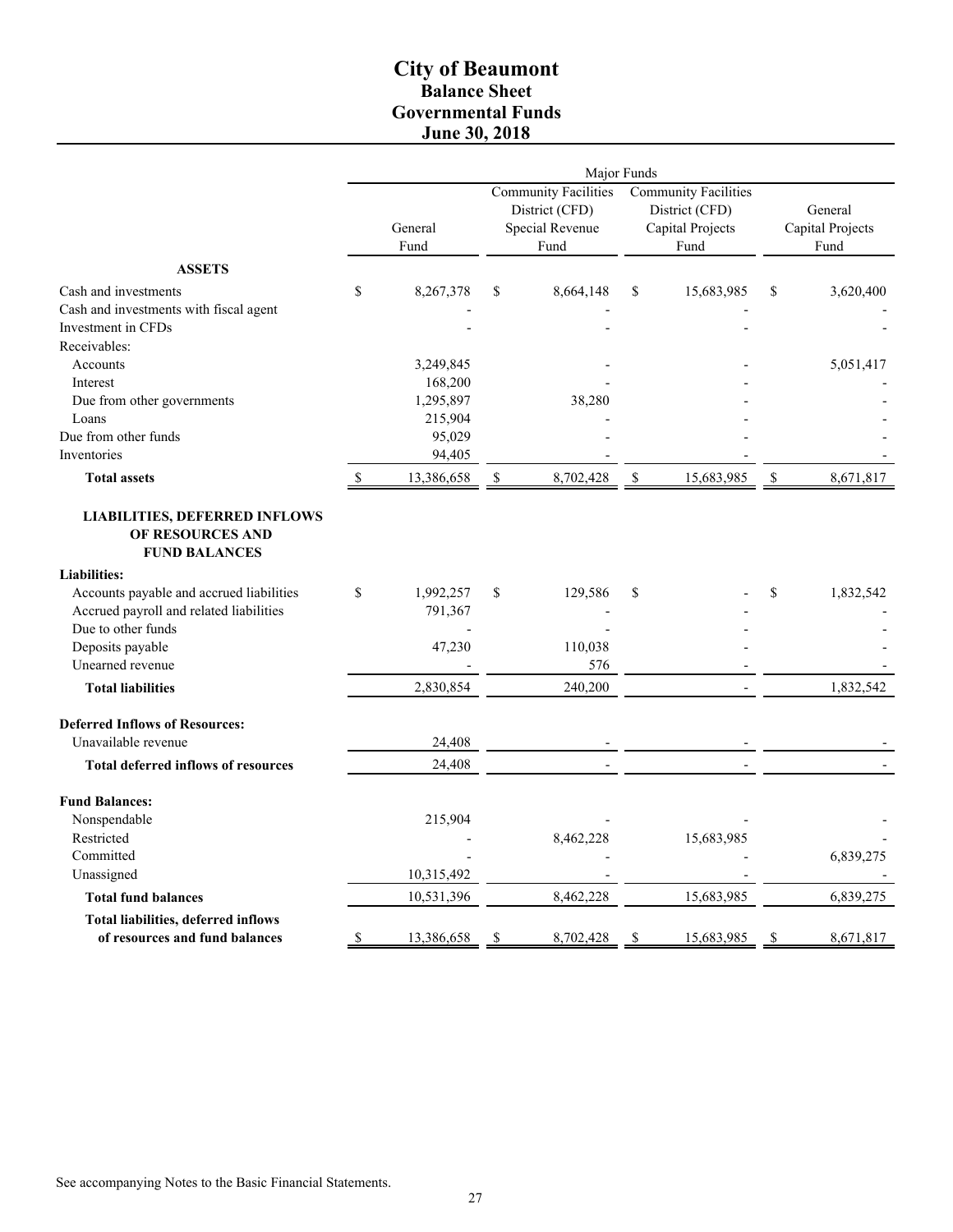## **June 30, 2018 Governmental Funds Balance Sheet (Continued) City of Beaumont**

|                                                                                  | Major Fund    |                                                              |                |                                                 |    |                       |                        |                         |  |
|----------------------------------------------------------------------------------|---------------|--------------------------------------------------------------|----------------|-------------------------------------------------|----|-----------------------|------------------------|-------------------------|--|
|                                                                                  |               | Development<br>Impact Fees (DIF)<br>Capital Projects<br>Fund |                | Beaumont<br>Financing Authority<br>Debt Service |    | Other<br>Governmental |                        | Total<br>Governmental   |  |
|                                                                                  |               |                                                              |                | Fund                                            |    | Funds                 |                        | Funds                   |  |
| <b>ASSETS</b>                                                                    |               |                                                              |                |                                                 |    |                       |                        |                         |  |
| Cash and investments                                                             | <sup>\$</sup> | 15,149,884                                                   | \$             | 9,298,969                                       | \$ | 1,722,781             | \$                     | 53,108,576              |  |
| Cash and investments with fiscal agent<br>Investment in CFDs                     |               |                                                              |                | 91,881,186                                      |    |                       |                        | 9,298,969<br>91,881,186 |  |
| Receivables:                                                                     |               |                                                              |                |                                                 |    |                       |                        |                         |  |
| Accounts                                                                         |               | 7,747,060                                                    |                |                                                 |    |                       |                        | 16,048,322              |  |
| Interest                                                                         |               |                                                              |                |                                                 |    |                       |                        | 168,200                 |  |
| Due from other governments                                                       |               |                                                              |                |                                                 |    | 298,521               |                        | 1,632,698               |  |
| Loans                                                                            |               |                                                              |                |                                                 |    |                       |                        | 215,904                 |  |
| Due from other funds                                                             |               |                                                              |                |                                                 |    |                       |                        | 95,029                  |  |
| Inventories                                                                      |               |                                                              |                |                                                 |    |                       |                        | 94,405                  |  |
| <b>Total assets</b>                                                              | \$            | 22,896,944                                                   | $\mathbf{\$\}$ | 101,180,155                                     | \$ | 2,021,302             | $\mathbf{\mathcal{S}}$ | 172,543,289             |  |
| <b>LIABILITIES, DEFERRED INFLOWS</b><br>OF RESOURCES AND<br><b>FUND BALANCES</b> |               |                                                              |                |                                                 |    |                       |                        |                         |  |
| <b>Liabilities:</b>                                                              |               |                                                              |                |                                                 |    |                       |                        |                         |  |
| Accounts payable and accrued liabilities                                         | <sup>\$</sup> | 476,631                                                      | \$             |                                                 | \$ | 17,845                | \$                     | 4,448,861               |  |
| Accrued payroll and related liabilities                                          |               |                                                              |                |                                                 |    |                       |                        | 791,367                 |  |
| Due to other funds                                                               |               |                                                              |                |                                                 |    | 95,029                |                        | 95,029                  |  |
| Deposits payable                                                                 |               | 6,997                                                        |                |                                                 |    | 38,831                |                        | 203,096                 |  |
| Unearned revenue                                                                 |               | 22,413,316                                                   |                |                                                 |    | 56,955                |                        | 22,470,847              |  |
| <b>Total liabilities</b>                                                         |               | 22,896,944                                                   |                |                                                 |    | 208,660               |                        | 28,009,200              |  |
| <b>Deferred Inflows of Resources:</b>                                            |               |                                                              |                |                                                 |    |                       |                        |                         |  |
| Unavailable revenue                                                              |               |                                                              |                |                                                 |    | 50,406                |                        | 74,814                  |  |
| <b>Total deferred inflows of resources</b>                                       |               |                                                              |                |                                                 |    | 50,406                |                        | 74,814                  |  |
| <b>Fund Balances:</b>                                                            |               |                                                              |                |                                                 |    |                       |                        |                         |  |
| Nonspendable                                                                     |               |                                                              |                |                                                 |    |                       |                        | 215,904                 |  |
| Restricted                                                                       |               |                                                              |                | 101,180,155                                     |    | 1,762,236             |                        | 127,088,604             |  |
| Committed                                                                        |               |                                                              |                |                                                 |    |                       |                        | 6,839,275               |  |
| Unassigned                                                                       |               |                                                              |                |                                                 |    |                       |                        | 10,315,492              |  |
| <b>Total fund balances</b>                                                       |               |                                                              |                | 101,180,155                                     |    | 1,762,236             |                        | 144,459,275             |  |
| Total liabilities, deferred inflows<br>of resources and fund balances            | S             | 22,896,944                                                   | S              | 101,180,155                                     | S  | 2,021,302             | S                      | 172,543,289             |  |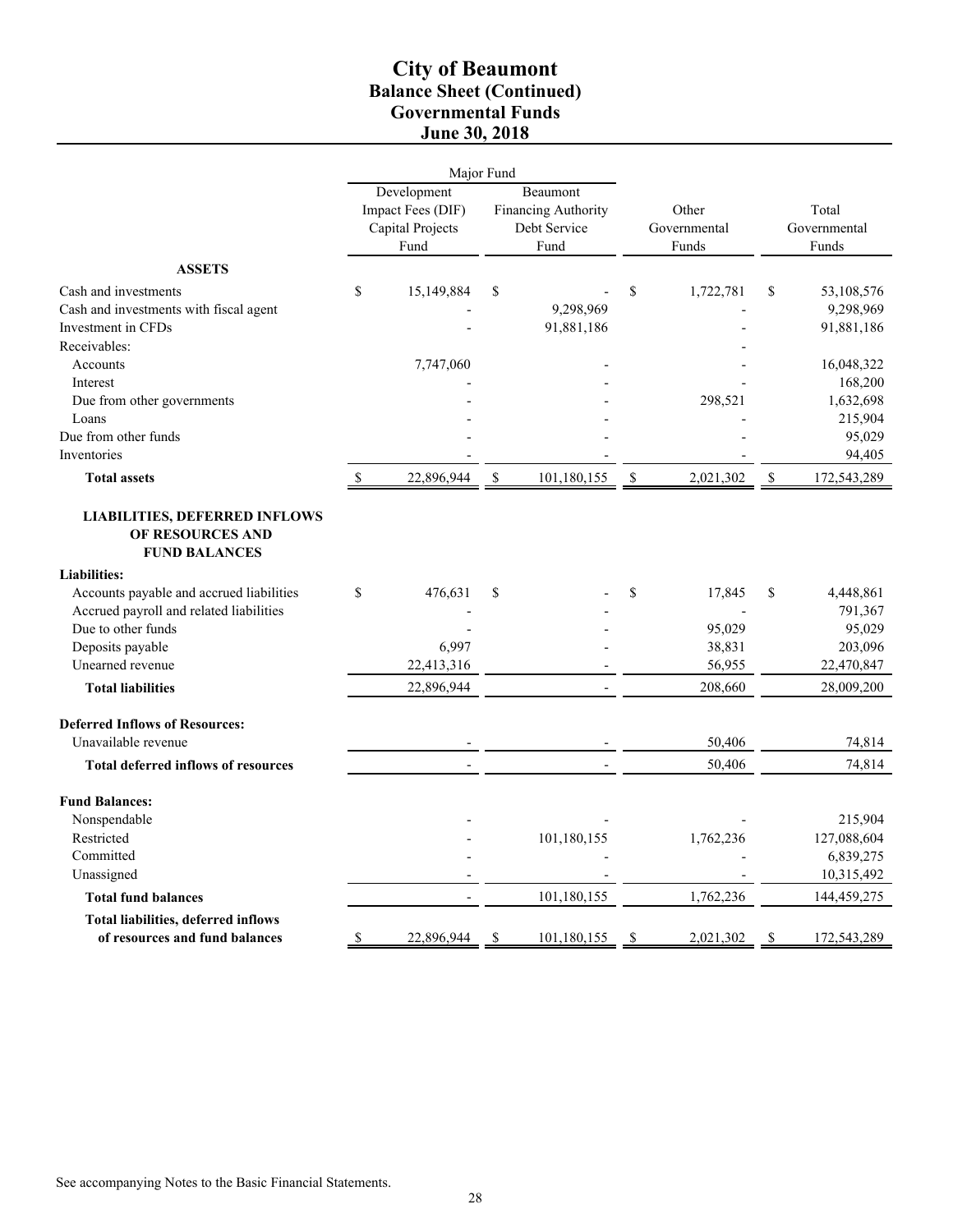## **City of Beaumont Reconciliation of the Governmental Funds Balance Sheet to the Government-Wide Statement of Net Position June 30, 2018**

| Capital assets used in governmental activities were not financial resources and therefore were not reported in<br>governmental funds.<br>Capital assets, nondepreciable<br>Capital assets, depreciable<br>Long-term liabilities were not due and payable in the current period and therefore were not reported in the<br>governmental funds. | 144,459,275    |
|----------------------------------------------------------------------------------------------------------------------------------------------------------------------------------------------------------------------------------------------------------------------------------------------------------------------------------------------|----------------|
|                                                                                                                                                                                                                                                                                                                                              |                |
|                                                                                                                                                                                                                                                                                                                                              | 35,721,973     |
|                                                                                                                                                                                                                                                                                                                                              | 219,057,528    |
|                                                                                                                                                                                                                                                                                                                                              | 254,779,501    |
|                                                                                                                                                                                                                                                                                                                                              |                |
| Compensated absences - due within one year                                                                                                                                                                                                                                                                                                   | (240, 418)     |
| Compensated absences - due in more than one year                                                                                                                                                                                                                                                                                             | (2,163,762)    |
| Claims payable - due within one year                                                                                                                                                                                                                                                                                                         | (1,500,000)    |
| Claims payable - due in more than one year                                                                                                                                                                                                                                                                                                   | (714, 818)     |
| Long-term debt - due within one year                                                                                                                                                                                                                                                                                                         | (3,635,843)    |
| Long-term debt - due in more than one year                                                                                                                                                                                                                                                                                                   | (90, 107, 739) |
|                                                                                                                                                                                                                                                                                                                                              | (98, 362, 580) |
| Aggregate net pension liability is not due and payable in the current period and therefore is not required to be reported<br>in the governmental funds.                                                                                                                                                                                      | (15,751,080)   |
| Pension-related deferred outflows/inflows of resources in the governmental activities were not financial resources<br>(uses) and therefore were not reported in the Governmental Funds Balance Sheet.                                                                                                                                        |                |
| Pension-related deferred outflows of resources                                                                                                                                                                                                                                                                                               | 6,111,640      |
| Pension-related deferred inflows of resources                                                                                                                                                                                                                                                                                                | (3,911,162)    |
|                                                                                                                                                                                                                                                                                                                                              | 2,200,478      |
| Unavailable revenues recorded in governmental fund financial statements resulting from activities in which revenues<br>were earned but funds were not available were recognized as revenues in the Government-Wide Financial Statements.                                                                                                     | 74,814         |
| <b>Net Position of Governmental Activities</b><br>\$                                                                                                                                                                                                                                                                                         | 287,400,408    |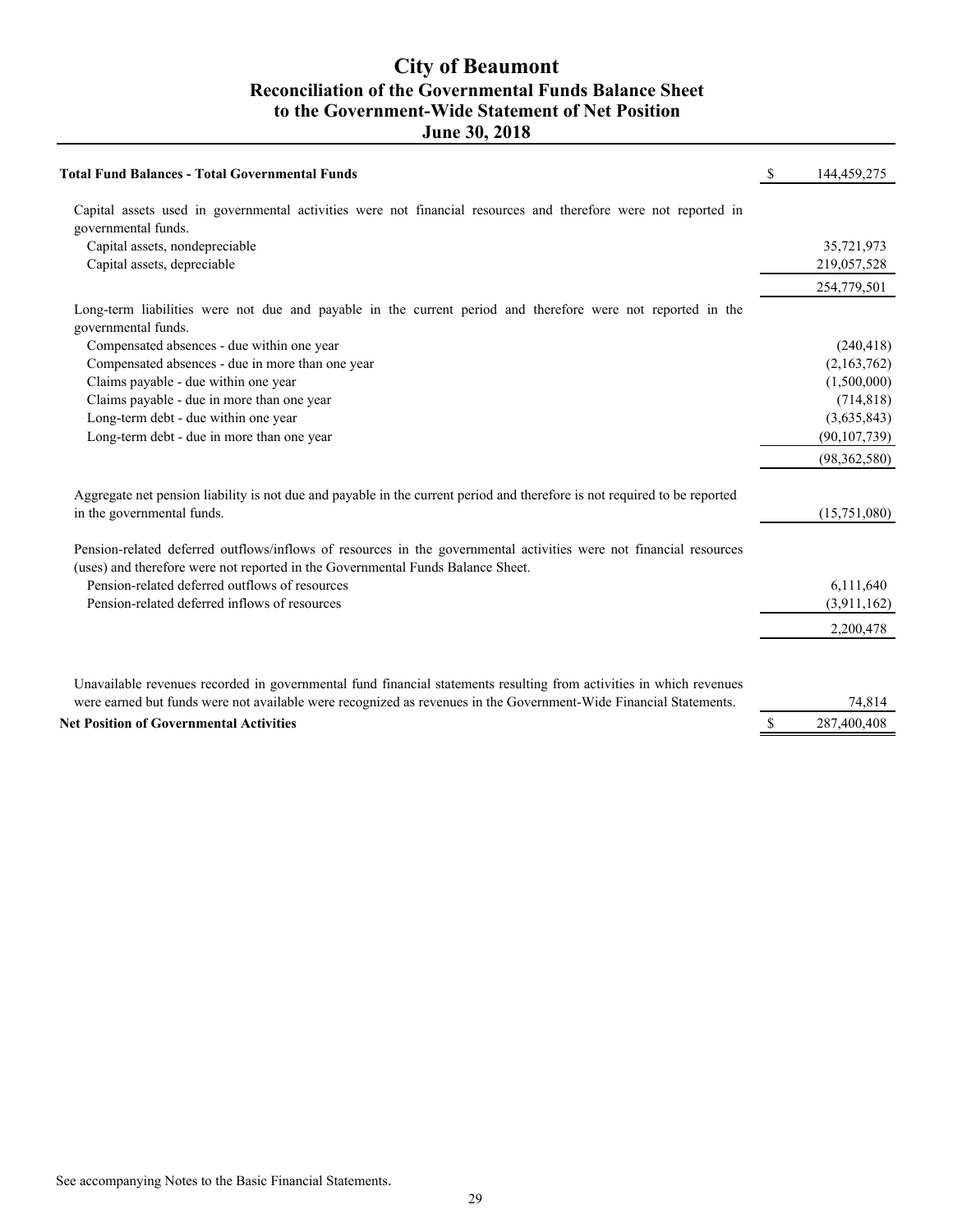## **City of Beaumont Statement of Revenues, Expenditures, and Changes in Fund Balances Governmental Funds For the Year Ended June 30, 2018**

|                                          | Major Funds |                 |    |                                                                                         |    |                                            |    |                                     |
|------------------------------------------|-------------|-----------------|----|-----------------------------------------------------------------------------------------|----|--------------------------------------------|----|-------------------------------------|
|                                          |             | General<br>Fund |    | Community Facilities Community Facilities<br>Districts (CFD)<br>Special Revenue<br>Fund |    | District (CFD)<br>Capital Projects<br>Fund |    | General<br>Capital Projects<br>Fund |
| <b>REVENUES:</b>                         |             |                 |    |                                                                                         |    |                                            |    |                                     |
| Taxes                                    | \$          | 12,163,969      | \$ |                                                                                         | \$ |                                            | \$ |                                     |
| Franchise fees                           |             | 3,285,697       |    |                                                                                         |    |                                            |    |                                     |
| Intergovernmental                        |             | 4,137,217       |    |                                                                                         |    |                                            |    | 5,447,605                           |
| License and permits                      |             | 2,939,891       |    |                                                                                         |    |                                            |    |                                     |
| Fines and forfeitures                    |             | 262,278         |    |                                                                                         |    |                                            |    |                                     |
| Assessment levied                        |             | 554,487         |    | 4,633,405                                                                               |    | 4,052,933                                  |    |                                     |
| Use of money and property                |             | 178,111         |    | 112,786                                                                                 |    | 276,320                                    |    | 82,124                              |
| Charges for services                     |             | 7,754,417       |    |                                                                                         |    |                                            |    |                                     |
| Other revenues                           |             | 573,642         |    |                                                                                         |    | 231,493                                    |    | 3,744                               |
| <b>Total revenues</b>                    |             | 31,849,709      |    | 4,746,191                                                                               |    | 4,560,746                                  |    | 5,533,473                           |
| <b>EXPENDITURES:</b>                     |             |                 |    |                                                                                         |    |                                            |    |                                     |
| Current:                                 |             |                 |    |                                                                                         |    |                                            |    |                                     |
| General government                       |             | 4,434,173       |    |                                                                                         |    |                                            |    |                                     |
| Public safety                            |             | 12,918,763      |    |                                                                                         |    |                                            |    |                                     |
| Public works                             |             | 3,161,648       |    |                                                                                         |    |                                            |    |                                     |
| Community development                    |             | 1,430,407       |    | 328,966                                                                                 |    |                                            |    |                                     |
| Community services                       |             | 3,070,774       |    |                                                                                         |    |                                            |    |                                     |
| Refuse                                   |             | 4,899,889       |    |                                                                                         |    |                                            |    |                                     |
| Capital outlay                           |             | 757,461         |    |                                                                                         |    |                                            |    | 12,437,213                          |
| Debt service:                            |             |                 |    |                                                                                         |    |                                            |    |                                     |
| Principal                                |             | 325,284         |    |                                                                                         |    |                                            |    | 2,100,000                           |
| Interest and fiscal charges              |             | 4,632           |    |                                                                                         |    |                                            |    |                                     |
| <b>Total expenditures</b>                |             | 31,003,031      |    | 328,966                                                                                 |    |                                            |    | 14,537,213                          |
| <b>REVENUES OVER</b>                     |             |                 |    |                                                                                         |    |                                            |    |                                     |
| (UNDER) EXPENDITURES                     |             | 846,678         |    | 4,417,225                                                                               |    | 4,560,746                                  |    | (9,003,740)                         |
| <b>OTHER FINANCING SOURCES (USES):</b>   |             |                 |    |                                                                                         |    |                                            |    |                                     |
| Obligations incurred on capital leases   |             | 132,444         |    |                                                                                         |    |                                            |    |                                     |
| Proceeds from sale of property           |             | 5,341           |    |                                                                                         |    |                                            |    |                                     |
| Transfers in                             |             | 4,373,260       |    | 53,497                                                                                  |    | 709,180                                    |    | 9,003,740                           |
| Transfers (out)                          |             | (73, 867)       |    | (4,359,181)                                                                             |    | (53, 497)                                  |    |                                     |
| Total other financing sources (uses)     |             | 4,437,178       |    | (4,305,684)                                                                             |    | 655,683                                    |    | 9,003,740                           |
| <b>SPECIAL ITEM:</b>                     |             |                 |    |                                                                                         |    |                                            |    |                                     |
| CFD 93-1 refunding (Note 15)             |             |                 |    | (73, 705)                                                                               |    | (3,165,112)                                |    |                                     |
| <b>Total special item</b>                |             |                 |    | (73, 705)                                                                               |    | (3,165,112)                                |    |                                     |
| Net changes in fund balances             |             | 5,283,856       |    | 37,836                                                                                  |    | 2,051,317                                  |    |                                     |
| <b>FUND BALANCES:</b>                    |             |                 |    |                                                                                         |    |                                            |    |                                     |
| Beginning of year, as restated (Note 16) |             | 5,247,540       |    | 8,424,392                                                                               |    | 13,632,668                                 |    | 6,839,275                           |
| End of year                              |             | 10,531,396      | P  | 8,462,228                                                                               |    | 15,683,985                                 |    | 6,839,275                           |

See accompanying Notes to the Basic Financial Statements.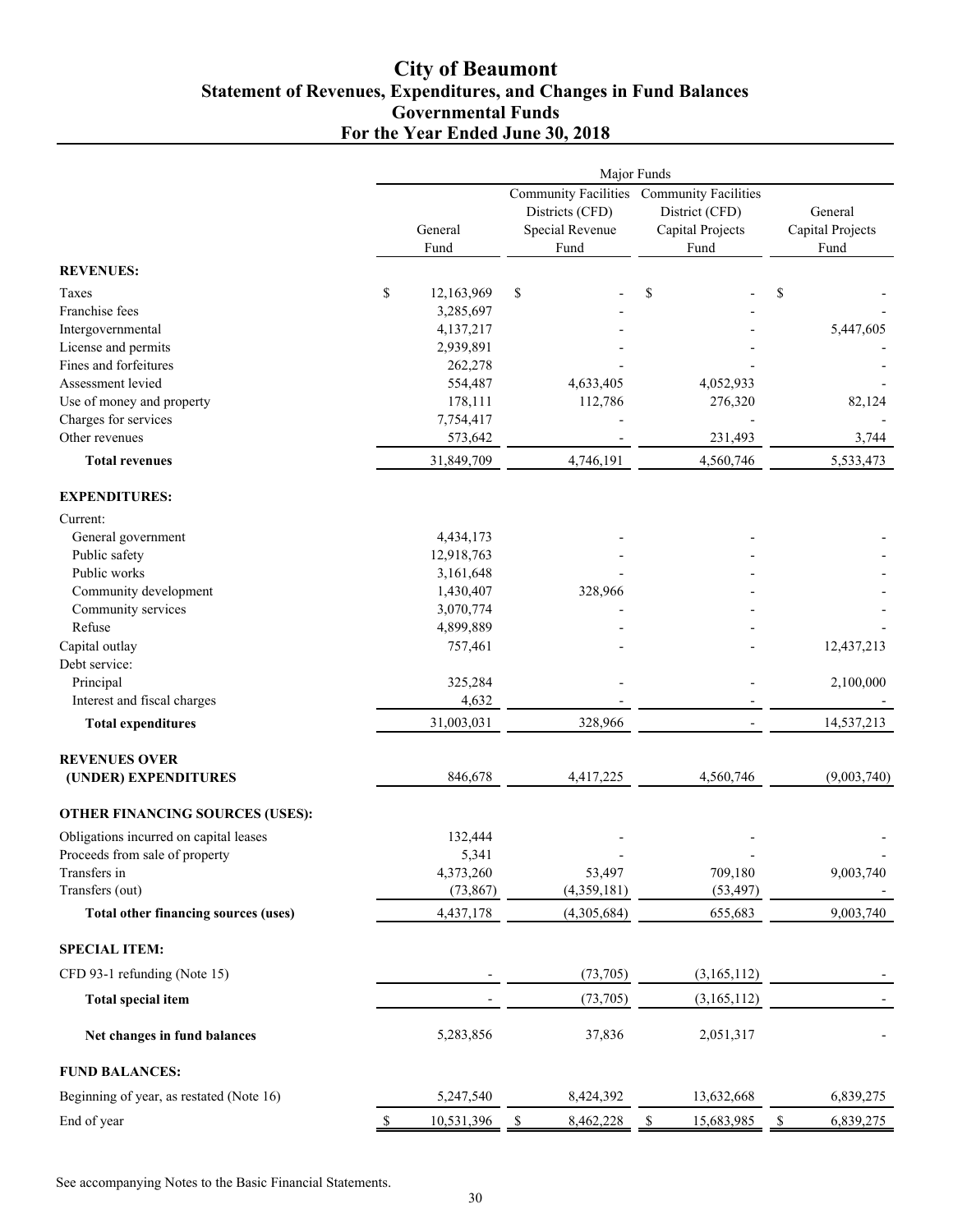## **City of Beaumont For the Year Ended June 30, 2018 Governmental Funds (Continued) Statement of Revenues, Expenditures, and Changes in Fund Balances**

|                                                |                                                              | Major Funds                                             |                                |                                |
|------------------------------------------------|--------------------------------------------------------------|---------------------------------------------------------|--------------------------------|--------------------------------|
|                                                | Development<br>Impact Fees (DIF)<br>Capital Projects<br>Fund | Beaumont<br>Financing Authority<br>Debt Service<br>Fund | Other<br>Governmental<br>Funds | Total<br>Governmental<br>Funds |
| <b>REVENUES:</b>                               |                                                              |                                                         |                                |                                |
| Taxes<br>Franchise fees                        | \$                                                           | \$                                                      | \$                             | \$<br>12,163,969<br>3,285,697  |
| Intergovernmental                              |                                                              |                                                         | 1,678,412                      | 11,263,234                     |
| License and permits                            | 10,312,908                                                   |                                                         | 30,461                         | 13,283,260                     |
| Fines and forfeitures                          |                                                              |                                                         |                                | 262,278                        |
| Assessment levied<br>Use of money and property |                                                              | 7,338,461                                               | 35,400                         | 9,240,825<br>8,023,202         |
| Charges for services                           |                                                              |                                                         |                                | 7,754,417                      |
| Other revenues                                 |                                                              |                                                         | 63,873                         | 872,752                        |
| <b>Total revenues</b>                          | 10,312,908                                                   | 7,338,461                                               | 1,808,146                      | 66,149,634                     |
| <b>EXPENDITURES:</b>                           |                                                              |                                                         |                                |                                |
| Current:                                       |                                                              |                                                         |                                |                                |
| General government                             |                                                              |                                                         |                                | 4,434,173                      |
| Public safety                                  |                                                              |                                                         | 37,582                         | 12,956,345                     |
| Public works                                   |                                                              |                                                         |                                | 3,161,648                      |
| Community development                          |                                                              |                                                         | 241,493                        | 2,000,866                      |
| Community services                             |                                                              |                                                         |                                | 3,070,774                      |
| Refuse                                         |                                                              |                                                         |                                | 4,899,889                      |
| Capital outlay                                 |                                                              |                                                         |                                | 13,194,674                     |
| Debt service:                                  |                                                              |                                                         |                                |                                |
| Principal                                      | 2,000,000                                                    | 113,787,693                                             |                                | 118,212,977                    |
| Interest and fiscal charges                    |                                                              | 7,177,186                                               |                                | 7,181,818                      |
| <b>Total expenditures</b>                      | 2,000,000                                                    | 120,964,879                                             | 279,075                        | 169, 113, 164                  |
| <b>REVENUES OVER</b>                           |                                                              |                                                         |                                |                                |
| (UNDER) EXPENDITURES                           | 8,312,908                                                    | (113, 626, 418)                                         | 1,529,071                      | (102, 963, 530)                |
| OTHER FINANCING SOURCES (USES):                |                                                              |                                                         |                                |                                |
| Obligations incurred on capital leases         |                                                              |                                                         |                                | 132,444                        |
| Proceeds from sale of property                 |                                                              |                                                         |                                | 5,341                          |
| Transfers in                                   |                                                              |                                                         | 70,230                         | 14,209,907                     |
| Transfers (out)                                | (8,312,908)                                                  |                                                         | (1,410,132)                    | (14,209,585)                   |
| Total other financing sources (uses)           | (8,312,908)                                                  |                                                         | (1,339,902)                    | 138,107                        |
| <b>SPECIAL ITEM:</b>                           |                                                              |                                                         |                                |                                |
| CFD 93-1 refunding (Note 15)                   |                                                              | (8,708,825)                                             |                                | (11, 947, 642)                 |
| <b>Total special item</b>                      |                                                              | (8,708,825)                                             |                                | (11, 947, 642)                 |
| Net changes in fund balances                   |                                                              | (122, 335, 243)                                         | 189,169                        | (114, 773, 065)                |
| <b>FUND BALANCES:</b>                          |                                                              |                                                         |                                |                                |
| Beginning of year, as restated (Note 16)       |                                                              | 223,515,398                                             | 1,573,067                      | 259,232,340                    |
| End of year                                    |                                                              | 101,180,155                                             | 1,762,236<br>Y.                | 144,459,275                    |

See accompanying Notes to the Basic Financial Statements.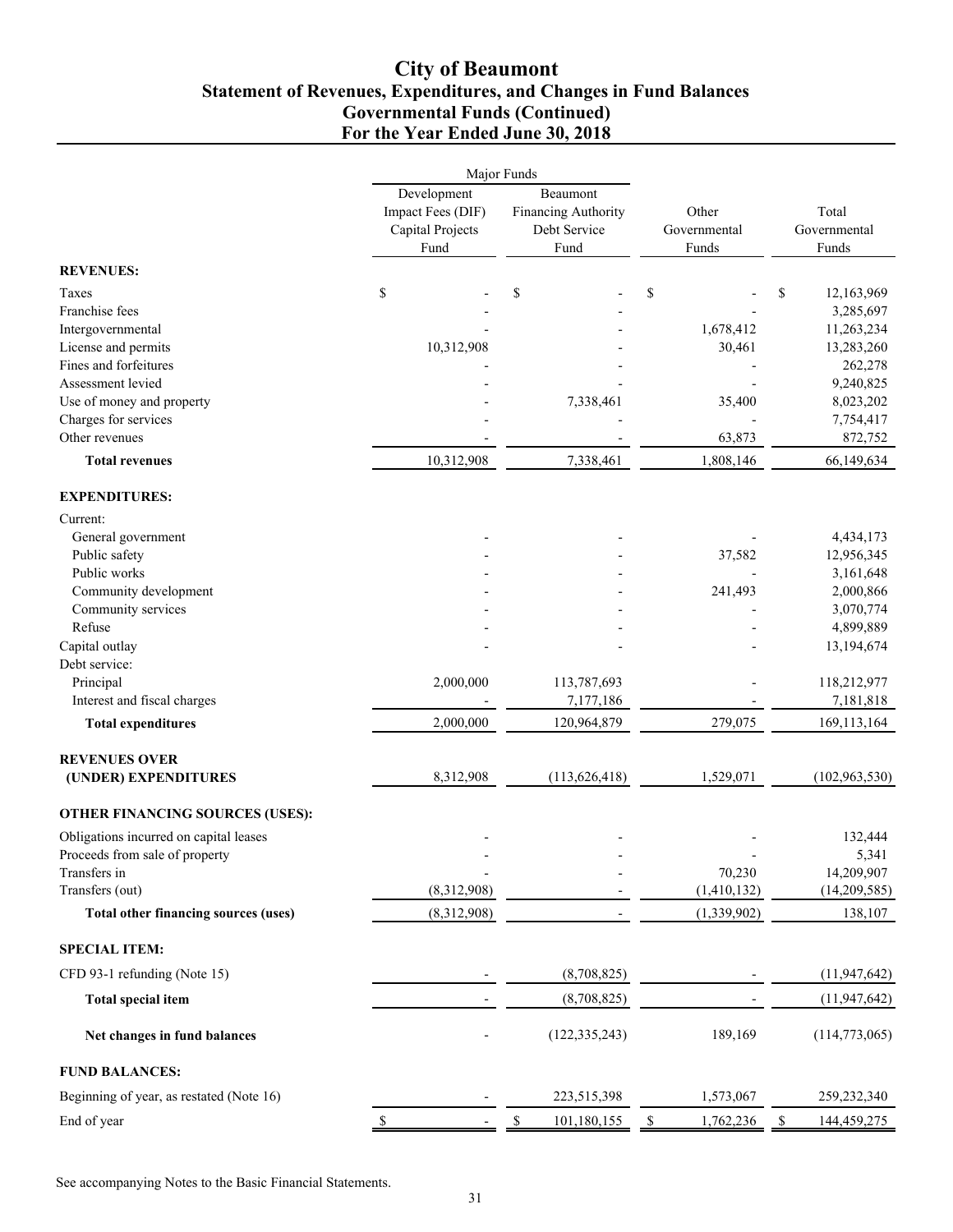## **City of Beaumont Reconciliation of the Governmental Funds Statement of Revenues, Expenditures, and Changes in Fund Balance to the Government-Wide Statement of Activities For the Year Ended June 30, 2018**

| <b>Net Change in Fund Balances - Total Governmental Funds</b>                                                                                                                                                                                                                                                                                                                                | \$            | (114, 773, 065) |
|----------------------------------------------------------------------------------------------------------------------------------------------------------------------------------------------------------------------------------------------------------------------------------------------------------------------------------------------------------------------------------------------|---------------|-----------------|
| Governmental funds report capital outlay as expenditures. Capital outlay expenditures were included in the Statement of<br>Revenue, Expenditures, and Changes in Fund Balances through out various departments. However, in the Government-<br>Wide Statement of Activities, the cost of those assets was allocated over their estimated useful lives as depreciation                        |               |                 |
| expense. This is the amount of capital assets recorded in the current period.                                                                                                                                                                                                                                                                                                                |               | 13,194,674      |
| Increase in capital assets and net position from developer capital contributions for infrastructure assets.                                                                                                                                                                                                                                                                                  |               | 11,343,940      |
| Depreciation expense on capital assets was reported in the Government-Wide Statement of Activities, but it did not<br>require the use of current financial resources. Therefore, depreciation expense was not reported as expenditures in                                                                                                                                                    |               |                 |
| governmental funds                                                                                                                                                                                                                                                                                                                                                                           |               | (5,018,700)     |
| The issuance of long-term liabilities provided current financial resources to governmental funds, but issuing debt<br>increased long-term liabilities in the Government-Wide Statement of Net Position. Repayment of long-term liabilities<br>was an expenditure in governmental funds, but the repayment reduced long-term liabilities in the Government-Wide<br>Statement of Net Position. |               |                 |
| Issuance of long-term debt                                                                                                                                                                                                                                                                                                                                                                   |               | (132, 444)      |
| The repayment of debt principal consumes the current financial resources of governmental funds; however, it has no<br>effect on net position.                                                                                                                                                                                                                                                |               | 118,212,977     |
| The net effect of various miscellaneous transactions involving pension plans (i.e. changes in the net pension liability,<br>deferred inflow/outflow amortization, contributions after measurement date) does not require the use of current financial                                                                                                                                        |               |                 |
| resources and, therefore, is not reported as an expenditure in the governmental funds.                                                                                                                                                                                                                                                                                                       |               | (4,739,050)     |
| Certain long-term assets and liabilities were reported in the Government-Wide Statement of Activities, but they did not<br>require the use of current financial resources. Therefore, long-term assets and liabilities were not reported as                                                                                                                                                  |               |                 |
| expenditures in governmental funds. These amounts represented the changes in long-term liabilities from prior year.<br>Changes in compensated absences                                                                                                                                                                                                                                       |               | (535, 650)      |
| Changes in claims payable                                                                                                                                                                                                                                                                                                                                                                    |               | 116,373         |
| Unavailable revenues were reported as deferred inflows of resources in the Governmental Funds but were reported as<br>revenues in the Government-Wide Statement of Statement of Activities.                                                                                                                                                                                                  |               | (134, 529)      |
| <b>Change in Net Position of Governmental Activities</b>                                                                                                                                                                                                                                                                                                                                     | <sup>\$</sup> | 17,534,526      |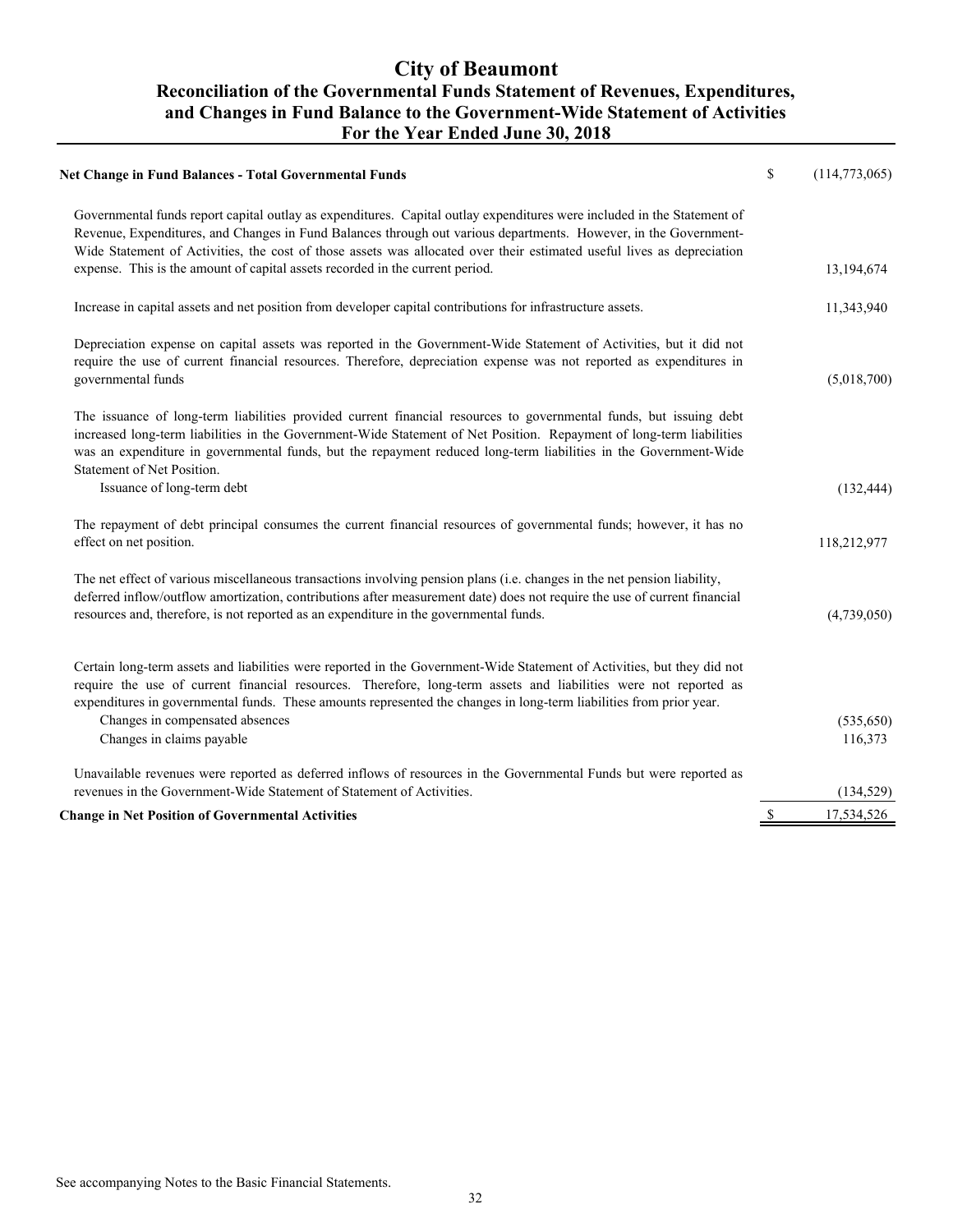# **Proprietary Fund Financial Statements**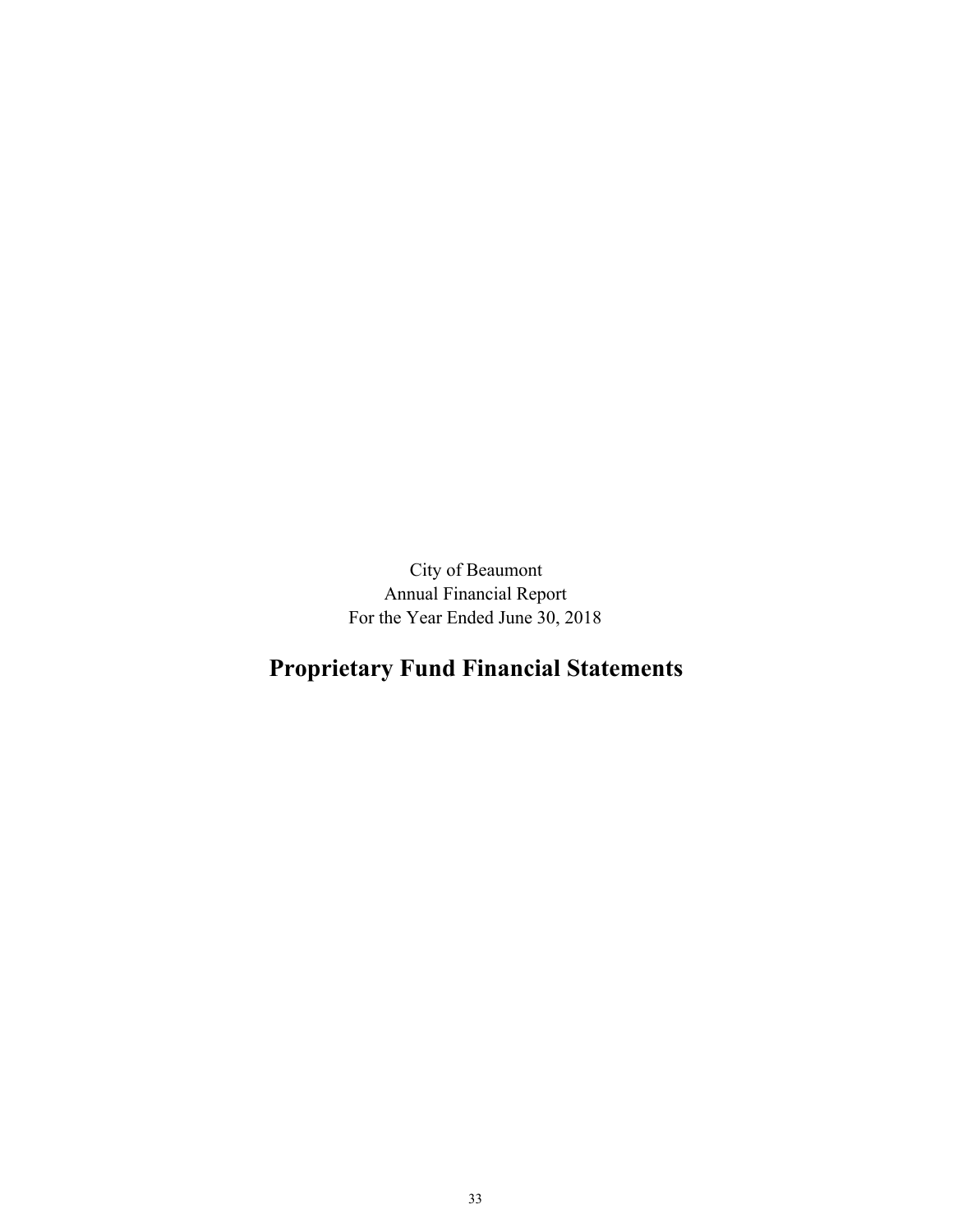# **This Page Intentionally Left Blank.**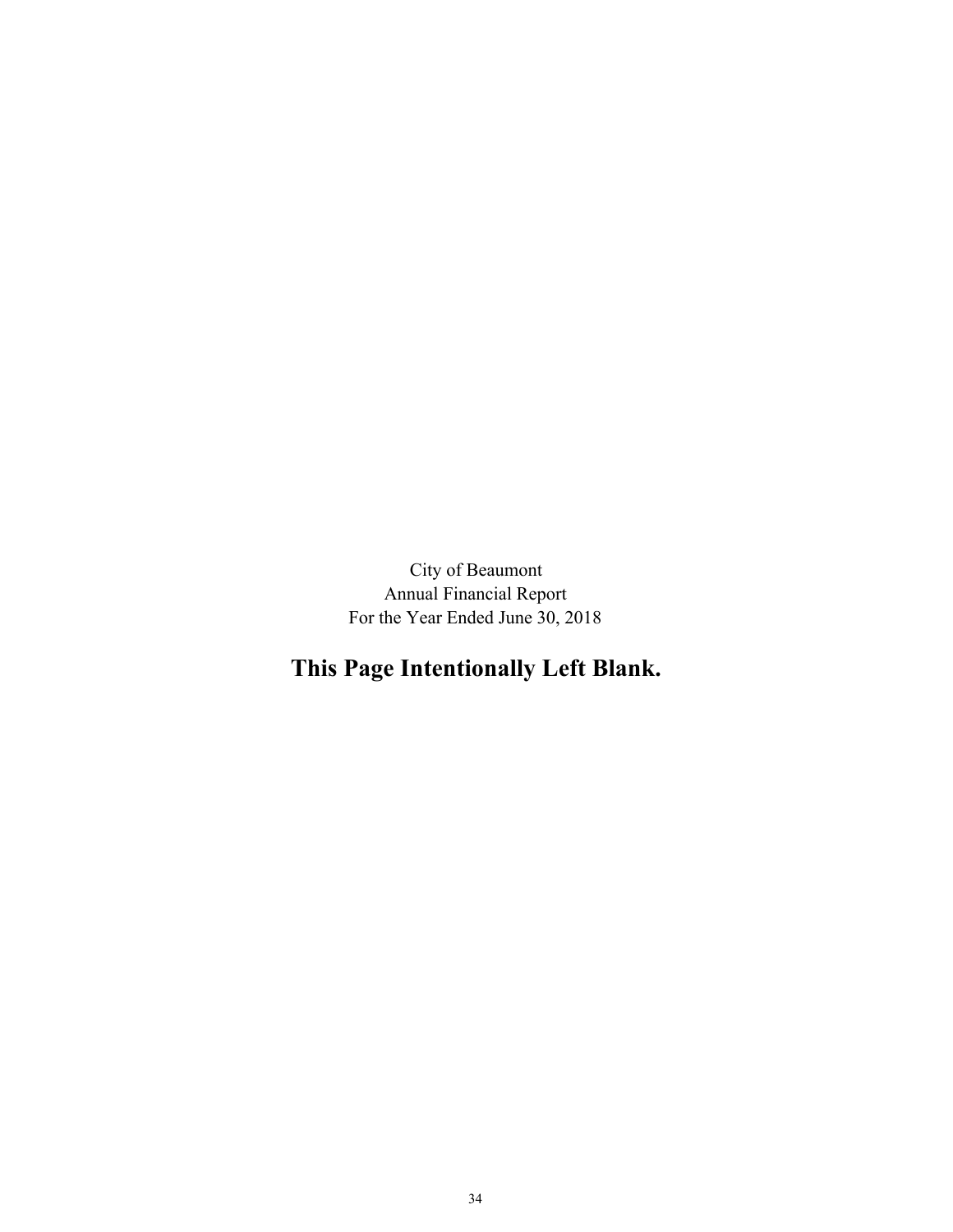#### **PROPRIETARY FUND FINANCIAL STATEMENTS**

*Sewer Fund* - This fund was established to receive and disburse funds collected through sewer services charge fees and sewer facilities charges. These funds are used for the operation and maintenance of sewer disposal facilities and the financing of construction outlet sewers.

*Transit Fund* - The Transit Fund is intended to show the financial position and the operation and maintenance of the City's fixed route and dial-a-ride transit systems.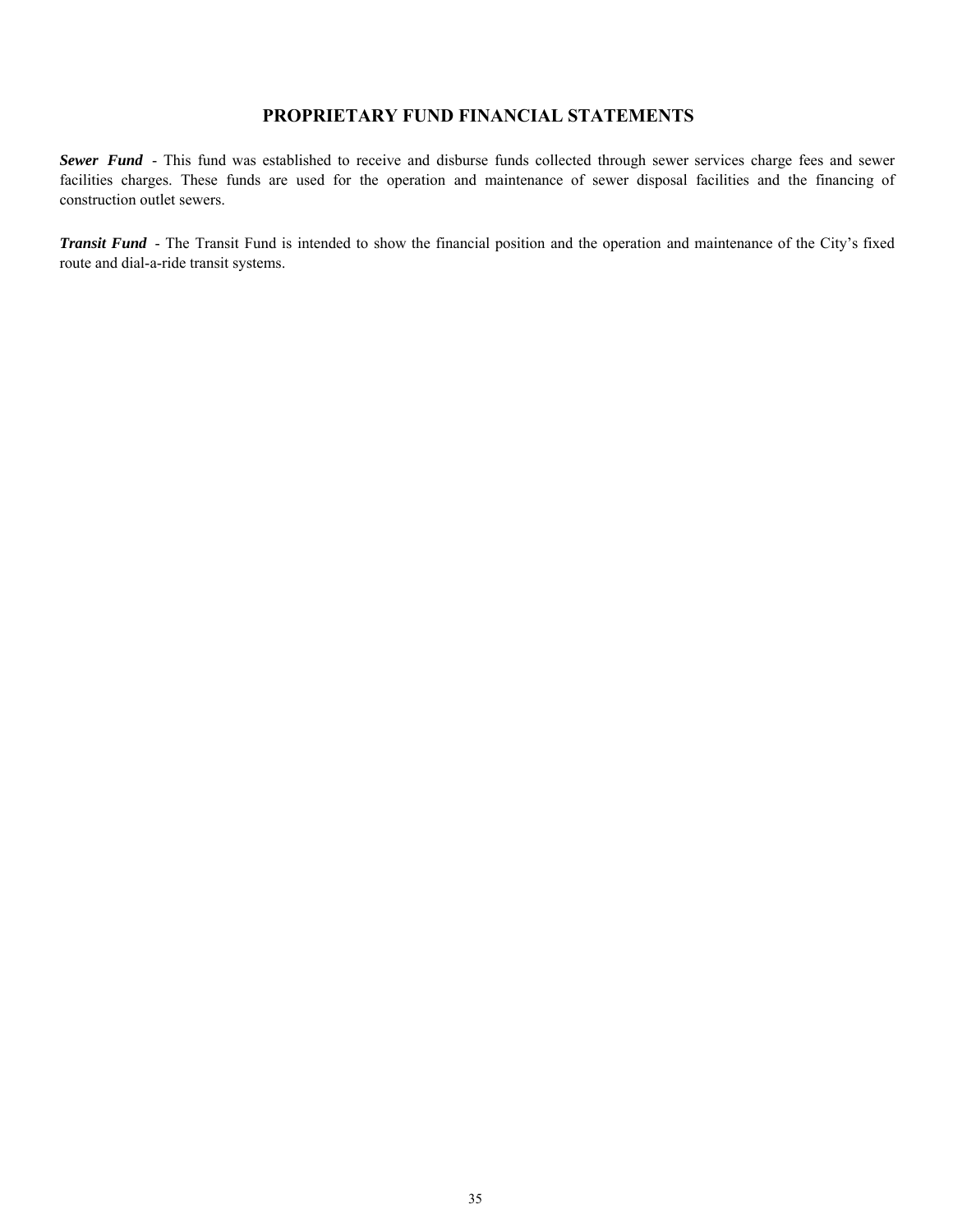# **This Page Intentionally Left Blank.**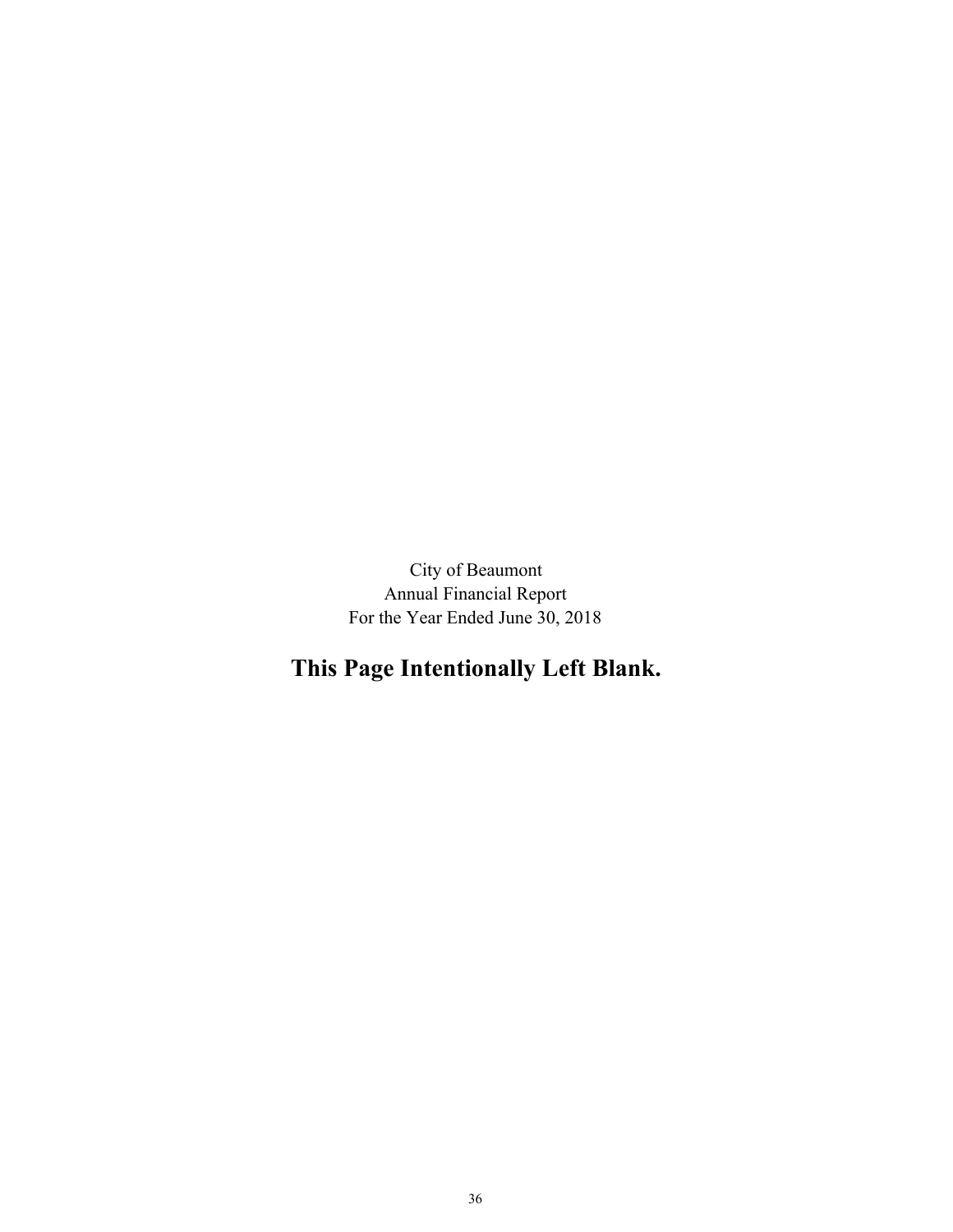## **City of Beaumont Statement of Net Position Proprietary Funds June 30, 2018**

|                                                                                    | Business-type Activities -<br><b>Enterprise Funds</b> |                 |                  |
|------------------------------------------------------------------------------------|-------------------------------------------------------|-----------------|------------------|
|                                                                                    | Sewer<br>Fund                                         | Transit<br>Fund | Total            |
| <b>ASSETS</b>                                                                      |                                                       |                 |                  |
| <b>Current assets:</b>                                                             |                                                       |                 |                  |
| Cash and investments                                                               | \$<br>15,089,375                                      | \$<br>956,083   | \$<br>16,045,458 |
| Restricted cash and investments<br>Receivables:                                    |                                                       | 198,039         | 198,039          |
| Due from other governments                                                         | 706                                                   | 67,607          | 68,313           |
| <b>Total current assets</b>                                                        | 15,090,081                                            | 1,221,729       | 16,311,810       |
|                                                                                    |                                                       |                 |                  |
| <b>Noncurrent assets:</b><br>Capital assets:                                       |                                                       |                 |                  |
| Non-depreciable                                                                    | 4,905,821                                             | 14,262          | 4,920,083        |
| Depreciable                                                                        | 222,422,162                                           | 5,082,085       | 227,504,247      |
| Less: accumulated depreciation                                                     | (104, 186, 109)                                       | (3, 728, 427)   | (107, 914, 536)  |
| Total capital assets                                                               | 123, 141, 874                                         | 1,367,920       | 124,509,794      |
| <b>Total noncurrent assets</b>                                                     | 123, 141, 874                                         | 1,367,920       | 124,509,794      |
| <b>Total assets</b>                                                                | 138,231,955                                           | 2,589,649       | 140,821,604      |
| <b>DEFERRED OUTFLOWS OF RESOURCES</b>                                              |                                                       |                 |                  |
| Pension-related deferred outflows                                                  | 25,565                                                | 535,513         | 561.078          |
| <b>Total deferred outflows of resources</b>                                        | 25,565                                                | 535,513         | 561,078          |
| <b>LIABILITIES</b>                                                                 |                                                       |                 |                  |
| <b>Current liabilities:</b>                                                        |                                                       |                 |                  |
| Accounts payable and accrued liabilities                                           | 348,009                                               | 43,641          | 391,650          |
| Salaries payable and related liabilities                                           | 9,163                                                 | 40,574          | 49,737           |
| Unearned revenue                                                                   | 5,048,512                                             | 198,039         | 5,246,551        |
| Compensated absences - due within one year<br>Long-term debt - due within one year | 4,942<br>78,469                                       | 26,051          | 30,993<br>78,469 |
| <b>Total current liabilities</b>                                                   | 5,489,095                                             | 308,305         | 5,797,400        |
| <b>Noncurrent liabilities:</b>                                                     |                                                       |                 |                  |
| Compensated absences - due in more than one year                                   |                                                       | 229,520         | 229,520          |
| Long-term debt - due in more than one year                                         | 267,844                                               |                 | 267,844          |
| Aggregate net pension liability                                                    | 44,722                                                | 1,222,460       | 1,267,182        |
| <b>Total noncurrent liabilities</b>                                                | 312,566                                               | 1,451,980       | 1,764,546        |
| <b>Total liabilities</b>                                                           | 5,801,661                                             | 1,760,285       | 7,561,946        |
| <b>DEFERRED INFLOWS OF RESOURCES</b>                                               |                                                       |                 |                  |
| Pension-related deferred inflows                                                   | (3,264)                                               | (20, 710)       | (23, 974)        |
| <b>Total deferred inflows of resources</b>                                         | (3,264)                                               | (20, 710)       | (23, 974)        |
| <b>NET POSITION</b>                                                                |                                                       |                 |                  |
| Net Investment in capital assets                                                   | 122,795,561                                           | 1,367,920       | 124, 163, 481    |
| Unrestricted                                                                       | 9,663,562                                             | 17,667          | 9,681,229        |
| <b>Total net position</b>                                                          | 132,459,123                                           | 1,385,587<br>\$ | 133,844,710      |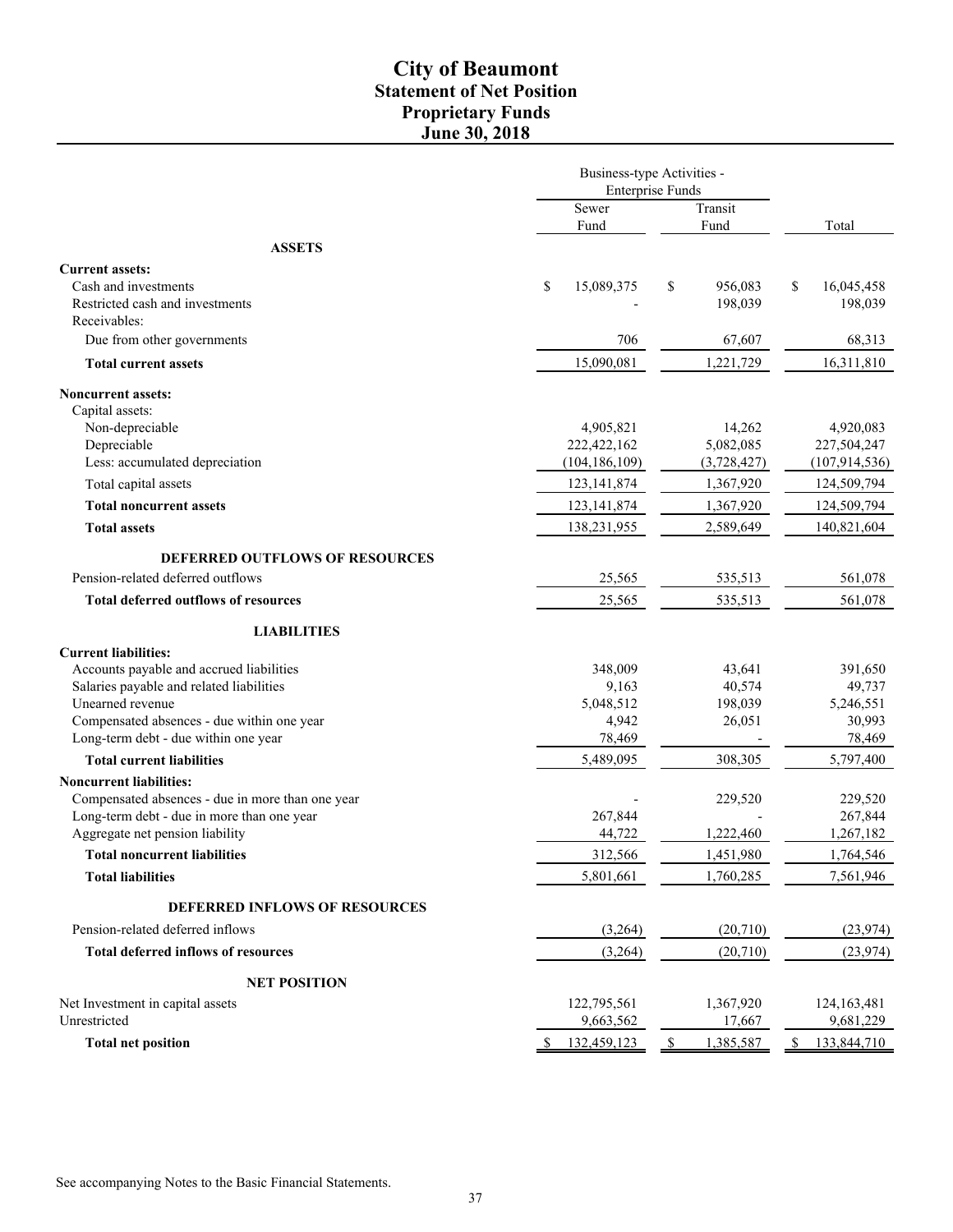# **This Page Intentionally Left Blank.**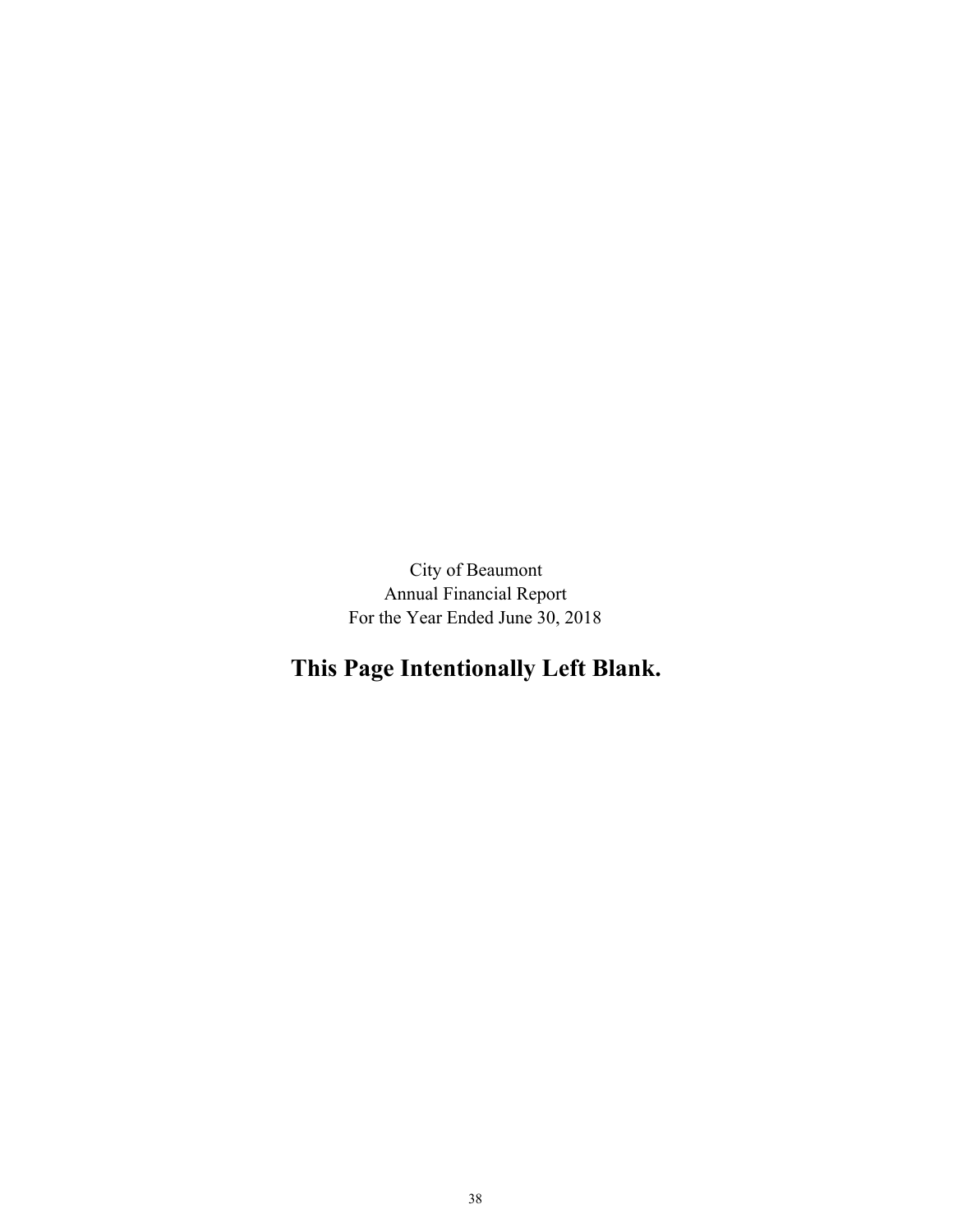## **City of Beaumont Statement of Revenues, Expenses, and Changes in Net Position Proprietary Funds For the Year Ended June 30, 2018**

|                                                     | Business-type Activities -<br><b>Enterprise Funds</b> |                          |                   |
|-----------------------------------------------------|-------------------------------------------------------|--------------------------|-------------------|
|                                                     | Sewer<br>Fund                                         | Transit<br>Fund          | Total             |
| <b>OPERATING REVENUES:</b>                          |                                                       |                          |                   |
| Charges for services                                | \$<br>8,049,143                                       | \$<br>233,690            | \$<br>8,282,833   |
| Other revenue                                       | 525,000                                               | 491                      | 525,491           |
| <b>Total operating revenues</b>                     | 8,574,143                                             | 234,181                  | 8,808,324         |
| <b>OPERATING EXPENSES:</b>                          |                                                       |                          |                   |
| <b>Salaries</b>                                     | 206,206                                               | 1,366,403                | 1,572,609         |
| Fringe benefits                                     | 96,929                                                | 658,327                  | 755,256           |
| Administration                                      | 702,611                                               | 128,620                  | 831,231           |
| Contract services                                   | 1,314,738                                             | 9,078                    | 1,323,816         |
| Fuels, lubricants, and maintenance                  | 218,316                                               | 368,084                  | 586,400           |
| Supplies                                            | 358,791                                               | 9,730                    | 368,521           |
| Office                                              | 15,385                                                | 32,913                   | 48,298            |
| Utilities                                           | 671,767                                               | 27,336                   | 699,103           |
| Depreciation                                        | 6,845,259                                             | 518,763                  | 7,364,022         |
| <b>Total operating expenses</b>                     | 10,430,002                                            | 3,119,254                | 13,549,256        |
| <b>OPERATING INCOME (LOSS)</b>                      | (1,855,859)                                           | (2,885,073)              | (4,740,932)       |
| <b>NONOPERATING REVENUES:</b>                       |                                                       |                          |                   |
| Local transportation funds                          |                                                       | 2,328,523                | 2,328,523         |
| Intergovernmental                                   |                                                       | 18,733                   | 18,733            |
| Investment earnings                                 | 8,344                                                 | 5,262                    | 13,606            |
| Impact fees                                         | 6,075,000                                             |                          | 6,075,000         |
| <b>Total nonoperating revenues (expenses)</b>       | 6,083,344                                             | 2,352,518                | 8,435,862         |
| Loss before operating                               |                                                       |                          |                   |
| transfers and capital contributions                 | 4,227,485                                             | (532, 555)               | 3,694,930         |
| TRANSFERS AND CAPITAL CONTRIBUTIONS:                |                                                       |                          |                   |
| Capital Contributions from Riverside Transit Agency |                                                       | 96,672                   | 96,672            |
| Developer capital contributions                     | 778,223                                               |                          | 778,223           |
| Transfers (out)                                     |                                                       | (322)                    | (322)             |
| Total transfers and capital contributions           | 778,223                                               | 96,350                   | 874,573           |
| <b>Changes in net position</b>                      | 5,005,708                                             | (436,205)                | 4,569,503         |
| <b>NET POSITION:</b>                                |                                                       |                          |                   |
| Beginning of year                                   | 127,453,415                                           | 1,821,792                | 129,275,207       |
| End of year                                         | 132,459,123<br>\$                                     | $\mathbb S$<br>1,385,587 | \$<br>133,844,710 |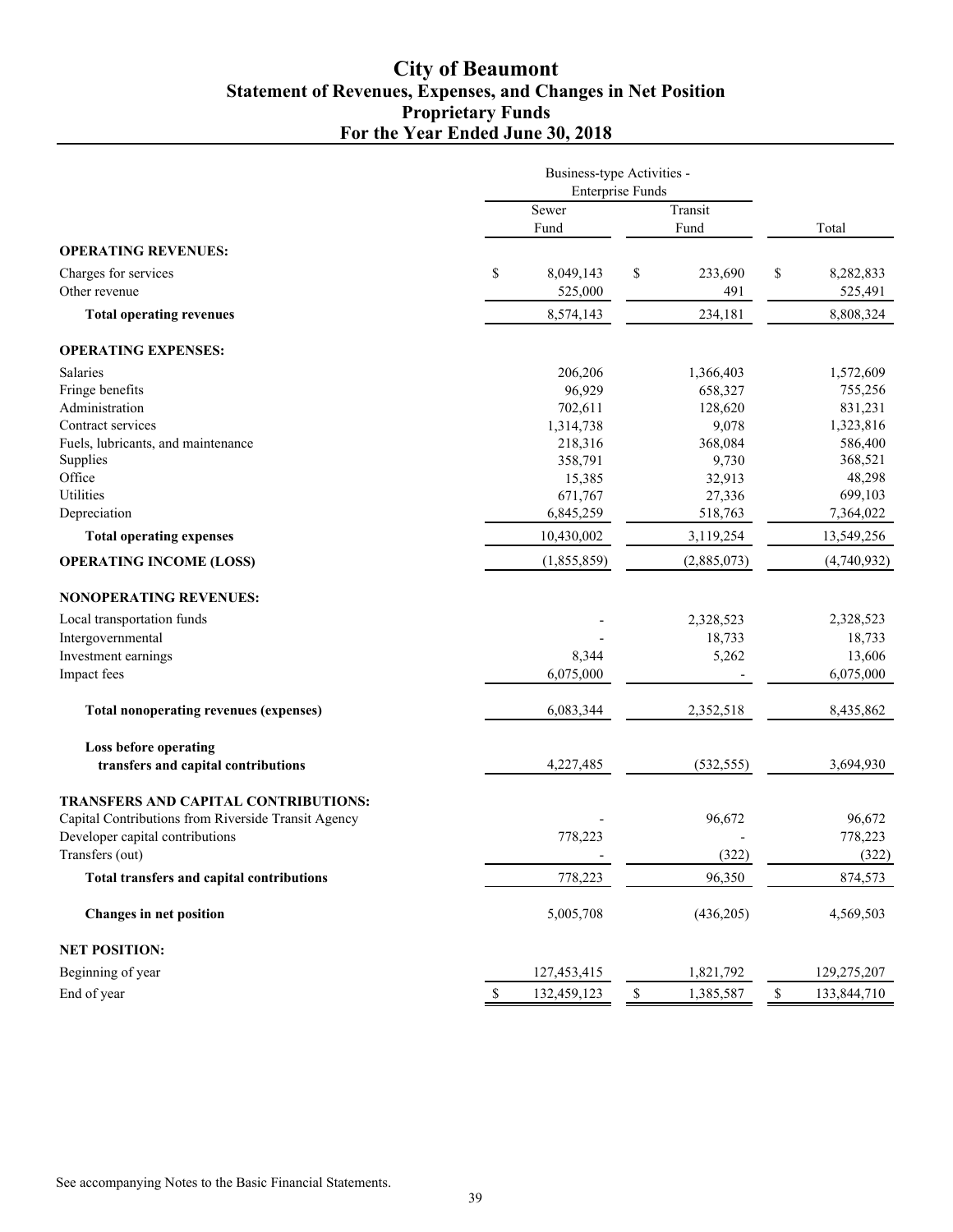## **City of Beaumont Statement of Cash Flows Proprietary Funds For the Year Ended June 30, 2018**

|                                                                            | Business-type Activities -<br><b>Enterprise Funds</b> |             |              |               |                  |
|----------------------------------------------------------------------------|-------------------------------------------------------|-------------|--------------|---------------|------------------|
|                                                                            |                                                       | Sewer       |              | Transit       |                  |
|                                                                            |                                                       | Fund        |              | Fund          | Total            |
| <b>CASH FLOWS FROM OPERATING ACTIVITIES:</b>                               |                                                       |             |              |               |                  |
| Cash received from customers and users                                     | $\mathbf S$                                           | 12,824,869  | \$           | 233,690       | \$<br>13,058,559 |
| Payments to suppliers and employees for goods and services                 |                                                       | (3,544,660) |              | (2,522,582)   | (6,067,242)      |
| Cash received from developers and others                                   |                                                       | 525,000     |              | 491           | 525,491          |
| Net cash provided by (used in) operating activities                        |                                                       | 9,805,209   |              | (2, 288, 401) | 7,516,808        |
| <b>CASH FLOWS FROM NONCAPITAL</b>                                          |                                                       |             |              |               |                  |
| <b>FINANCING ACTIVITIES:</b>                                               |                                                       |             |              |               |                  |
| Local transportation funds                                                 |                                                       |             |              | 2,484,992     | 2,484,992        |
| Intergovernmental                                                          |                                                       | (706)       |              | 417,555       | 416,849          |
| Transfers (out)                                                            |                                                       |             |              | (322)         | (322)            |
| Net cash provided by noncapital                                            |                                                       |             |              |               |                  |
| financing activities                                                       |                                                       | (706)       |              | 2,902,225     | 2,901,519        |
| <b>CASH FLOWS FROM CAPITAL AND</b><br><b>RELATED FINANCING ACTIVITIES:</b> |                                                       |             |              |               |                  |
| Acquisition of capital assets                                              |                                                       | (4,743,672) |              | (4,792)       | (4,748,464)      |
| Developer contributed capital assets                                       |                                                       | 778,223     |              |               | 778,223          |
| Impact fees received                                                       |                                                       | 6,620,572   |              |               | 6,620,572        |
| Capital grants received                                                    |                                                       |             |              | 96,672        | 96,672           |
| Net cash provided by (used in) capital                                     |                                                       |             |              |               |                  |
| and related financing activities                                           |                                                       | 2,655,123   |              | 91,880        | 2,747,003        |
| <b>CASH FLOWS FROM INVESTING ACTIVITIES:</b>                               |                                                       |             |              |               |                  |
| Investment income                                                          |                                                       | 8,344       |              | 5,262         | 13,606           |
| Net cash provided by investing activities                                  |                                                       | 8,344       |              | 5,262         | 13,606           |
| Net change in cash and cash equivalents                                    |                                                       | 12,467,970  |              | 710,966       | 13,178,936       |
| CASH AND CASH EQUIVALENTS:                                                 |                                                       |             |              |               |                  |
| Beginning of year                                                          |                                                       | 2,621,405   |              | 443,156       | 3,064,561        |
| End of year                                                                | \$                                                    | 15,089,375  | $\mathbb{S}$ | 1,154,122     | \$<br>16,243,497 |
| RECONCILIATION TO STATEMENT OF NET POSITION:                               |                                                       |             |              |               |                  |
| Cash and investments                                                       | \$                                                    | 15,089,375  | \$           | 956,083       | \$<br>16,045,458 |
| Restricted cash and investments                                            |                                                       |             |              | 198,039       | 198,039          |
| Total cash and cash equivalents                                            | \$                                                    | 15,089,375  | \$           | 1,154,122     | \$<br>16,243,497 |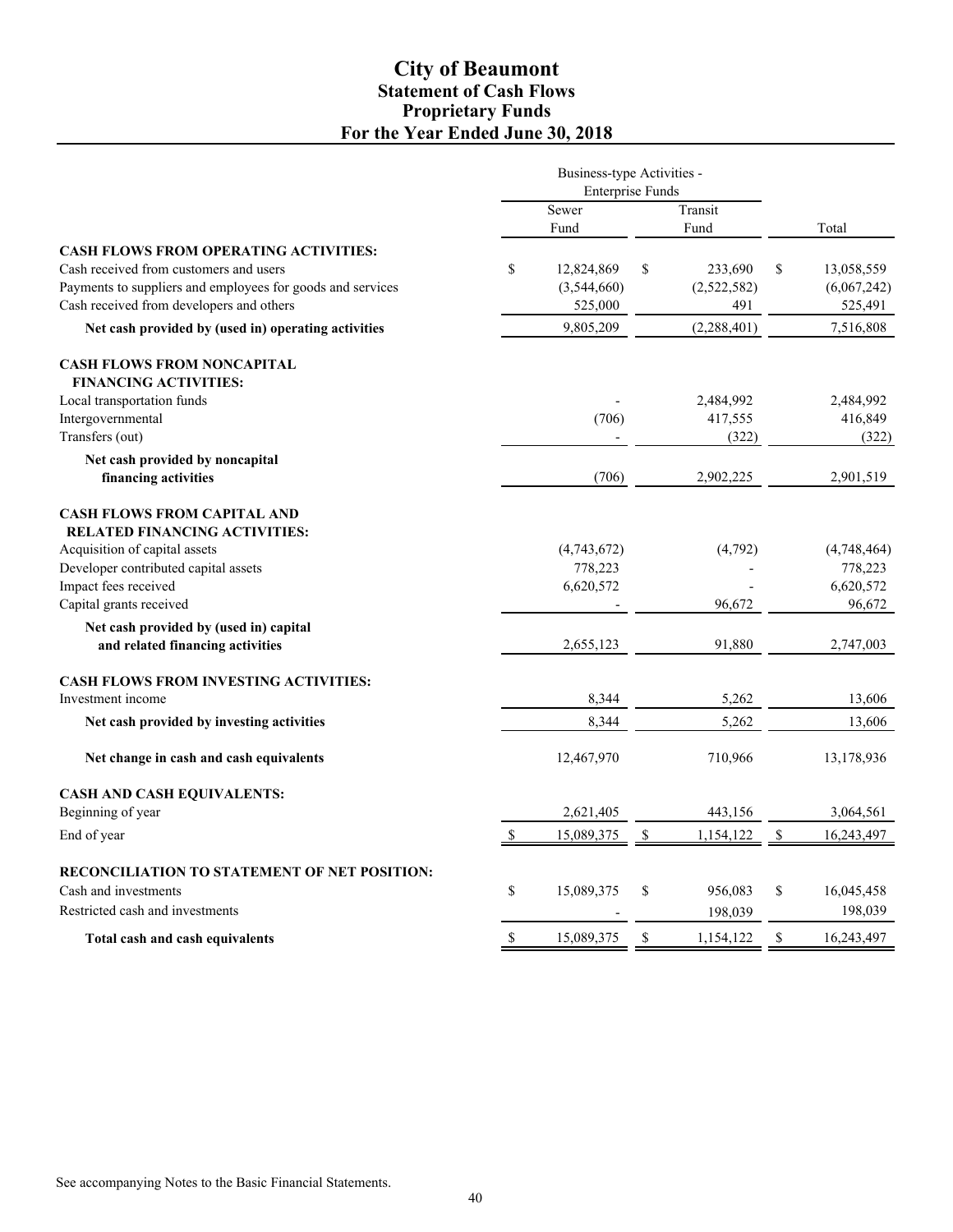## **City of Beaumont Statement of Cash Flows (Continued) Proprietary Funds For the Year Ended June 30, 2018**

|                                                                                                      | Business-type Activities -<br><b>Enterprise Funds</b> |               |               |                 |    |             |
|------------------------------------------------------------------------------------------------------|-------------------------------------------------------|---------------|---------------|-----------------|----|-------------|
|                                                                                                      |                                                       | Sewer<br>Fund |               | Transit<br>Fund |    | Total       |
| <b>RECONCILIATION OF OPERATING (LOSS)</b><br>TO NET CASH PROVIDED BY (USED IN) OPERATING ACTIVITIES: |                                                       |               |               |                 |    |             |
| Operating (loss)                                                                                     | \$                                                    | (1,855,859)   | <sup>\$</sup> | (2,885,073)     | S. | (4,740,932) |
| Adjustments to reconcile operating (loss) to net<br>cash provided by (used in) operating activities: |                                                       |               |               |                 |    |             |
| Depreciation                                                                                         |                                                       | 6,845,259     |               | 518,763         |    | 7,364,022   |
| Changes in current assets, deferred outflows of resources,                                           |                                                       |               |               |                 |    |             |
| liabilities, and deferred inflows of resources:                                                      |                                                       |               |               |                 |    |             |
| Pension-related deferred outflows of resources                                                       |                                                       | (13,580)      |               | (86, 167)       |    | (99, 747)   |
| Accounts payable and accrued liabilities                                                             |                                                       | (59, 585)     |               | (34,902)        |    | (94, 487)   |
| Salaries payable and related liabilities                                                             |                                                       | 5,776         |               | (4,991)         |    | 785         |
| Unearned revenue                                                                                     |                                                       | 4,775,726     |               |                 |    | 4,775,726   |
| Compensated absences                                                                                 |                                                       | 78,469        |               | 19,938          |    | 98,407      |
| Aggregate net pension liability                                                                      |                                                       | 32,267        |               | 204,741         |    | 237,008     |
| Pension-related deferred inflows of resources                                                        |                                                       | (3,264)       |               | (20,710)        |    | (23, 974)   |
| <b>Total adjustments</b>                                                                             |                                                       | 11,661,068    |               | 596,672         |    | 12,257,740  |
| Net cash provided by (used in) operating activities                                                  | S                                                     | 9,805,209     | S.            | (2, 288, 401)   | \$ | 7,516,808   |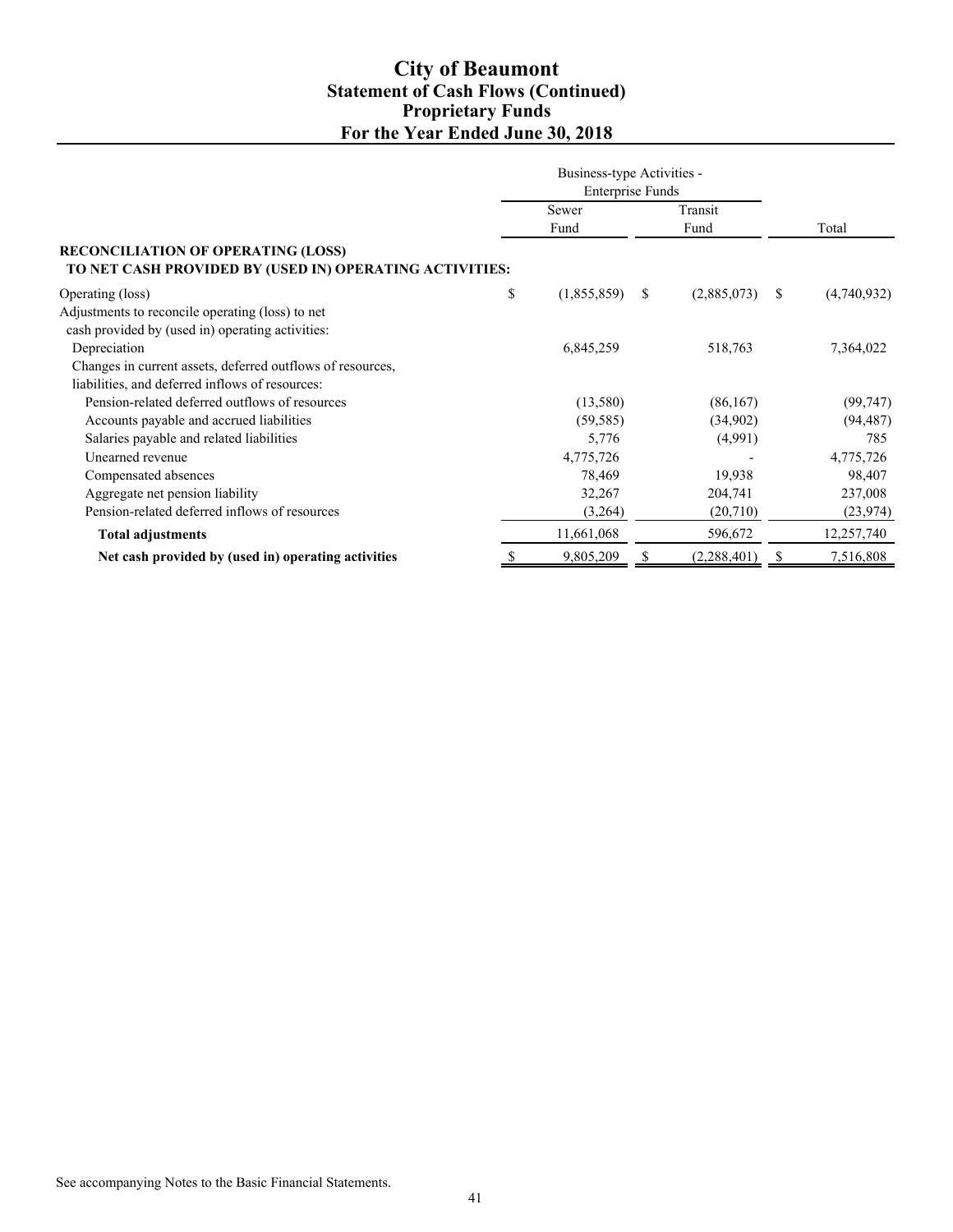# **This Page Intentionally Left Blank.**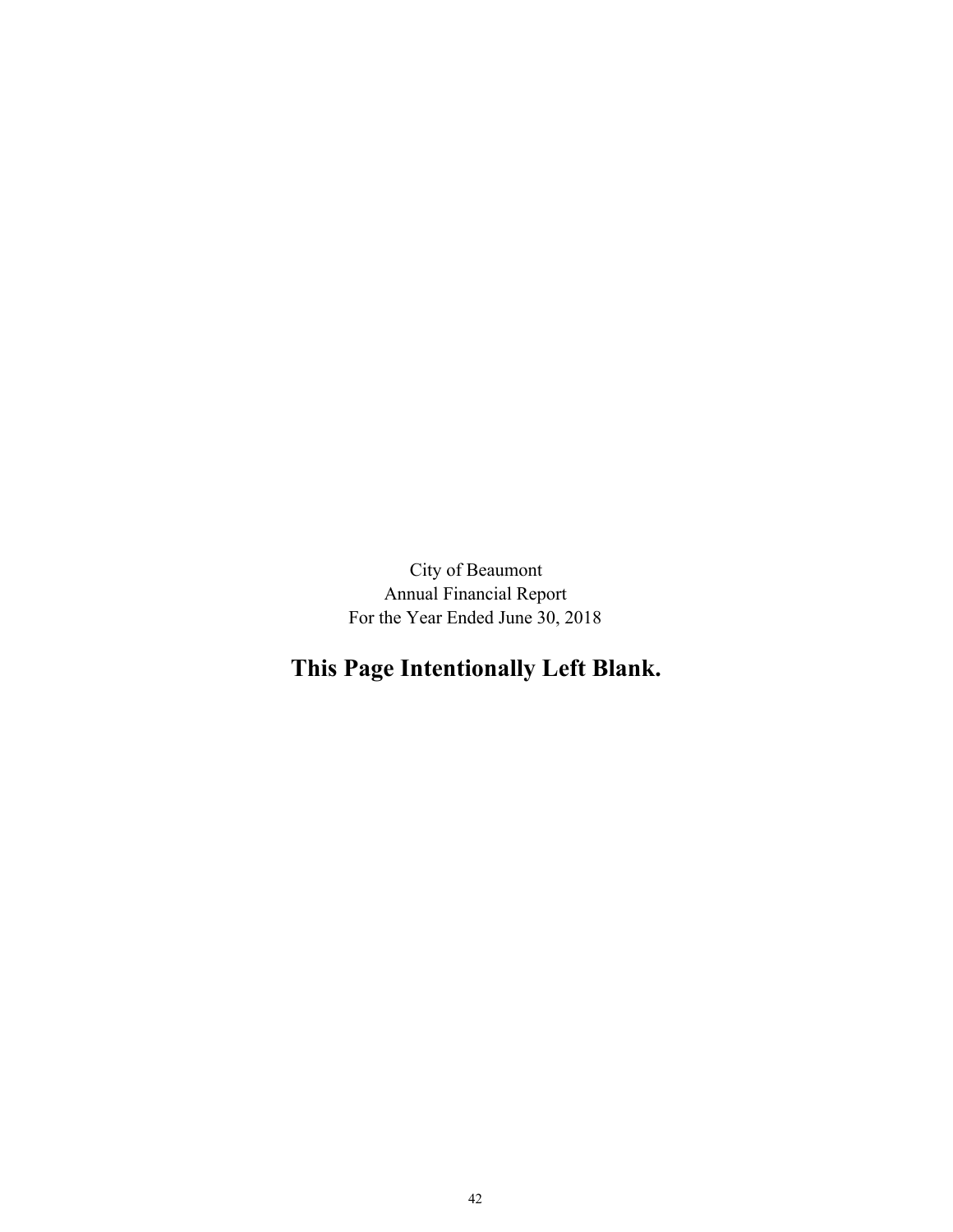# **Fiduciary Fund Financial Statements**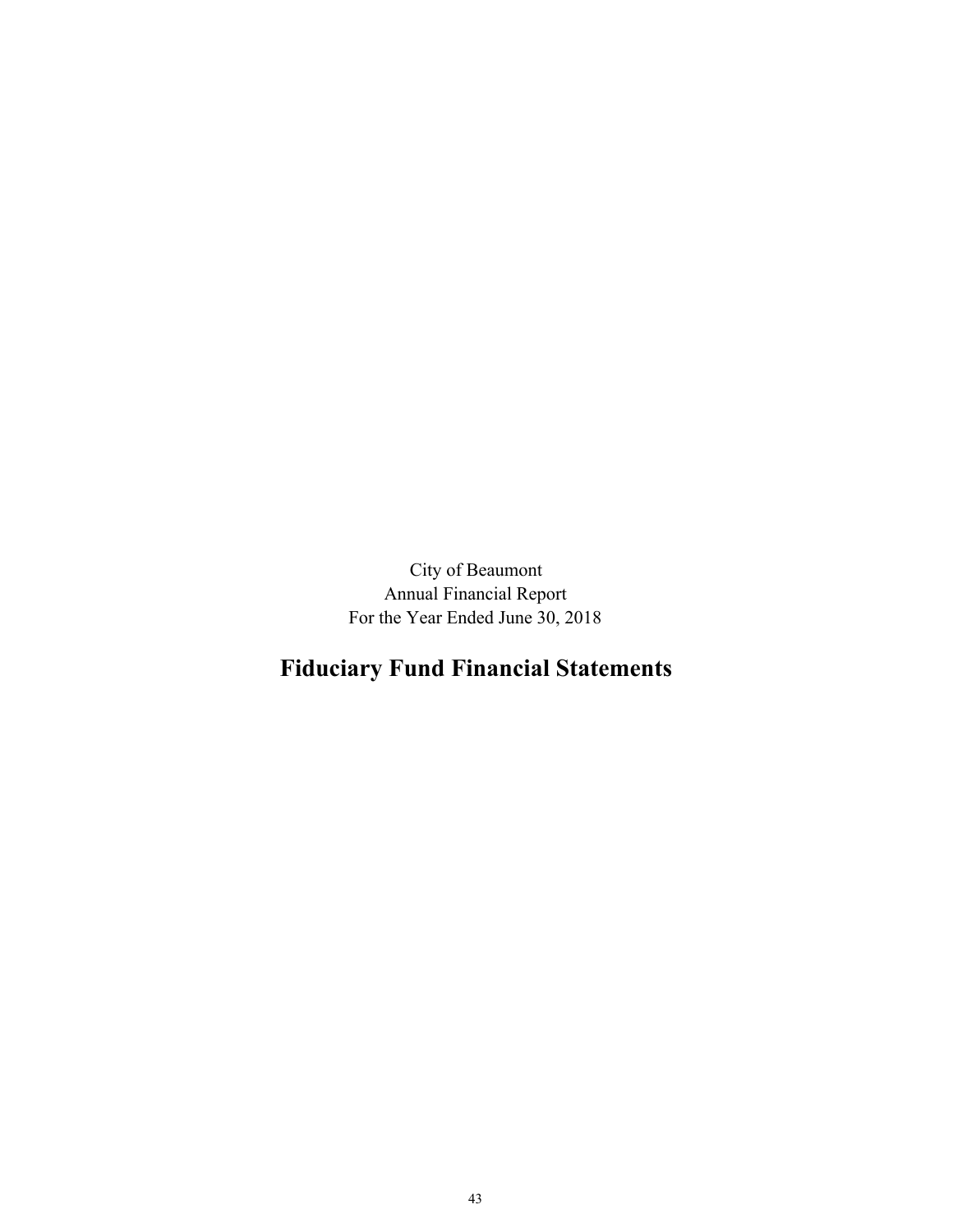# **This Page Intentionally Left Blank.**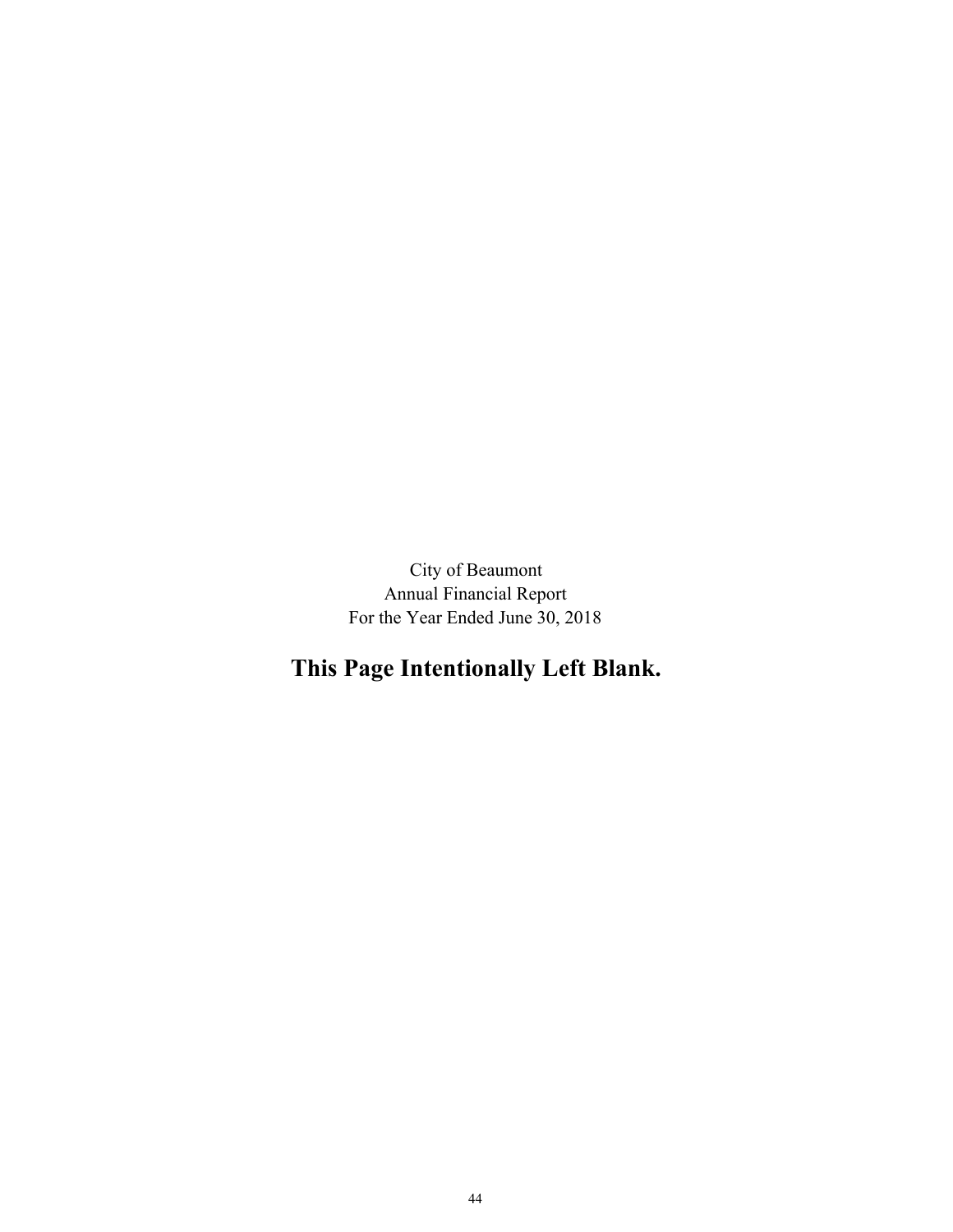#### **FIDUCIARY FUND FINANCIAL STATEMENTS**

*Agency Funds -* To account for collections received from special assessment districts and their disbursement to bondholders.

*Private Purpose Trust Funds -* To account for donations received and held by the City of Beaumont as an agent for individuals, developers, private organizations and other governmental agencies and to account for activities of the Successor Agency to the dissolved Beaumont Redevelopment Agency.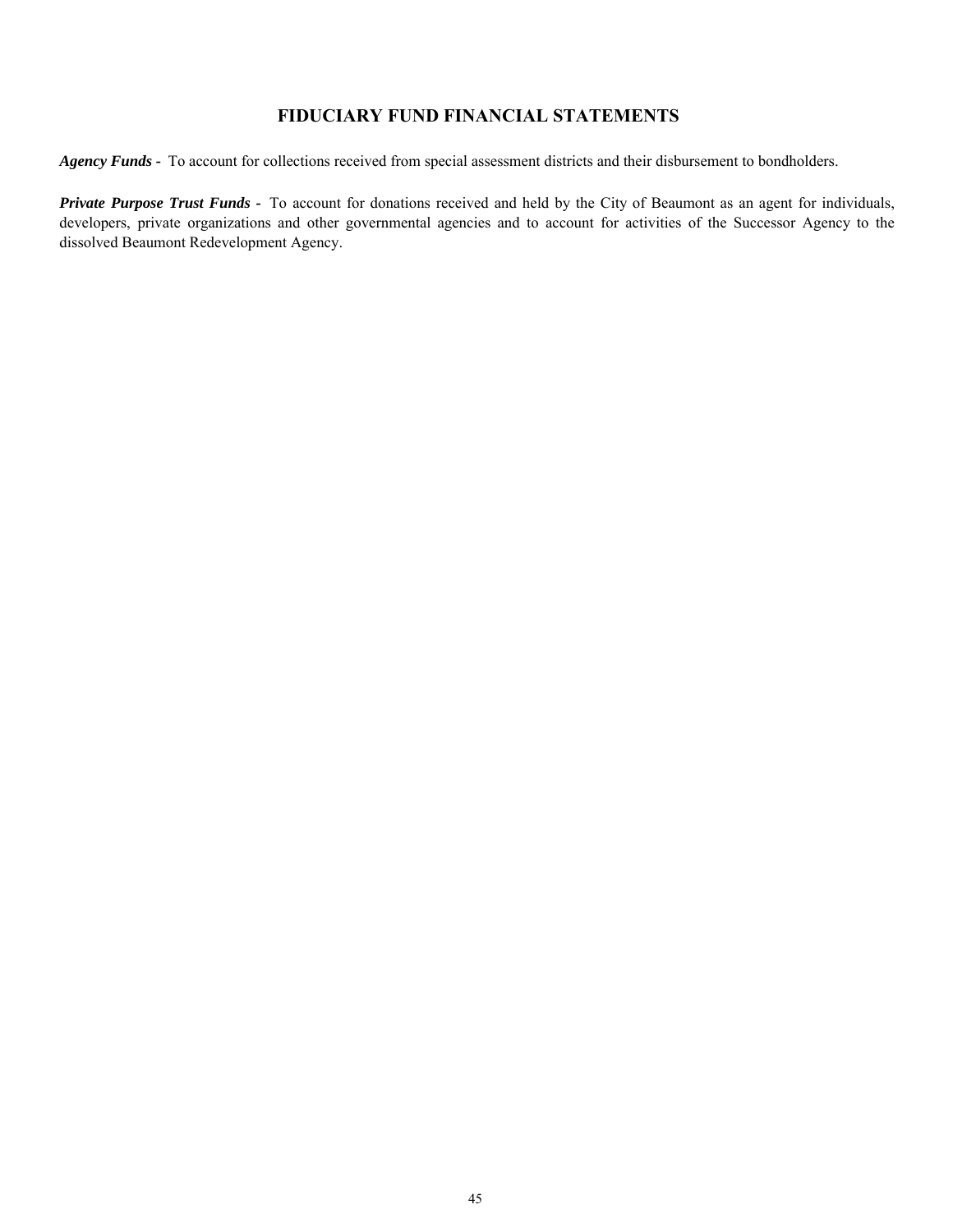## **June 30, 2018 Fiduciary Funds Statement of Fiduciary Net Position City of Beaumont**

|                                                                                              | Agency                         | <b>Successor Agency</b><br>to the Beaumont<br>Redevelopment<br>Agency |
|----------------------------------------------------------------------------------------------|--------------------------------|-----------------------------------------------------------------------|
| <b>ASSETS</b>                                                                                |                                |                                                                       |
| Cash and investments<br>Restricted cash and investments with fiscal agent<br>Loan receivable | \$<br>13,919,790<br>12,703,801 | \$<br>175<br>19,771                                                   |
| Capital assets                                                                               |                                | 21,827                                                                |
| <b>Total assets</b>                                                                          | 26,623,591                     | \$<br>41,773                                                          |
| <b>LIABILITIES AND NET POSITION</b>                                                          |                                |                                                                       |
| Liabilities:                                                                                 |                                |                                                                       |
| Deposits payable                                                                             | \$<br>56,640                   |                                                                       |
| Due to bondholders                                                                           | 26,566,951                     |                                                                       |
| <b>Total liabilities</b>                                                                     | 26,623,591                     |                                                                       |
| <b>Net Position Held in Trust for Successor Agency</b>                                       |                                | 41,773                                                                |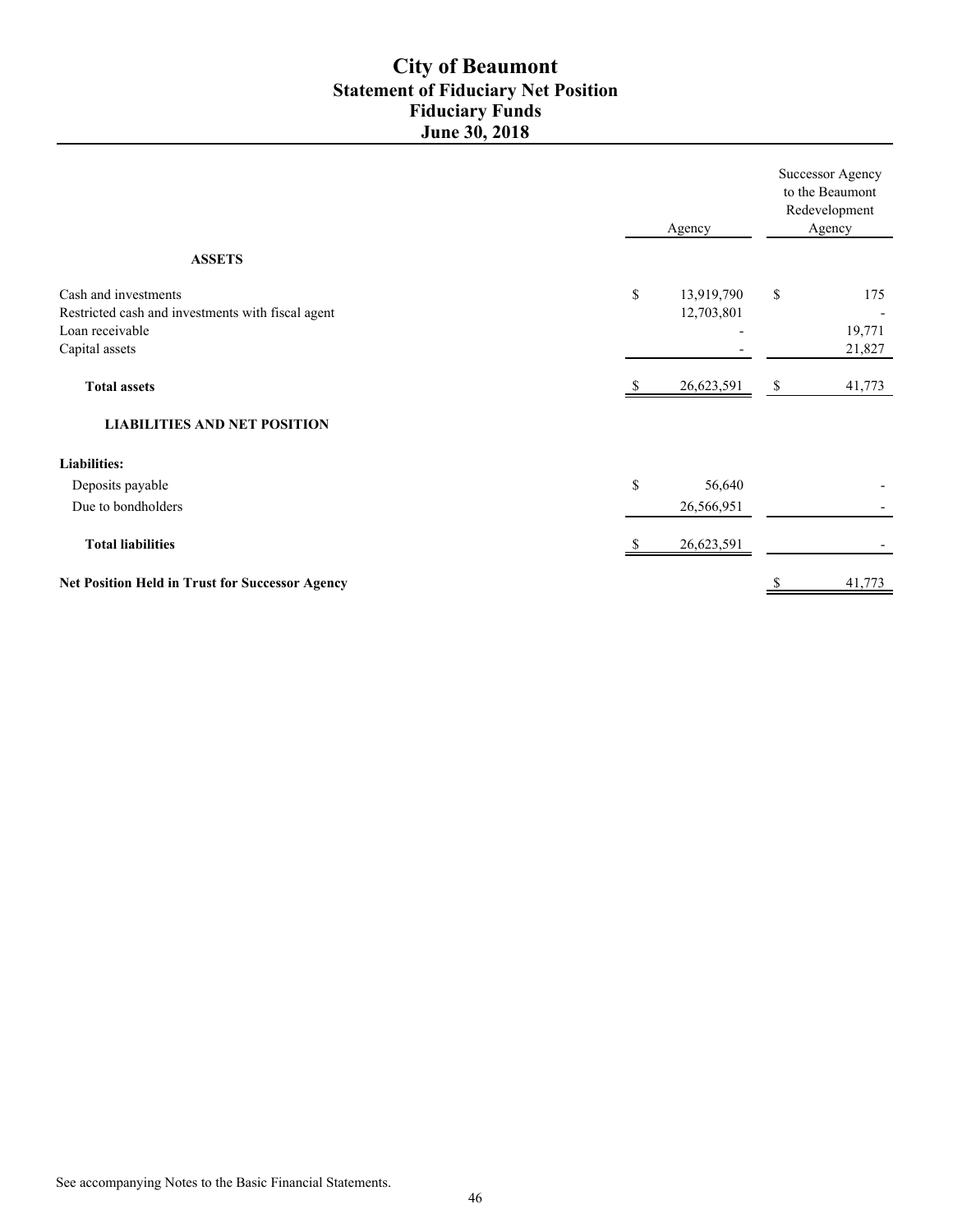## **City of Beaumont Statement of Changes in Fiduciary Net Position Fiduciary Funds For the Year Ended June 30, 2018**

|                      | <b>Successor Agency</b><br>to the Beaumont<br>Redevelopment<br>Agency |
|----------------------|-----------------------------------------------------------------------|
| <b>NET POSITION:</b> |                                                                       |
| Beginning of year    | 41,773                                                                |
| End of year          | 41,773                                                                |
|                      |                                                                       |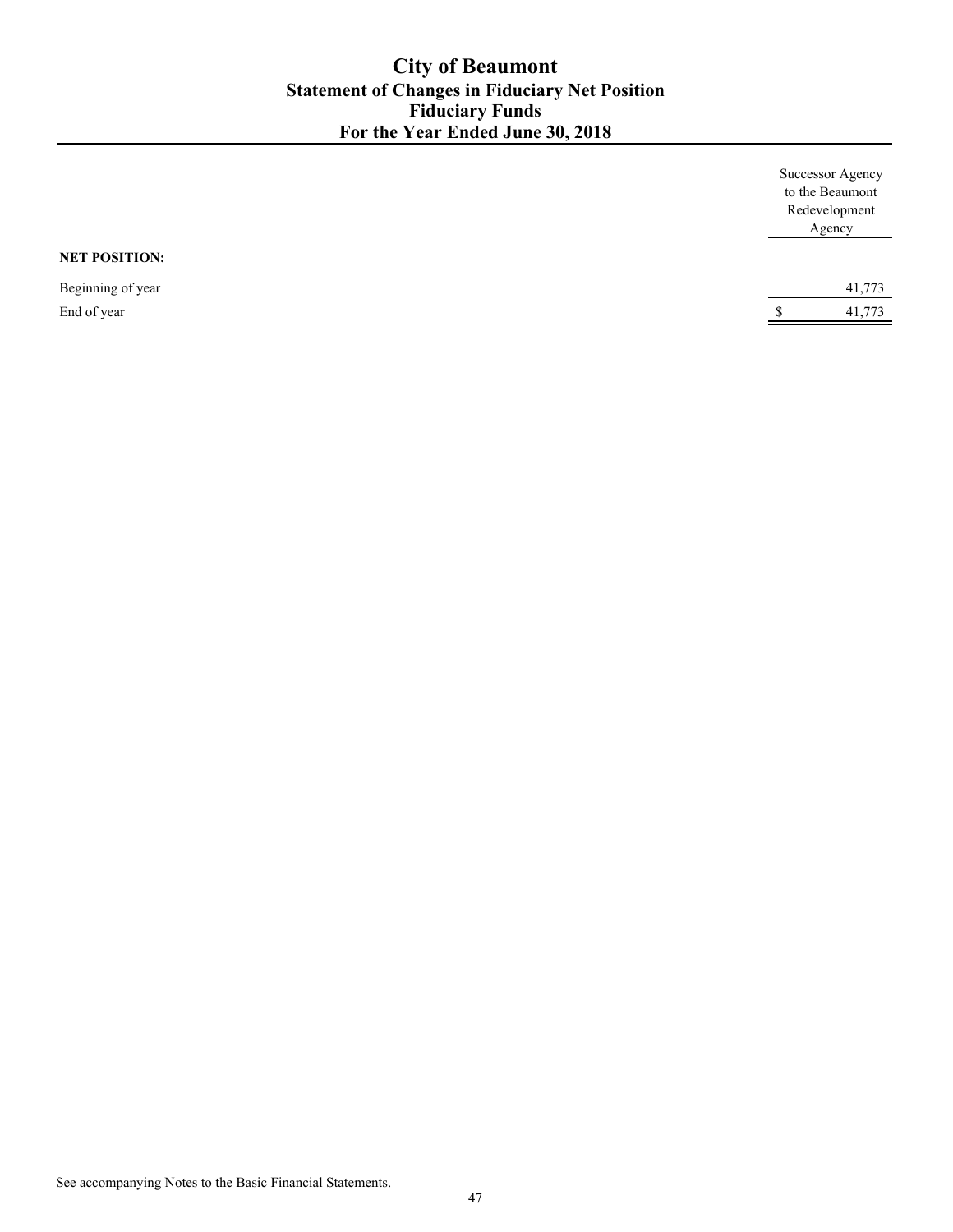# **This Page Intentionally Left Blank.**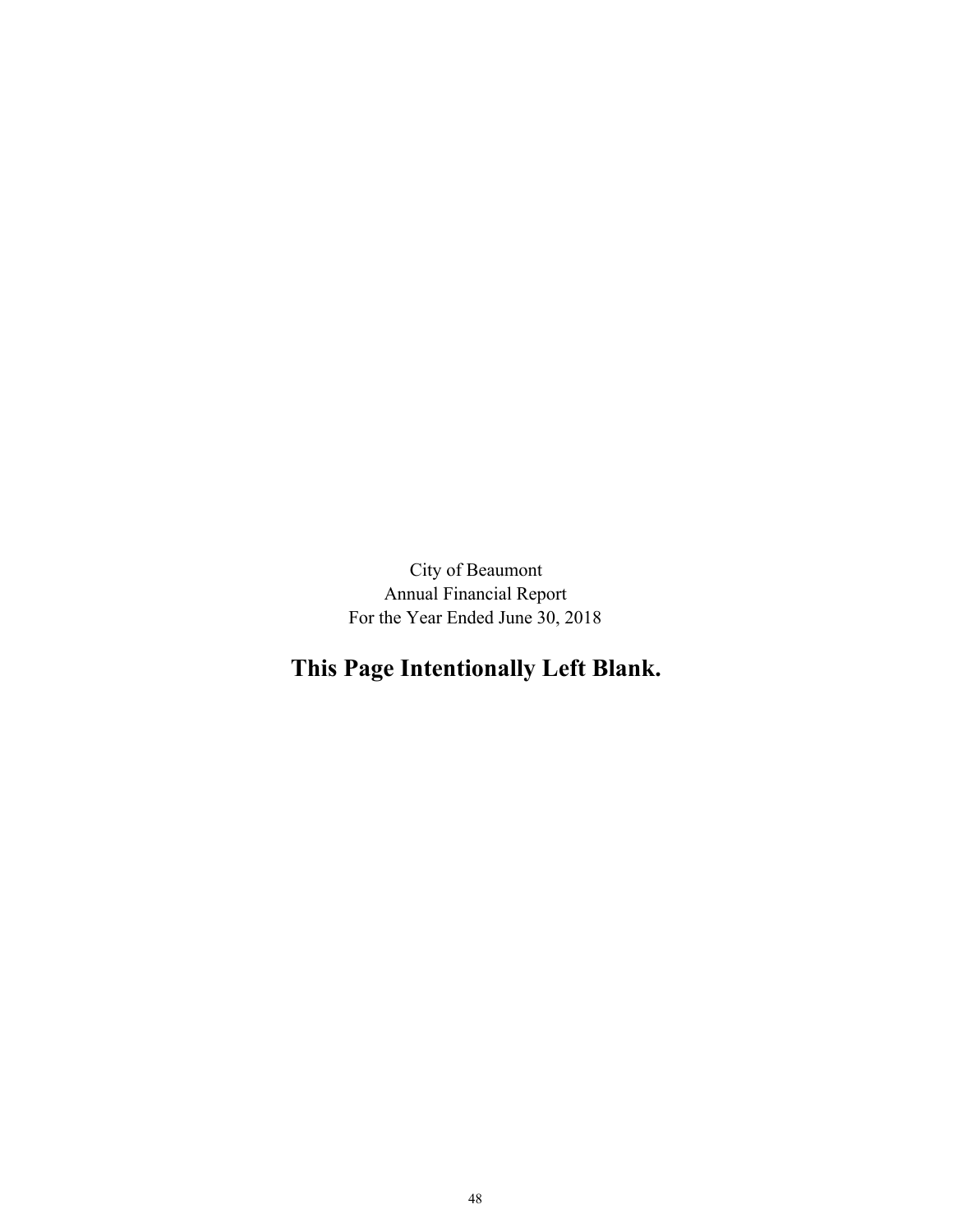## **Notes to the Basic Financial Statements**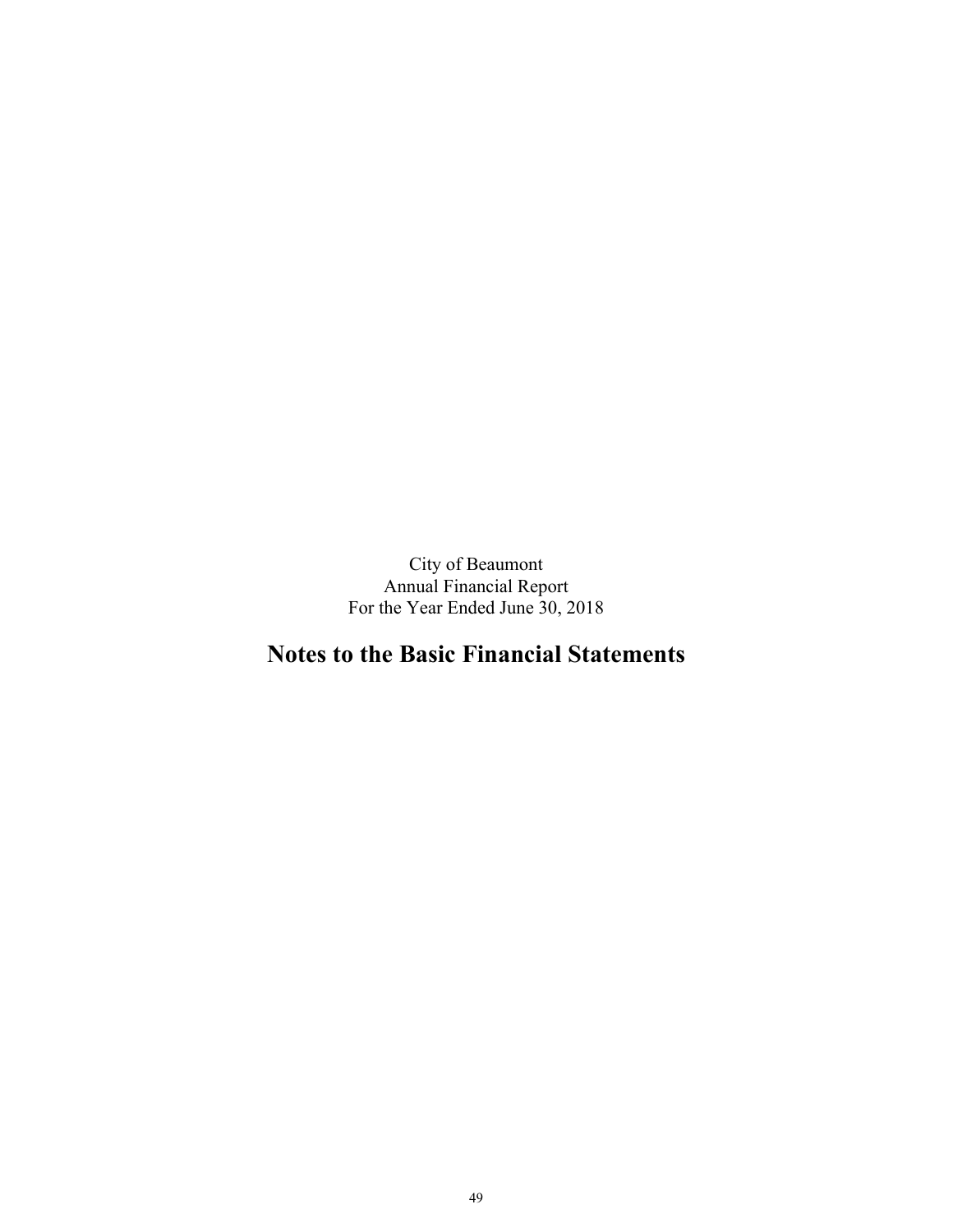# **This Page Intentionally Left Blank.**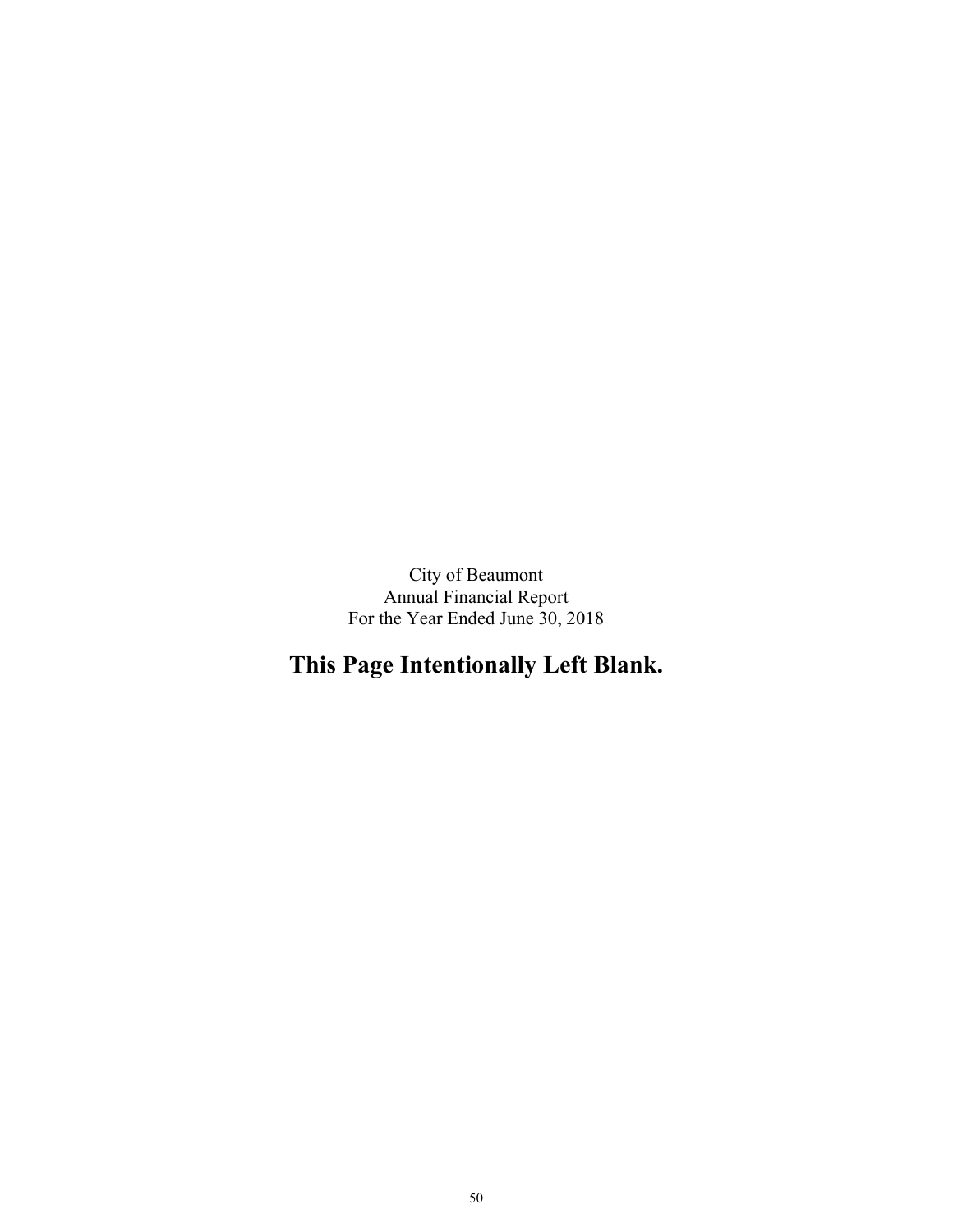# **City of Beaumont**<br>Index to the Notes to the Basic Financial Statements For the Year Ended June 30, 2018

| Е.                                                           |  |
|--------------------------------------------------------------|--|
|                                                              |  |
|                                                              |  |
|                                                              |  |
|                                                              |  |
|                                                              |  |
|                                                              |  |
|                                                              |  |
|                                                              |  |
| N. New Governmental Accounting Standards Implemented for the |  |
|                                                              |  |
|                                                              |  |
|                                                              |  |
|                                                              |  |
|                                                              |  |
|                                                              |  |
|                                                              |  |
|                                                              |  |
|                                                              |  |
|                                                              |  |
|                                                              |  |
|                                                              |  |
|                                                              |  |
|                                                              |  |
|                                                              |  |
|                                                              |  |
|                                                              |  |
|                                                              |  |
|                                                              |  |
|                                                              |  |
|                                                              |  |
|                                                              |  |
|                                                              |  |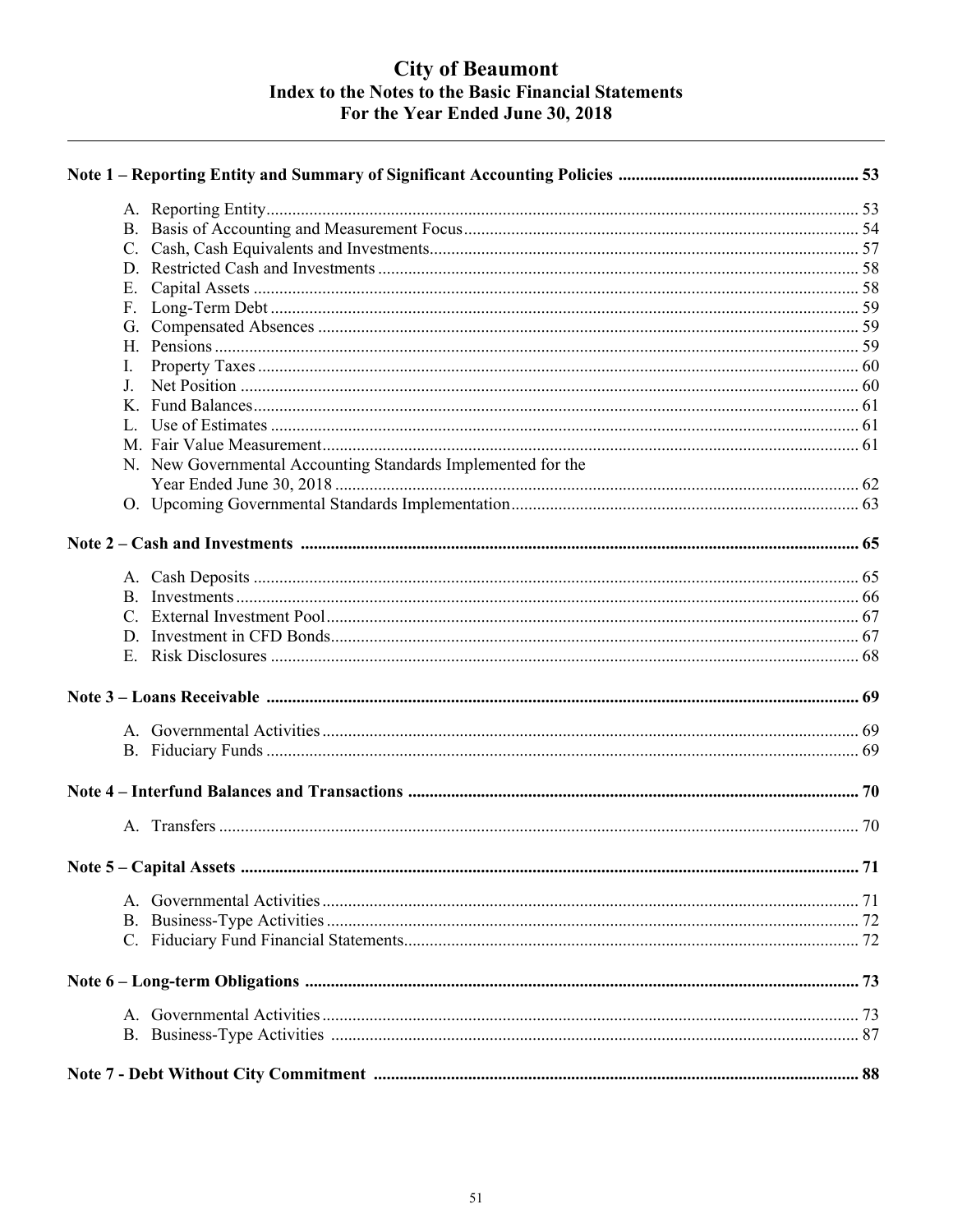# City of Beaumont<br>Index to the Notes to the Basic Financial Statements (Continued)<br>For the Year Ended June 30, 2018

| C. Pension Liabilities, Pension Expenses and Deferred Outflows/Inflows of |  |
|---------------------------------------------------------------------------|--|
|                                                                           |  |
|                                                                           |  |
|                                                                           |  |
|                                                                           |  |
|                                                                           |  |
|                                                                           |  |
|                                                                           |  |
|                                                                           |  |
|                                                                           |  |
|                                                                           |  |
|                                                                           |  |
|                                                                           |  |
|                                                                           |  |
|                                                                           |  |
|                                                                           |  |
|                                                                           |  |
|                                                                           |  |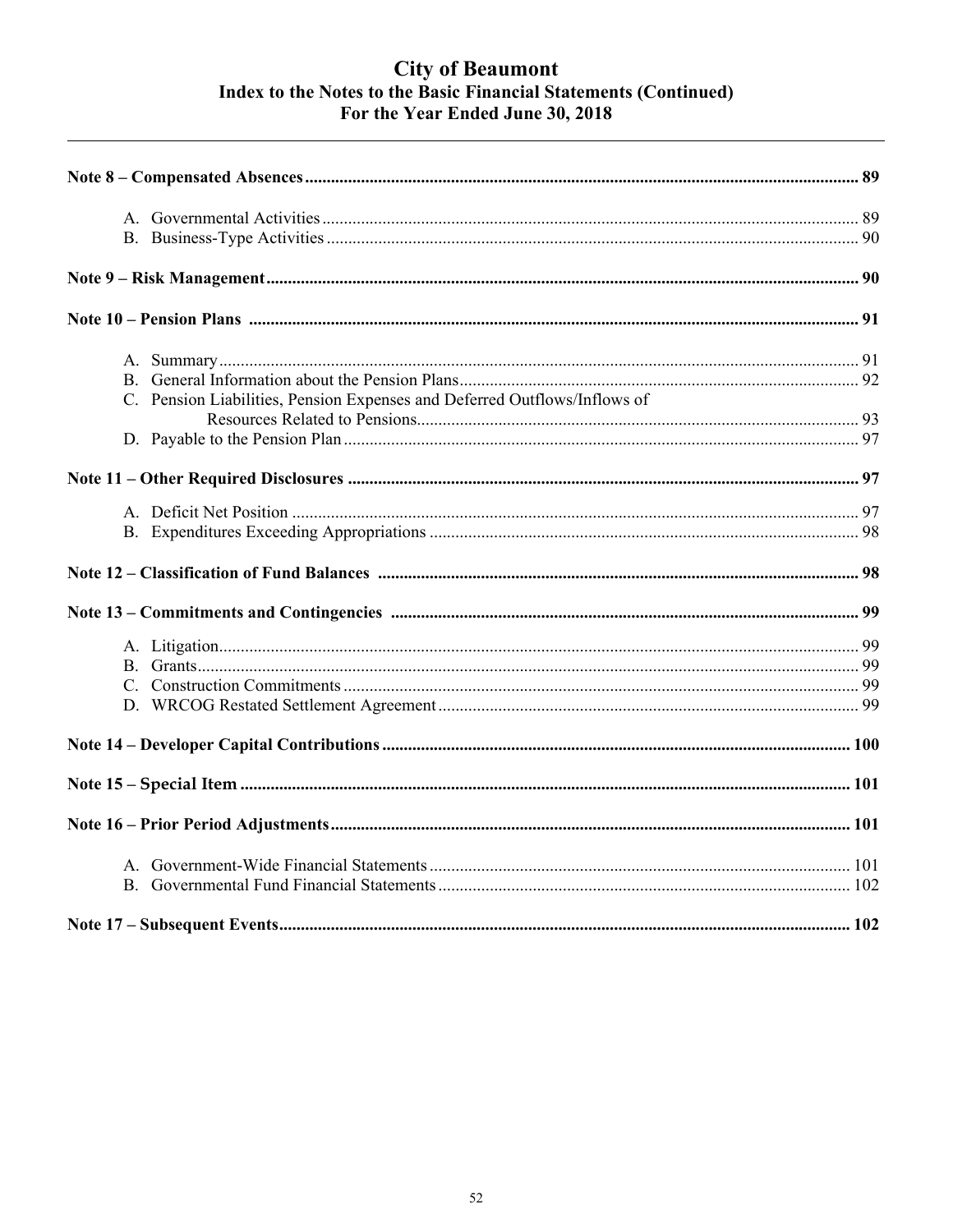The basic financial statements of the City of Beaumont, California (the "City") have been prepared in conformity with accounting principles generally accepted of the United States of America ("US GAAP") as applied to governmental agencies. The Governmental Accounting Standards Board ("GASB") is the accepted standard setting body for establishing governmental accounting and financial reporting principles. The more significant of the City's accounting policies are described below.

#### **A. Reporting Entity**

The City was incorporated November 18, 1912 under the general laws of the State of California. The City operates under a Council-Manager form of government and provides basic local governmental services including public safety (police and fire), maintenance and construction of public improvements, cultural, recreation, planning, zoning, transportation, sewer and general administration.

In evaluating how to define the City for financial reporting purposes, management has considered all potential component units. The primary criteria for including a potential component unit within the reporting entity are the governing body's financial accountability and a financial benefit or burden relationship and whether it is misleading to exclude. A primary government is financially accountable and shares a financial benefit or burden relationship if it appoints a voting majority of an organization's governing body and it is able to impose its will on the organization, or if there is a potential for the organization to provide specific financial benefits to, or impose specific financial burdens on the primary government. A primary government may also be financially accountable if an organization is fiscally dependent on the primary government regardless of whether the organization has a separately elected governing board, a governing board appointed by a higher level of government, or a jointly appointed board, and there is a potential for the organization to provide specific financial benefits to, or impose specific financial burdens on the primary government.

#### *Blended Component Units*

The financial reporting entity consists of the primary government, the City, and its component units. In addition, component units can be other organizations for which the primary government is accountable and their exclusion would cause the reporting entity's financial statements to be misleading or incomplete.

Blended component units, although legally separate entities, are, in substance part of the government's operation and so data from these units are combined with data of the primary government.

Although the following are legally separate from the City, they have been "blended" as though they are part of the City because the component unit's governing body is substantially the same as the City's and there is a financial benefit or burden relationship between the City and the component unit; management of the City has operational responsibilities for the component units; and/or the component units provide services entirely, or almost entirely, to the City or otherwise exclusively, or almost exclusively, benefits the City, even though it does not provide services directly to it.

The following specific criteria were used in determining the status of the component unit:

- Members of the City Council also act as the governing body of the component unit.
- The City and the component unit are financially interdependent.
- The component unit is managed by employees of the City. A portion of the City's salary and overhead expenses is billed to the component unit each year.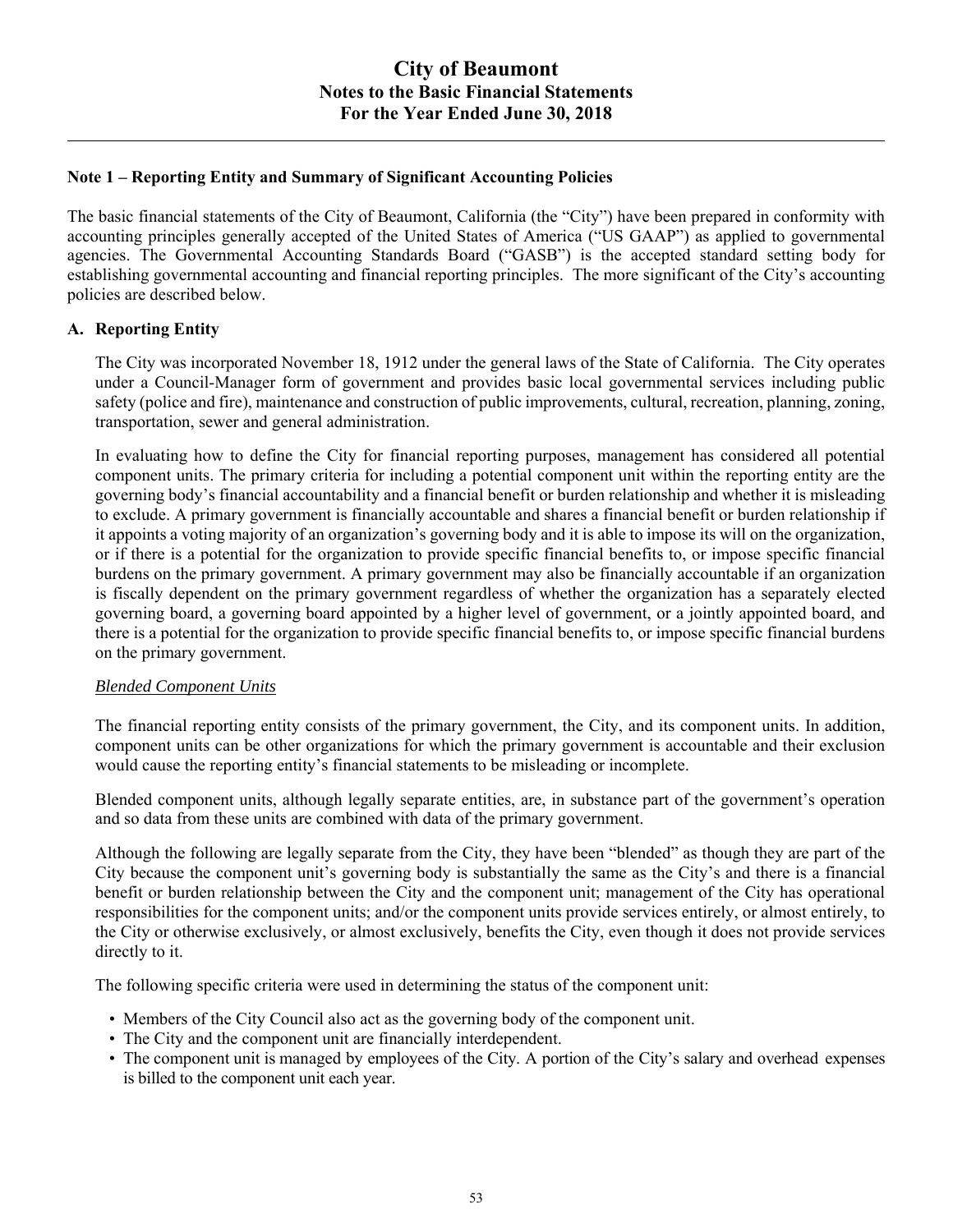#### **A. Reporting Entity (Continued)**

*Blended Component Units (Continued)* 

#### **Beaumont Financing Authority**

The Beaumont Financing Authority (the "BFA)" was founded by the execution of a joint exercise of powers agreement dated April 1, 1993, by the City of Beaumont and the former Beaumont Redevelopment Agency. The BFA is authorized to issue revenue bonds to be repaid from the proceeds of public obligations and to provide financing and refinancing for public capital improvements of public entities, including the City, the former Redevelopment Agency, and the Community Facilities Districts. The City Council of the City of Beaumont serves as the governing board for the BFA and the City has fiduciary responsibility for the BFA. The BFA exclusively benefits the City. Transactions are reported in the Beaumont Financing Authority Debt Service fund. There are no separate financial statements available.

#### **Beaumont Utility Authority**

The Beaumont Utility Authority (the "BUA") was established on May 15, 2001 by a joint powers agreement between the City of Beaumont and the former Beaumont Redevelopment Agency. The BUA was created to provide a binding framework for the relationship between the City's utility enterprise fund and the City's general fund, to address possible impacts of Proposition 218, and to provide greater fiscal strength for the City's fund. The City Council serves as the governing board for the BUA and the City has operational responsibility for the BUA. Transactions are reported in an enterprise fund. There are no separate financial statements available.

#### **Beaumont Parking Authority**

The Beaumont Parking Authority (the "BPA") was established on May 1, 2018 by the City of Beaumont City Council through resolution 2018-12 that declared a need for a parking authority in the city. The BPA was created to establish the Beaumont Public Improvement Authority though a joint powers agreement. The City Council serves as the governing board for the BPA and the City has operational responsibility for the BPA. There was no financial activity for the BPA during the fiscal year ending June 30, 2018.

#### **Beaumont Public Improvement Authority**

The Beaumont Public Improvement Authority (the "BPIA") was established on May 15, 2018 by a joint powers agreement between the City of Beaumont and the Beaumont Parking Authority. The BPIA is authorized to issue revenue bonds to be repaid from the proceeds of wastewater services and to provide financing and refinancing for public capital improvements of the City's wastewater system The City Council serves as the governing board for the BPIA and the City has operational responsibility for the BPIA. There was no financial activity for the BPIA since inception through the fiscal year ending June 30, 2018.

#### **B. Basis of Accounting and Measurement Focus**

The accounts of the City are organized on the basis of funds, each of which is considered a separate accounting entity. The operations of each fund are accounted for with a separate set of self-balancing accounts that comprise its assets, liabilities, fund balance, revenues, and expenditures, or expenses as appropriate.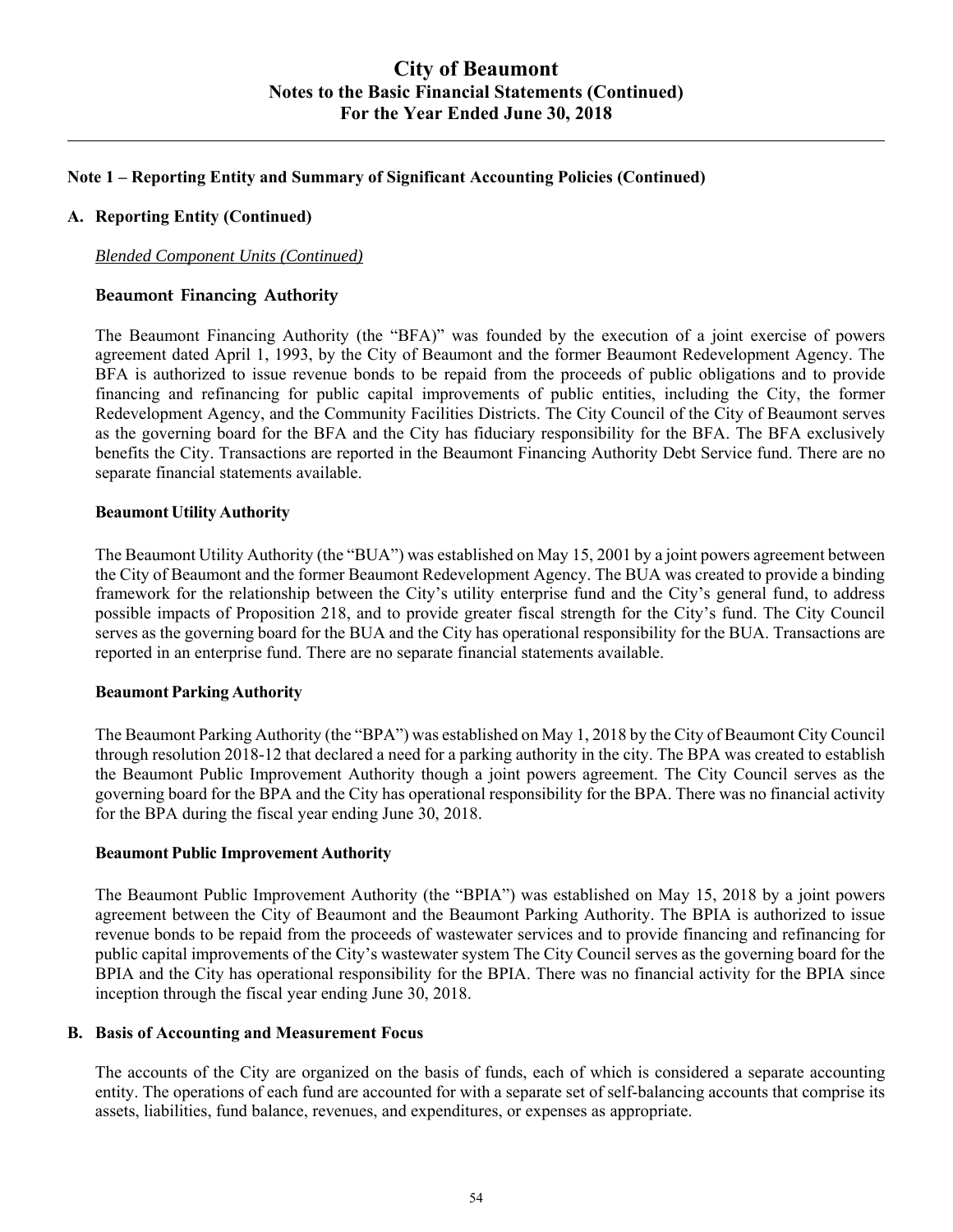#### **B. Basis of Accounting and Measurement Focus (Continued)**

Government resources are allocated to and accounted for in individual funds based upon the purpose for which they are to be spent and the means by which spending activities are controlled.

The Statement of Net Position reports separate sections for Deferred Outflows of Resources, and Deferred Inflows of Resources, when applicable.

**Deferred Outflows of Resources** represent outflows of resources (consumption of net position) that apply to future periods and therefore, will not be recognized as an expense until that time.

**Deferred Inflows of Resources** represent inflows of resources (acquisition of net position) that apply to future periods and therefore, are not recognized as revenue until that time.

#### **Government–Wide Financial Statements**

The City's government-wide financial statements include a statement of net position and a statement of activities. These statements present summaries of governmental and business-type activities for the City accompanied by a total column. Fiduciary activities of the City are not included in the government-wide financial statements.

These financial statements are presented on an "*economic resources*" measurement focus and the accrual basis of accounting. Accordingly, all of the City's assets and liabilities, including capital assets, as well as infrastructure assets, and long-term liabilities, are included in the accompanying statement of net position. The statement of activities presents changes in net position. Under the accrual basis of accounting, revenues are recognized in the period in which they are earned while expenses are recognized in the period in which the liability is incurred.

Certain types of transactions are reported as program revenues within three categories in the statement of activities:

- $\triangleright$  Charges for services
- $\triangleright$  Operating grants and contributions
- $\triangleright$  Capital grants and contributions

Certain eliminations have been made in regards to interfund activities, payables and receivables. All internal balances in the statement of net position have been eliminated except those representing balances between the governmental activities and the business-type activities, which are presented as internal balances and eliminated in the total primary government column. However, those transactions between governmental and business-type activities have not been eliminated. The following interfund activities have been eliminated:

- $\triangleright$  Due from/to other funds
- $\triangleright$  Transfers in/out

#### **Governmental Fund Financial Statements**

Governmental fund financial statements include a balance sheet and a statement of revenues, expenditures and changes in fund balances for all major governmental funds and non-major funds aggregated. An accompanying schedule is presented to reconcile and explain the differences between fund balance as presented in these statements to the net position presented in the government-wide financial statements. The City has presented all major funds that meet the applicable criteria.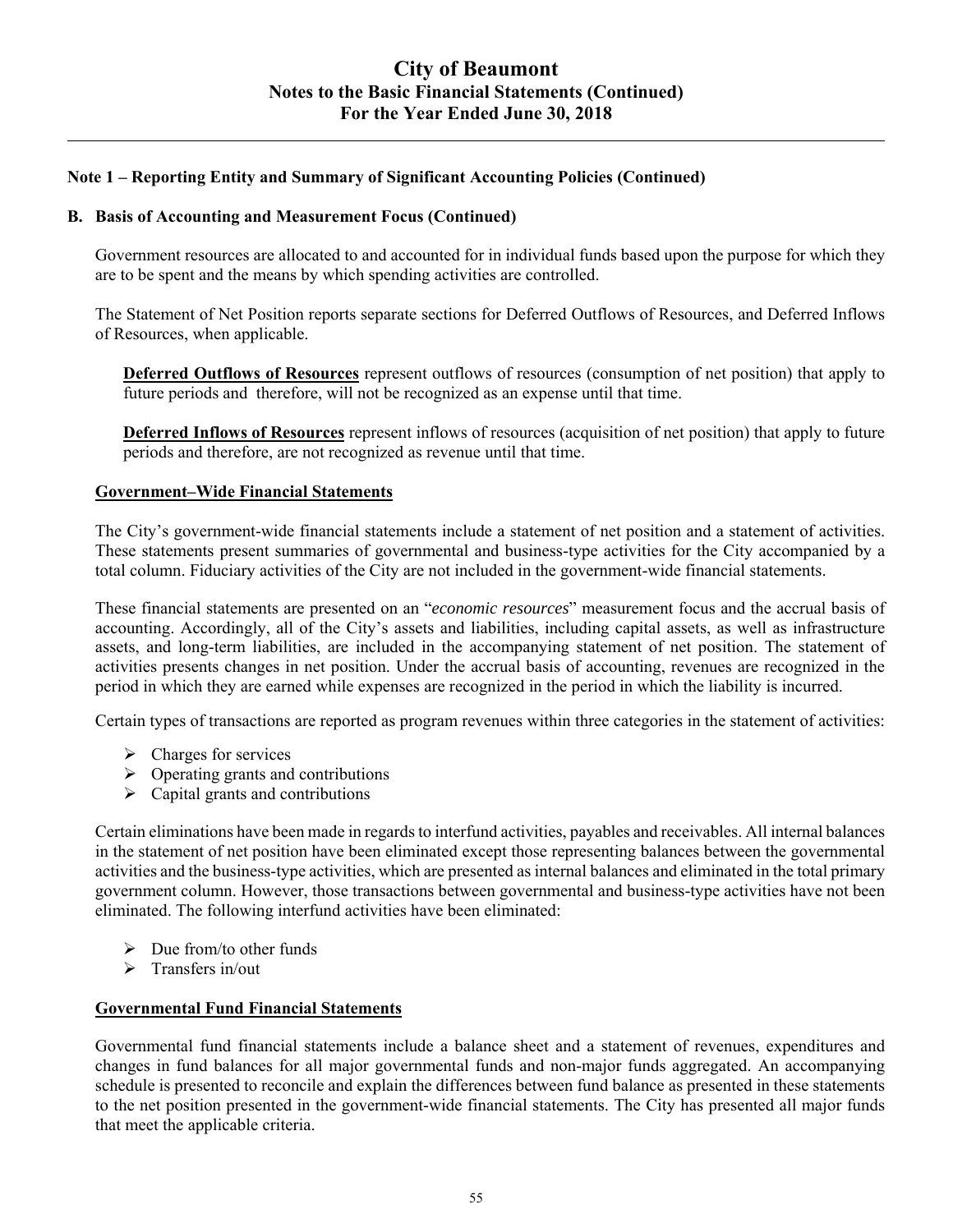#### **B. Basis of Accounting and Measurement Focus (Continued)**

#### **Governmental Fund Financial Statements (Continued)**

All governmental funds are accounted for on a spending or "*current financial resources*" measurement focus and the modified accrual basis of accounting. Accordingly, only current assets and current liabilities are included on the balance sheet. The statement of revenues, expenditures and changes in fund balances present increases (revenue and other financing sources) and decreases (expenditures and other financing uses) in fund balances. Under the modified accrual basis of accounting, revenues are recognized in the accounting period in which they become both measurable and available to finance expenditures of the current period. The primary revenue sources, which have been treated as susceptible to accrual by the City, are property tax, sales tax, intergovernmental revenues and other taxes. Expenditures are recorded in the accounting period in which the related fund liability is incurred.

Revenues are recognized as soon as they are both "measurable" and "available". Revenues are considered to be available when they are collectible within the current period as soon enough thereafter to pay liabilities of the current period. For this purpose, the City considers revenues to be available if they are collected within 60 days of the end of the current fiscal period.

Governmental funds of the City are outlined below:

**General Fund** – This fund accounts for all revenues and expenditures to finance the traditional services associated with a municipal government which are not accounted for in the other funds. In the City, these services include general government, public safety, public works, community development, community service, and refuse.

**Community Facilities Districts (CFD) Special Revenue Fund -** This fund is used to account for bond and annual tax assessments proceeds to be used for the construction and implementation of off-site infrastructure improvements. In addition, the Fund accounts for services and administration assessments received annually.

**Community Facilities Districts (CFD) Capital Projects Fund -** This fund is used to account for bond and annual tax assessments proceeds to be used for the construction and implementation of off-site infrastructure improvements. In addition, the Fund accounts for services and administration assessments received annually.

**General Capital Projects Fund** - This fund is used to account for financial resources to be used for acquisition, construction and improvement of the city's major capital facilities.

**Development Impact Fees (DIF) Capital Projects Fund** - This fund is used to account for the receipt and expenditure of mitigation fees on specified capital projects.

**Beaumont Financing Authority Debt Service Fund -** This fund is authorized to borrow money for the purpose of financing the acquisition of bonds, notes and other obligations of, or for the purpose of making loans to the City and/or to refinance outstanding obligations of the City.

**Other Governmental Funds** – Other Governmental Funds is the aggregate of all the non-major governmental funds.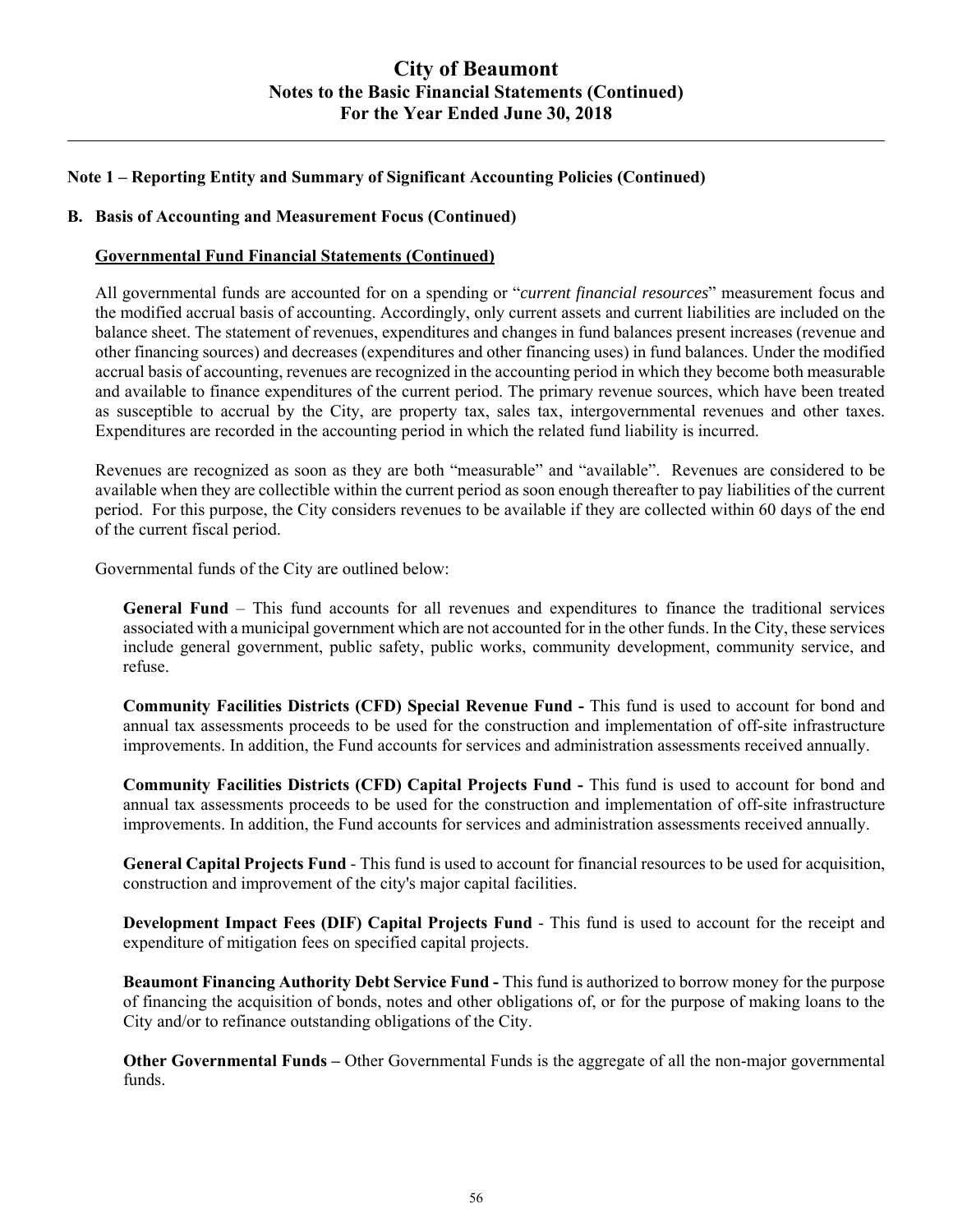#### **B. Basis of Accounting and Measurement Focus (Continued)**

#### **Proprietary Fund Financial Statements**

Proprietary fund financial statements include a statement of net position, a statement of revenues, expenses and changes in net position, and a statement of cash flows for each major proprietary fund.

Proprietary funds are accounted for using the *"economic resources"* measurement focus and the accrual basis of accounting. Accordingly, all assets and liabilities (whether current or noncurrent) are included on the statement of net position. The statement of revenues, expenses and changes in net position presents increases (revenues) and decreases (expenses) in total net position. Under the accrual basis of accounting, revenues are recognized in the period in which they are earned while expenses are recognized in the period in which the liability is incurred. In these funds, receivables have been recorded as revenue and provisions have been made for uncollectible amounts.

Operating revenues in the proprietary funds are those revenues that are generated from the primary operations of the fund. All other revenues are reported as non-operating revenues. Operating expenses are those expenses that are essential to the primary operations of the fund. All other expenses are reported as non-operating expenses.

Proprietary funds of the City are outlined below:

**Sewer Fund** – This fund was established to receive and disburse funds collected through sewer services charge fees and sewer facilities charges. These funds are used for the operation and maintenance of sewer disposal facilities and the financing of construction outlet sewers.

**Transit Fund** – The Transit Fund is intended to show the financial position and the operation and maintenance of the City's fixed route and dial-a-ride transit systems.

#### **Fiduciary Fund Financial Statements**

Fiduciary fund financial statements include a statement of fiduciary net position and a statement of changes in fiduciary net position. The City has two types of fiduciary funds. They are the private purpose trust funds and agency funds.

The private purpose trust funds account for activities of the Successor Agency to the Beaumont Redevelopment Agency (the "Successor Agency").

The agency funds are purely custodial in nature (assets equal liabilities) and, thus, do not involve measurement of results of operations. Trust funds, such as the Successor Agency to the Redevelopment Agency, use the flow of economic resources measurement focus and the accrual basis of accounting.

#### **C. Cash, Cash Equivalents and Investments**

The City pools its available cash for investment purposes. The City's cash and cash equivalents are considered to be cash on hand, demand deposits, and short-term investments with original maturity of three months or less from the date of acquisition. Cash and cash equivalents are combined with investments and displayed as Cash and Investments.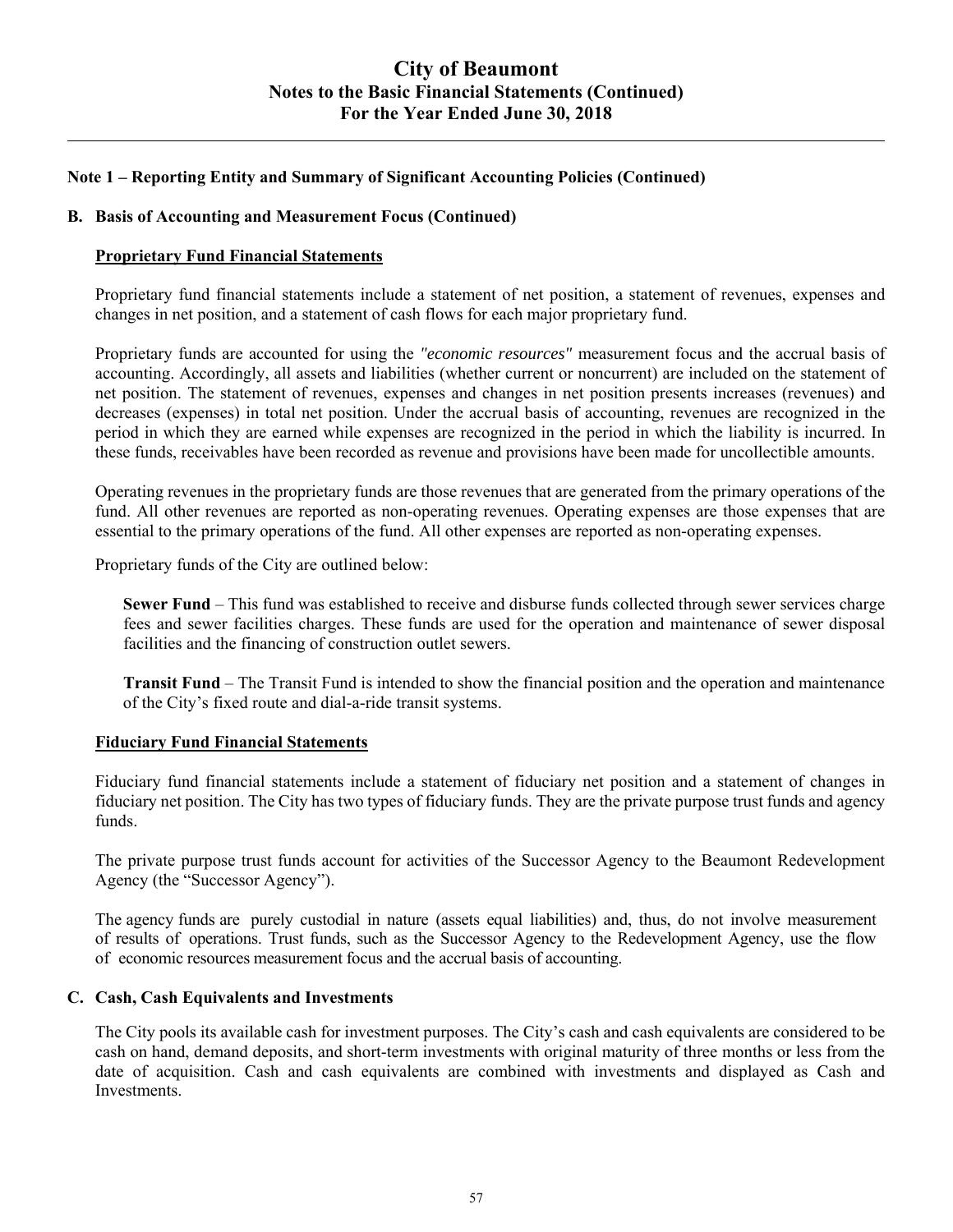#### **C. Cash, Cash Equivalents and Investments (Continued)**

Highly liquid market investments with maturities of one year or less at time of purchase are stated at amortized cost. All other investments are stated at fair value. Market value is used as fair value for those securities for which market quotations are readily available.

The City follows the practice of pooling cash and investments of all funds, except for funds required to be held by fiscal agents under the provisions of bond indentures. Interest income earned on pooled cash and investments is allocated on an accounting period basis to the various funds based on the period-end cash and investment balances. Interest income from cash and investments with fiscal agents is credited directly to the related fund.

The City participates in an investment pool managed by the State of California titled *Local Agency Investment Fund* (LAIF) which has invested a portion of the pool funds in structured notes and asset-backed securities. LAIF's investments are subject to credit risk with the full faith and credit of the State of California collateralizing these investments. In addition, these structured notes and asset-backed securities are subject to market risk as to change in interest rates.

#### **D. Restricted Cash and Investments**

Certain restricted cash and investments are held 1) held for transit related activities or 2) by a fiscal agent for the redemption of bonded debt and for acquisition and construction of capital projects.

#### **E. Capital Assets**

Capital assets are valued at historical cost or estimated historical cost if actual historical cost was not available. Capital assets donated, or contributed by developers, are valued at their estimated fair value on the date donated or transferred to the City. City policy has set the capitalization threshold for reporting capital assets at \$5,000. Depreciation is recorded on a straight-line basis over estimated useful lives of the assets as follows:

|                         | Years        |
|-------------------------|--------------|
| <b>Buildings</b>        | 30           |
| Infrastructure          | $35 - 120$   |
| Machinery and equipment | $3 - 5$      |
| Furniture and fixtures  | $3 - 5$      |
| Vehicles                | $\mathbf{3}$ |
| Computer equipment      |              |

The City defines infrastructure as the basic physical assets that allow the City to function. The infrastructure assets include streets (including bridges, streetlights, sidewalks, culverts and curbs), sewer system (including plant, collection systems, drains, lift stations), and park lands. Each major infrastructure system can be divided into subsystems. For example, the street system can be subdivided into pavement, curb and gutters, sidewalks, medians, streetlights, landscaping and land. These subsystems were not delineated in the basic financial statements. The appropriate operating department maintains information regarding the subsystems. Interest accrued during capital assets construction, if any, is capitalized for the business-type and proprietary funds as part of the asset cost.

For all infrastructure systems, the City elected to use the Basic Approach for infrastructure reporting.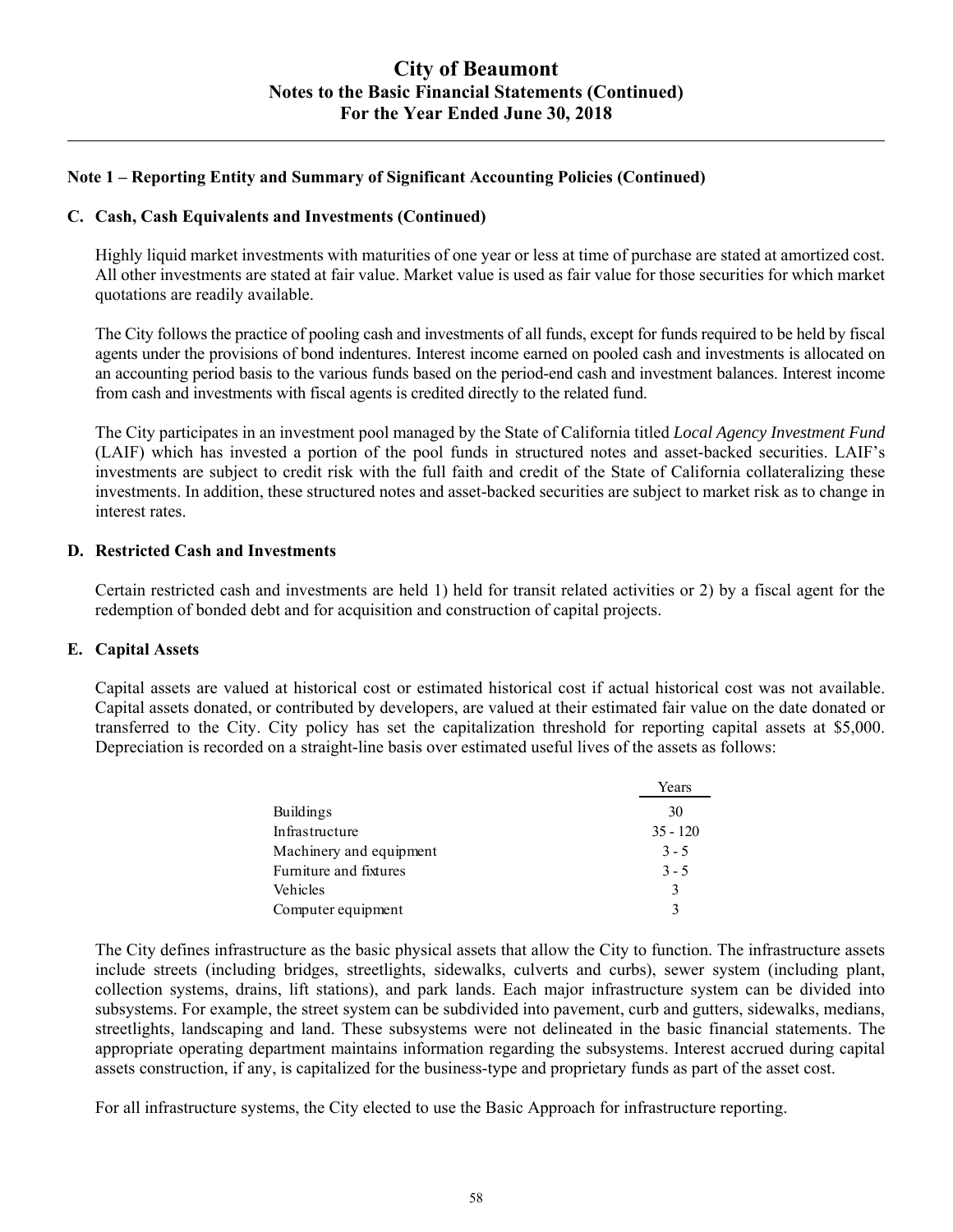#### **F. Long-Term Debt**

#### **Government-Wide Financial Statements**

Long-term debt and other financial obligations are reported as liabilities in the appropriate funds.

Bond premiums and discounts, as well as insurance premiums paid to bond insurers, are deferred and amortized over the life of the bonds using the effective interest method. Bonds payable are reported net of the applicable premium or discount. Issuance costs are expensed in the period when incurred.

#### **Fund Financial Statements**

The fund financial statements do not present long-term assets or liabilities. These amounts are shown in the reconciliation of the governmental funds balance sheet to the government-wide statement of net position.

#### **G. Compensated Absences**

#### **Government-Wide Financial Statements**

City employees have vested interest in varying levels of vacation and sick leave based on their length of employment and related bargaining unit. Vacation leave is payable to employees at the time a vacation is taken or upon termination of employment. Vacation leave balance accruals are capped at two the employee's annual accrual rate. Sick leave is payable only when an employee is unable to work due to personal or family illness or at separation from employment at different levels depending on the length of employment and the bargaining unit. There is no cap on the amount of sick leave that can be accrued but there is a cap on the amount that can be cashed out upon termination. Employees with less than five years of employment do not have vested privilege on sick leave and their sick leave is forfeited upon termination. The amount of compensated absences is accrued when incurred in the government-wide financial statements.

#### **Fund Financial Statements**

In governmental funds, compensated absences are recorded as expenditures in the years paid. It is the City's policy to liquidate unpaid compensated absences from future resources, rather than currently available financial resources. When an employee is terminated at fiscal year end, the amount of his or her reimbursable unused vacation and/or sick leave is recorded as a liability in the governmental funds. In proprietary funds, compensated absences are expensed to the various funds in the period they are earned, and such fund's share of the unpaid liability is recorded as a long-term liability of the fund.

#### **H. Pensions**

The City contracts with the California Public Employees' Retirement System (CalPERS) to provide a defined benefit pension plan for its employees and retirees. For purposes of measuring the net pension liability, deferred outflows of resources and deferred inflows of resources, and pension expense, information about the fiduciary net position of the plans and additions to/deductions from the plans' fiduciary net position have been determined on the same basis as they are reported by the plans (Note 10). For this purpose, benefit payments (including refunds of employee contributions) are recognized when due and payable in accordance with benefit terms. Investments are reported at fair value.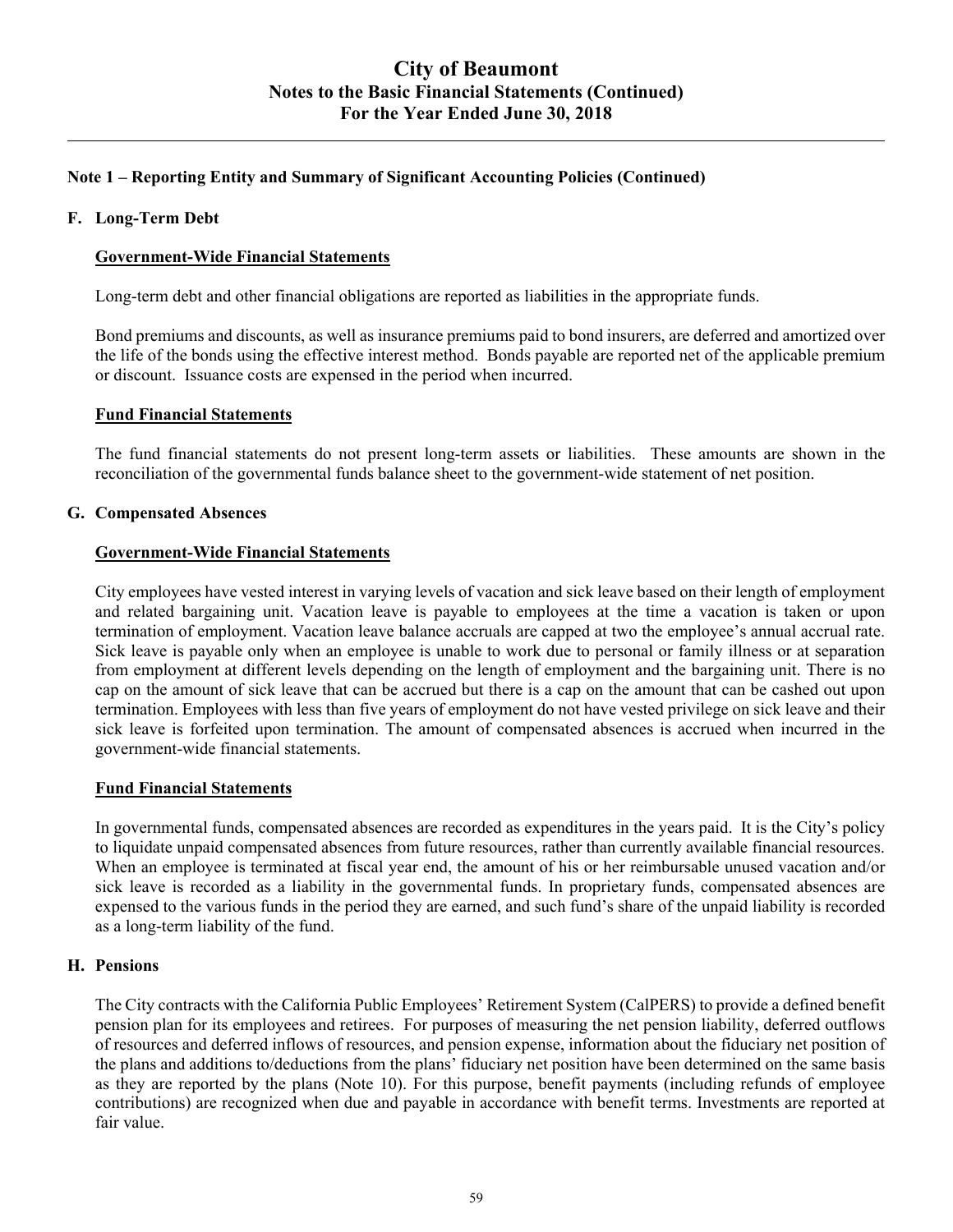#### **H. Pensions (Continued)**

The following timeframes are used for pension plan reporting:

CalPERS:

| Valuation Date      | 6/30/2016                     |
|---------------------|-------------------------------|
| Measurement Date    | 6/30/2017                     |
| Measurement Period: | July 1, 2016 to June 30, 2017 |

Gains and losses related to changes in CalPERS estimates and assumption for determining the total pension liability and fiduciary net position are recognized in pension expense systematically over time. The first amortized amounts are recognized in pension expense for the year the gain or loss occurs. The remaining amounts are categorized as deferred outflows and deferred inflows of resources and are recognized in future pension expense. The amortization period differs depending on the source of the gain or loss. The difference between projected and actual earnings is amortized straight-line over 5 years. All other amounts are amortized straight-line over the average expected remaining service lives of all members that are provided with benefits (active, inactive, and retired) as of the beginning of the measurement period.

#### **I. Property Taxes**

Property taxes are levied on January 1 and are payable in two installments: November 1 and February 1 of each year. Property taxes become delinquent on December 10 and April 10, for the first and second installments, respectively. The lien date is March 1. The County of Riverside, California (County) bills and collects the property taxes and remits them to the City according to a payment schedule established by the County. City property tax revenues are recognized when received in cash except at year end when they are accrued pursuant to the modified accrual basis of accounting. The City recognizes as revenues at June 30 available taxes or those collected within 60 days.

The County is permitted by State law to levy taxes at 1% of full market value (at time of purchase) and can increase the property tax rate no more than 2% per year. The City receives a share of this basic levy proportionate to what it received during the years 1976 to 1978.

#### **J. Net Position**

For government-wide and proprietary fund financial statements, net position is categorized as follows:

*Net Investment in Capital Assets* – This component of net position consists of capital assets, net of accumulated depreciation, reduced by the outstanding balances of debt that are attributable to the acquisition, construction, or improvement of those assets.

*Restricted* – This component of net position consists of restricted assets reduced by liabilities and deferred inflows of resources related to those assets.

*Unrestricted* – This component of net position is the amount of the assets, deferred outflows of resources, liabilities, and deferred inflows of resources that are not included in the determination of net investment in capital assets or the restricted component of net position.

When expenses are incurred for purposes for which both restricted and unrestricted net position is available, the City's policy is to apply restricted net position first.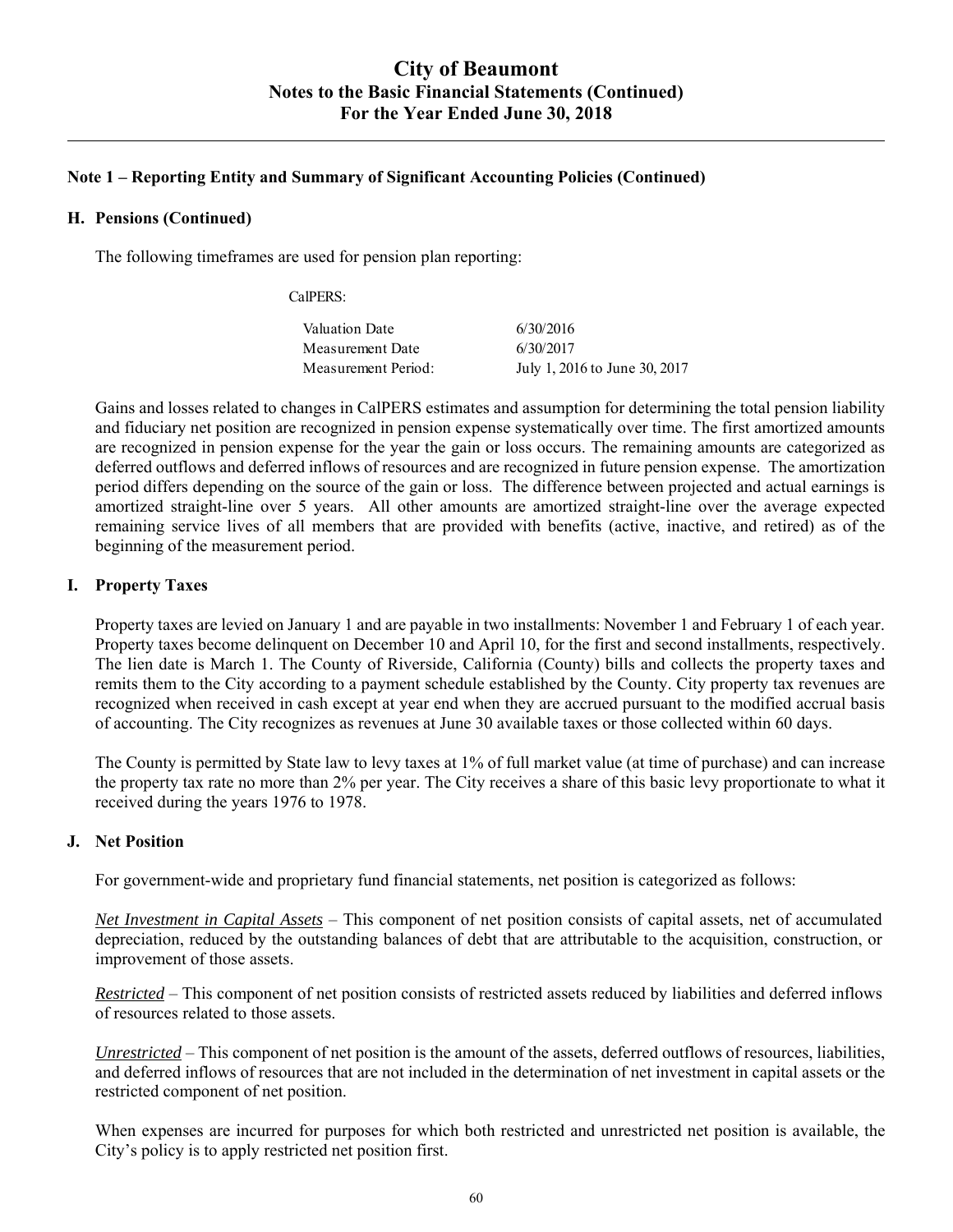#### **K. Fund Balances**

For governmental fund financial statements, fund balances are categorized as follows:

*Nonspendable* – Items that cannot be spent because they are not in spendable form, such as prepaid items and inventories and long term receivables, or items that are legally or contractually required to be maintained intact, such as principal of an endowment or revolving loan funds

*Restricted* – Restricted fund balances encompass the portion of net fund resources subject to externally enforceable legal restrictions. This includes externally imposed restrictions by creditors, such as through debt covenants, grantors, contributors, laws or regulations of other governments, as well as restrictions imposed by law through constitutional provisions or enabling legislation.

*Committed* – Committed fund balances encompass the portion of net fund resources, the use of which is constrained by limitations imposed by the formal action of the government's highest level of decision making authority normally through resolutions, etc., and that remain binding unless rescinded or modified in the same manner. The City Council is considered the highest authority for the City.

*Assigned* – Assigned fund balances encompass the portion of net fund balance reflecting the government's intended use of resources. Assignment of resources can be done by the highest level of decision making or by a committee or official designated for that purpose. On April 5, 2016, the City Council adopted the financial management policies that includes a fund balance policy authorizing the City Manager to make these determination.

*Unassigned* – This amount is for any portion of the fund balances that do not fall into one of the above categories. The General Fund is the only fund that reports a positive unassigned fund balance amount. In other governmental funds, it is not appropriate to report a positive unassigned fund balance amount. However, in governmental funds other than the General Fund, if expenditures incurred for specific purposes exceed the amounts that are restricted, committed or assigned for those purposes, it may be necessary to report negative unassigned fund balance in that particular fund.

When expenditures are incurred for purposes for which both restricted and unrestricted fund balances are available, the City's policy is to apply restricted fund balances first, then unrestricted fund balances as they are needed.

When expenditures are incurred for purposes where only unrestricted fund balances are available, the City uses the unrestricted resources in the following order: committed, assigned, and unassigned.

#### **L. Use of Estimates**

The preparation of financial statements in conformity with U.S. GAAP requires management to make estimates and assumptions that affect certain reported amounts and disclosure. Accordingly, actual results could differ from those estimates.

#### **M. Fair Value Measurement**

U.S. GAAP defines fair value, establishes a framework for measuring fair value and establishes disclosures about fair value measurement. Investments, unless otherwise specified, recorded at fair value in the Statements of Net Position, are categorized based upon the level of judgment associated with the inputs used to measure their fair value. Levels of inputs are as follows: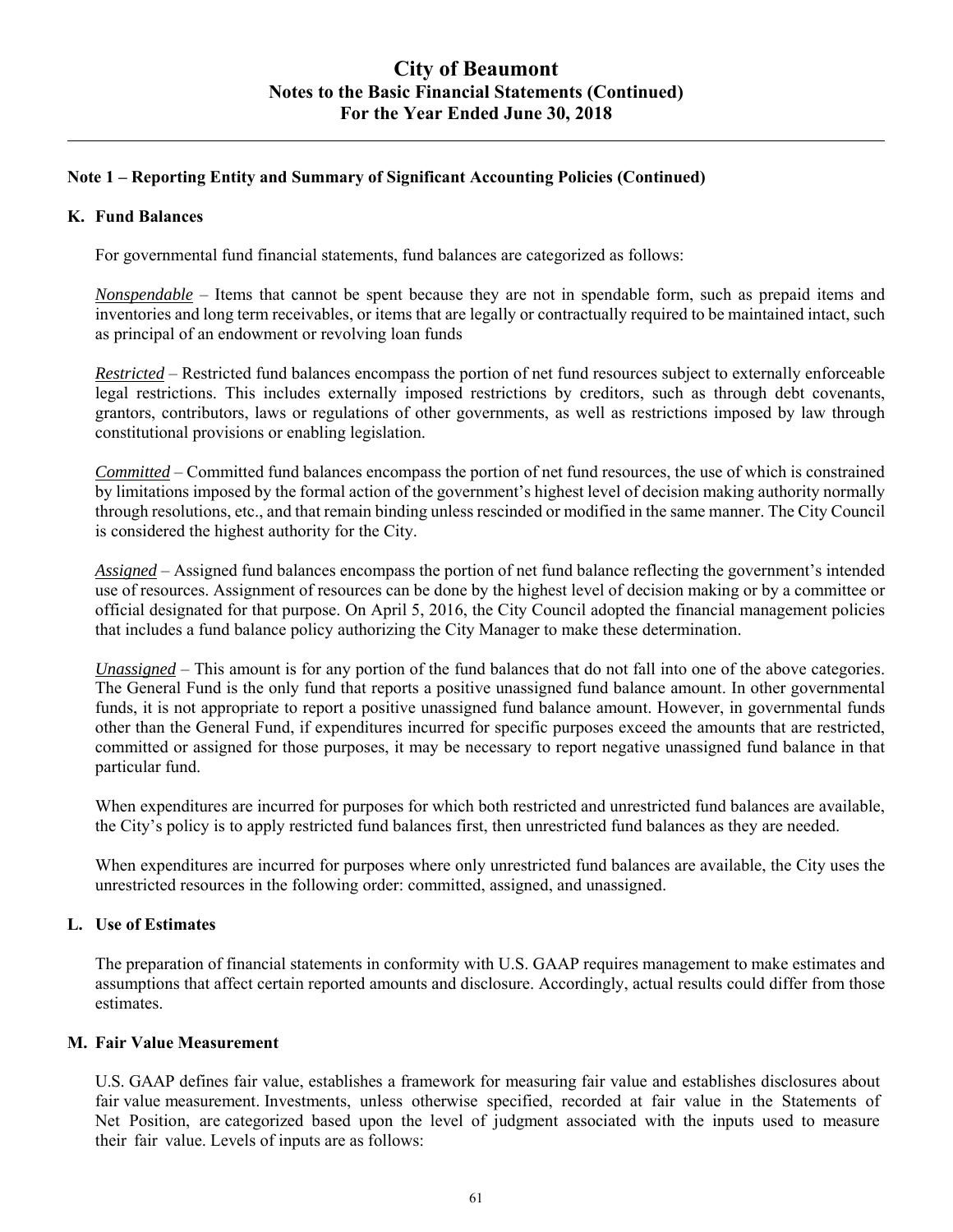#### **M. Fair Value Measurement (Continued)**

- Level 1 Inputs are unadjusted, quoted prices for identical assets and liabilities in active markets at the measurement date.
- Level 2 Inputs, other than quoted prices included in Level 1, that are observable for the assets or liabilities through corroboration with market data at the measurement date.
- Level 3 Unobservable inputs that reflect management's best estimate of what market participants would use in pricing the assets or liabilities at the measurement date.

#### **N. New Governmental Accounting Standards Implemented for the Year Ended June 30, 2018**

The requirements of the following accounting standards are effective for the purpose of implementation, if applicable to the City, for the year ended June 30, 2018. The financial statements included herein apply the requirements and provisions of these statements, including necessary retroactive adjustments to financial statement classifications and presentations.

#### *GASB Statement No. 75*

In June 2015, GASB issued Statement No. 75, *Accounting and Financial Reporting for Postemployment Benefits Other Than Pensions.* This statement applies to government employers who provide OPEB to their employees and for governments that finance OPEB for employees of other governments. This statement basically parallels GASB Statement 68 and replaces GASB Statement 45. This pronouncement did not have an impact on the financial statements of the City.

#### *GASB Statement No. 81*

In December 2015, GASB issued Statement No. 81, Irrevocable Split-Interest Agreements. This Statement requires that a government that receives resources pursuant to an irrevocable split-interest agreement recognize assets, liabilities, and deferred inflows of resources at the inception of the agreement. Furthermore, this Statement requires that a government recognize assets representing its beneficial interests in irrevocable split-interest agreements that are administered by a third party, if the government controls the present service capacity of the beneficial interests. This Statement requires that a government recognize revenue when the resources become applicable to the reporting period. This pronouncement did not have an impact on the financial statements of the City.

#### *GASB Statement No. 82*

In December 2015, GASB issued Statement No. 82, Pension Issues – An Amendment of GASB Statements No. 67, No. 68, and No. 73. This Statement clarifies that payments that are made by an employer to satisfy contribution requirements that are identified by the pension plan terms as plan member contribution requirements should be classified as plan member contributions for purposes of Statement 67 and as employee contributions for purposes of Statement 68. It also requires that an employer's expense and expenditures for those amounts be recognized in the period for which the contribution is assessed and classified in the same manner as the employer classifies similar compensation other than pensions (for example, as salaries and wages or as fringe benefits). This pronouncement did not have an impact on the financial statements of the City.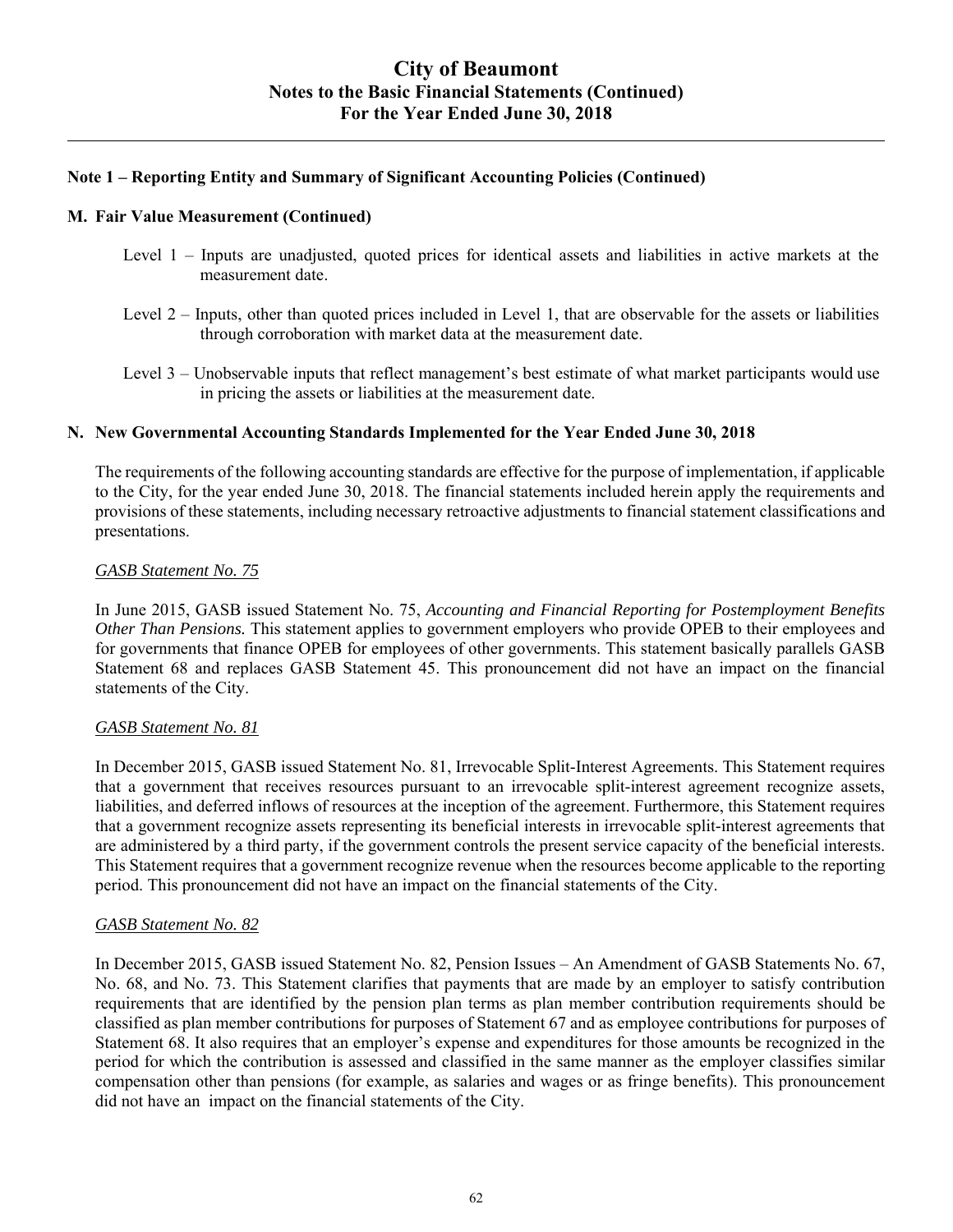#### **N. New Governmental Accounting Standards Implemented for the Year Ended June 30, 2018 (Continued)**

#### *GASB Statement No. 85*

In March 2017, GASB issued Statement No. 85, Omnibus 2017. This Statement addresses practice issues that have been identified during implementation and application of certain GASB Statements. This Statement also addresses a variety of topics including issues related to blending component units, goodwill, fair value measurement and application, and postemployment benefits (pensions and other postemployment benefits [OPEB]). This pronouncement did not have an impact on the financial statements of the City.

#### *GASB Statement No. 86*

In April 2017, GASB issued Statement No. 86, Certain Debt Extinguishment Issues. This Statement improves consistency in accounting and financial reporting for in-substance defeasance of debt by providing guidance for transactions in which cash and other monetary assets acquired with only existing resources - resources other than the proceeds of refunding debt - are placed in an irrevocable trust for the sole purpose of extinguishing debt. This Statement also improves accounting and financial reporting for prepaid insurance on debt that is extinguished and notes to financial statements for debt that is defeased in substance. This pronouncement did not have an impact on the financial statements of the City.

#### **O. Upcoming Governmental Accounting Standards Implementation**

The City is currently analyzing its accounting practices to determine the potential impact on the financial statements for the following GASB statements:

#### *GASB Statement No. 83*

In November 2016, GASB issued Statement No. 83, *Certain Asset Retirement Obligations*. This Statement establishes criteria for determining the timing and pattern of recognition of a liability and a corresponding deferred outflow of resources for asset retirement obligations (ARO). This Statement requires that recognition occur when the liability is both incurred and reasonably estimable. The determination of when the liability is incurred should be based on the occurrence of external laws, regulations, contracts, or court judgments, together with the occurrence of an internal event that obligates a government to perform asset retirement activities. Application of this statement is effective for the City's fiscal year ending June 30, 2019.

#### *GASB Statement No. 84*

In January 2017, GASB issued Statement No. 84, *Fiduciary Activities*. This Statement establishes criteria for identifying fiduciary activities of all state and local governments. The focus of the criteria generally is on (1) whether a government is controlling the assets of the fiduciary activity and (2) the beneficiaries with whom a fiduciary relationship exists. Separate criteria are included to identify fiduciary component units and postemployment benefit arrangements that are fiduciary activities. Application of this statement is effective for the City's fiscal year ending June 30, 2020.

#### *GASB Statement No. 87*

In June 2017, GASB issued Statement No. 87, *Leases.* This Statement increases the usefulness of governments' financial statements by requiring recognition of certain lease assets and liabilities for leases that previously were classified as operating leases and recognized as inflows of resources or outflows of resources based on the payment provisions of the contract.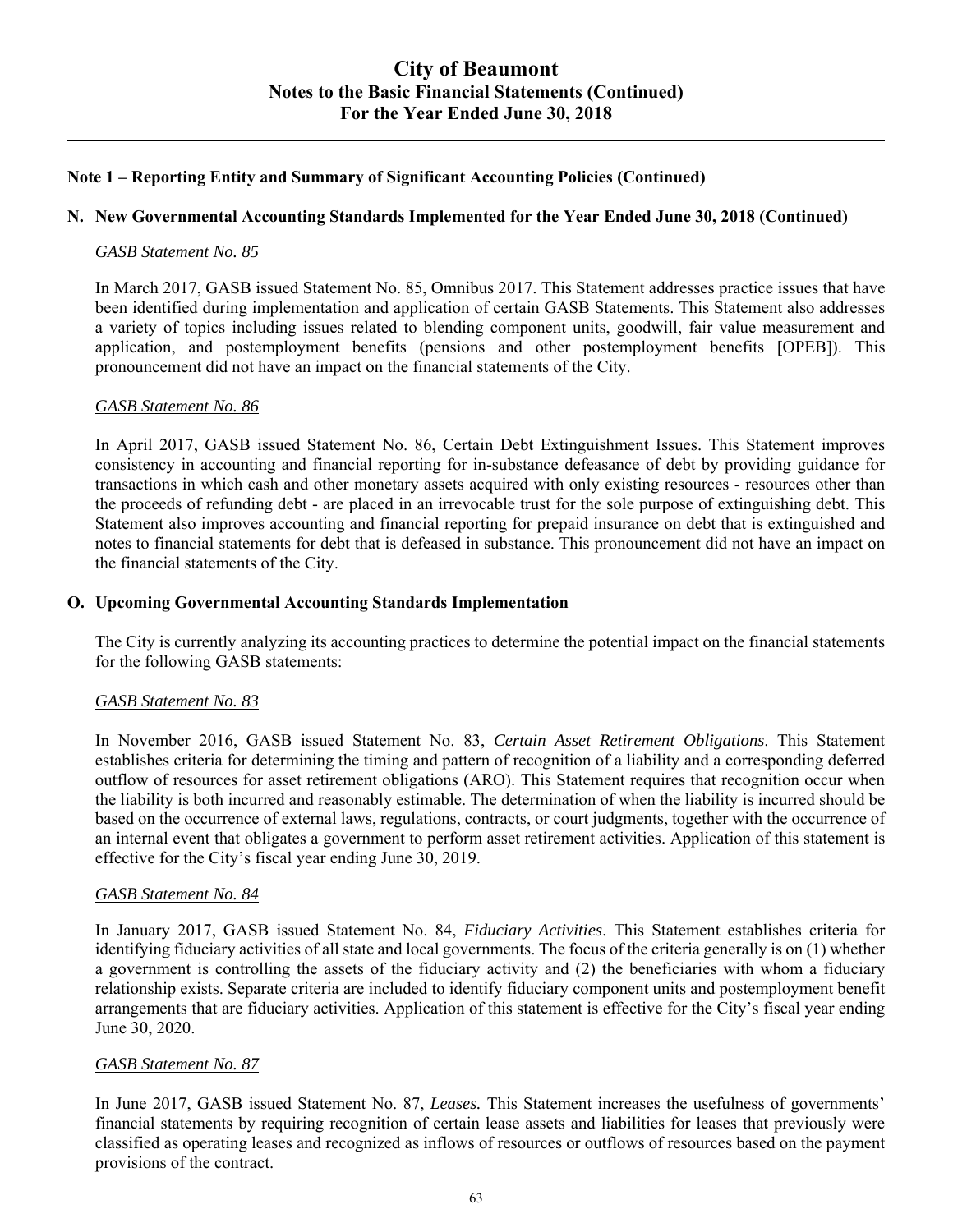#### **O. Upcoming Governmental Accounting Standards Implementation (Continued)**

It establishes a single model for lease accounting based on the foundational principle that leases are financings of the right to use an underlying asset. Under this Statement, a lessee is required to recognize a lease liability and an intangible right-to-use lease asset, and a lessor is required to recognize a lease receivable and a deferred inflow of resources, thereby enhancing the relevance and consistency of information about governments' leasing activities. Application of this statement is effective for the City's fiscal year ending June 30, 2021.

#### *GASB Statement No. 88*

In April 2018, GASB issued Statement No. 88, *Certain Disclosures Related to Debt, including Direct Borrowings and Direct Placements.* This Statement is to improve the information that is disclosed in notes to government financial statements related to debt, including direct borrowings and direct placements. It also clarifies which liabilities governments should include when disclosing information related to debt. The statement also defines debt for purposes of disclosure in notes to financial statements as a liability that arises from a contractual obligation to pay cash (or other assets that may be used in lieu of cash) in one or more payments to settle an amount that is fixed at the date the contractual obligation is established. In addition the statement requires that additional essential information related to debt be disclosed in notes to financial statements, including unused lines of credit; assets pledged as collateral for the debt; and terms specified in debt agreements related to significant events of default with finance-related consequences, significant termination events with finance-related consequences, and significant subjective acceleration clauses. Application of this statement is effective for the City's fiscal year ending June 30, 2020.

#### *GASB Statement No. 89*

In June 2018, GASB issued Statement No. 89, *Accounting for Interest Cost Incurred before the End of a Construction Period.* This Statement establishes accounting requirements for interest cost incurred before the end of a construction period. Such interest cost includes all interest that previously was accounted for in accordance with the requirements of paragraphs 5–22 of Statement No. 62, *Codification of Accounting and Financial Reporting Guidance Contained in Pre-November 30, 1989 FASB and AICPA Pronouncements,* which are superseded by this Statement. This Statement requires that interest cost incurred before the end of a construction period be recognized as an expense in the period in which the cost is incurred for financial statements prepared using the economic resources measurement focus. As a result, interest cost incurred before the end of a construction period will not be included in the historical cost of a capital asset reported in a business-type activity or enterprise fund. Application of this statement is effective for the City's fiscal year ending June 30, 2021.

#### *GASB Statement No. 90*

In August 2018, GASB issued Statement No. 90, *Majority Equity Interests– An Amendment of GASB Statements No. 14 and No. 61.* This Statement improves the consistency and comparability of reporting a government's majority equity interest in a legally separate organization and to improve the relevance of financial statement information for certain component units. It defines a majority equity interest and specifies that a majority equity interest in a legally separate organization should be reported as an investment if a government's holding of the equity interest meets the definition of an investment. A majority equity interest that meets the definition of an investment should be measured using the equity method, unless it is held by a special-purpose government engaged only in fiduciary activities, a fiduciary fund, or an endowment (including permanent and term endowments) or permanent fund. Those governments and funds should measure the majority equity interest at fair value. Application of this statement is effective for the City's fiscal year ending June 30, 2020.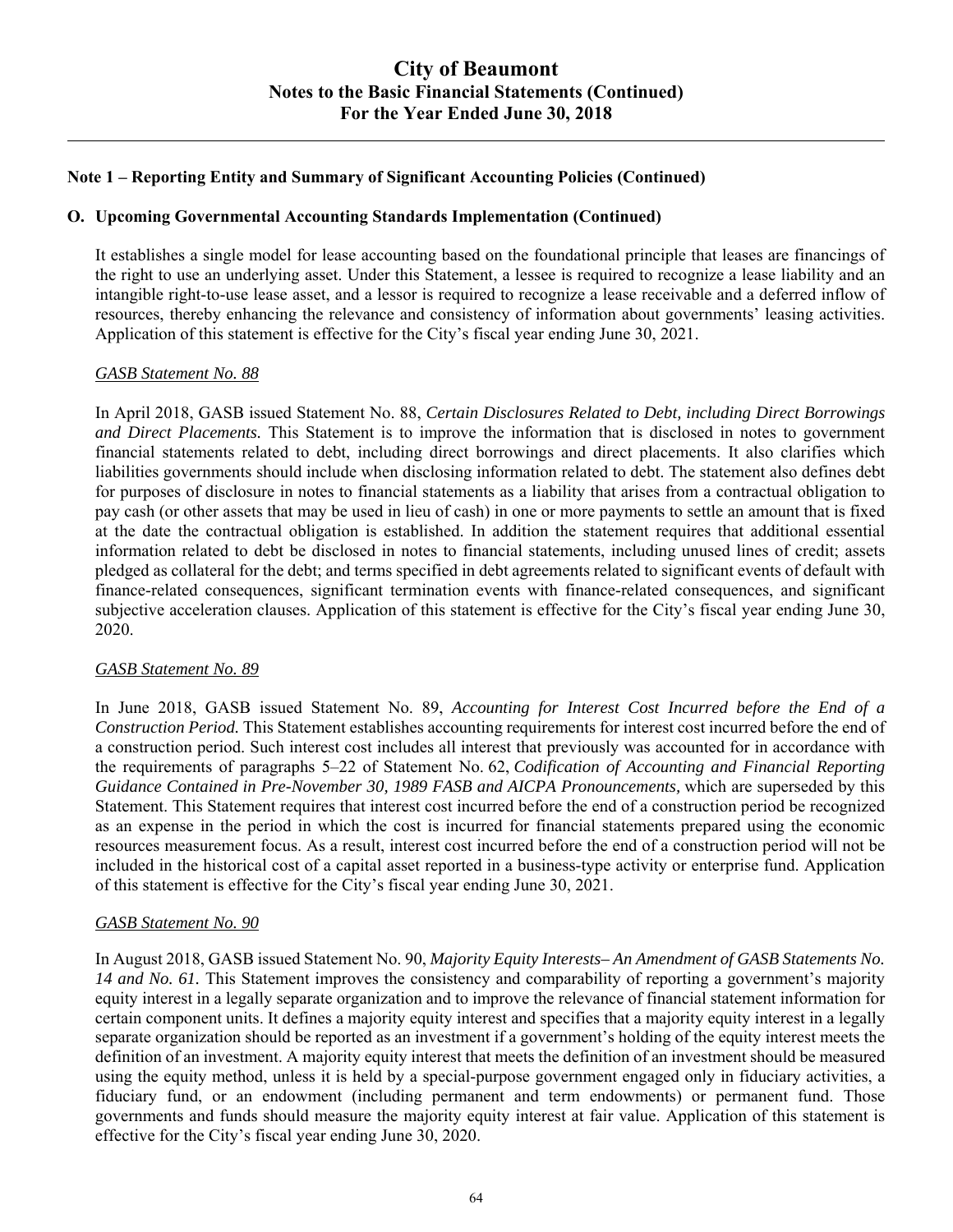#### **Note 2 – Cash and Investments**

The following is a summary of pooled cash and investments and restricted cash and investments at June 30, 2018:

|                                 |                                   |   | <b>Primary Government</b>                 |   |                                           |   |            |   |             |
|---------------------------------|-----------------------------------|---|-------------------------------------------|---|-------------------------------------------|---|------------|---|-------------|
|                                 | Governmental<br><b>Activities</b> |   | <b>Business-type</b><br><b>Activities</b> |   | <b>Fiduciary</b><br><b>Funds</b><br>Total |   |            |   | Total       |
| Cash and investments            | 53,108,576                        | S | 16,045,458                                | S | 69,154,034                                | S | 13,919,965 | S | 83,073,999  |
| Restrcited cash and investments |                                   |   | 198,039                                   |   | 198,039                                   |   |            |   | 198,039     |
| Restricted cash and investments |                                   |   |                                           |   |                                           |   |            |   |             |
| with fiscal agent               | 9,298,969                         |   |                                           |   | 9,298,969                                 |   | 12,703,801 |   | 22,002,770  |
| Restricted investments in CFDs  | 91,881,186                        |   |                                           |   | 91,881,186                                |   |            |   | 91,881,186  |
| Total                           | 154,288,731                       |   | 16,243,497                                |   | 170,532,228                               |   | 26,623,766 |   | 197,155,994 |

Cash, cash equivalents, and investments, consisted of the following at June 30, 2018:

| Cash and cash equivalents:     |   |             |
|--------------------------------|---|-------------|
| Petty cash                     | S | 4,640       |
| Demand deposits                |   | 38,196,900  |
| <b>Subtotal</b>                |   | 38,201,540  |
| Investments:                   |   |             |
| Local Agency Investment Fund   |   | 35,447,259  |
| Money market funds             |   | 30,846,009  |
| Guaranteed investment contract |   | 780,000     |
| Restricted investments in CFDs |   | 91,881,186  |
| <b>Subtotal</b>                |   | 158,954,454 |
| Total                          | S | 197,155,994 |

At June 30, 2018, cash and investments, are reported at fair value based on quoted market prices. The following table represents the fair value measurements of investments recognized in the accompanying Statement of Net Position measured at on a recurring basis and the level within the fair value hierarchy in which the fair value measurements fall at June 30, 2018:

|                                |   | Total                  |                       |                        |
|--------------------------------|---|------------------------|-----------------------|------------------------|
| <b>Investment Type</b>         |   | as of<br>June 30, 2018 | Measurement<br>Inputs | Valuation<br>Technique |
| Investments:                   |   |                        |                       |                        |
| Local Agency Investment Fund   | S | 35,447,259             | Uncategorized         | N/A                    |
| Money market funds             |   | 30,846,009             | Uncategorized         | N/A                    |
| Guaranteed investment contract |   | 780,000                | Uncategorized         | N/A                    |
| Restricted investments in CFDs |   | 91,881,186             | Uncategorized         | N/A                    |
| <b>Total</b>                   | S | 158,954,454            |                       |                        |

# **A. Cash Deposits**

The carrying amount of the City's demand deposits are \$38,196,900 at June 30, 2018. Bank balances were \$47,194,286 at that date; the total amount is collateralized or insured with securities held by the pledging financial institutions in the City's name is discussed below.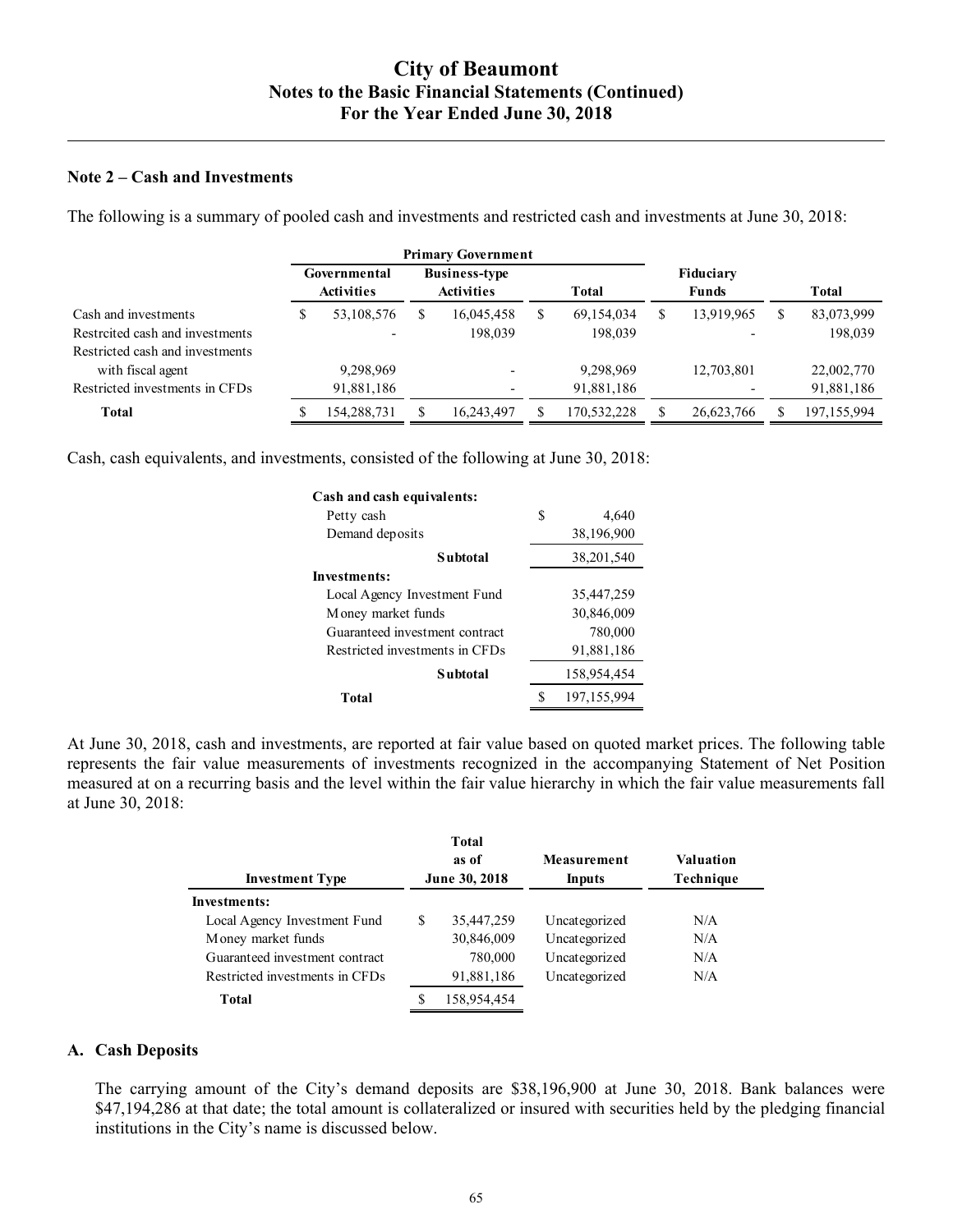#### **A. Cash Deposits (Continued)**

The California Government Code requires California banks and savings and loan associations to secure the City's cash deposits by pledging securities as collateral. This Code states that collateral pledged in this manner shall have the effect of perfecting a security interest in such collateral superior to those of a general creditor. Thus, collateral for cash deposits is considered to be held in the City's name.

The market value of pledged securities must equal at least 110% of the City's cash deposits. California law also allows institutions to secure City deposits by pledging first trust deed mortgage notes having a value of 150% of the City's total cash deposits. The City may waive collateral requirements for cash deposits; however, the City has not waived the collateralization requirements.

# **B. Investments**

# **Investments Authorized by the California Government Code and the City's Investment Policy**

The table below identifies the investment types that are authorized for the City by the California Government Code (or the City's investment policy, where more restrictive). The table also identifies certain provisions of the California Government Code (or the City's investment policy, where more restrictive) that address interest rate risk, credit risk, and concentration of credit risk. This table does not address investments of bond proceeds held by the City's bond trustee (fiscal agent) which is described below.

|                                     |          | Maximum      | Maximum       |
|-------------------------------------|----------|--------------|---------------|
| Authorized                          | Maximum  | Percentage   | Investment    |
| Investment Type                     | Maturity | of Portfolio | in One Issuer |
| Local Agency Investment Fund (LAIF) | N/A      | 100%         | \$50 million  |
| Negotiable Certificates of Deposits | 5 years  | 100%         | None          |
| Mutual Funds                        | N/A      | 100%         | None          |
| Money Market Funds                  | N/A      | 100%         | None          |
| Guaranteed Investment Contracts     | N/A      | 100%         | None          |
| Government Securities Mutual Funds  | N/A      | <b>20%</b>   | None          |
| Local Obligation Bonds*             | 5 Years  | None         | None          |

\*Limited to 5 years, except permits investment in variable rate demand obligations that are City obligations up to 10 year maturity, as allowed under IRS and SEC rulings.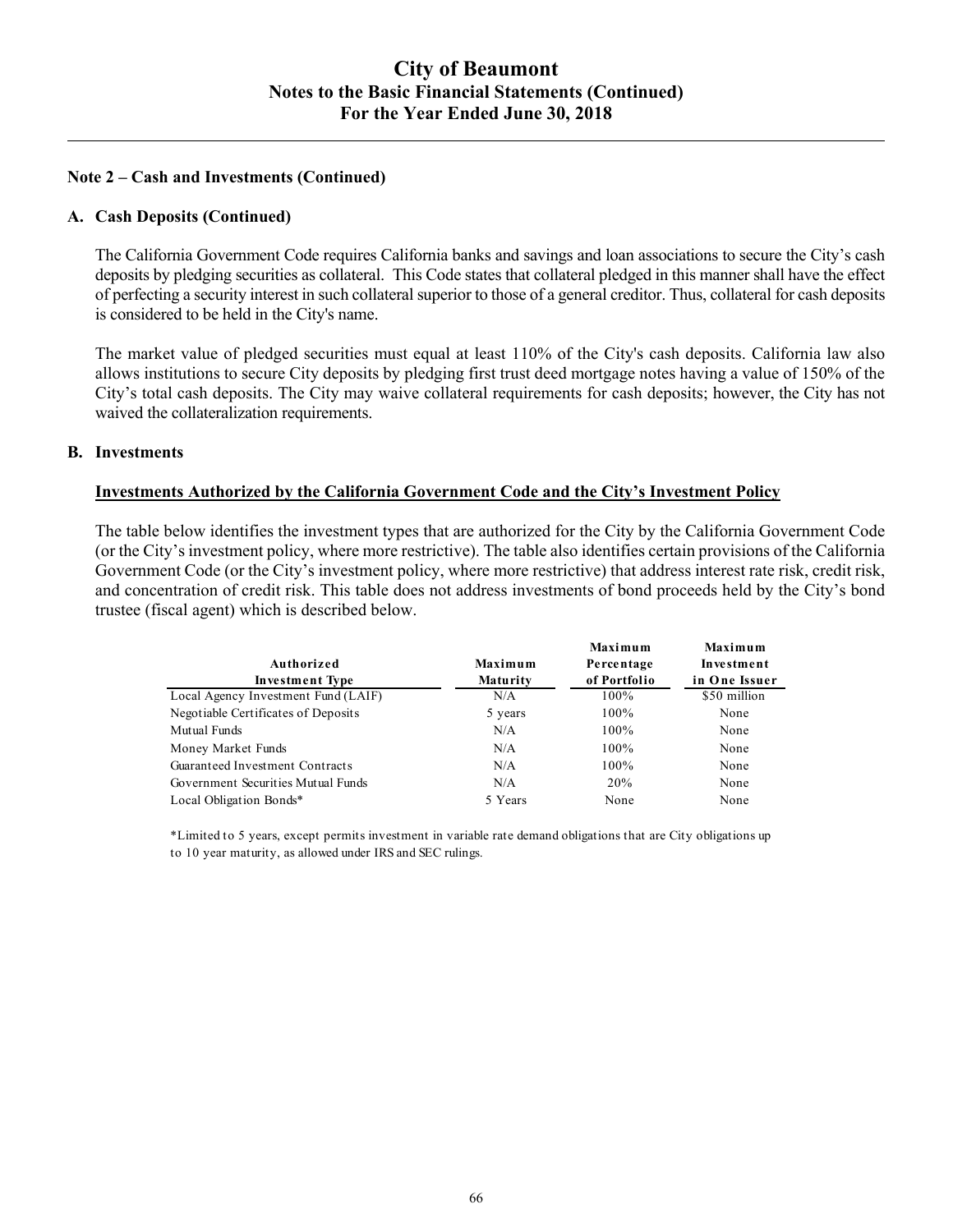#### **B. Investments (Continued)**

# **Investments Authorized by Debt Agreements**

Investments of bond proceeds held by the City's bond trustee are governed by provisions of the related debt agreement rather than the general provisions of the California Government Code or the City's investment policy. The table below identifies certain provisions of these debt agreements that address interest rate risk, credit risk, and concentration of credit risk.

| Authorized<br><b>Investment Type</b>       | Maximum<br><b>Maturity</b> | Percentage<br>of Portfolio | Investment<br>in One Issuer |
|--------------------------------------------|----------------------------|----------------------------|-----------------------------|
| Local Agency Investment Fund (LAIF)        | N/A                        | None                       | None                        |
| Negotiable Certificates of Deposits        | None                       | None                       | None                        |
| Money Market Mutual Funds                  | N/A                        | None                       | None                        |
| Guaranteed Investment Contracts            | None                       | None                       | None                        |
| <b>Community Facilities District Bonds</b> | None                       | None                       | None                        |
| U.S. Treasury Obligations                  | None                       | None                       | None                        |
| U.S. Agency Obligations                    | None                       | None                       | None                        |
| Municipal Obligations                      | None                       | None                       | None                        |
| Banker's Acceptances, Prime Quality        | $360$ days                 | None                       | None                        |
| Commercial Paper, Prime Quality            | $270$ days                 | None                       | None                        |

#### **C. External Investment Pool**

The City is a participant in LAIF, which is regulated by California Government Code Section 16429 under the oversight of the Treasurer of the State of California. The City's investments in LAIF at June 30, 2018 included a portion of pool funds invested in Structure Notes and Asset-Backed Securities:

*Structured Notes* are debt securities (other than asset-backed securities) whose cash-flow characteristics (coupon rate, redemption amount, or stated maturity) depend upon one or more indices and/or that have embedded forwards or options.

*Asset-Backed Securities*, the bulk of which are mortgage-backed securities, entitle their purchasers to receive a share of the cash flows from pool of assets such as principal and interest repayments from a pool of mortgages (such as Collateralized Mortgage Obligations) or credit card receivables.

As of June 30, 2018, the City had \$35,447,259 invested in LAIF, which had invested 2.67% of the pool investment funds in Structured Notes and Asset-Backed Securities. LAIF determines fair value on its investment portfolio based on market quotations for those securities where market quotations are readily available and based on amortized cost or best estimate for those securities where market value is not readily available. The value of the City's position in the pool is the same as the value of the pool shares. The credit quality rating of LAIF is unrated as of June 30, 2018.

#### **D. Investment in CFD Bonds**

The Beaumont Financing Authority (BFA) issued Local Agency Revenue Bonds ("Authority Bonds") for investment in the City of Beaumont Community Facilities District (CFD) 93-1 Special Tax Bonds ("District Bonds"). The District Bonds are local obligation bonds secured solely by special assessments on property owners within the CFD. The Authority Bonds issued by the BFA are repaid solely by debt service payments made on the District Bonds to the BFA. The repayment schedules of the District Bonds, and interest thereon, to the BFA; are concurrent and sufficient to satisfy the debt service requirements of the respective Authority Bonds.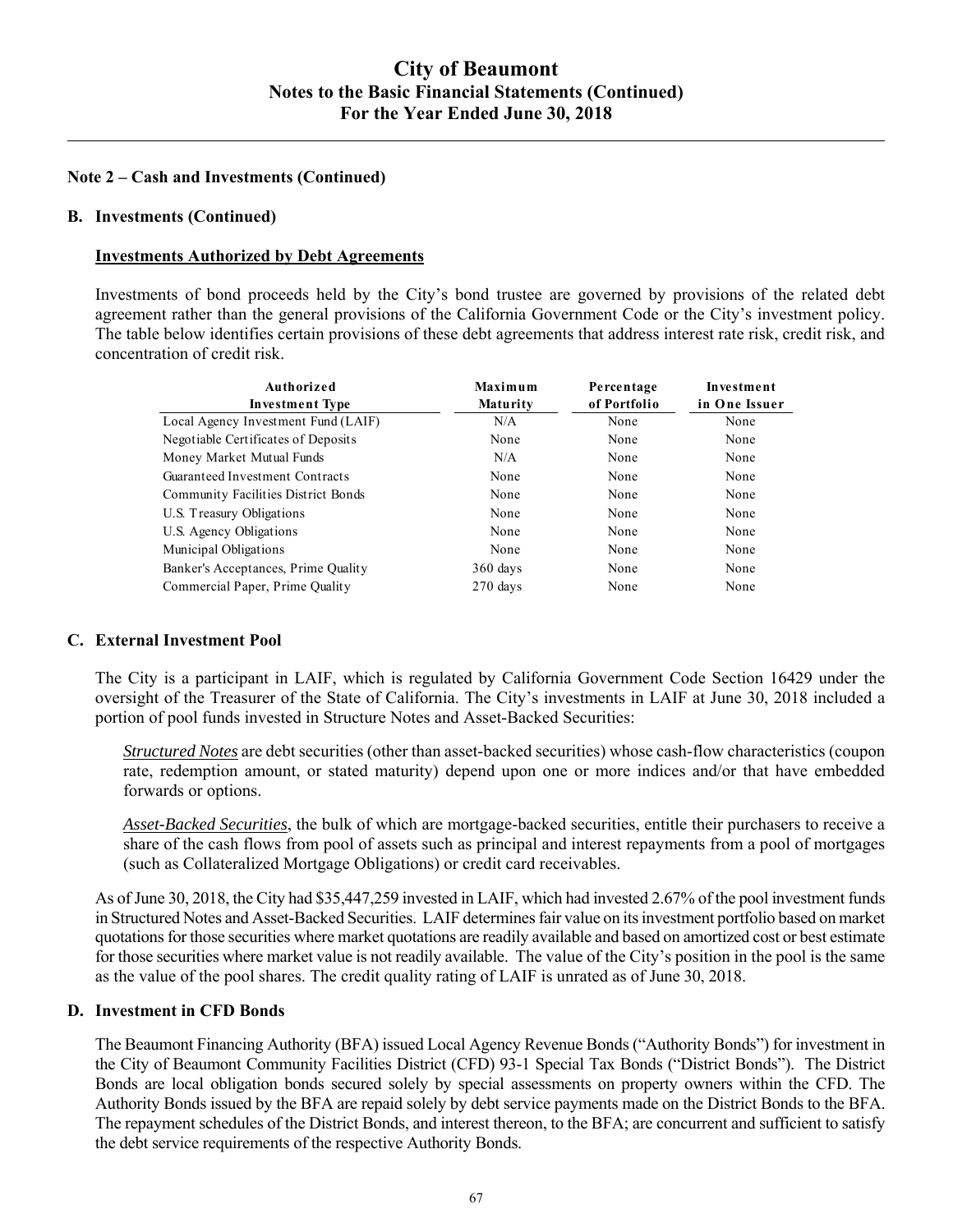#### **E. Risk Disclosures**

#### **Interest Rate Risk**

Interest rate risk is the risk that changes in market interest rates will adversely affect the fair value of an investment. Generally, the longer the maturity, the greater the sensitivity its fair value is to changes in market interest rates. As a means of limiting its exposure to fair value losses arising from rising interest rates, the City's investment policy provides that final maturities of securities cannot exceed five years. Investments governed by the bond indentures may be longer. Maturities of investments vary and depend on liquidity needs of the City.

As of June 30, 2018, the City had the following investments and maturities:

|                                |  |             |   |                | <b>Maturities</b>        |                   |            |  |
|--------------------------------|--|-------------|---|----------------|--------------------------|-------------------|------------|--|
|                                |  | Amount      |   | 1 year or less | $1 - 5$ years            | More than 5 years |            |  |
| Investments:                   |  |             |   |                |                          |                   |            |  |
| Local Agency Investment Fund   |  | 35,447,259  | S | 35,447,259     |                          |                   |            |  |
| Money market funds             |  | 30,846,009  |   | 30,846,009     | $\overline{\phantom{0}}$ |                   |            |  |
| Guaranteed investment contract |  | 780,000     |   |                |                          |                   | 780,000    |  |
| Restricted investments in CFDs |  | 91,881,186  |   | 3,282,152      | 14,698,720               |                   | 73,900,314 |  |
| Total                          |  | 158,954,454 |   | 69,575,420     | 14,698,720               |                   | 74,680,314 |  |

# **Credit Risk**

Credit Risk is the risk of loss due to failure of the security issuer. The risk can be identified thru the rating assigned by a nationally recognized statistical rating organization to the issuers of securities. The City minimizes this risk by investing only in the type of investments allowed for municipalities by the Government Code as listed on the City's investment policy and investing only in instruments that are most credit worthy.

|                                |   |             |            | <b>Credit Quality Ratings</b> |
|--------------------------------|---|-------------|------------|-------------------------------|
|                                |   |             |            | Standard &                    |
|                                |   | Amount      | Moody's    | Poor's                        |
| Investments:                   |   |             |            |                               |
| Local Agency Investment Fund   | S | 35,447,259  | Not Rated  | Not Rated                     |
| Money market funds             |   | 30,846,009  | $AA - AAA$ | $AA - AAA$                    |
| Guaranteed investment contract |   | 780,000     | Not Rated  | Not Rated                     |
| Restricted investments in CFDs |   | 91,881,186  | Not Rated  | Not Rated                     |
| Total                          |   | 158,954,454 |            |                               |

# **Custodial Credit Risk**

For an investment, custodial credit risk is the risk that, in the event of the failure of the counterparty, the City will not be able to recover the value of its investments or collateral securities that are in the possession of an outside party. None of the City's investments were subject to custodial credit risk.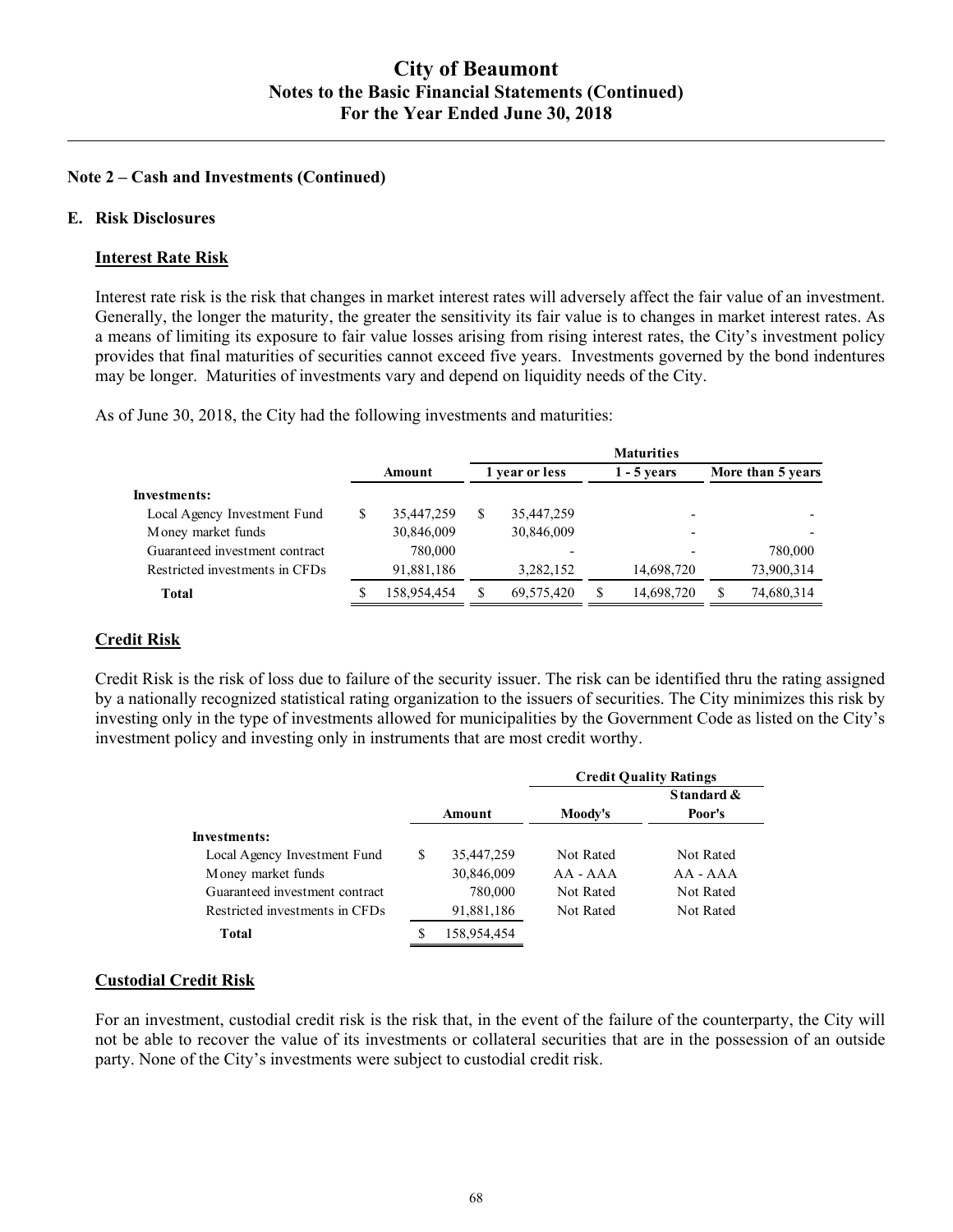#### **E. Risk Disclosures (Continued)**

#### **Concentration of Credit Risk**

The investment policy of the City contains no limitations on the amount that can be invested in any one issuer beyond the amount stipulated by the California Government Code. City investments that are greater than 5 percent of the total investments are in either an external investment pool or mutual funds and are therefore exempt. The City's investment in CFDs is restricted and is secured by special assessments from property owners and a tax lien on the underlying property.

|                                |   | <b>Total</b><br>as of | Percentage<br>of |
|--------------------------------|---|-----------------------|------------------|
| <b>Investment Type</b>         |   | June 30, 2018         | Investments      |
| Investments:                   |   |                       |                  |
| Local Agency Investment Fund   | S | 35,447,259            | 22.30%           |
| Money market funds             |   | 30,846,009            | 19.41%           |
| Restricted investments in CFDs |   | 91,881,186            | 57.80%           |
| Total                          |   | 158,954,454           |                  |
|                                |   |                       |                  |

#### **Note 3 – Loans Receivable**

#### **A. Governmental Activities**

For the year ended June 30, 2018, changes in the loan receivable of the City's loan program is as follows:

|                  | Balance      |           |                          | Balance       |
|------------------|--------------|-----------|--------------------------|---------------|
|                  | July 1, 2017 | Additions | Deletions                | June 30, 2018 |
| Loan receivable: |              |           |                          |               |
| Calimesa loan    | 213,399      | 2.505     | $\overline{\phantom{a}}$ | 215,904       |
| Total            | 213.399      | 2.505     | Ξ.                       | 215.904       |

#### **Calimesa Loan**

The City entered into a loan agreement with City of Calimesa for the design and construction of portions of Cherry Valley Boulevard and Palmer Drive. The City of Calimesa will repay the loans within the next 20 years, plus simple interest annually at the rate paid by the Local Agency Investment Fund (LAIF) on January 1 of each year on the unpaid balance. The balance of the loan totaled \$215,904 at June 30, 2018. This balance includes interest of \$7,163, calculated at the LAIF rate of 1.20%.

#### **B. Fiduciary Funds**

For the year ended June 30, 2018, changes in the loan receivable of the City Successor Agency's is as follows:

|                                     | Balance<br>July 1, 2017 |        |  | Additions                |  | Deletions                |  | Balance<br>June 30, 2018 |  |
|-------------------------------------|-------------------------|--------|--|--------------------------|--|--------------------------|--|--------------------------|--|
| Loan receivable:<br>AC Propane loan |                         | 19.771 |  | $\overline{\phantom{0}}$ |  | $\overline{\phantom{a}}$ |  | 19.771                   |  |
| Total                               |                         | 19.771 |  | $\overline{\phantom{a}}$ |  | $\overline{\phantom{a}}$ |  | 19.771                   |  |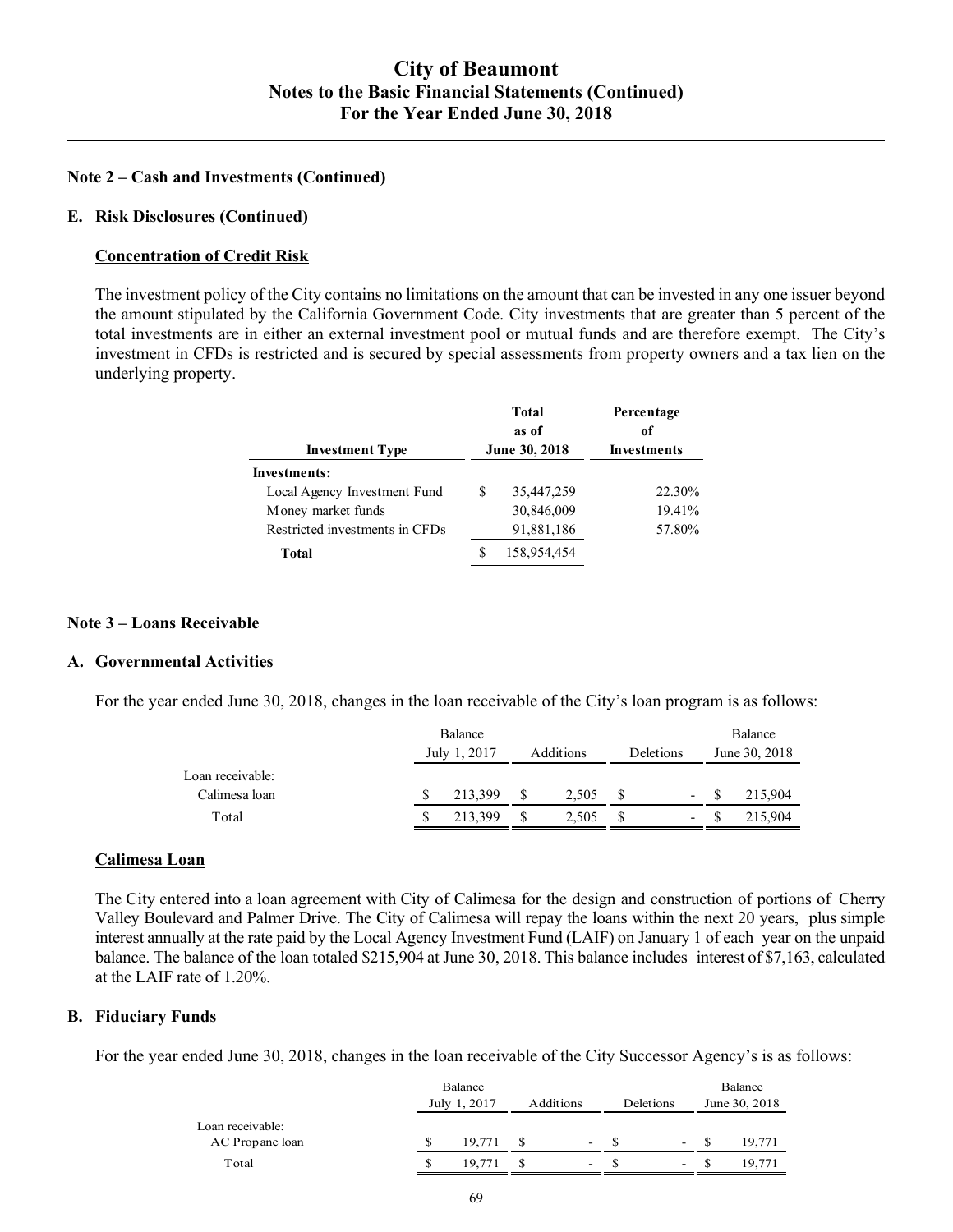# **Note 3 – Loans Receivable (Continued)**

# **B. Fiduciary Funds (Continued)**

# **AC Propane Loan**

The Beaumont Redevelopment Agency entered into a Disposition and Development Agreement in 1999, and entered into a subsequent settlement agreement in 2004. Payment on the loan by the borrower or extinguishment of the related debt for the borrower is still undeterminable pending resolution of current litigation.

# **Note 4 – Interfund Balances and Transactions**

#### **A. Transfers**

Transfers in and out for the year ended June 30, 2018, were as follows:

| <b>Transfers In</b>           | <b>Transfers Out</b>       |                 | <b>Amount</b>   | <b>Purpose</b>                 |
|-------------------------------|----------------------------|-----------------|-----------------|--------------------------------|
| General Fund                  | <b>Transit Fund</b>        |                 | \$<br>322       | M iscellaneous and grants      |
| General Fund                  | Other Federal Grant Fund   |                 | 433             | M iscellaneous and grants      |
| General Fund                  | State Gas Tax Fund         |                 | 680,119         | Streets maintenance cost       |
| General Fund                  | <b>COPS Grant Fund</b>     |                 | 32,219          | Labor cost allocation          |
| General Fund                  | Other Special Revenue Fund |                 | 10,166          | Labor cost allocation          |
| General Fund                  | CFD Special Revenue Fund   |                 | 3,650,001       | CFD - City maintenance/admin   |
|                               |                            | <b>Subtotal</b> | 4,373,260       |                                |
| CFD Special Revenue Fund      | CFD Capital Projects Fund  |                 | 53,497          | Transfer IA13/IA23 Assessments |
| CFD Capital Projects Fund     | CFD Special Revenue Fund   |                 | 698,440         | Allocation of SEC costs        |
| CFD Capital Projects Fund     | CFD Special Revenue Fund   |                 | 10,740          | CFD Prepayments                |
|                               |                            | <b>Subtotal</b> | 709,180         |                                |
| Other Special Revenue Fund    | General Fund               |                 | 14,860          | Uncollectible FEMA funds       |
| State Asset Seizure Fund      | Federal Asset Seizure Fund |                 | 17,973          | Correct deposit of funds       |
| Other Federal Grant Fund      | General Fund               |                 | 37,397          | Overhead allocation            |
| General Capital Projects Fund | General Fund               |                 | 21,610          | Capital projects               |
| General Capital Projects Fund | State Gas Tax Fund         |                 | 669,222         | Capital projects               |
| General Capital Projects Fund | DIF Capital Projects Fund  |                 | 8,312,908       | Capital projects               |
|                               |                            | <b>Subtotal</b> | 9,003,740       |                                |
|                               |                            | <b>Total</b>    | 14,209,907<br>S |                                |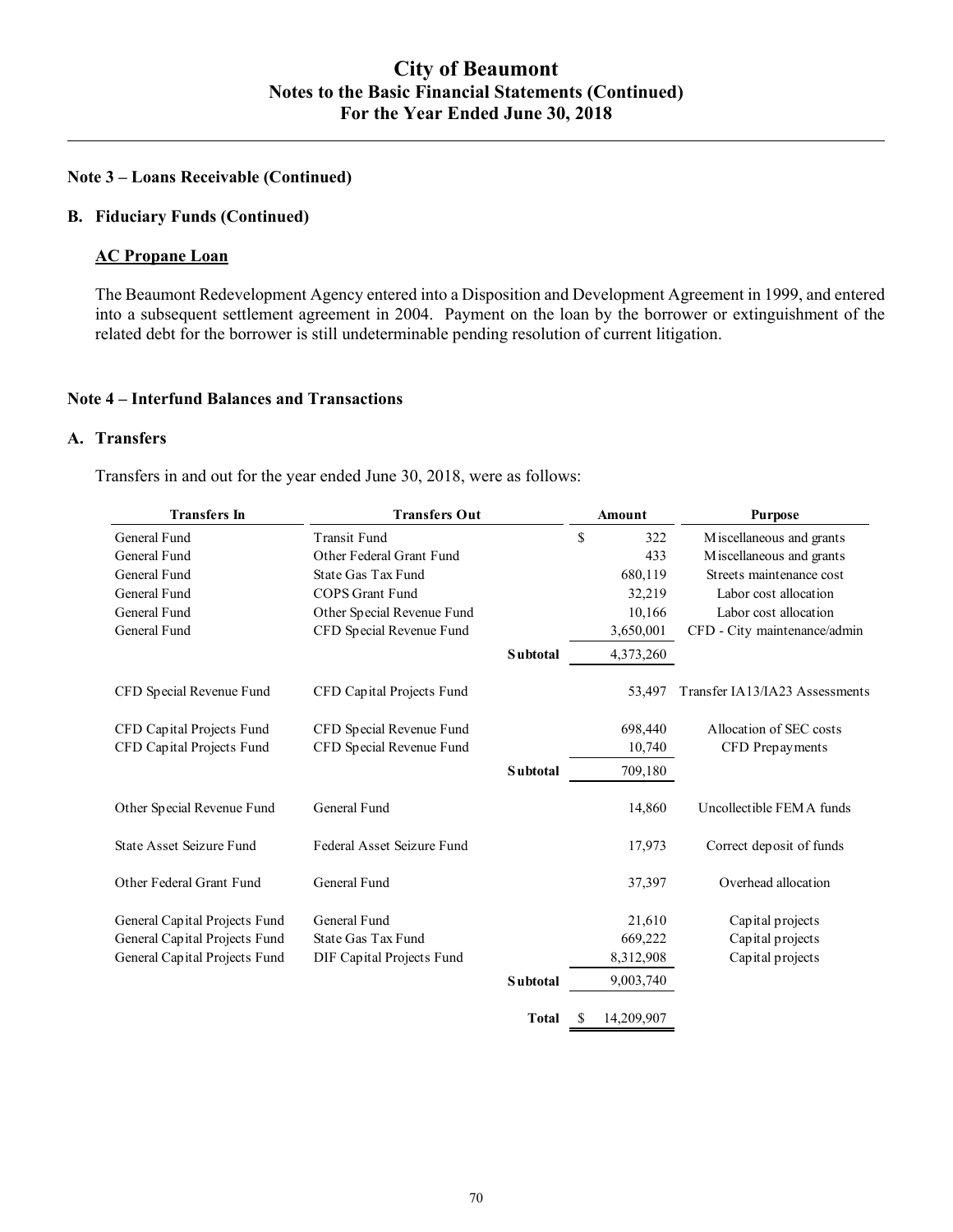# **Note 5 – Capital Assets**

# **A. Governmental Activities**

Summary of changes in capital assets for governmental activities for the year ended June 30, 2018 is as follows:

|                                    | <b>Balance</b><br><b>July 1, 2017</b><br><b>Additions</b> |                 |    | <b>Deletions</b> | <b>Balance</b><br>June 30. 2018 |     |                 |
|------------------------------------|-----------------------------------------------------------|-----------------|----|------------------|---------------------------------|-----|-----------------|
| Nondepreciable assets:             |                                                           |                 |    |                  |                                 |     |                 |
| Land                               | \$                                                        | 11,940,820      | \$ | 11,343,940       | \$                              | \$. | 23,284,760      |
| Construction in progress           |                                                           |                 |    | 12,437,213       |                                 |     | 12,437,213      |
| <b>Total nondepreciable assets</b> |                                                           | 11,940,820      |    | 23,781,153       |                                 |     | 35,721,973      |
| Depreciable assets                 |                                                           |                 |    |                  |                                 |     |                 |
| Building and improvements          |                                                           | 16,394,771      |    |                  |                                 |     | 16,394,771      |
| Machinery and equipment            |                                                           | 6,385,349       |    | 75,224           |                                 |     | 6,460,573       |
| Vehicles                           |                                                           | 2,670,738       |    | 682,237          | (100,000)                       |     | 3,252,975       |
| Infrastructure                     |                                                           | 414,959,273     |    |                  |                                 |     | 414,959,273     |
| <b>Subtotal</b>                    |                                                           | 440,410,131     |    | 757,461          | (100,000)                       |     | 441,067,592     |
| Less accumulated depreciation      |                                                           |                 |    |                  |                                 |     |                 |
| Building and improvements          |                                                           | (9,061,877)     |    | (272, 882)       |                                 |     | (9,334,759)     |
| Machinery and equipment            |                                                           | (3,493,199)     |    | (211, 521)       |                                 |     | (3,704,720)     |
| Vehicles                           |                                                           | (2,406,842)     |    | (170, 869)       | 100,000                         |     | (2,477,711)     |
| Infrastructure                     |                                                           | (202, 129, 446) |    | (4,363,428)      |                                 |     | (206, 492, 874) |
| <b>Subtotal</b>                    |                                                           | (217,091,364)   |    | (5,018,700)      | 100,000                         |     | (222,010,064)   |
| Total depreciable assets, net      |                                                           | 223,318,767     |    | (4,261,239)      |                                 |     | 219,057,528     |
| <b>Total</b>                       | \$                                                        | 235, 259, 587   | \$ | 19,519,914       | \$                              | \$  | 254,779,501     |

Governmental activities depreciation expenses for capital assets for the year ended June 30, 2018 are as follows:

| General government                | S | 717,041   |
|-----------------------------------|---|-----------|
| Public safety                     |   | 1,416,162 |
| Public works                      |   | 2,317,158 |
| Community development             |   | 205,496   |
| Community services                |   | 362,843   |
| <b>Total depreciation expense</b> | S | 5,018,700 |
|                                   |   |           |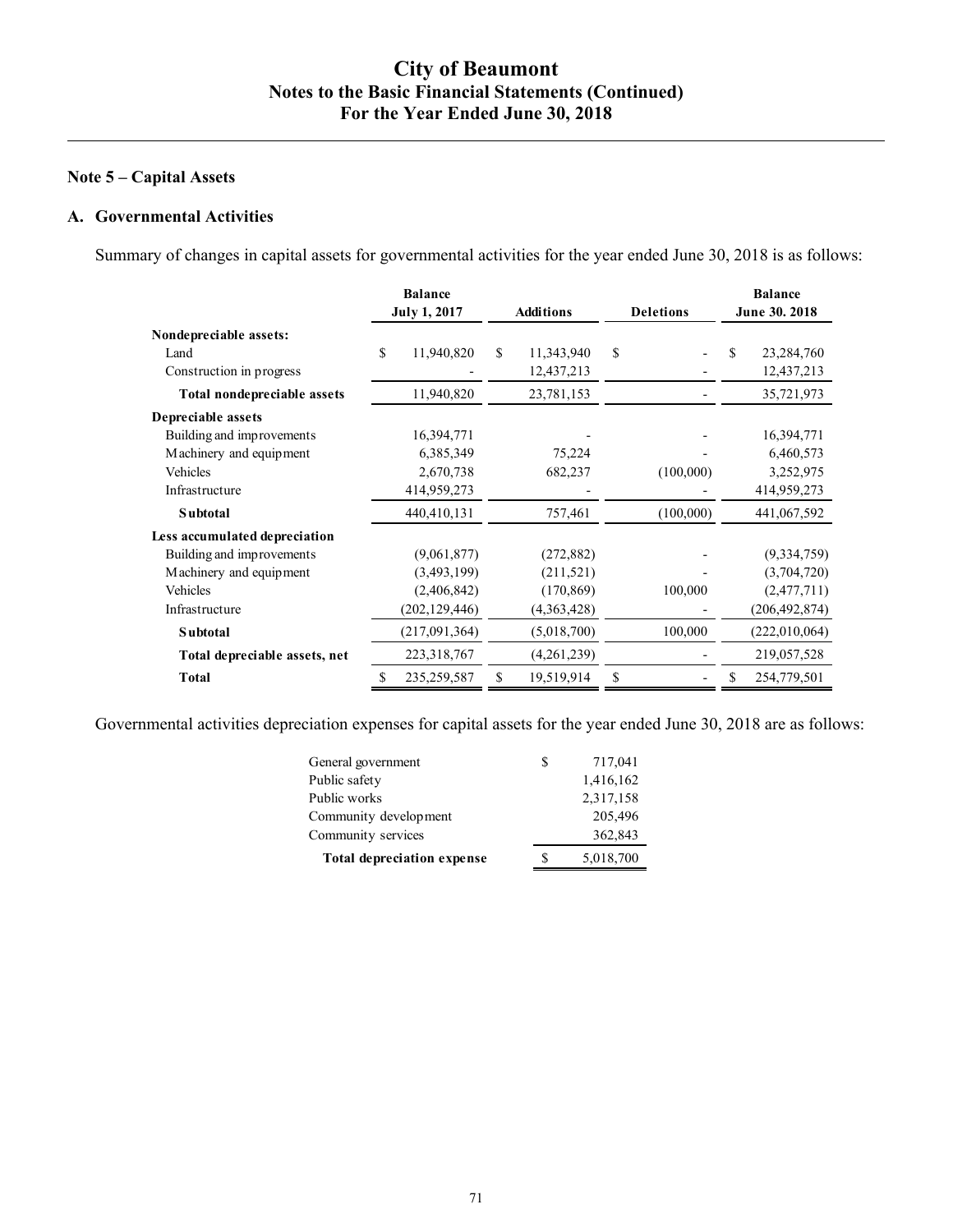# **Note 5 – Capital Assets (Continued)**

# **B. Business-Type Activities**

Summary of changes in capital assets for business-type activities for the year ended June 30, 2018 is as follows:

|                                | <b>Balance</b><br><b>July 1, 2017</b> |                 | <b>Additions</b>  | <b>Deletions</b> |  | <b>Balance</b><br>June 30. 2018 |                 |  |
|--------------------------------|---------------------------------------|-----------------|-------------------|------------------|--|---------------------------------|-----------------|--|
|                                |                                       |                 |                   |                  |  |                                 |                 |  |
| Nondepreciable assets:<br>Land | \$                                    | 502,560         | \$                | \$               |  | S                               | 502,560         |  |
| Construction in progress       |                                       | 1,054,735       | 3,362,788         |                  |  |                                 | 4,417,523       |  |
|                                |                                       |                 |                   |                  |  |                                 |                 |  |
| Total nondepreciable assets    |                                       | 1,557,295       | 3,362,788         |                  |  |                                 | 4,920,083       |  |
| Depreciable assets             |                                       |                 |                   |                  |  |                                 |                 |  |
| Building and improvements      |                                       | 621,548         |                   |                  |  |                                 | 621,548         |  |
| Machinery and equipment        |                                       | 88,499,223      | 129,414           |                  |  |                                 | 88,628,637      |  |
| Vehicles                       |                                       | 3,878,070       | 555,482           |                  |  |                                 | 4,433,552       |  |
| Infrastructure                 |                                       | 133,023,061     | 797,452           |                  |  |                                 | 133,820,513     |  |
| <b>Subtotal</b>                |                                       | 226,021,902     | 1,482,348         |                  |  |                                 | 227,504,250     |  |
| Less accumulated depreciation  |                                       |                 |                   |                  |  |                                 |                 |  |
| Building and improvements      |                                       | (383, 511)      | (47, 116)         |                  |  |                                 | (430,627)       |  |
| Machinery and equipment        |                                       | (34, 977, 338)  | (3,060,170)       |                  |  |                                 | (38,037,508)    |  |
| Vehicles                       |                                       | (2, 538, 243)   | (462, 047)        |                  |  |                                 | (3,000,290)     |  |
| Infrastructure                 |                                       | (62, 651, 425)  | (3,794,689)       |                  |  |                                 | (66, 446, 114)  |  |
| <b>Subtotal</b>                |                                       | (100, 550, 517) | (7,364,022)       |                  |  |                                 | (107, 914, 539) |  |
| Total depreciable assets, net  |                                       | 125,471,385     | (5,881,674)       |                  |  |                                 | 119,589,711     |  |
| <b>Total</b>                   | \$                                    | 127,028,680     | \$<br>(2,518,886) | \$               |  | \$                              | 124,509,794     |  |

Business-type activities depreciation expenses for capital assets for the year ended June 30, 2018 are as follows:

| Sewer Fund                        | S  | 6,845,259 |
|-----------------------------------|----|-----------|
| <b>Transit Fund</b>               |    | 518,763   |
| <b>Total depreciation expense</b> | S. | 7,364,022 |

# **C. Fiduciary Fund Financial Statements**

Summary of changes in capital assets for the City's Successor Agency for the year ended June 30, 2018 is as follows:

|                             | <b>Balance</b>      |   |                  |                  |                          |    | <b>Balance</b> |
|-----------------------------|---------------------|---|------------------|------------------|--------------------------|----|----------------|
|                             | <b>July 1, 2017</b> |   | <b>Additions</b> | <b>Deletions</b> |                          |    | June 30. 2018  |
| Nondepreciable assets:      |                     |   |                  |                  |                          |    |                |
| Land                        | 21.827              | S | ۰.               |                  | $\overline{\phantom{a}}$ | -8 | 21,827         |
| Total nondepreciable assets | 21.827              |   |                  |                  |                          |    | 21,827         |
| <b>Total</b>                | 21.827              | S |                  |                  | $\overline{\phantom{a}}$ |    | 21,827         |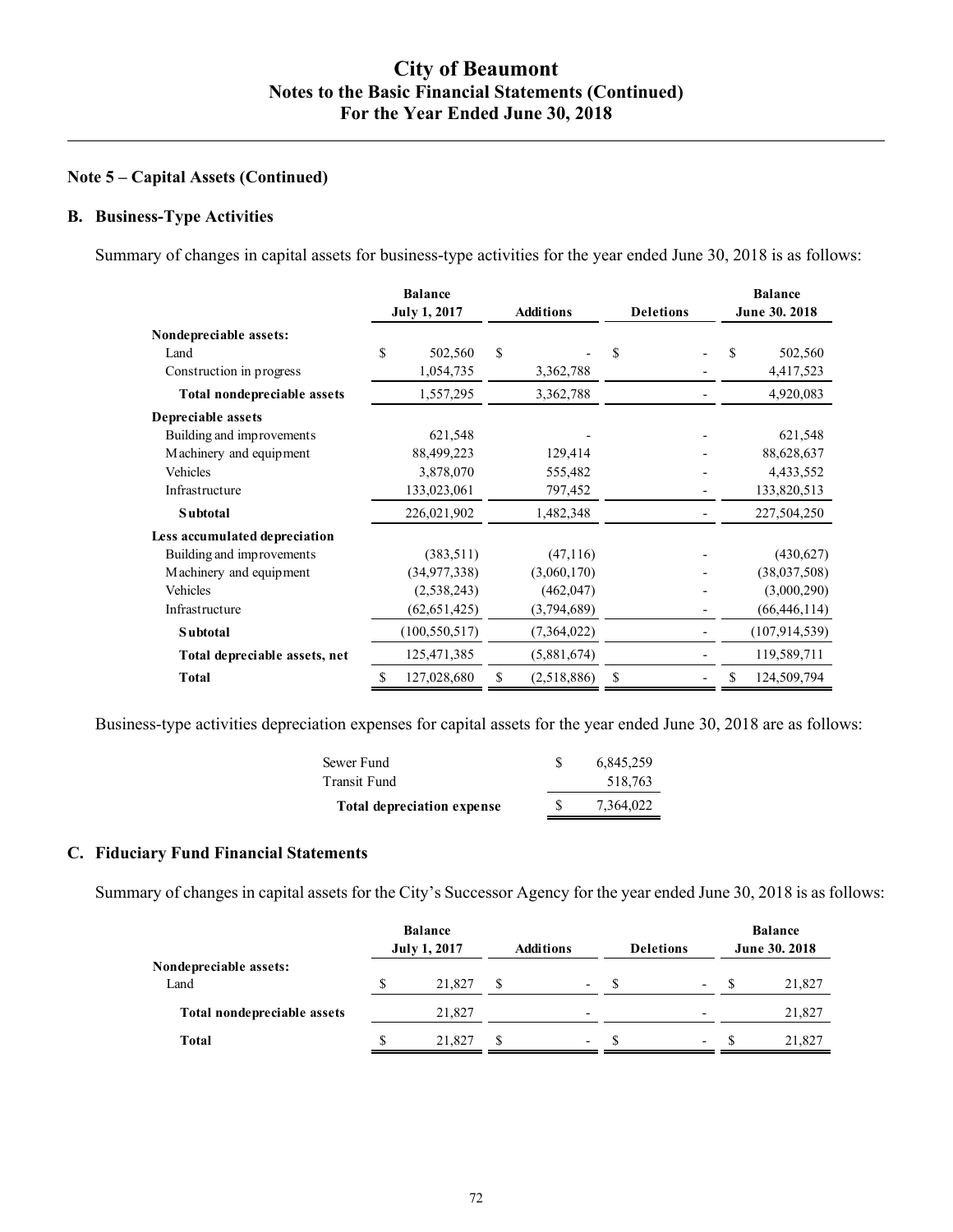#### **Note 6 – Long-term Obligations**

#### **A. Governmental Activities**

Summary of changes in long-term liabilities for the governmental activities for the year ended June 30, 2018 is as follows:

|                                            |                |                     |    |                          |   |                  |                |            |                 | Classification |               |            |
|--------------------------------------------|----------------|---------------------|----|--------------------------|---|------------------|----------------|------------|-----------------|----------------|---------------|------------|
|                                            | <b>Balance</b> |                     |    |                          |   |                  | <b>Balance</b> |            | Due within      | Due in more    |               |            |
|                                            |                | <b>July 1, 2017</b> |    | <b>Additions</b>         |   | <b>Deletions</b> | June 30, 2018  |            | <b>One Year</b> |                | than One Year |            |
| <b>Governmental Activities:</b>            |                |                     |    |                          |   |                  |                |            |                 |                |               |            |
| City                                       |                |                     |    |                          |   |                  |                |            |                 |                |               |            |
| WRCOG TUMF Judgment                        | S.             | 4,100,000           | \$ |                          | S | $(4,100,000)$ \$ |                |            | \$              |                | \$            |            |
| AB 1484 Due Diligence Review               |                | 1,975,912           |    |                          |   | (300,000)        |                | 1,675,912  |                 | 300,000        |               | 1,375,912  |
| Capital Leases                             |                | 79,323              |    | 132,444                  |   | (25, 284)        |                | 186,483    |                 | 53,691         |               | 132,792    |
| <b>Beaumont Public Financing Authority</b> |                |                     |    |                          |   |                  |                |            |                 |                |               |            |
| 1994 Revenue Bonds, Series A               |                | 3,738,880           |    |                          |   | (382, 694)       |                | 3,356,186  | S               | 432,152        | \$            | 2,924,034  |
| 2004 Revenue Bonds, Series C               |                | 7,235,000           |    |                          |   | (7,235,000)      |                |            |                 |                |               |            |
| 2005 Revenue Bonds, Series A               |                | 15,370,000          |    |                          |   | (15,370,000)     |                |            |                 |                |               |            |
| 2005 Revenue Bonds, Series C               |                | 17,940,000          |    |                          |   | (17,940,000)     |                |            |                 |                |               |            |
| 2006 Revenue Bonds, Series A               |                | 13,230,000          |    |                          |   | (13,230,000)     |                |            |                 |                |               |            |
| 2006 Revenue Bonds, Series B               |                | 6,655,000           |    |                          |   | (6,655,000)      |                |            |                 |                |               |            |
| 2007 Revenue Bonds, Series A               |                | 18,465,000          |    |                          |   | (14, 480, 000)   |                | 3,985,000  |                 | 205,000        |               | 3,780,000  |
| 2007 Revenue Bonds, Series B               |                | 8,590,000           |    |                          |   | (8,590,000)      |                |            |                 |                |               |            |
| 2007 Revenue Bonds, Series C & D           |                | 19,895,000          |    |                          |   | (16, 485, 000)   |                | 3,410,000  |                 | 140,000        |               | 3,270,000  |
| 2007 Revenue Bonds, Series E               |                | 6,295,000           |    |                          |   | (6,295,000)      |                |            |                 |                |               |            |
| 2008 Revenue Bonds, Series A               |                | 3,960,000           |    |                          |   | (3,960,000)      |                |            |                 |                |               |            |
| 2009 Revenue Bonds, Series B               |                | 715,000             |    |                          |   | (715,000)        |                |            |                 |                |               |            |
| 2011 Revenue Bonds, Series A & B           |                | 12,110,000          |    |                          |   | (40,000)         |                | 12,070,000 |                 | 60,000         |               | 12,010,000 |
| 2012 Revenue Bonds, Series A               |                | 5,650,000           |    |                          |   | (10,000)         |                | 5,640,000  |                 | 15,000         |               | 5,625,000  |
| 2012 Revenue Bonds, Series B               |                | 3,160,000           |    |                          |   | (60,000)         |                | 3,100,000  |                 | 70,000         |               | 3,030,000  |
| 2012 Revenue Bonds, Series C               |                | 3,535,000           |    |                          |   | (65,000)         |                | 3,470,000  |                 | 50,000         |               | 3,420,000  |
| 2013 Revenue Bonds, Series A               |                | 7,305,000           |    |                          |   | (475,000)        |                | 6,830,000  |                 | 460,000        |               | 6,370,000  |
| 2013Refunding Revenue Bonds, Series B      |                | 9,820,000           |    |                          |   | (315,000)        |                | 9,505,000  |                 | 340,000        |               | 9,165,000  |
| 2015 Refunding Revenue Bonds, Series A     |                | 10,660,000          |    |                          |   | (215,000)        |                | 10,445,000 |                 | 220,000        |               | 10,225,000 |
| 2015 Refunding Revenue Bonds, Series B     |                | 19,110,000          |    |                          |   | (745,000)        |                | 18,365,000 |                 | 755,000        |               | 17,610,000 |
| 2015 Refunding Revenue Bonds, Series C     |                | 4,950,000           |    |                          |   | (215,000)        |                | 4,735,000  |                 | 215,000        |               | 4,520,000  |
| 2015 Refunding Revenue Bonds, Series D     |                | 7,280,000           |    |                          |   | (310,000)        |                | 6,970,000  |                 | 320,000        |               | 6,650,000  |
| <b>Total Revenue Bonds</b>                 |                | 205,668,880         |    | $\overline{\phantom{a}}$ |   | (113, 787, 694)  |                | 91,881,186 |                 | 3,282,152      |               | 88,599,034 |
| <b>Total governmental activities</b>       |                | 211,824,115         | \$ | 132,444                  | S | (118, 212, 978)  | S              | 93,743,581 | \$              | 3,635,843      | \$            | 90,107,738 |

# **WRCOG TUMF Judgment**

The City has been involved in litigation with the Western Riverside Council of Governments (WRCOG) regarding the Transportation Uniform Mitigation Fees (TUMF) to be collected by the City and remitted to WRCOG. In September of 2014, the Superior Court of the State of California, County of Orange (Court), entered judgement against the City in favor of WRCOG. The Court determined that the City of Beaumont failed to remit approximately \$43 million in TUMF to WRCOG over a period of several years. In addition to remitting the \$43 million, the Court also ordered the City to pay interest on the above amount at the rate of 7 percent per annum, for the period of October 21, 2009 to September 22, 2014, totaling \$14,809,096, with interest accruing in the amount of \$8,246 per day thereafter. By separate order dated February 27, 2015, the Court awarded WRCOG attorney fees in the amount of \$2,077,525.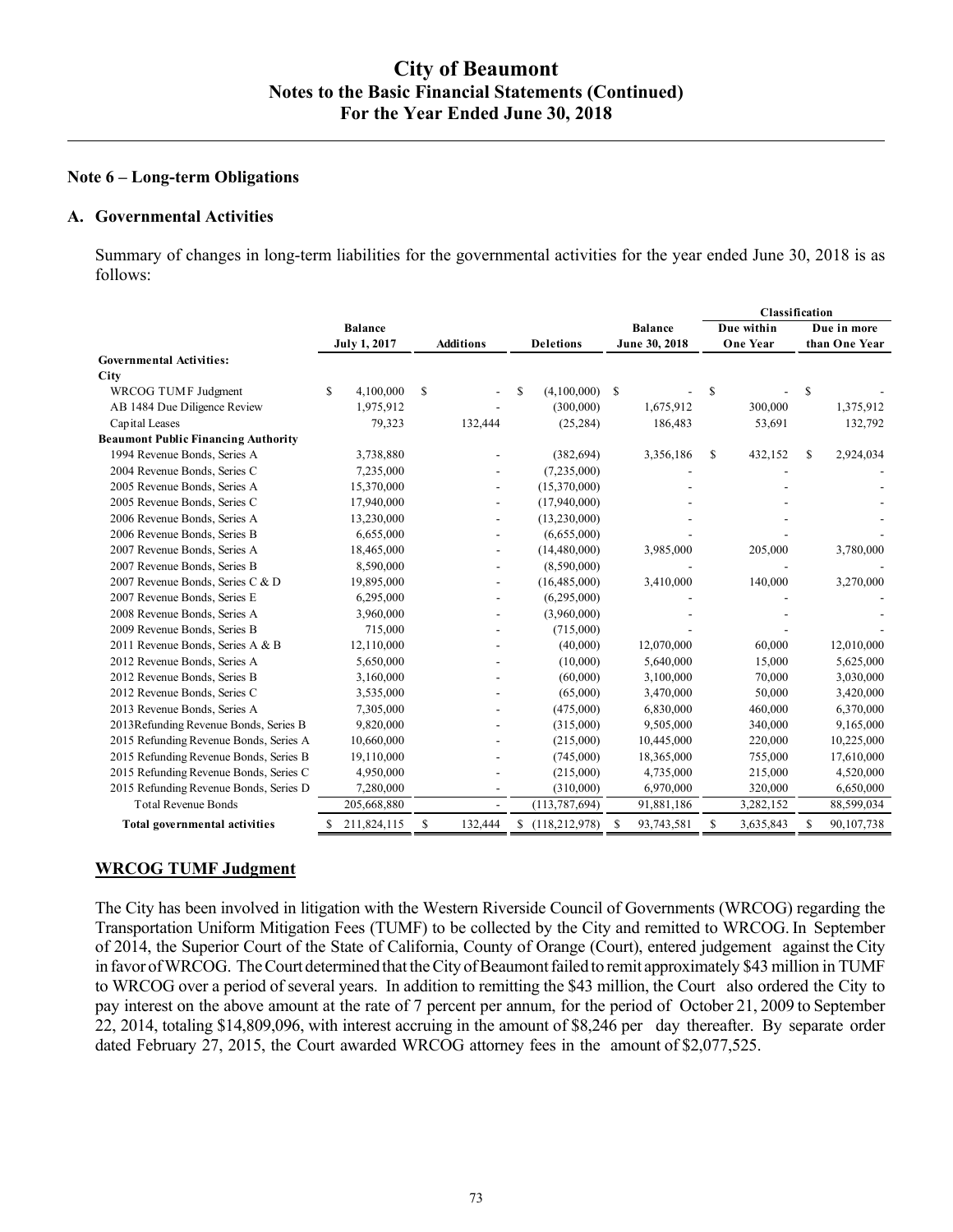#### **A. Governmental Activities (Continued)**

#### **WRCOG TUMF Judgment (Continued)**

In May 2017, the City and WRCOG entered into an Amended and Restated Settlement Agreement and Release (the "WRCOG Settlement"), which resolved the \$62 plus million judgment WRCOG had obtained against the City. In accordance with the WRCOG Settlement, the City was required to make payments totaling \$4,100,000 to WRCOG for future street related projects to be completed by WRCOG. As of June 30, 2018, the WRCOG Settlement was paid in full.

#### **AB 1484 Due Diligence Review**

The City has entered into an agreement with the State of California, Department of Finance (State) to pay an outstanding amount due from the State's Due Diligence Review. The original amount due was \$2,875,912, and the outstanding balance at June 30, 2018 is \$1,675,912. The agreement calls for annual payments of \$300,000 through July 15, 2022, with a final payment of \$175,912 due on July 15, 2023. The City will utilize "residual" pass-through payments received by the City's General Fund to pay this debt of the former Redevelopment Agency. There is no interest charged by the **State** 

The annual debt service requirements are as follows:

| Year Ending<br>June 30, |   | Total     |
|-------------------------|---|-----------|
| 2019                    | S | 300,000   |
| 2020                    |   | 300,000   |
| 2021                    |   | 300,000   |
| 2022                    |   | 300,000   |
| 2023                    |   | 300,000   |
| 2024                    |   | 175,912   |
| Total                   | S | 1,675,912 |
|                         |   |           |

#### **Capital Lease**

The City has entered into several lease agreements for the financing of public works vehicles, police vehicles, and equipment. These lease agreements qualify as capital leases for accounting purposes and, therefore, have been recorded at the present value of future minimum lease payments as of the date of inception.

The annual debt service requirements for the capital leases payable outstanding at June 30, 2018 are as follows:

| Year Ending |   |           |   |          |   |         |
|-------------|---|-----------|---|----------|---|---------|
| June 30,    |   | Principal |   | Interest |   | Total   |
| 2019        | S | 53,691    | S | 11,742   | S | 65,433  |
| 2020        |   | 57,476    |   | 7,962    |   | 65,438  |
| 2021        |   | 41,153    |   | 4,276    |   | 45,429  |
| 2022        |   | 34,163    |   | 1,371    |   | 35,534  |
| Total       | S | 186,483   | S | 25,351   | S | 211,834 |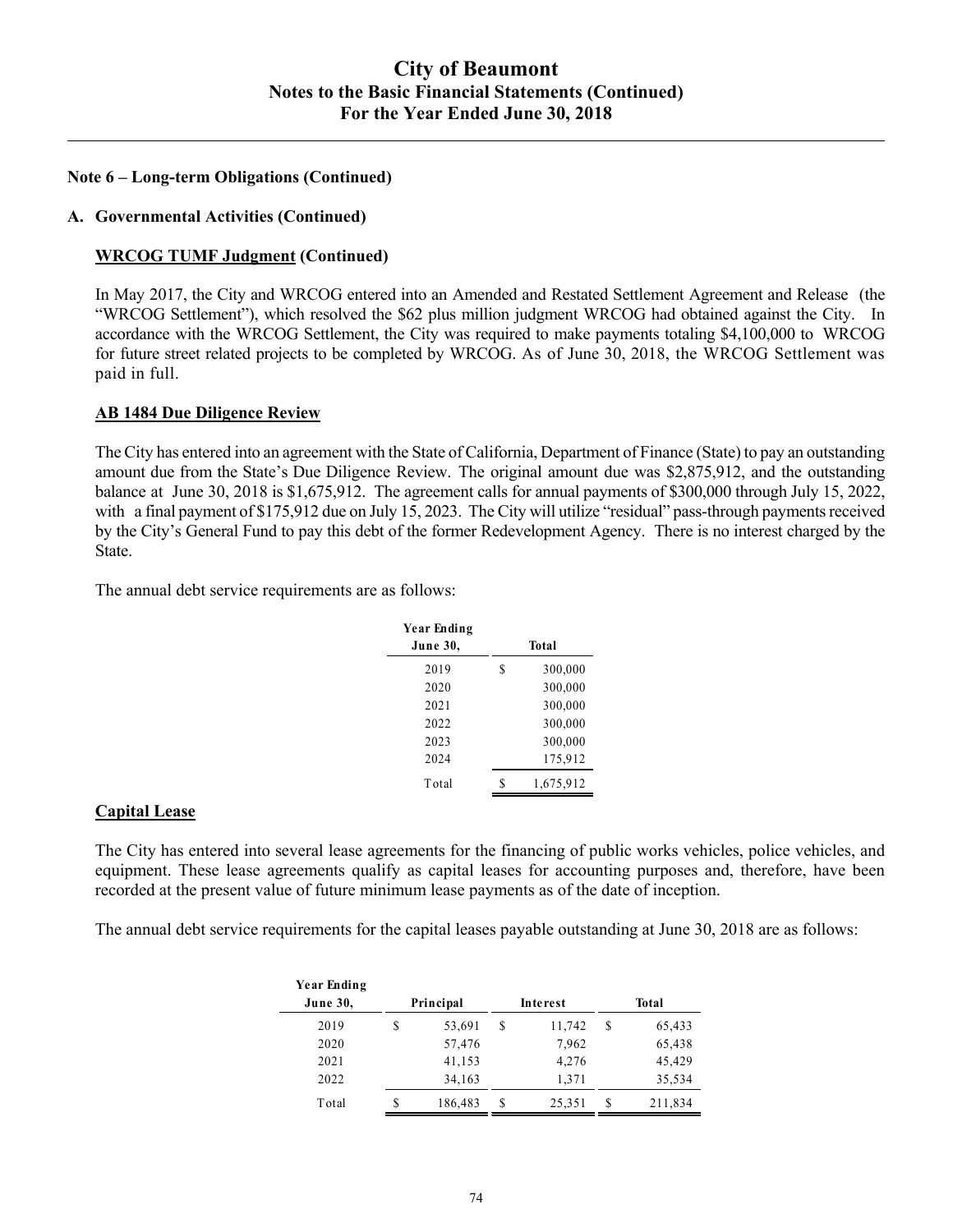#### **A. Governmental Activities (Continued)**

#### **Capital Lease (Continued)**

The City entered into capital lease-purchase agreements whereby the lessor acquired certain capital assets and leased them to the City with the option to purchase. The leased assets are included in capital assets and are summarized by major asset class below:

|                                | Amount |          |  |  |  |
|--------------------------------|--------|----------|--|--|--|
| Vehicles                       | X      | 266,672  |  |  |  |
| Less: accumulated depreciation |        | (44,585) |  |  |  |
| Total                          |        | 222,087  |  |  |  |

#### **Revenue Bonds**

#### **Local Revenue Bonds – 1994**

On January 15, 1994, the BFA issued \$7,535,000 of 1994 Local Agency Revenue Bonds – Series A and \$2,755,000 of 1994 Local Agency Revenue Bonds – Series B (the "Authority Bonds") for the purpose of acquiring the concurrently issued City of Beaumont Community Facilities District No. 93-1 Special Tax Bonds, 1994 Series A (the "District Bonds") in the amount of \$9,260,000. Proceeds from the Authority Bonds were used to purchase the District bonds. The bonds were issued to provide the District with funds to design or acquire certain public improvements relating to the District, including water treatment plant facilities and infrastructure.

The Authority Bonds are payable from and secured by repayment of the District Bonds. Interest was payable on September 1, 1994, and semiannually thereafter on March 1 and September 1 of each year until maturity. Series A Authority Bonds are 7.0% term bonds due September 1, 2023, with sinking payments to be made beginning September 1, 2004. Series B Authority Bonds consist of \$365,000 serial bonds maturing annually in amounts between \$65,000 and \$80,000 from September 1, 1999 through September 1, 2003. Thereafter, \$2,390,000 of 7.5% term bonds are due September 1, 2023, with sinking payments to be made beginning September 1, 2004.

Neither the Authority Bonds nor the District Bonds are general obligations of the City nor any other political subdivision and the full faith and credit of the City is not pledged for repayment thereof. The outstanding indebtedness at June 30, 2018, on the Series A Bonds was \$3,356,186 and the Series B Bonds was \$0 as this Series was refunded.

The District Bonds do not constitute an obligation of the City and the City is not obligated to make payment beyond the special taxes and available bond reserves, therefore these bonds have not been reflected as long-term liabilities in the accompanying financial statements.

# **Local Agency Revenue Bonds – 2004 Series C**

On January 27, 2005, the BFA issued \$8,685,000 of 2004 Local Agency Revenue Bonds, Series C (the "Authority Bonds") for the purpose of acquiring the City of Beaumont Community Facilities District No. 93-1 Special Tax Bonds ("District Bonds") in the amount of \$7,627,833. Proceeds from the Authority Bonds were used to purchase the District Bonds. The District Bonds were issued to provide the District with funds to finance public infrastructure relating to respective improvements areas, fund interest on the bonds, pay expenses relating to the issuance of the bonds and fund a reserve account.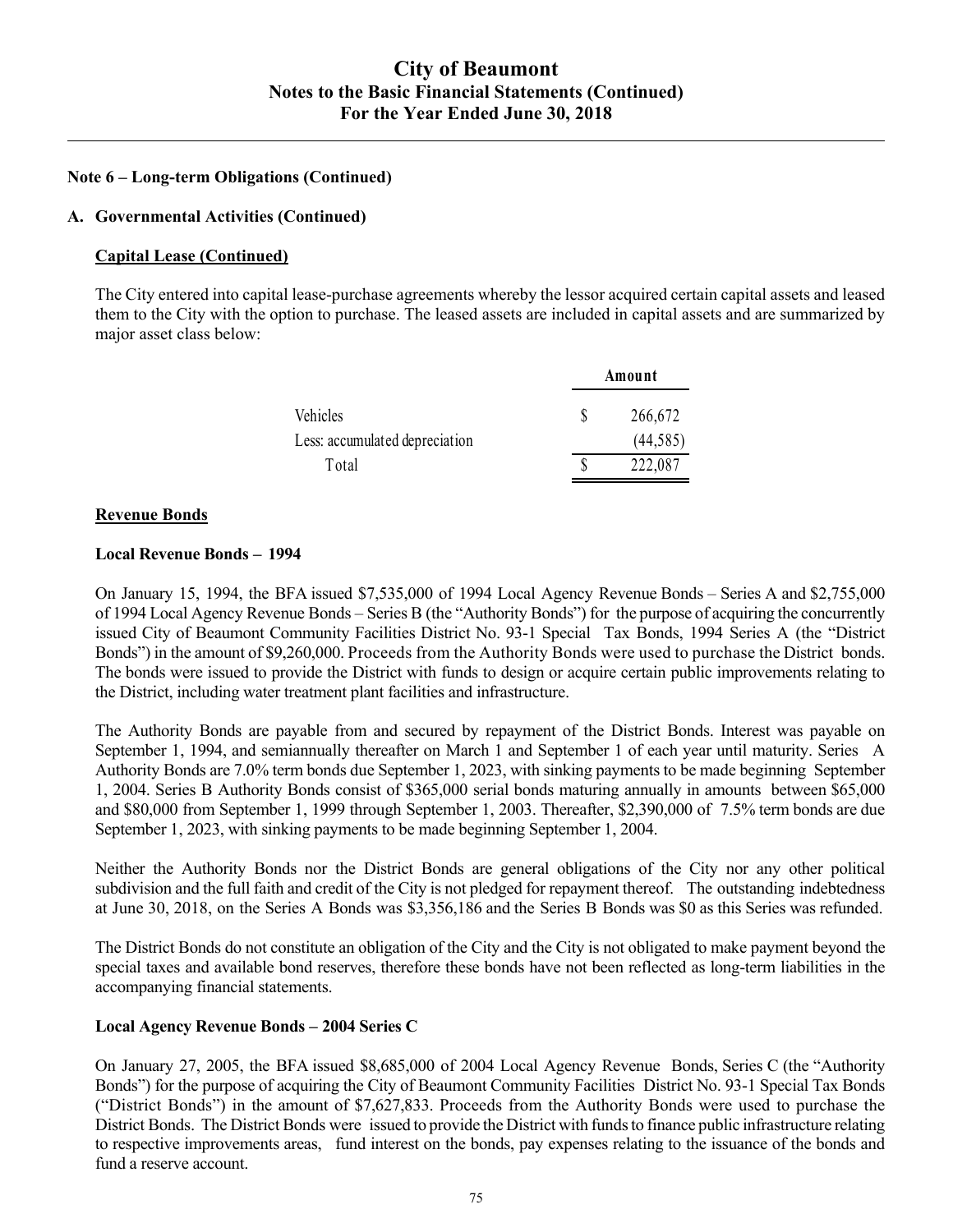# **A. Governmental Activities (Continued)**

# **Revenue Bonds (Continued)**

# **Local Agency Revenue Bonds – 2004 Series C (Continued)**

The Authority Bonds are payable from and secured by repayment of the District Bonds. Interest is payable semiannually on March 1 and September 1 of each year, commencing September 1, 2005 until maturity or earlier redemption. The Bonds consist \$3,015,000 serial bonds maturing annually in amounts between \$60,000 and \$295,000 from September 1, 2006 through September 1, 2022 with interest rates between 3.000% and 5.250%. Thereafter, \$2,565,000 of 5.500% term bonds are due September 1, 2029, with sinking payments to be made beginning September 1, 2023, \$3,105,000 of 5.500% term bonds are due September 1, 2035, with sinking payments to be made beginning September 1, 2030.

Neither the Authority Bonds nor the District Bonds are general obligations of the City nor any other political subdivision and the full faith and credit of the City is not pledged for repayment thereof. The 2004 Series C Authority Bonds were called and defeased by the District's issuance of 2017 Series A District Bonds (Note 7).

# **Local Agency Revenue Bonds – 2005 Series A**

On February 2, 2005, the BFA issued \$18,325,000 of 2005 Local Agency Revenue Bonds, Series A (the "Authority Bonds") for the purpose of acquiring the City of Beaumont Community Facilities District No. 93-1 Special Tax Bonds ("District Bonds") in the amount of \$15,680,552 and to refund the Authority's 1994 Series B Bonds. Proceeds from the Authority Bonds were used to purchase the District Bonds. The District Bonds were issued to provide the District with funds to finance public infrastructure relating to respective improvements areas, fund interest on the bonds, pay expenses relating to the issuance of the bonds and fund a reserve account.

The Authority Bonds are payable from and secured by repayment of the District Bonds. Interest is payable semiannually on March 1 and September 1 of each year, commencing September 1, 2005 until maturity or earlier redemption. The Bonds consist \$1,385,000 serial bonds maturing annually in amounts between \$115,000 and \$290,000 from September 1, 2006 through September 1, 2012 with interest rates between 3.000% and 4.250%. Thereafter, \$3,655,000 of 5.000% term bonds are due September 1, 2020, with sinking payments to be made beginning September 1, 2013, \$3,280,000 of 5.600% term bonds are due September 1, 2025, with sinking payments to be made beginning September 1, 2021, \$4,315,000 of 5.650% term bonds are due September 1, 2030, with sinking payments to be made beginning September 1, 2026, and \$5,690,000 of 5.700% term bonds are due September 1, 2035, with sinking payments to be made beginning September 1, 2031.

Neither the Authority Bonds nor the District Bonds are general obligations of the City nor any other political subdivision and the full faith and credit of the City is not pledged for repayment thereof. The 2005 Series A Authority Bonds were called and defeased by the District's issuance of 2017 Series A District Bonds (Note 7).

# **Local Agency Revenue Bonds – 2005 Series C**

On December 15, 2005, the BFA issued \$19,155,000 of 2005 Local Agency Revenue Bonds, Series C (the "Authority Bonds") for the purpose of acquiring the City of Beaumont Community Facilities District No. 93-1 Special Tax Bonds ("District Bonds") in the amount of \$16,805,014. Proceeds from the Authority Bonds were used to purchase the District Bonds. The District Bonds were issued to provide the District with funds to finance public infrastructure relating to respective improvements areas, fund interest on the bonds, pay expenses relating to the issuance of the bonds and fund a reserve account.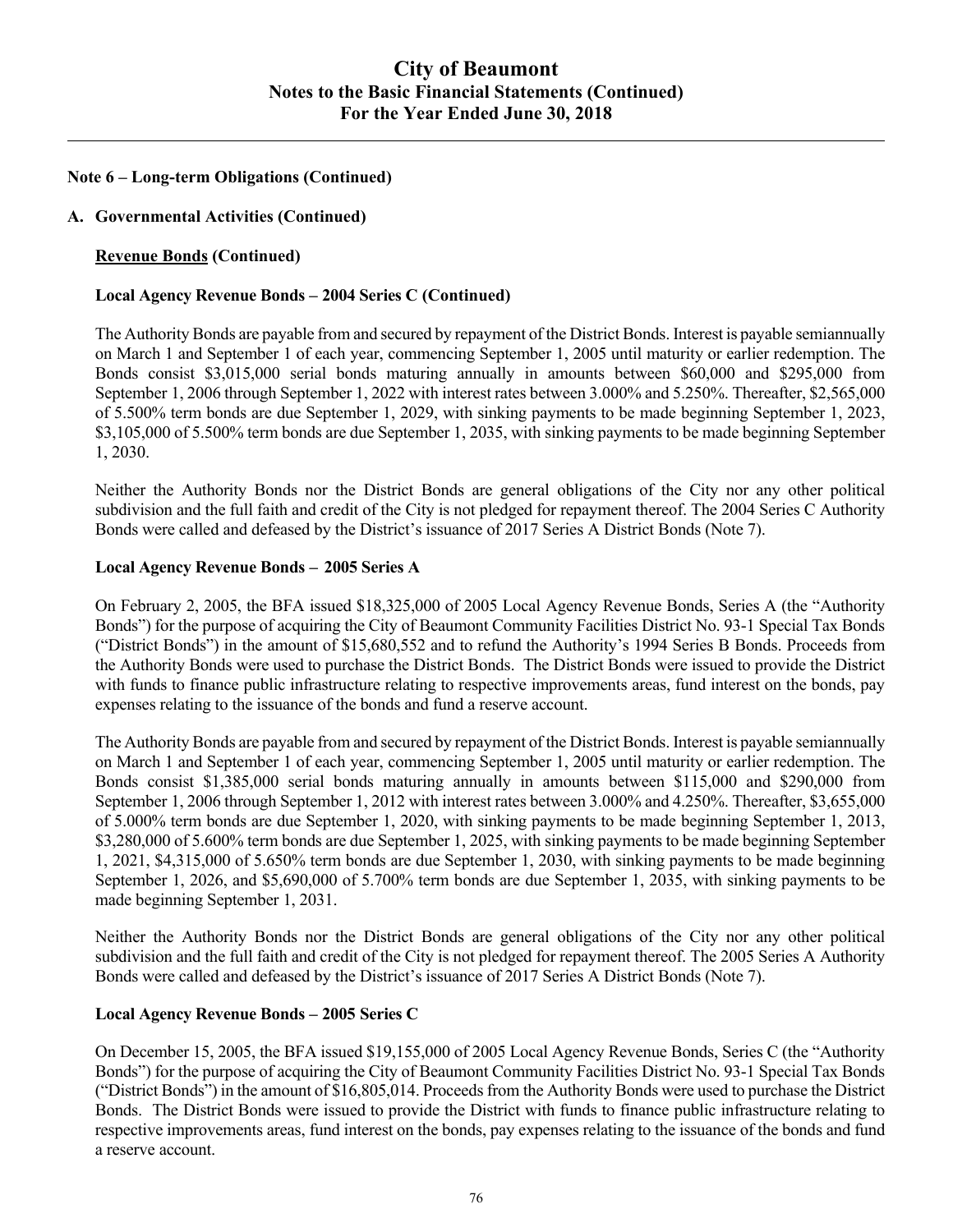# **A. Governmental Activities (Continued)**

# **Revenue Bonds (Continued)**

# **Local Agency Revenue Bonds – 2005 Series C (Continued)**

The Authority Bonds are payable from and secured by repayment of the District Bonds. Interest is payable semiannually on March 1 and September 1 of each year, commencing March 1, 2006 until maturity or earlier redemption. The Bonds consist of \$390,000 serial bonds maturing annually in amounts between \$5,000 and \$130,000 from September 1, 2007 through September 1, 2012 with interest rates between 4.000% and 4.500%.

Thereafter, \$1,990,000 of 5.000% term bonds are due September 1, 2019, with sinking payments to be made beginning September 1, 2013, \$6,435,000 of 5.450% term bonds are due September 1, 2020, with sinking payments to be made beginning September 1, 2027, and \$10,340,000 of 5.500% term bonds are due September 1, 2024, with sinking payments to be made beginning September 1, 2028.

Neither the Authority Bonds nor the District Bonds are general obligations of the City nor any other political subdivision and the full faith and credit of the City is not pledged for repayment thereof. The 2005 Series C Authority Bonds were called and defeased by the District's issuance of 2017 Series A District Bonds (Note 7).

# **Local Agency Revenue Bonds – 2006 Series A**

On June 8, 2006, the BFA issued \$14,220,000 of 2006 Local Agency Revenue Bonds, Series A (the "Authority Bonds") for the purpose of acquiring the City of Beaumont Community Facilities District No. 93-1 Special Tax Bonds ("District Bonds") in the amount of \$12,360,041. Proceeds from the Authority Bonds were used to purchase the District Bonds. The District Bonds were issued to provide the District with funds to finance public infrastructure relating to respective improvements areas, fund interest on the bonds, pay expenses relating to the issuance of the bonds and fund a reserve account.

The Authority Bonds are payable from and secured by repayment of the District Bonds. Interest is payable semiannually on March 1 and September 1 of each year, commencing September 1, 2006 until maturity or earlier redemption. The Bonds consist of \$2,830,000 serial bonds maturing annually in amounts between \$15,000 and \$395,000 from September 1, 2007 through September 1, 2022 with interest rates between 4.125% and 5.250%. Thereafter, \$11,390,000 of 5.350% term bonds are due September 1, 2036, with sinking payments to be made beginning September 1, 2023.

Neither the Authority Bonds nor the District Bonds are general obligations of the City nor any other political subdivision and the full faith and credit of the City is not pledged for repayment thereof. The 2006 Series A Authority Bonds were called and defeased by the District's issuance of 2017 Series A District Bonds (Note 7).

# **Local Agency Revenue Bonds – 2006 Series B**

On November 2, 2006, the BFA issued \$7,110,000 of 2006 Local Agency Revenue Bonds, Series B (the "Authority Bonds") for the purpose of acquiring the City of Beaumont Community Facilities District No. 93-1 Special Tax Bonds ("District Bonds") in the amount of \$6,156,294. Proceeds from the Authority Bonds were used to purchase the District Bonds. The District Bonds were issued to provide the District with funds to finance public infrastructure relating to respective improvements areas, fund interest on the bonds, pay expenses relating to the issuance of the bonds and fund a reserve account.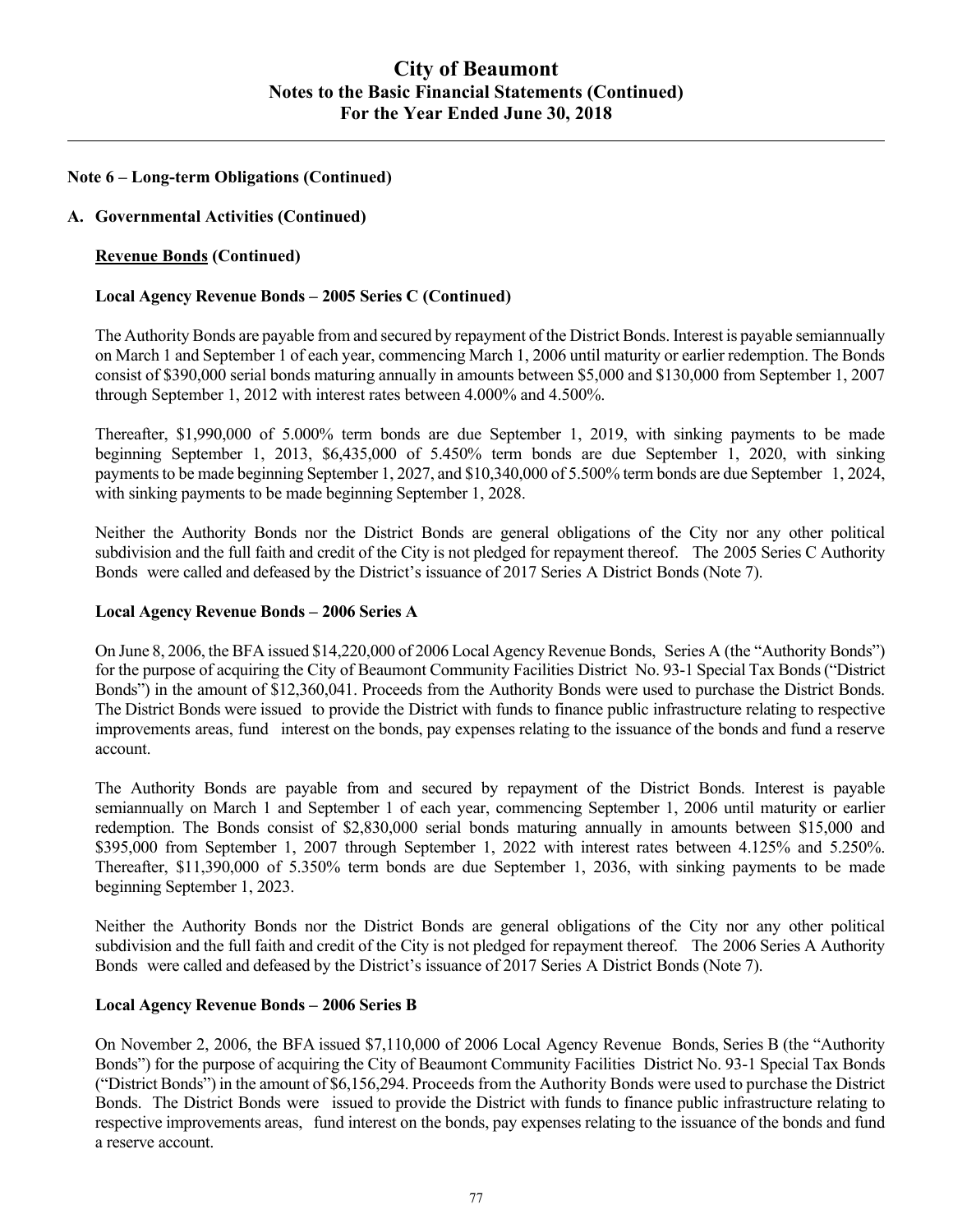#### **A. Governmental Activities (Continued)**

#### **Revenue Bonds (Continued)**

#### **Local Agency Revenue Bonds – 2006 Series B (Continued)**

The Authority Bonds are payable from and secured by repayment of the District Bonds. Interest is payable semiannually on March 1 and September 1 of each year, commencing March 1, 2007 until maturity or earlier redemption. The Bonds consist of \$965,000 serial bonds maturing annually in amounts between \$15,000 and \$150,000 from September 1, 2008 through September 1, 2020 with interest rates between 3.900% and 4.800%. Thereafter, \$1,575,000 of 5.000% term bonds are due September 1, 2027, with sinking payments to be made beginning September 1, 2021 and \$4,570,000 of 5.050% term bonds are due September 1, 2037, with sinking payments to be made beginning September 1, 2028.

Neither the Authority Bonds nor the District Bonds are general obligations of the City nor any other political subdivision and the full faith and credit of the City is not pledged for repayment thereof. The 2006 Series B Authority Bonds were called and defeased by the District's issuance of 2017 Series A District Bonds (Note 7).

#### **Local Agency Revenue Bonds – 2007 Series A**

On January 18, 2007, the BFA issued \$21,175,000 of 2007 Local Agency Revenue Bonds, Series A (the "Authority Bonds") for the purpose of refunding the Beaumont Financing Authority 2000 Local Agency Revenue Bonds, Series A, the Beaumont Financing Authority 1994 Local Agency Revenue Bonds, Series A and B, and acquiring the City of Beaumont Community Facilities District No. 93-1 Special Tax Bonds ("District Bonds") in the amount of \$4,910,884. These bonds were issued to provide the District with funds to finance public infrastructure relating to respective improvements areas, fund interest on the bonds, pay expenses relating to the issuance of the bonds and fund a reserve account.

The Authority Bonds are payable from and secured by repayment of the District Bonds. Interest is payable semiannually on March 1 and September 1 of each year, commencing September 1, 2007 until maturity or earlier redemption. The Bonds consist of \$8,860,000 serial bonds maturing annually in amounts between \$250,000 and \$780,000 from September 1, 2007 through September 1, 2021 with interest rates between 3.500% and 4.250%. Thereafter, \$4,425,000 of 4.500% term bonds are due September 1, 2026, with sinking payments to be made beginning September 1, 2022, \$6,785,000 of 4.500% term bonds are due September 1, 2032, with sinking payments to be made beginning September 1, 2027 and \$1,105,000 of 4.625% term bonds are due September 1, 2037, with sinking payments to be made beginning September 1, 2033.

Neither the Authority Bonds nor the District Bonds are general obligations of the City nor any other political subdivision and the full faith and credit of the City is not pledged for repayment thereof. The outstanding indebtedness at June 30, 2018 was \$3,985,000. The 2007 Series A Authority Bonds were partially called and defeased by the District's issuance of 2017 Series A District Bonds (Note 7).

The District Bonds do not constitute an obligation of the City and the City is not obligated to make payment beyond the special taxes and available bond reserves, therefore these bonds have not been reflected as long-term liabilities in the accompanying financial statements.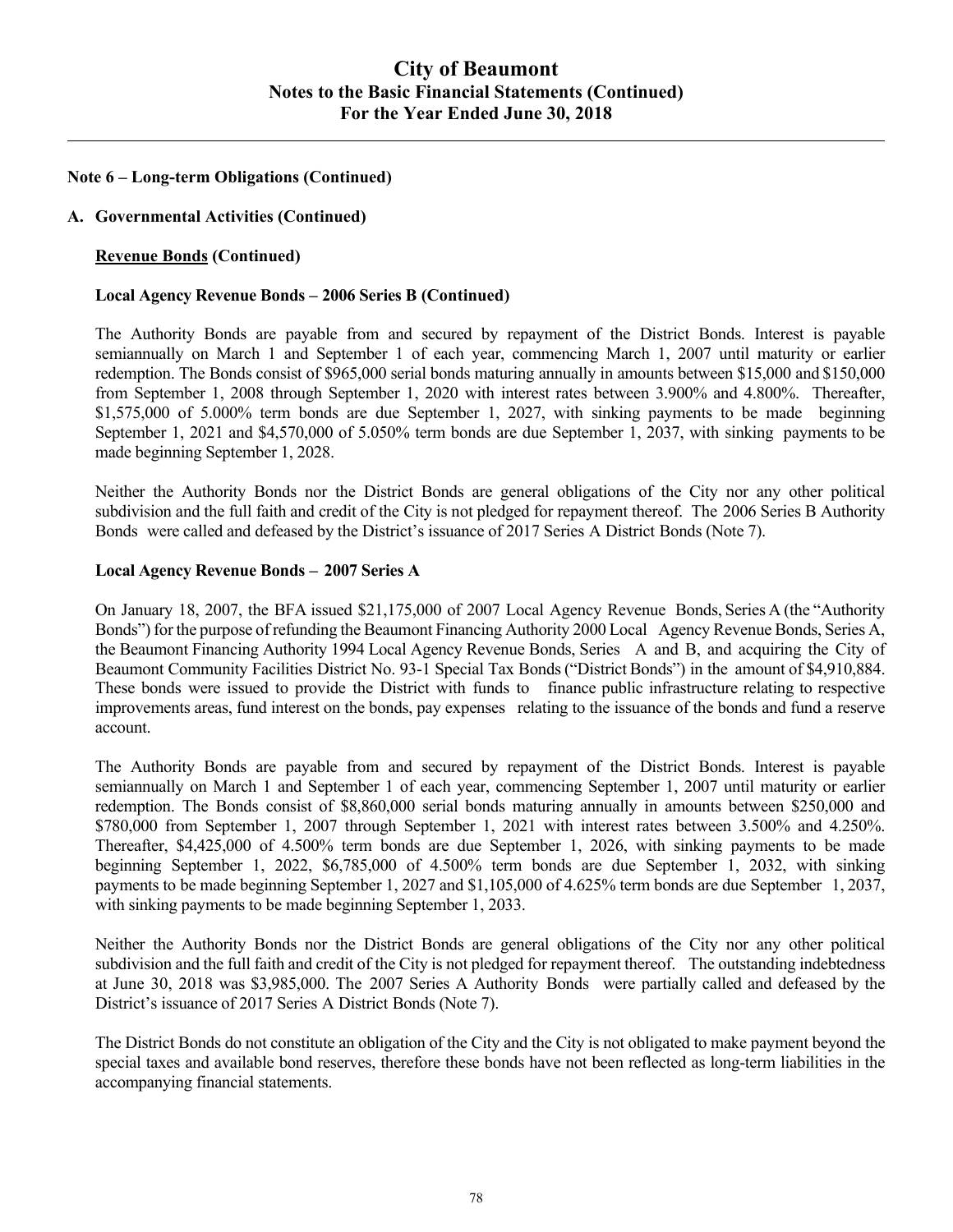#### **A. Governmental Activities (Continued)**

#### **Revenue Bonds (Continued)**

#### **Local Agency Revenue Bonds – 2007 Series B**

On March 6, 2007, the BFA issued \$11,615,000 of 2007 Local Agency Revenue Bonds, Series B (the "Authority Bonds") for the purpose of refunding the Beaumont Financing Authority 2002 Local Agency Revenue Bonds, Series A, and acquiring the City of Beaumont Community Facilities District No. 93- 1. Special Tax Bonds ("District Bonds") in the amount of \$110,000. The District Bonds were issued to provide the District with funds to finance public infrastructure relating to respective improvements areas, fund interest on the bonds, pay expenses relating to the issuance of the bonds and fund a reserve account.

The Authority Bonds are payable from and secured by repayment of the District Bonds. Interest is payable semiannually on March 1 and September 1 of each year, commencing September 1, 2007 until maturity or earlier redemption. The Bonds consist of \$4,660,000 serial bonds maturing annually in amounts between \$125,000 and \$435,000 from September 1, 2007 through September 1, 2020 with interest rates between 3.500% and 4.125%. Thereafter, \$2,470,000 of 4.500% term bonds are due September 1, 2025, with sinking payments to be made beginning September 1, 2021, and \$4,485,000 of 4.375% term bonds are due September 1, 2032, with sinking payments to be made beginning September 1, 2026.

Neither the Authority Bonds nor the District Bonds are general obligations of the City nor any other political subdivision and the full faith and credit of the City is not pledged for repayment thereof. The 2007 Series B Authority Bonds were called and defeased by the District's issuance of 2017 Series A District Bonds (Note 7).

#### **Local Agency Revenue Bonds – 2007 Series C and D**

On April 26, 2007, the BFA issued \$22,490,000 of 2007 Local Agency Revenue Bonds, Series C (the "Authority Bonds") and \$1,105,000 Local Agency Revenue Bonds, Series D (the "Authority Bonds") for the purpose of refunding the Beaumont Financing Authority 2003 Local Agency Revenue Bonds, Series A and Beaumont Financing Authority 1994 Local Agency Revenue Bonds, Series A, and acquiring the City of Beaumont Community Facilities District No. 93-1 Special Tax Bonds ("District Bonds") in the amount of \$217,000. These bonds were issued to provide the District with funds to finance public infrastructure relating to respective improvements areas, fund interest on the bonds, pay expenses relating to the issuance of the bonds and fund a reserve account.

The Authority Bonds are payable from and secured by repayment of the District Bonds. Interest is payable semiannually on March 1 and September 1 of each year, commencing September 1, 2007 until maturity or earlier redemption. The 2007 Series C Bonds consist of \$6,440,000 serial bonds maturing annually in amounts between \$350,000 and \$765,000 from September 1, 2007 through September 1, 2019 with interest rates between 4.000% and 4.500%. Thereafter, \$2,555,000 of 5.000% term bonds are due September 1, 2022, with sinking payments to be made beginning September 1, 2020, \$4,060,000 of 5.000% term bonds are due September 1, 2026, with sinking payments to be made beginning September 1, 2023. \$2,370,000 of 4.750% term bonds are due September 1, 2028, with sinking payments to be made beginning September 1, 2027, and \$7,065,000 of 4.750% term bonds are due September 1, 2033, with sinking payments to be made beginning September 1, 2029. The 2007 Series D Bonds consist of \$1,105,000 of 5.200% term bonds are due September 1, 2012, with sinking payments to be made beginning September 1, 2011.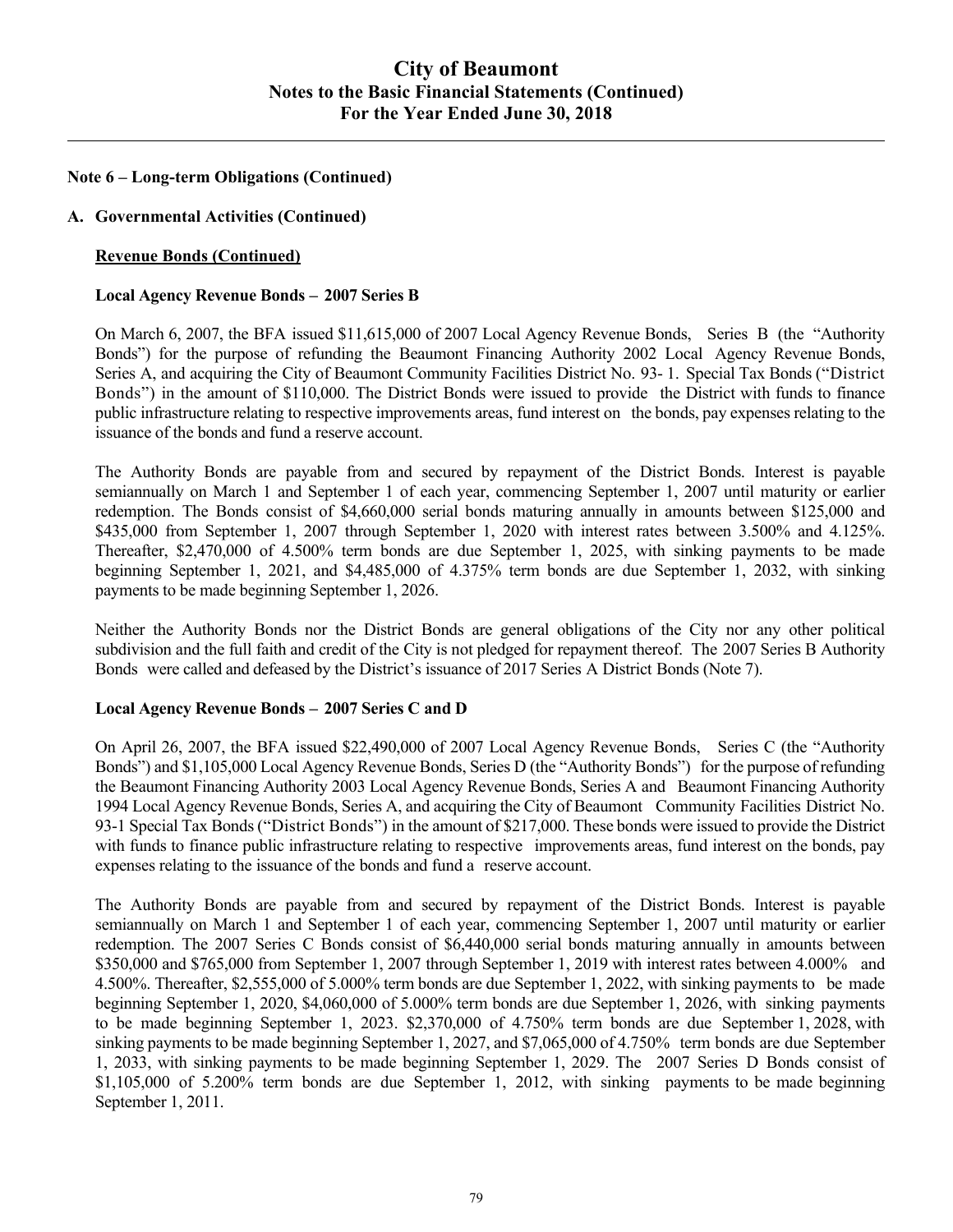#### **A. Governmental Activities (Continued)**

#### **Revenue Bonds (Continued)**

#### **Local Agency Revenue Bonds – 2007 Series C and D (Continued)**

Neither the Authority Bonds nor the District Bonds are general obligations of the City nor any other political subdivision and the full faith and credit of the City is not pledged for repayment thereof. The outstanding indebtedness at June 30, 2018 was \$3,410,000. The 2007 Series C and D Authority Bonds were partially called and defeased by the District's issuance of 2017 Series A District Bonds (Note 7). The District Bonds do not constitute an obligation of the City and the City is not obligated to make payment beyond the special taxes and available bond reserves, therefore these bonds have not been reflected as long-term liabilities in the accompanying financial statements.

#### **Local Agency Revenue Bonds – 2007 Series E**

On November 29, 2007, the BFA issued \$6,520,000 of 2007 Local Agency Revenue Bonds, Series E (the "Authority Bonds") for the purpose of acquiring the City of Beaumont Community Facilities District No. 93-1 Special Tax Bonds ("District Bonds") in the amount of \$5,621,813. The District Bonds were issued to provide the District with funds to finance public infrastructure relating to respective improvements areas, fund interest on the bonds, pay expenses relating to the issuance of the bonds and fund a reserve account.

The Authority Bonds are payable from and secured by repayment of the District Bonds. Interest is payable semiannually on March 1 and September 1 of each year, commencing March 1, 2008 until maturity or earlier redemption. The Bonds consist of \$615,000 serial bonds maturing annually in amounts between \$5,000 and \$120,000 from September 1, 2010 through September 1, 2020, with interest rates between 4.750% and 5.300%. Thereafter, \$5,905,000 of 6.250% term bonds are due September 1, 2038, with sinking payments to be made beginning September 1, 2021.

Neither the Authority Bonds nor the District Bonds are general obligations of the City nor any other political subdivision and the full faith and credit of the City is not pledged for repayment thereof. The 2007 Series E Authority Bonds were called and defeased by the District's issuance of 2017 Series A District Bonds (Note 7).

#### **Local Agency Revenue Bonds – 2008 Series A**

On July 24, 2008, the BFA issued \$4,090,000 of 2008 Local Agency Revenue Bonds, Series A (the "Authority Bonds") for the purpose of acquiring the City of Beaumont Community Facilities District No. 93-1 Special Tax Bonds ("District Bonds") in the amount of \$3,476,204. The District Bonds were issued to provide the District with funds to finance public infrastructure relating to respective improvements areas, fund interest on the bonds, pay expenses relating to the issuance of the bonds and fund a reserve account.

The Authority Bonds are payable from and secured by repayment of the District Bonds. Interest is payable semiannually on March 1 and September 1 of each year, commencing March 1, 2009 until maturity or earlier redemption. The Bonds consist of \$390,000 serial bonds maturing annually in amounts between \$5,000 and \$80,000 from September 1, 2011 through September 1, 2020 with interest rates between 4.875% and 6.000%. Thereafter, \$3,700,000 of 6.875% term bonds are due September 1, 2036, with sinking payments to be made beginning September 1, 2021.

Neither the Authority Bonds nor the District Bonds are general obligations of the City nor any other political subdivision and the full faith and credit of the City is not pledged for repayment thereof. The 2007 Series E Authority Bonds were called and defeased by the District's issuance of 2017 Series A District Bonds (Note 7).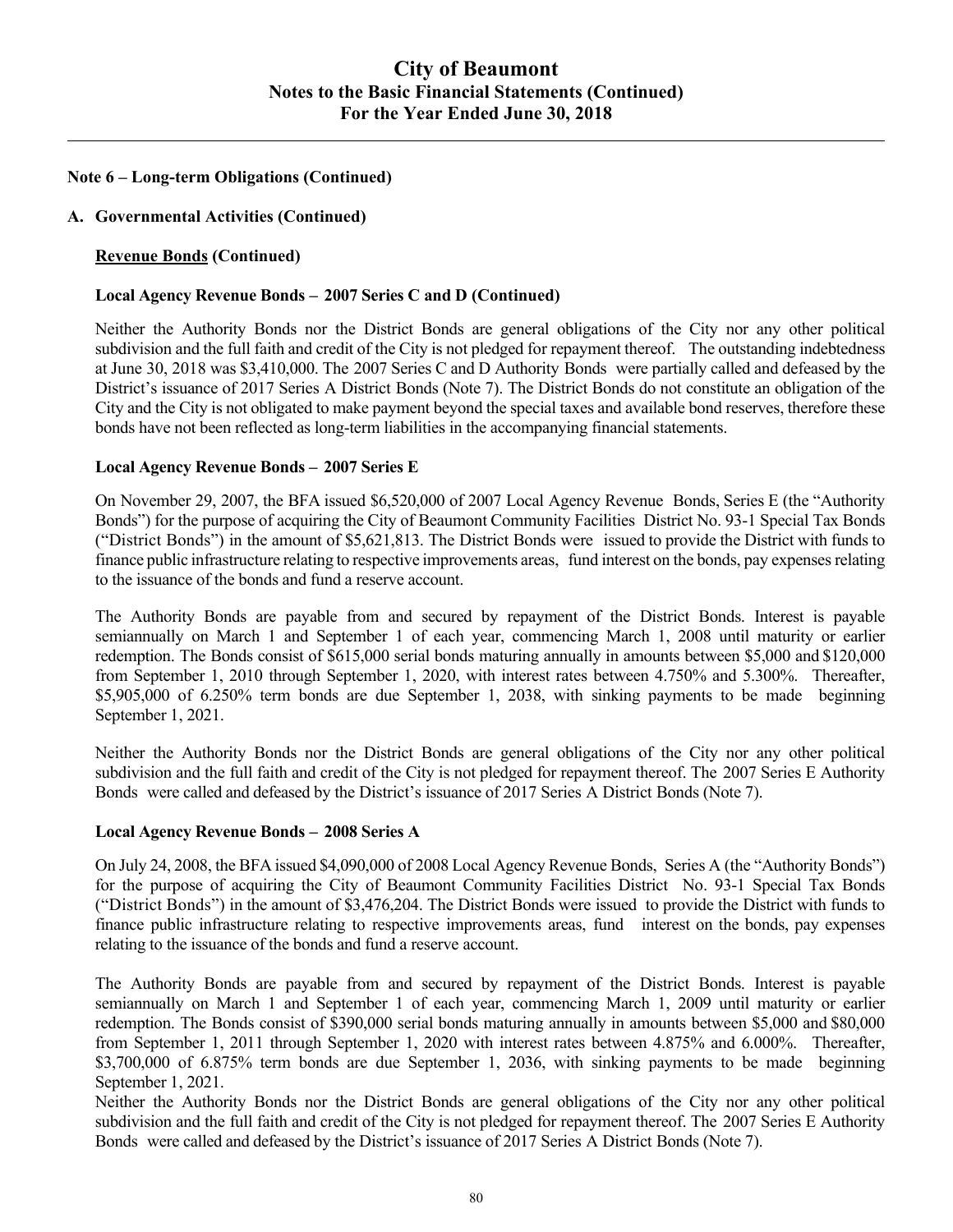# **A. Governmental Activities (Continued)**

# **Revenue Bonds (Continued)**

# **Local Agency Revenue Bonds – 2009 Series B**

On June 18, 2009, the BFA issued \$2,640,000 of 2009 Local Agency Revenue Bonds, Series B (the "Authority Bonds") for the purpose of acquiring the City of Beaumont Community Facilities District No. 93-1 Special Tax Bonds ("District Bonds") in the amount of \$2,229,228. The District Bonds were issued to provide the District with funds to finance public infrastructure relating to respective improvements areas, fund interest on the bonds, pay expenses relating to the issuance of the bonds and fund a reserve account.

The Authority Bonds are payable from and secured by repayment of the District Bonds. Interest is payable semiannually on March 1 and September 1 of each year, commencing September 1, 2009 until maturity or earlier redemption. The Bonds consist of \$235,000 serial bonds maturing annually in amounts between \$5,000 and \$65,000 from September 1, 2012 through September 1, 2027 with interest rates between 6.500% and 8.700%.

Thereafter, \$300,000 of 8.500% term bonds due September 1, 2024, with sinking payments to be made beginning September 1, 2017; \$225,000 of 8.750% term bonds due September 1, 2030, with sinking payments to be made beginning September 1, 2028, \$410,000 of 8.875% term bonds due September 1, 2034, with sinking payments beginning September 1, 2031 and \$745,000 of 8.625% term bonds due September 1, 2039, with sinking payments beginning September 1, 2035.

Neither the Authority Bonds nor the District Bonds are general obligations of the City nor any other political subdivision and the full faith and credit of the City is not pledged for repayment thereof. The 2009 Series B Authority Bonds were called and defeased by the District's issuance of 2017 Series A District Bonds (Note 7).

# **Local Agency Revenue Bonds – 2011 Series A and B**

On December 15, 2011, the BFA issued \$12,145,000 of 2011 Local Agency Revenue Bonds, Series A (the "Authority Bonds") for the purpose of refunding the Beaumont Financing Authority 2009 Local Agency Revenue Bonds, Series A and B, the Beaumont Financing Authority 2009 Local Agency Revenue Bonds, Series A and B, and acquiring the City of Beaumont Community Facilities District No. 93-1 Special Tax Bonds ("District Bonds") in the amount of \$11,039,529. These bonds were issued to provide the District with funds to finance public infrastructure relating to respective improvements areas, fund interest on the bonds, pay expenses relating to the issuance of the bonds and fund a reserve account.

The Authority Bonds are payable from and secured by repayment of the District Bonds. Interest is payable semiannually on March 1 and September 1 of each year, commencing September 1, 2012 until maturity or earlier redemption. The Bonds consist of \$1,405,000 serial bonds maturing annually in amounts between \$10,000 and \$250,000 from September 1, 2015 through September 1, 2026 with interest rates between 3.500% and 5.500%. Thereafter, \$1,820,000 of 6.125% term bonds are due September 1, 2031, with sinking payments to be made beginning September 1, 2027, and \$8,920,000 of 6.375% term bonds are due September 1, 2042, with sinking payments to be made beginning September 1, 2032.

Neither the Authority Bonds nor the District Bonds are general obligations of the City nor any other political subdivision and the full faith and credit of the City is not pledged for repayment thereof. The outstanding indebtedness at June 30, 2018 was \$12,070,000 for the Authority Bonds is reported in the City's financial statements as the BFA is a component unit of the City.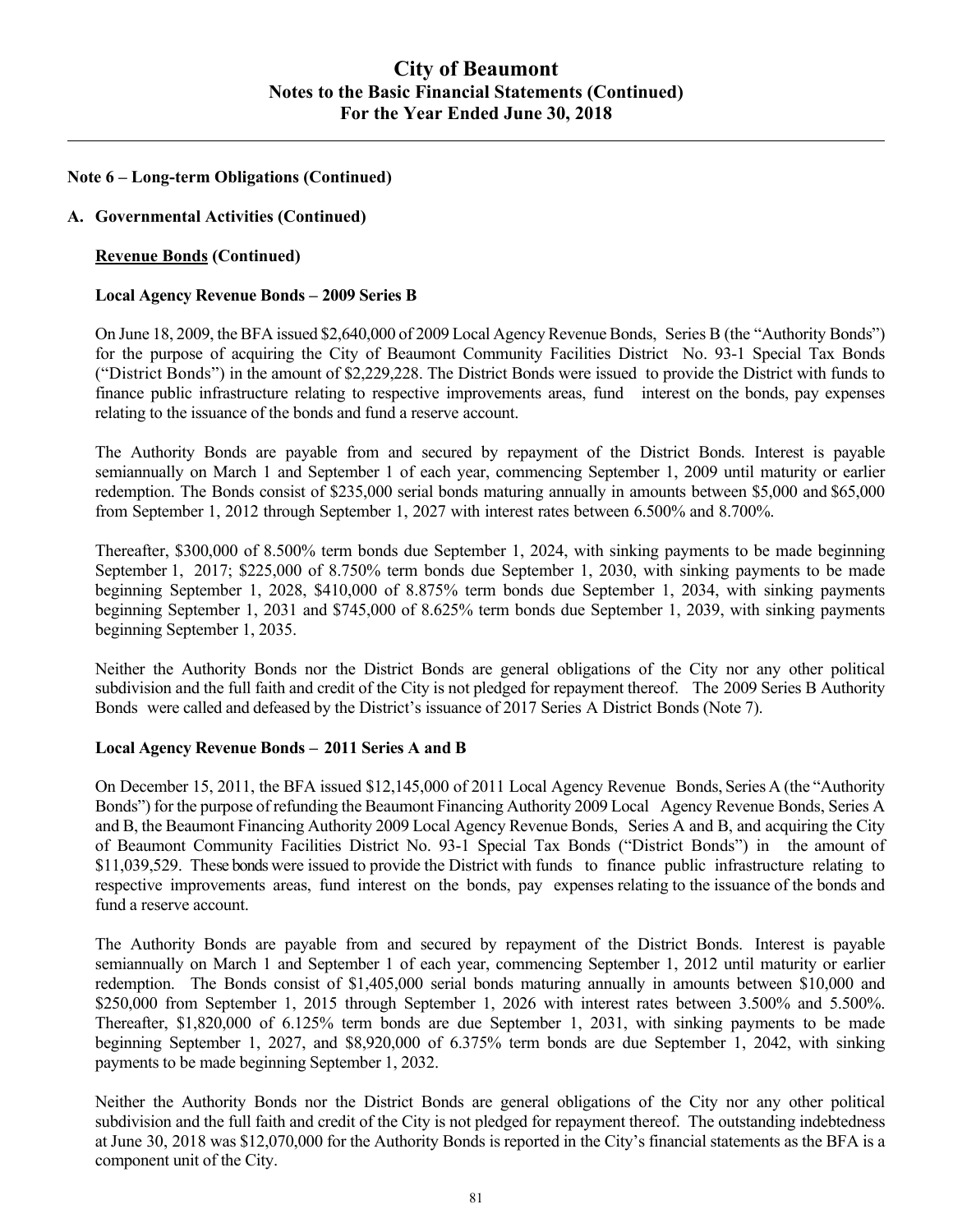# **A. Governmental Activities (Continued)**

# **Revenue Bonds (Continued)**

# **Local Agency Revenue Bonds – 2011 Series A and B (Continued)**

The District Bonds do not constitute an obligation of the City and the City is not obligated to make payment beyond the special taxes and available bond reserves, therefore these bonds have not been reflected as long-term liabilities in the accompanying financial statements.

# **Local Agency Revenue Bonds – 2012 Series A**

On March 14, 2012, the BFA issued \$5,650,000 of 2012 Local Agency Revenue Bonds, Series A (the "Authority Bonds") for the purpose of acquiring the City of Beaumont Community Facilities District No. 93-1 Special Tax Bonds ("District Bonds") in the amount of \$4,936,658. These bonds were issued to provide the District with funds to finance public infrastructure relating to Improvements Area No. 8C, fund interest on the bonds, pay expenses relating to the bonds and fund a reserve account.

The Authority Bonds are payable from and secured by repayment of the District Bonds. Interest is payable semiannually on March 1 and September 1 of each year, commencing September 1, 2017 until maturity or earlier redemption. The Bonds consist of \$155,000 serial bonds maturing annually in amounts between \$10,000 and \$120,000 from September 1, 2017 through September 1, 2029 with interest rates between 3.500% and 5.250%. Thereafter, \$400,000 of 5.625% term bonds are due September 1, 2032, with sinking payments to be made beginning September 1, 2030, and \$4,475,000 of 5.875% term bonds are due September 1, 2042, with sinking payments to be made beginning September 1, 2033.

Neither the Authority Bonds nor the District Bonds are general obligations of the City nor any other political subdivision and the full faith and credit of the City is not pledged for repayment thereof. The outstanding indebtedness at June 30, 2018 was \$5,640,000 for the Authority Bonds and is reported in the City's financial statements as the BFA is a component unit of the City.

The District Bonds do not constitute an obligation of the City and the City is not obligated to make payment beyond the special taxes and available bond reserves, therefore these bonds have not been reflected as long-term liabilities in the accompanying financial statements.

# **Local Agency Revenue Bonds – 2012 Series B**

On April 10, 2012, the BFA issued \$3,265,000 of 2012 Local Agency Revenue Bonds, Series B (the "Authority Bonds") for the purpose of acquiring the City of Beaumont Community Facilities District No. 93-1 Special Tax Bonds ("District Bonds") in the amount of \$2,690,661. These bonds were issued to provide the District with funds to finance public infrastructure relating to Improvements Area No. 20, fund interest on the bonds, pay expenses relating to the bonds and fund a reserve account.

The Authority Bonds are payable from and secured by repayment of the District Bonds. Interest is payable semiannually on March 1 and September 1 of each year, commencing September 1, 2015 until maturity or earlier redemption. The Bonds consist of \$1,120,000 serial bonds maturing annually in amounts between \$50,000 and \$150,000 from September 1, 2015 through September 1, 2026 with interest rates between 3.500% and 5.500%. Thereafter, \$2,145,000 of 5.950% term bonds are due September 1, 2035, with sinking payments to be made beginning September 1, 2027.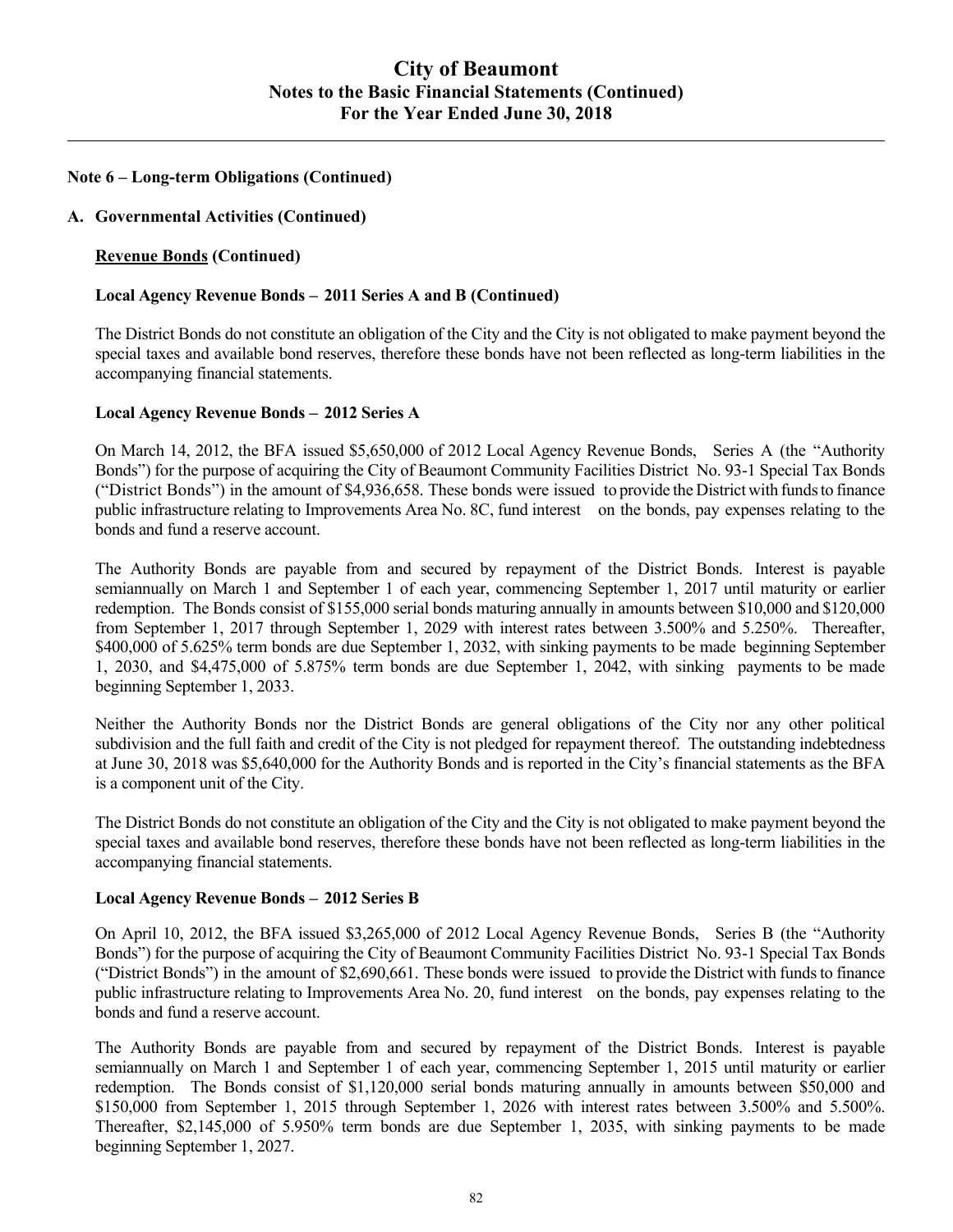# **A. Governmental Activities (Continued)**

# **Revenue Bonds (Continued)**

# **Local Agency Revenue Bonds – 2012 Series B (Continued)**

Neither the Authority Bonds nor the District Bonds are general obligations of the City nor any other political subdivision and the full faith and credit of the City is not pledged for repayment thereof. The outstanding indebtedness at June 30, 2018 was \$3,100,000 for the Authority Bonds and is reported in the City's financial statements as the BFA is a component unit of the City. The District Bonds do not constitute an obligation of the City and the City is not obligated to make payment beyond the special taxes and available bond reserves, therefore these bonds have not been reflected as long-term liabilities in the accompanying financial statements.

# **Local Agency Revenue Bonds – 2012 Series C**

On May 23, 2012, the BFA issued \$3,655,000 of 2012 Local Agency Revenue Bonds, Series C (the "Authority Bonds") for the purpose of acquiring the City of Beaumont Community Facilities District No. 93-1 Special Tax Bonds ("District Bonds") in the amount of \$3,122,785. These bonds were issued to provide the District with funds to finance public infrastructure relating to Improvements Area No. 7B and No. 7C, fund interest on the bonds, pay expenses relating to the bonds and fund a reserve account.

The Authority Bonds are payable from and secured by repayment of the District Bonds. Interest is payable semiannually on March 1 and September 1 of each year, commencing September 1, 2013 until maturity or earlier redemption. The Bonds consist of \$760,000 serial bonds maturing annually in amounts between \$20,000 and \$105,000 from September 1, 2013 through September 1, 2025 with interest rates between 1.500% and 4.250%. Thereafter, \$2,895,000 of 5.250% term bonds are due September 1, 2039, with sinking payments to be made beginning September 1, 2026.

Neither the Authority Bonds nor the District Bonds are general obligations of the City nor any other political subdivision and the full faith and credit of the City is not pledged for repayment thereof. The outstanding indebtedness at June 30, 2018 was \$3,470,000 for the Authority Bonds and is reported in the City's financial statements as the BFA is a component unit of the City.

The District Bonds do not constitute an obligation of the City and the City is not obligated to make payment beyond the special taxes and available bond reserves, therefore these bonds have not been reflected as long-term liabilities in the accompanying financial statements.

# **Local Agency Revenue Bonds – 2013 Series A**

On January 17, 2013, the BFA issued \$8,810,000 of 2013 Local Agency Revenue Bonds, Series A (the "Authority Bonds") for the purpose of acquiring the City of Beaumont Community Facilities District No. 93-1 Special Tax Bonds ("District Bonds") in the amount of \$7,865,887. The District Bonds were issued to provide the District with funds to finance public infrastructure related to Improvements Area No. 19C, fund interest on the bonds, pay expenses relating to the issuance of the bonds and fund a reserve account.

The Authority Bonds are payable from and secured by repayment of the District Bonds. Interest is payable semiannually on March 1 and September 1 of each year, commencing September 1, 2013 until maturity or earlier redemption. The Bonds consist of \$4,180,000 serial bonds maturing annually in amounts between \$55,000 and \$420,000 from September 1, 2013 through September 1, 2022 with interest rates between 1.500% and 4.250%.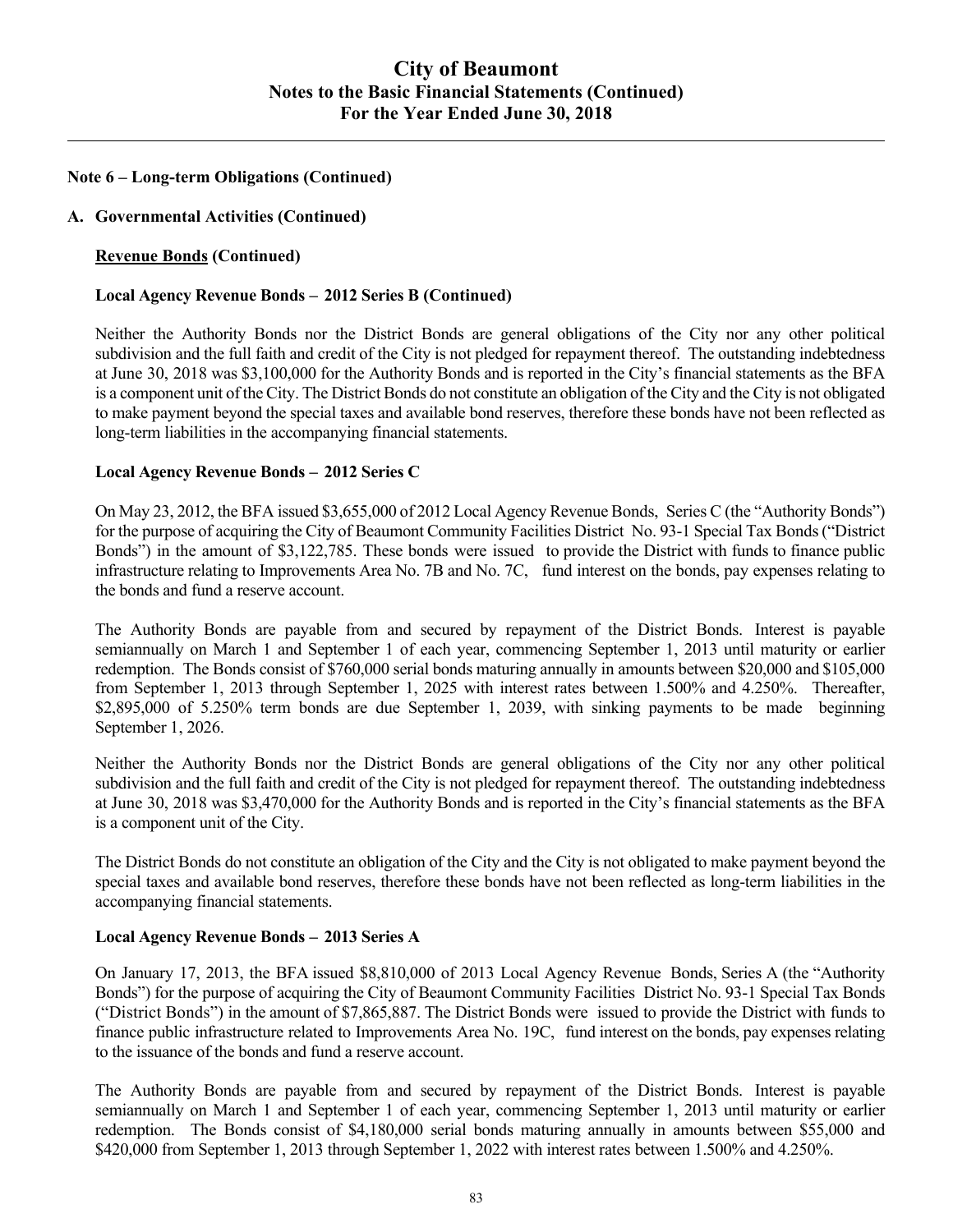#### **A. Governmental Activities (Continued)**

#### **Revenue Bonds (Continued)**

#### **Local Agency Revenue Bonds – 2013 Series A (Continued)**

Thereafter, \$1,965,000 of 5% term bonds are due September 1, 2027, with sinking payments to be made beginning September 1, 2023, and \$2,665,000 of 5% term bonds are due September 1, 2036, with sinking payments to be made beginning September 1, 2028.

Neither the Authority Bonds nor the District Bonds are general obligations of the City nor any other political subdivision and the full faith and credit of the City is not pledged for repayment thereof. The outstanding indebtedness at June 30, 2018 was \$6,830,000 for the Authority Bonds and is reported in the City's financial statements as the BFA is a component unit of the City. The District Bonds do not constitute an obligation of the City and the City is not obligated to make payment beyond the special taxes and available bond reserves, therefore these bonds have not been reflected as long-term liabilities in the accompanying financial statements.

#### **Local Agency Refunding Revenue Bonds – 2013 Series B**

On April 2, 2013, the BFA issued \$10,875,000 of 2013 Local Agency Refunding Revenue Bonds, Series B (the "Authority Bonds") for the purpose of refunding the Beaumont Financing Authority 2003 Local Agency Revenue Bonds Series B and acquiring the City of Beaumont Community Facilities District No. 93-1 Special Tax Bonds ("District Bonds") in the amount of \$130,500.

These bonds were issued to provide the District with funds to finance public infrastructure related to Improvements area No. 17A, fund interest on the bonds, pay expenses relating to the issuance of the bonds and fund a reserve account.

The Authority Bonds are payable from and secured by repayment of the District Bonds. Interest is payable semiannually on March 1 and September 1 of each year, commencing September 1, 2015 until maturity or earlier redemption. The Bonds consist of \$3,810,000 serial bonds maturing annually in amounts between \$245,000 and \$475,000 from September 1, 2013 through September 1, 2023 with interest rates between 2.000% and 5.000%. Thereafter, \$2,740,000 of 5% term bonds are due September 1, 2028, with sinking payments to be made beginning September 1, 2024, and \$4,325,000 of 5% term bonds are due September 1, 2034, with sinking payments to be made beginning September 1, 2029.

Neither the Authority Bonds nor the District Bonds are general obligations of the City nor any other political subdivision and the full faith and credit of the City is not pledged for repayment thereof. The outstanding indebtedness at June 30, 2018 was \$9,505,000 for the Authority Bonds and is reported in the City's financial statements as the BFA is a component unit of the City.

The District Bonds do not constitute an obligation of the City and the City is not obligated to make payment beyond the special taxes and available bond reserves, therefore these bonds have not been reflected as long-term liabilities in the accompanying financial statements.

# **Local Agency Refunding Revenue Bonds - 2015 Series A**

On March 17, 2015, the BFA issued \$11,110,000 of 2015 Local Agency Revenue Bonds, Series A (the "Authority Bonds") for the purpose of refunding the Beaumont Financing Authority 2005 Local Agency Revenue Bonds Series B.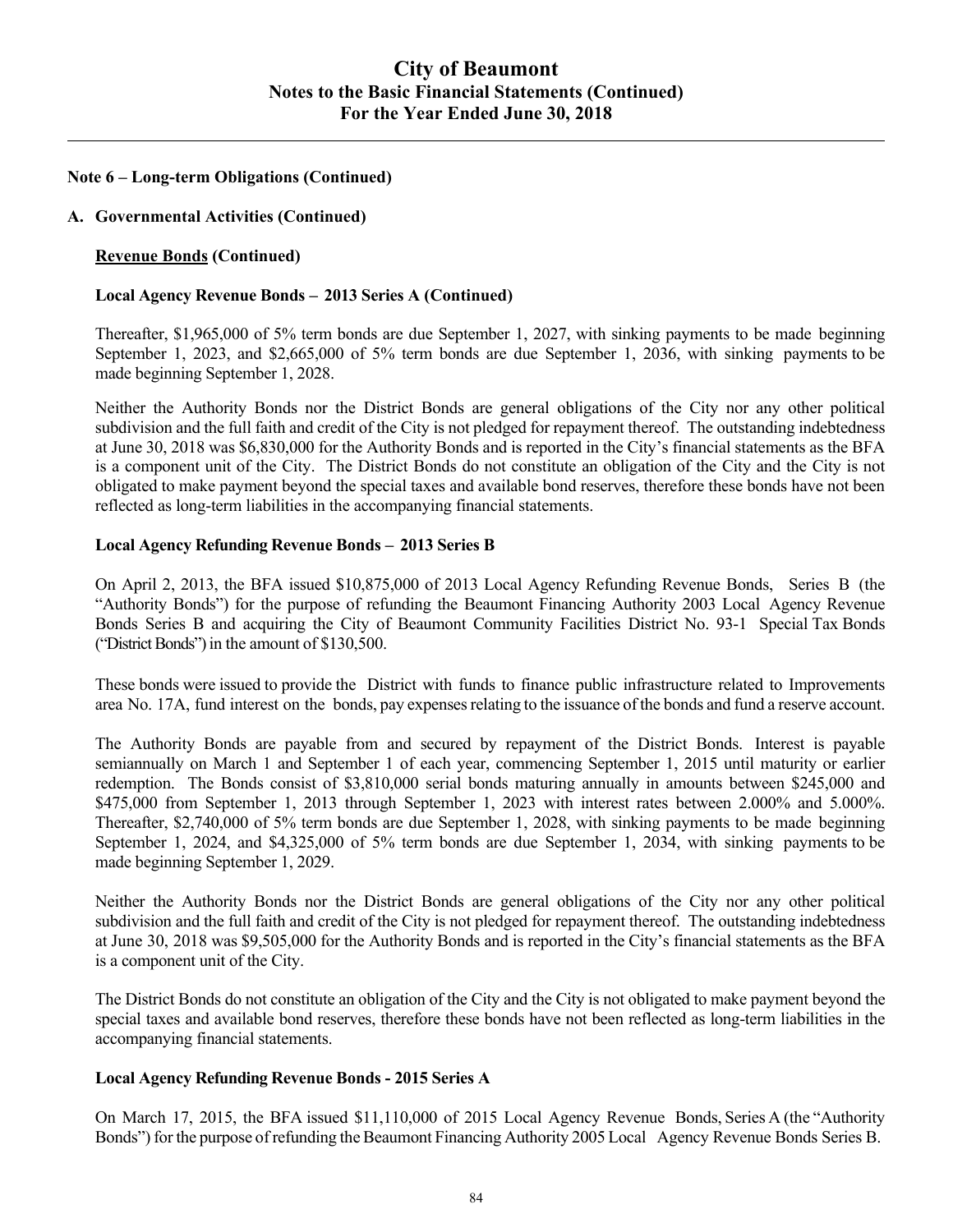#### **A. Governmental Activities (Continued)**

#### **Revenue Bonds (Continued)**

#### **Local Agency Refunding Revenue Bonds - 2015 Series A (Continued)**

The Authority Bonds are payable from and secured by repayment of the District Bonds. Interest is payable semiannually on March 1 and September 1 of each year, commencing September 1, 2015 until maturity or earlier redemption. Interest on the bonds ranges from 2.00% to 5.00%.

Neither the Authority Bonds nor the District Bonds are general obligations of the City nor any other political subdivision and the full faith and credit of the City is not pledged for repayment thereof. The outstanding indebtedness at June 30, 2018 was \$10,445,000 for the Authority Bonds and is reported in the City's financial statements as the BFA is a component unit of the City.

The District Bonds do not constitute an obligation of the City and the City is not obligated to make payment beyond the special taxes and available bond reserves, therefore these bonds have not been reflected as long-term liabilities in the accompanying financial statements.

#### **Local Agency Refunding Revenue Bonds - 2015 Series B**

On April 23, 2015, the BFA issued \$20,095,000 of 2015 Local Agency Refunding Revenue Bonds, Series B (the "Authority Bonds") for the purpose of refunding the Beaumont Financing Authority 2004 Local Agency Revenue Bonds Series D.

The Authority Bonds are payable from and secured by repayment of the District Bonds. Interest is payable semiannually on March 1 and September 1 of each year, commencing September 1, 2015 until maturity or earlier redemption. Interest on the bonds ranges from 2.00% to 5.00%.

Neither the Authority Bonds nor the District Bonds are general obligations of the City nor any other political subdivision and the full faith and credit of the City is not pledged for repayment thereof. The outstanding indebtedness at June 30, 2018 was \$18,365,000 for the Authority Bonds and is reported in the City's financial statements as the BFA is a component unit of the City.

The District Bonds do not constitute an obligation of the City and the City is not obligated to make payment beyond the special taxes and available bond reserves, therefore these bonds have not been reflected as long-term liabilities in the accompanying financial statements.

# **Local Agency Refunding Revenue Bonds – 2015 Series C**

On May 15, 2015, the BFA issued \$5,335,000 of 2015 Local Agency Refunding Revenue Bonds, Series C (the "Authority Bonds") for the purpose of refunding the Beaumont Financing Authority 2004 Local Agency Revenue Bonds Series A.

The Authority Bonds are payable from and secured by repayment of the District Bonds. Interest is payable semiannually on March 1 and September 1 of each year, commencing September 1, 2015 until maturity or earlier redemption. Interest on the bonds ranges from 2.00% to 4.125%.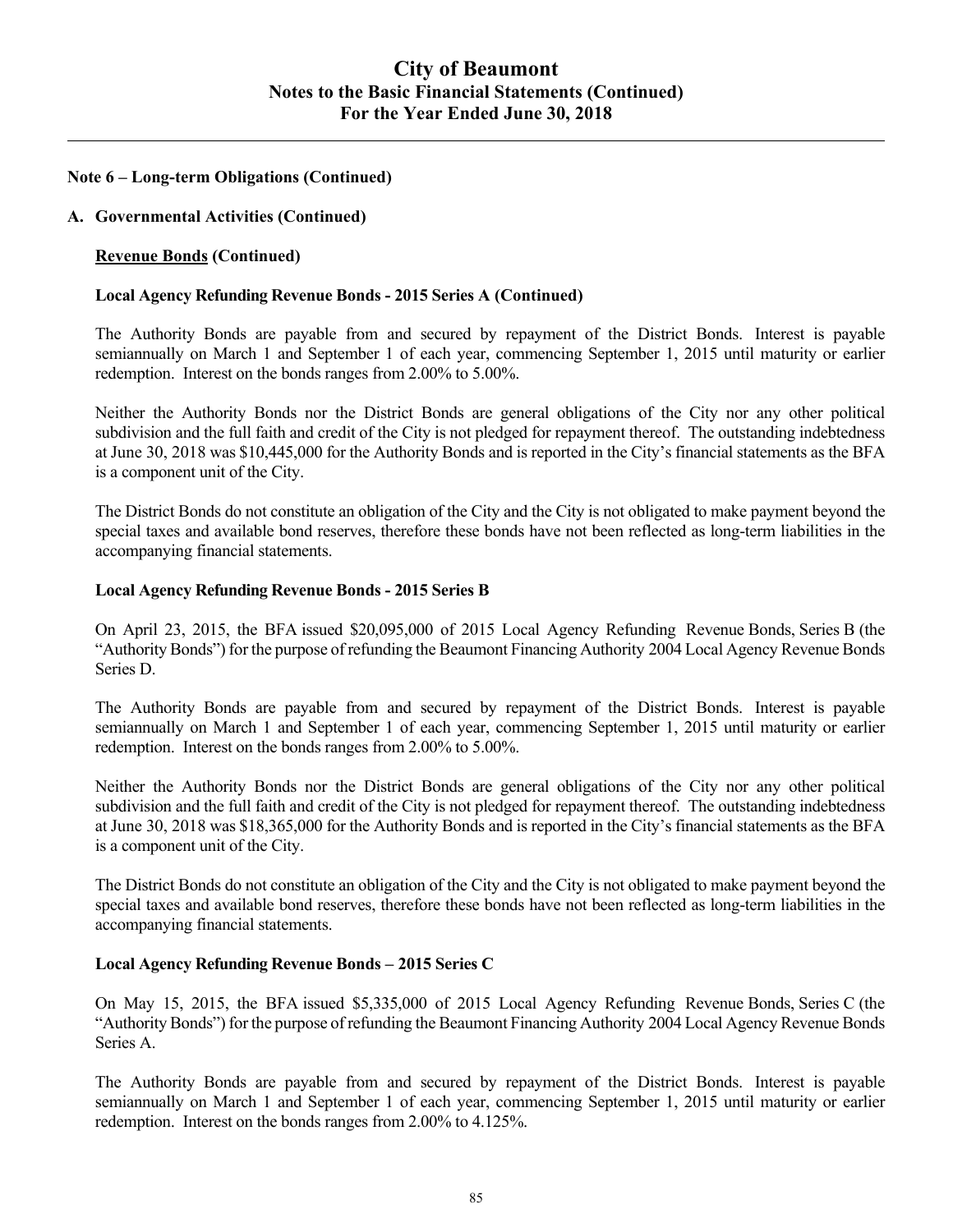#### **A. Governmental Activities (Continued)**

#### **Revenue Bonds (Continued)**

#### **Local Agency Refunding Revenue Bonds – 2015 Series C (Continued)**

Neither the Authority Bonds nor the District Bonds are general obligations of the City nor any other political subdivision and the full faith and credit of the City is not pledged for repayment thereof. The outstanding indebtedness at June 30, 2018 was \$4,735,000 for the Authority Bonds and is reported in the City's financial statements as the BFA is a component unit of the City.

The District Bonds do not constitute an obligation of the City and the City is not obligated to make payment beyond the special taxes and available bond reserves, therefore these bonds have not been reflected as long-term liabilities in the accompanying financial statements.

#### **Local Agency Refunding Revenue Bonds – 2015 Series D**

On May 15, 2015, the BFA issued \$7,820,000 of 2015 Local Agency Refunding Revenue Bonds, Series D (the "Authority Bonds") for the purpose of refunding the Beaumont Financing Authority 2004 Local Agency Revenue Bonds Series B.

The Authority Bonds are payable from and secured by repayment of the District Bonds. Interest is payable semiannually on March 1 and September 1 of each year, commencing September 1, 2015 until maturity or earlier redemption. Interest on the bonds ranges from 2.00% to 4.250%.

Neither the Authority Bonds nor the District Bonds are general obligations of the City nor any other political subdivision and the full faith and credit of the City is not pledged for repayment thereof. The outstanding indebtedness at June 30, 2018 was \$6,970,000 for the Authority Bonds and is reported in the City's financial statements as the BFA is a component unit of the City.

The District Bonds do not constitute an obligation of the City and the City is not obligated to make payment beyond the special taxes and available bond reserves, therefore these bonds have not been reflected as long-term liabilities in the accompanying financial statements.

#### **Annual Debt Service Requirements to Maturity**

The annual debt service requirements to maturity schedule are the annual scheduled debt service under the BFA's Authority Bond indentures as follows:

| Year Ending     |    |            |   |            |   |             |
|-----------------|----|------------|---|------------|---|-------------|
| <b>June 30,</b> |    | Principal  |   | Interest   |   | Total       |
|                 |    |            |   |            |   |             |
| 2019            | \$ | 3,282,152  |   | 4,342,152  | S | 7,624,304   |
| 2020            |    | 3,435,012  |   | 4,225,157  |   | 7,660,169   |
| 2021            |    | 3,598,548  |   | 4,094,645  |   | 7,693,193   |
| 2022            |    | 3,739,758  |   | 3,949,516  |   | 7,689,274   |
| 2023            |    | 3,925,402  |   | 3,786,227  |   | 7,711,629   |
| 2024-2028       |    | 19,510,314 |   | 16,208,026 |   | 35,718,340  |
| 2029-2033       |    | 23,675,000 |   | 11,370,261 |   | 35,045,261  |
| 2034-2038       |    | 17,040,000 |   | 5,698,444  |   | 22,738,444  |
| 2039-2043       |    | 11,845,000 |   | 2,295,313  |   | 14,140,313  |
| 2044-2046       |    | 1,830,000  |   | 140,250    |   | 1,970,250   |
| Total           | S  | 91,881,186 | S | 56,109,991 | S | 147,991,177 |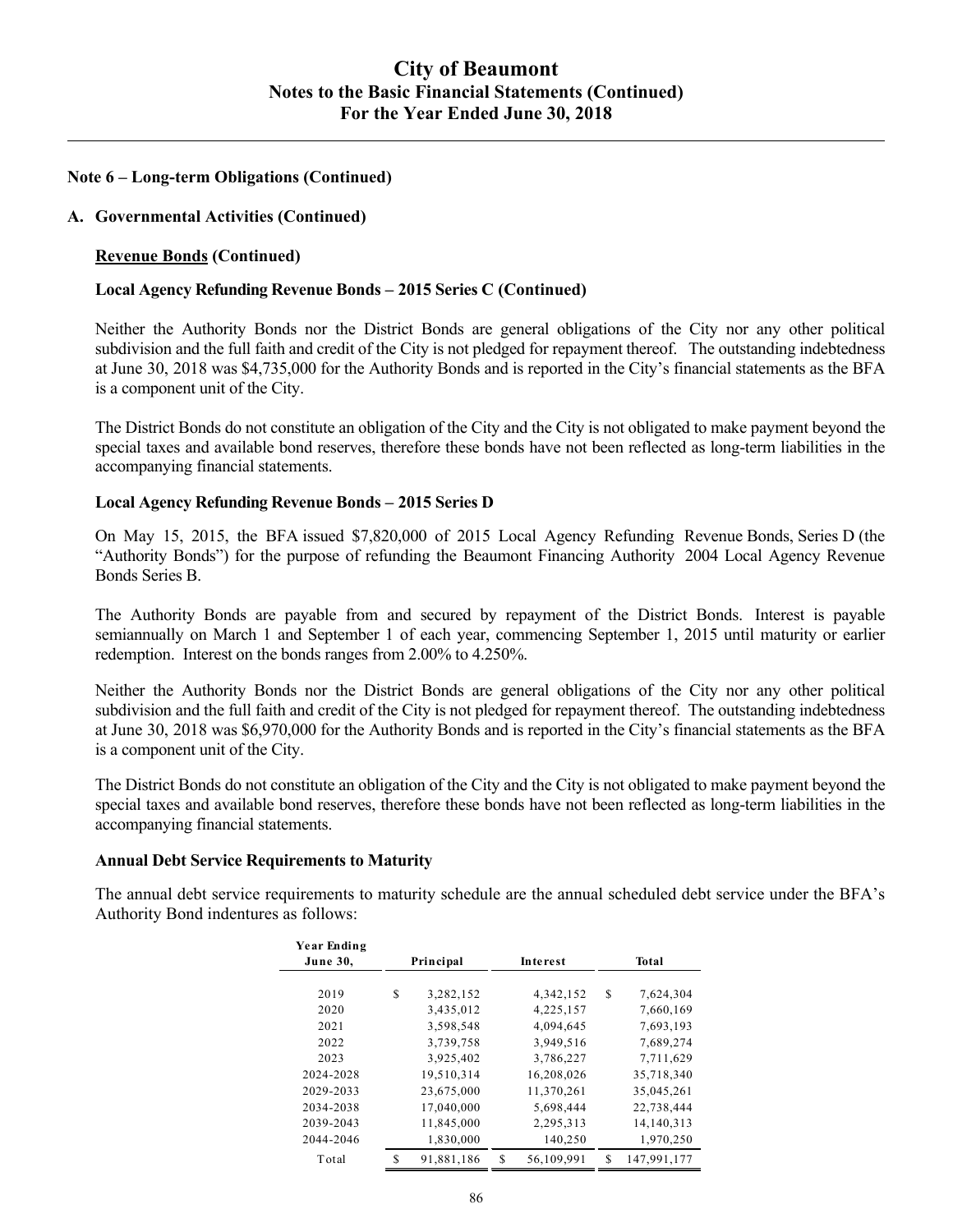#### **B. Business-Type Activities**

# **Capital Lease**

Summary of changes in long-term liabilities for the business-type activities for the year ended June 30, 2018 is as follows:

|                                  |                     |                          |                  |                  |  |                      | <b>Classification</b> |                 |  |               |
|----------------------------------|---------------------|--------------------------|------------------|------------------|--|----------------------|-----------------------|-----------------|--|---------------|
|                                  | <b>Balance</b>      |                          |                  |                  |  | <b>Balance</b>       |                       | Due within      |  | Due in more   |
|                                  | <b>July 1, 2017</b> |                          | <b>Additions</b> | <b>Deletions</b> |  | <b>June 30, 2018</b> |                       | <b>One Year</b> |  | than One Year |
| <b>Business-Type Activities:</b> |                     |                          |                  |                  |  |                      |                       |                 |  |               |
| Capital Leases                   |                     | <b>Contract Contract</b> | 352.576          | (6.263)          |  | 346.313              |                       | 78.469          |  | 267,844       |
| Total governmental activities    |                     | $\sim$                   | 352.576          | (6,263)          |  | 346.313              |                       | 78.469          |  | 267,844       |

The City has entered into several lease agreements for the financing of sewer vehicles and equipment. The lease agreements qualify as capital leases for accounting purposes and, therefore, have been recorded at the present value of future minimum lease payments as of the date of inception.

The annual debt service requirements for the capital leases payable outstanding at June 30, 2018 are as follows:

| Year Ending<br>June 30, |   | Principal |   | Interest |   | <b>Total</b> |
|-------------------------|---|-----------|---|----------|---|--------------|
| 2019                    | S | 78,469    | S | 24,756   | S | 103,225      |
| 2020                    |   | 84,945    |   | 18,274   |   | 103,219      |
| 2021                    |   | 91,955    |   | 11,257   |   | 103,212      |
| 2022                    |   | 90.944    |   | 3,661    |   | 94,605       |
| TOTAL                   | S | 346,313   | ς | 57,948   | S | 404,261      |

The City entered into capital lease-purchase agreements whereby the lessor acquired certain capital assets and leased them to the City with the option to purchase. The leased assets are included in capital assets and are summarized by major asset class below:

| Vehicles                       | S | 455,505   |
|--------------------------------|---|-----------|
| Less: accumulated depreciation |   | (45, 550) |
| Total                          |   | 409.955   |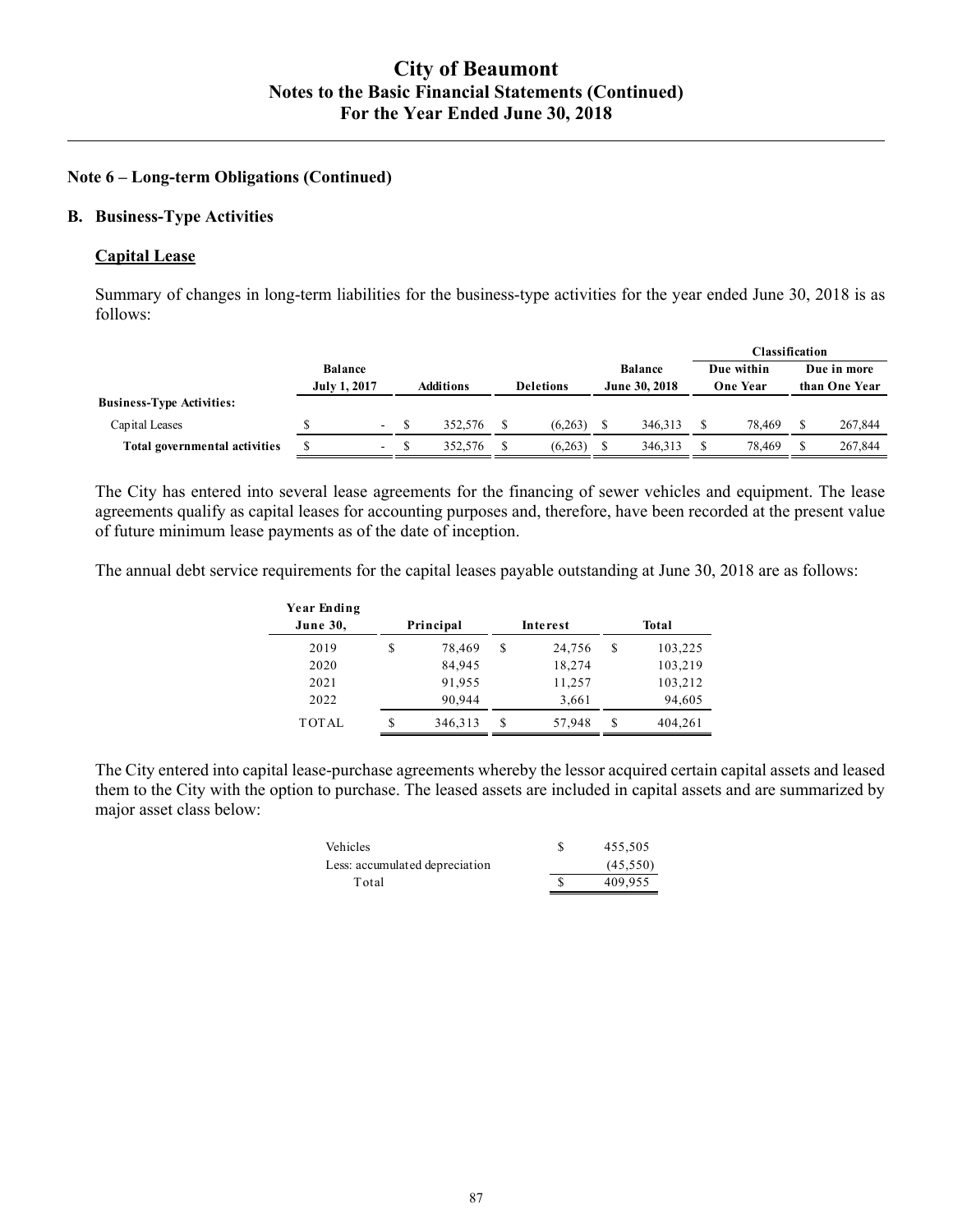# **Note 7 - Debt Without City Commitment**

The City authorized the formation of the City of Beaumont Community Facilities District No. 93-1 (the "CFD's") for purpose of the issuance of bonds under improvement acts of the State of California to finance eligible public facilities to serve developing commercial, industrial, residential, and/or mixed use developments. Bonds issued by the CFD are secured by annual special tax levies or liens placed on properties within the CFD. The City, and the BFA, are not liable for repayment and the City, acting as an agent on behalf of the CFD, is only responsible for levying and collecting the special tax assessments, forwarding the collections to the bond trustee on behalf of bondholders, and initiating foreclosure proceedings on faulted special tax payments when necessary.

The bonds issued by the CFD are limited obligations and are payable solely from special tax assessments, specific bond reserves, and the proceeds from property foreclosures. Since these debts do not constitute an obligation of the City or the BFA and the City or BFA is not obligated to make payments on the bonds, the District Bonds (whose terms are disclosed in Note 6) are not reported as long-term liabilities in the accompanying City financial statements. The activities related to the District Bond reserves, special assessment tax collection, remittance to the bond trustee, repayment of District Bonds and use of new bond proceeds for developer capital projects for infrastructure, are reported in the Fiduciary Funds as an agency fund.

District Bonds issued during the year ended June 30, 2018 were as follows:

# **2017 Special Tax Refunding Bonds, Series A**

On August 1, 2017, the CFD issued \$94,171,257 of special tax refunding bonds, Series 2017A ("District Bonds") to repay, in part or fully, the principal of various BFA Authority Bonds. The BFA Authority Bonds are held as investments by the BFA (Note 2). Interest on the bonds is payable semi-annually on March 1 and September 1 of each year through September 1, 2039, beginning on March 1, 2018. The bonds bear interest ranging from 2.00% to 5.00%. Principal payments are due annually beginning on September 1, 2018. The notes are secured by a first pledge of the special tax revenues and funds on deposit in the Bond Fund, Reserve Fund, and Special Tax Fund. The outstanding balance of the 2017 Special Tax Refunding Bonds, Series A at June 30, 2018 was \$94,171,257.

# **2018 Special Tax Bonds, Series A**

On June 6, 2018, the CFD issued \$33,320,000 of special tax bonds, Series 2018A ("District Bonds") to finance a portion of the costs of acquiring and constructing certain public infrastructure improvements necessary for development of property within the City per a settlement agreement with developers. Interest on the bonds is payable semi-annually on March 1 and September 1 of each year through September 1, 2048, beginning on September 1, 2018. The bonds bear interest ranging from 2.00% to 5.00%. Principal payments are due annually beginning on September 1, 2019. The notes are secured by a first pledge of the special tax revenues and funds on deposit in the Bond Fund, Reserve Fund, and Special Tax Fund. The outstanding balance of the 2018 Special Tax Bonds, Series A at June 30, 2018 was \$33,320,000.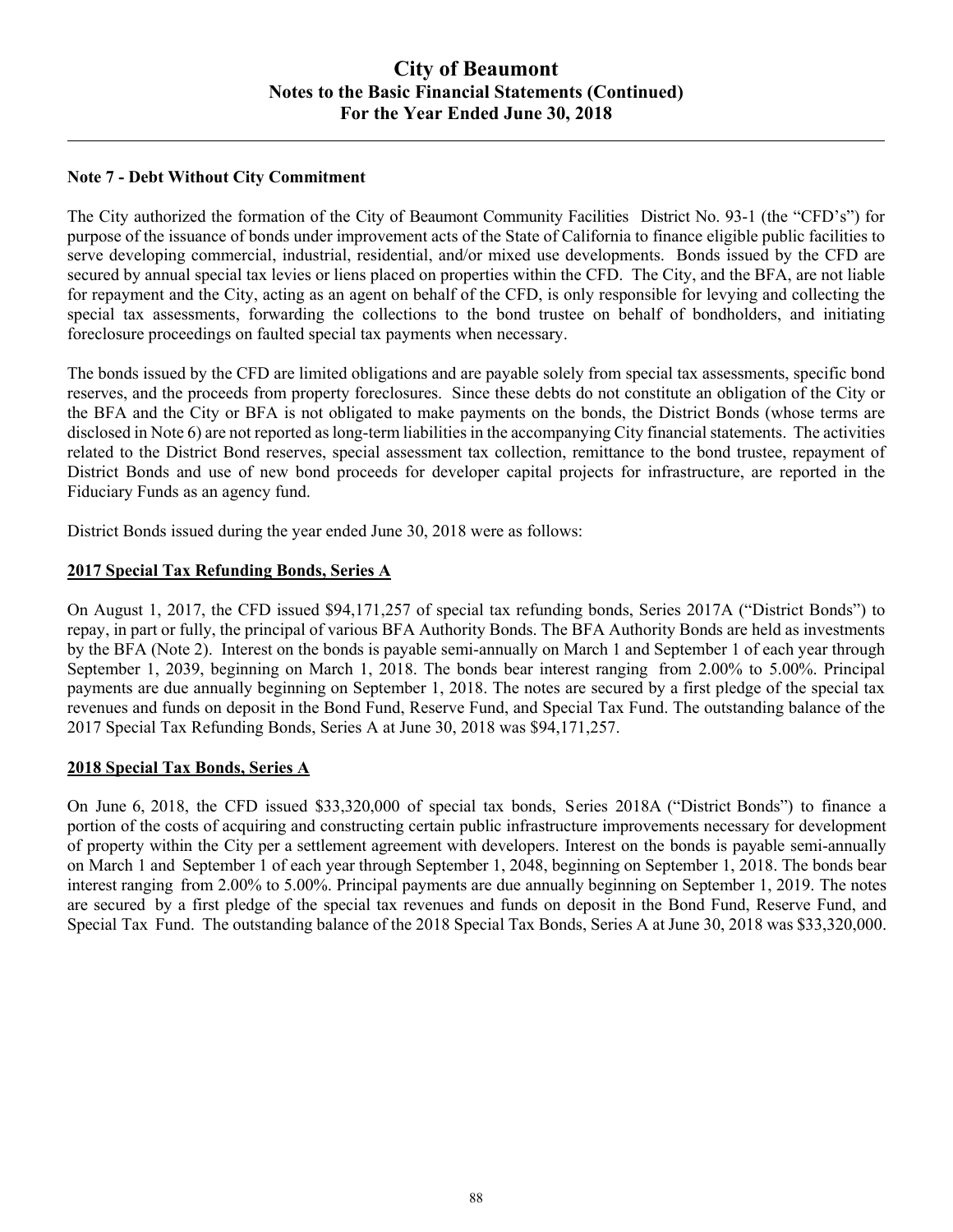# **Note 7 – Debt Without City Commitment (Continued)**

As of June 30, 2018, debt without city or BFA commitment is as follows:

|                                            | <b>Balance</b><br>June 30, 2018 |
|--------------------------------------------|---------------------------------|
| 1994 Special Tax Bonds, Series A           | \$<br>3,356,186                 |
| 2007 Special Tax Bonds, Series A           | 3,985,000                       |
| 2007 Special Tax Bonds, Series C & D       | 3,410,000                       |
| 2011 Special Tax Bonds, Series A & B       | 12,070,000                      |
| 2012 Special Tax Bonds, Series A           | 5,640,000                       |
| 2012 Special Tax Bonds, Series B           | 3,100,000                       |
| 2012 Special Tax Bonds, Series C           | 3,470,000                       |
| 2013 Special Tax Bonds, Series A           | 6,830,000                       |
| 2013 Special Tax Bonds, Series B           | 9,505,000                       |
| 2015 Special Tax Bonds, Series A           | 10,445,000                      |
| 2015 Special Tax Bonds, Series B           | 18,365,000                      |
| 2015 Special Tax Bonds, Series C           | 4,735,000                       |
| 2015 Special Tax Bonds, Series D           | 6,970,000                       |
| 2017 Special Tax Refunding Bonds, Series A | 94, 171, 257                    |
| 2018 Special Tax Bonds, Series A           | 33,320,000                      |
| <b>Total Limited Obligation Bond Debt</b>  | \$<br>219,372,443               |

# **Note 8 – Compensated Absences**

The City's liability for vested and unpaid compensated absences (vacation and vested sick leave) was \$2,664,693 at June 30, 2018.

#### *A. Governmental Activities*

For the governmental activities, compensated absences are generally liquidated by the General Fund.

Summary of changes in compensated absences for the year ended June 30, 2018 is as follows:

|                                 |                |                  |                  |                | <b>Classification</b> |            |  |               |
|---------------------------------|----------------|------------------|------------------|----------------|-----------------------|------------|--|---------------|
|                                 | <b>Balance</b> |                  |                  | <b>Balance</b> |                       | Due Within |  | Due Within    |
|                                 | July 1, 2017   | <b>Additions</b> | <b>Deletions</b> | June 30, 2018  |                       | One Year   |  | Than One Year |
| <b>Governmental Activities:</b> |                |                  |                  |                |                       |            |  |               |
| Compensated absences            | 1,868,530      | 709.275          | (173.625)        | 2.404.180      |                       | 240.418    |  | 2, 163, 762   |
| Total governmental activities   | 1,868,530      | 709.275          | (173.625)        | 2.404.180      |                       | 240.418    |  | 2.163.762     |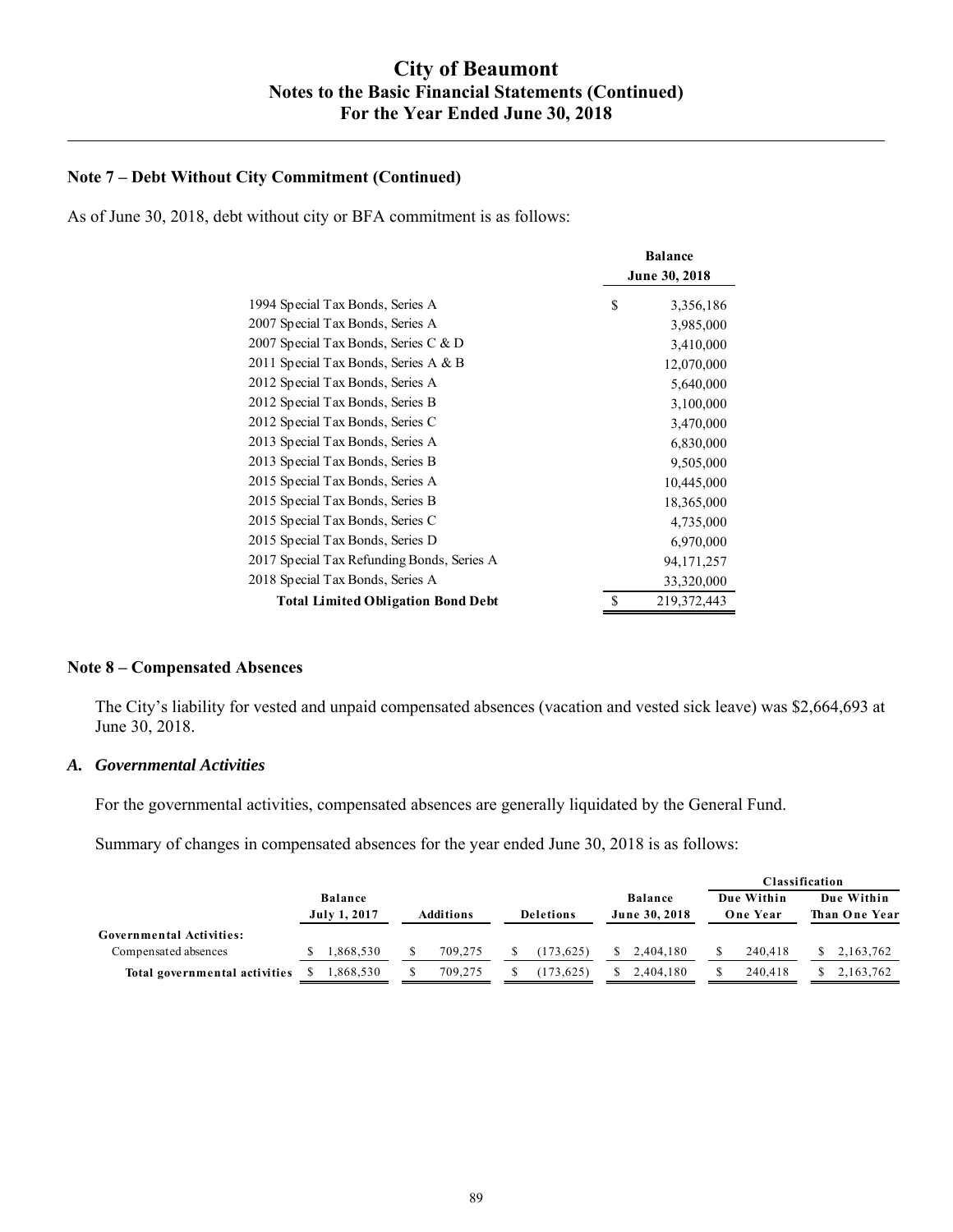# **Note 8 – Compensated Absences (Continued)**

#### *B. Business-Type Activities*

Summary of changes in compensated absences for the year ended June 30, 2018 is as follows:

|                                  |                |           |                  |                |  |            |  | Classification |  |  |
|----------------------------------|----------------|-----------|------------------|----------------|--|------------|--|----------------|--|--|
|                                  | <b>Balance</b> |           |                  | <b>Balance</b> |  | Due Within |  | Due Within     |  |  |
|                                  | July 1, 2017   | Additions | <b>Deletions</b> | June 30, 2018  |  | One Year   |  | Than One Year  |  |  |
| <b>Business-Type Activities:</b> |                |           |                  |                |  |            |  |                |  |  |
| Compensated absences             | 235.633        | 50.269    | (25.389)         | 260.513        |  | 30.993     |  | 229,520        |  |  |
| Total business-type activities   | 235.633        | 50.269    | (25, 389)        | 260.513        |  | 30.993     |  | 229.520        |  |  |

#### **Note 9 – Risk Management**

The City is exposed to various risks of loss related to torts: theft of, damage to, and destruction of assets; errors and omissions; and natural disasters. The City, including its component units, uses the General Fund to account for and finance risks for general liability, workers' compensation, and property damage. There were no settlements in excess of insurance coverage in any of the three prior fiscal years. There were no reductions in the City's limits of coverage during the fiscal year ended June 30, 2018.

#### **General Liability and Property Damage Insurance**

The City is self-insured to some extent for general liability claims. The City maintains a self-insured retention level of \$250,000 for general liability with excess coverage up to \$50,000,000, as a participant in the Exclusive Risk Management Authority of California (ERMAC), a Joint Powers Authority. The City is self-insured for \$1,000,000 for employment practices liability with excess coverage up to \$50,000,000. Property damage is also insured through participation in ERMAC.

The City has entered into contracts with claims administrators to process claims against the City for general liability claims.

# **Workers' Compensation**

The City of Beaumont maintains a self-insured workers' compensation plan, whereby the City covers the cost of medical claims its employees incurs. The City has stop loss coverage for this plan to cover claims in excess of \$300,000 per participant per year. The City utilizes a third party administrator to manage claims in accordance with state law.

#### **Government Crime Policy**

The City carries government crime insurance, including faithful performance/employee dishonesty, forgery or alteration, computer fraud, etc., in the amount of \$15 million, with a \$2,500 deductible. Changes in the claims liability amounts were as follows:

|           |   |                     |   | <b>Current Year</b> |                 |   |                    |
|-----------|---|---------------------|---|---------------------|-----------------|---|--------------------|
|           |   | <b>Beginning of</b> |   | Claims and          |                 |   | <b>Balance at</b>  |
|           |   | <b>Fiscal Year</b>  |   | Changes in          | Claim           |   | <b>Fiscal Year</b> |
|           |   | Liability           |   | <b>Estimates</b>    | <b>Payments</b> |   | End                |
| 2015-2016 | S | 1.423.587           | S | 1,370,386           | (1,270,984)     | S | 1,522,989          |
| 2016-2017 |   | 1,522,989           |   | 2,375,686           | (1,567,484)     |   | 2,331,191          |
| 2017-2018 |   | 2,331,191           |   | 1,383,627           | (1,500,000)     |   | 2,214,818          |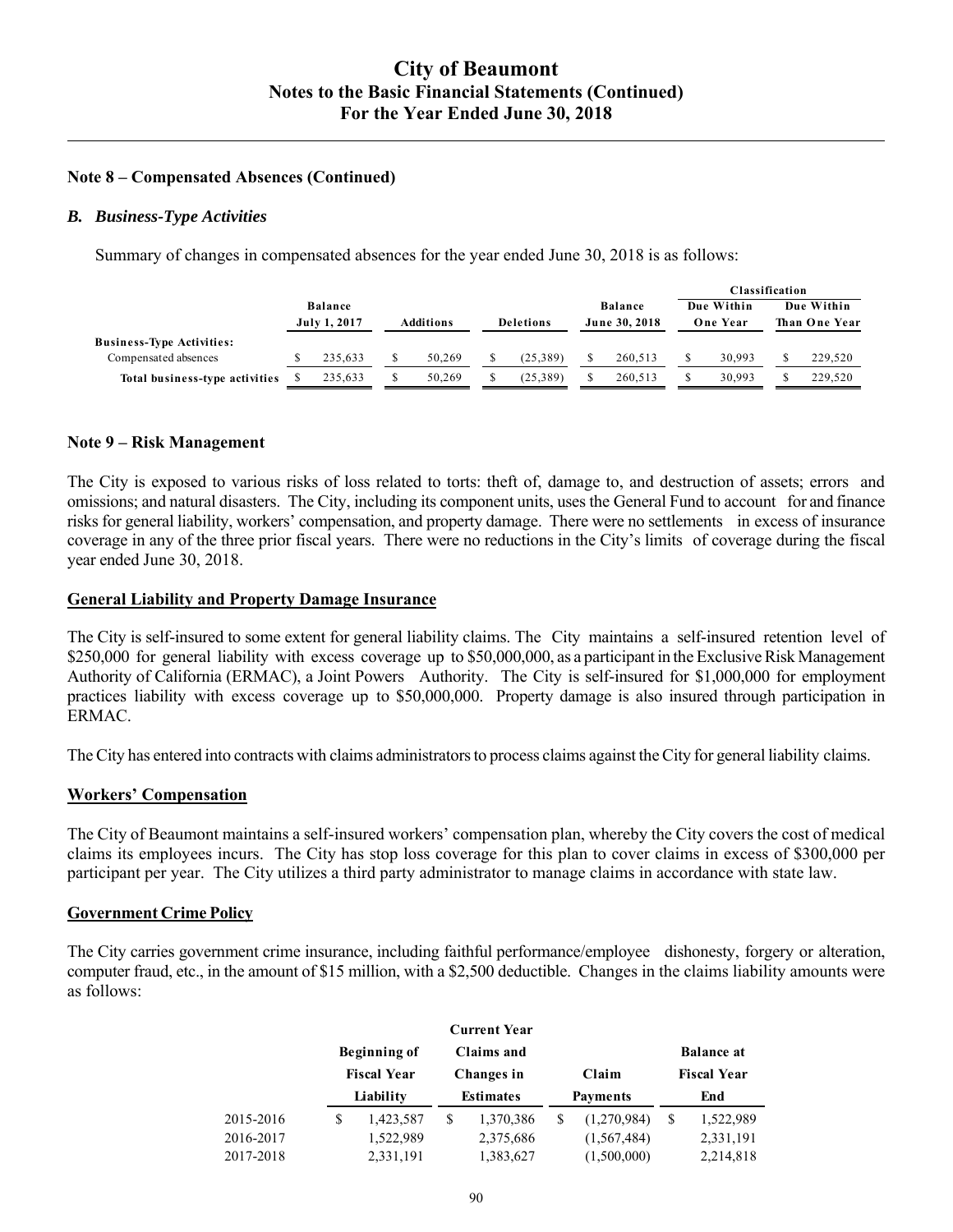# **City of Beaumont Notes to the Basic Financial Statements (Continued) For the Year Ended June 30, 2018**

# **Note 10 – Pension Plans**

# *A. Summary*

|                                                                                                                             | Governmental<br><b>Activities</b> | <b>Business-Type</b><br><b>Activities</b> | <b>Total</b>                  |
|-----------------------------------------------------------------------------------------------------------------------------|-----------------------------------|-------------------------------------------|-------------------------------|
| Deferred outflows of resources:                                                                                             |                                   |                                           |                               |
| Pension contribution made after measurement date:<br>CalPERS M iscellaneous<br>CalPERS Safety                               | \$<br>770,483<br>1,402,549        | \$<br>186,309                             | \$<br>956,792<br>1,402,549    |
| Total pension contribution made after measurement date                                                                      | 2,173,032                         | 186,309                                   | 2,359,341                     |
| Change in assumption:<br>CalPERS M iscellaneous<br>CalPERS Safety                                                           | 920,388<br>1,526,593              | 222,558                                   | 1,142,946<br>1,526,593        |
| Total change in assumption                                                                                                  | 2,446,981                         | 222,558                                   | 2,669,539                     |
| Projected earnings on pension plan investments in excess of actual<br>earnings:<br>CalPERS M iscellaneous<br>CalPERS Safety | 225,336<br>360,517                | 54,488                                    | 279,824<br>360,517            |
| Total projected earnings on pension plan investments in excess of<br>actual earnings                                        | 585,853                           | 54,488                                    | 640,341                       |
| Adjustment due to difference in proportions:<br>CalPERS M iscellaneous                                                      | 404,131                           | 97,723                                    | 501,854                       |
| Total adjustment due to difference in proportions                                                                           | 404,131                           | 97,723                                    | 501,854                       |
| Difference between expected and actual experience:<br>CalPERS Safety                                                        | 84,285                            |                                           | 84,285                        |
| Total difference between expected and actual experience                                                                     | 84,285                            |                                           | 84,285                        |
| Employer contributions in excess of proportionate share of contribution:<br>CalPERS Safety                                  | 417,358                           |                                           | 417,358                       |
| Total employer contributions in excess of proportionate share of<br>contribution                                            | 417,358                           |                                           | 417,358                       |
| Total deferred outflows of resources:<br>CalPERS M iscellaneous<br>CalPERS Safety                                           | 2,320,338<br>3,791,302            | 561,078                                   | 2,881,416<br>3,791,302        |
| Total deferred outflows of resources                                                                                        | \$<br>6,111,640                   | \$<br>561,078                             | \$<br>6,672,718               |
| Net pension liabilities:<br>CalPERS M iscellaneous<br>CalPERS Safety                                                        | \$<br>5,573,107<br>10,177,973     | \$<br>1,267,182                           | \$<br>6,840,289<br>10,177,973 |
| Total net pension liabilities                                                                                               | \$<br>15,751,080                  | \$<br>1,267,182                           | \$<br>17,018,262              |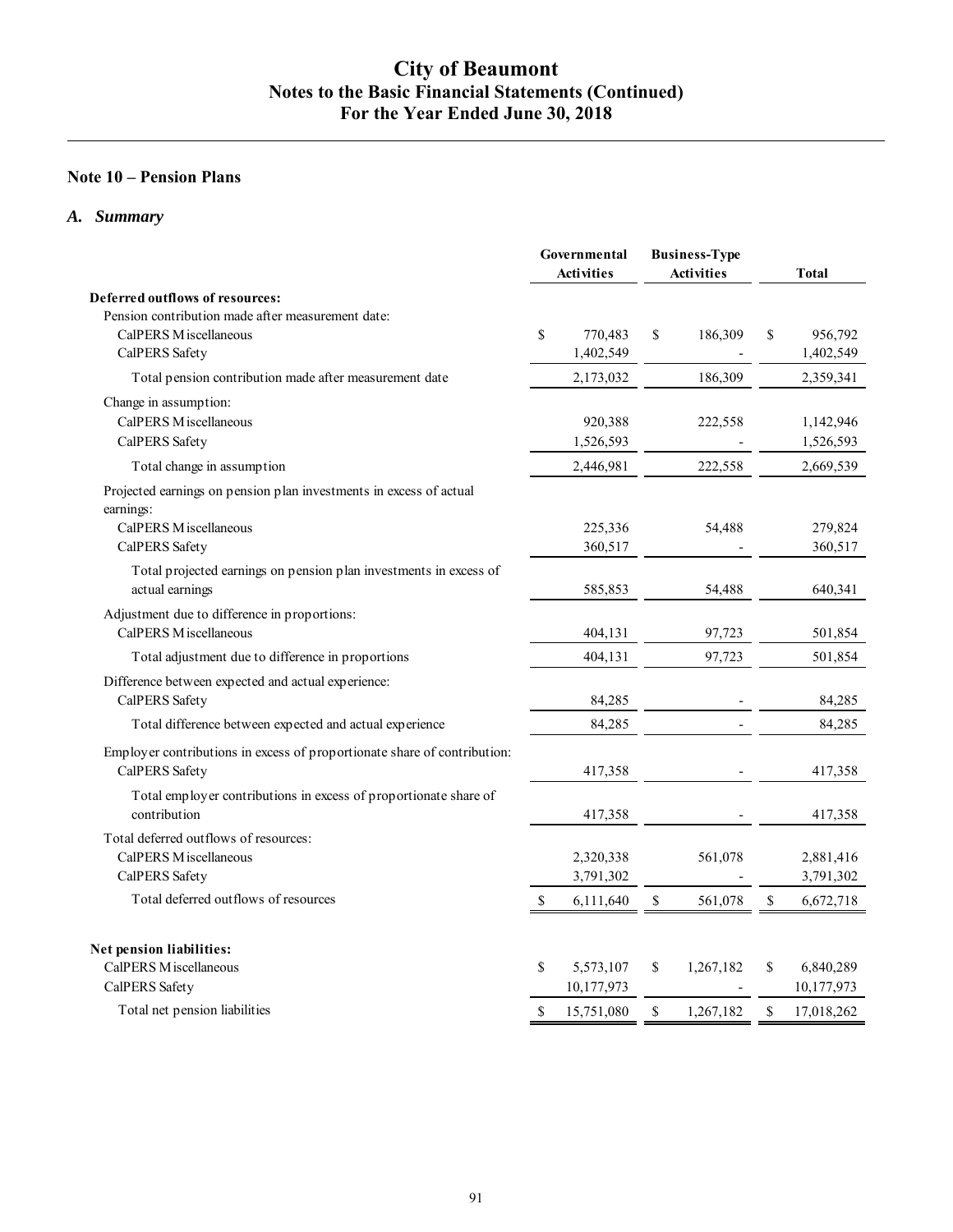# *A. Summary (Continued)*

|                                                                                                    | Governmental<br><b>Activities</b> |                      | <b>Business-Type</b><br><b>Activities</b> |           |    | <b>Total</b>         |
|----------------------------------------------------------------------------------------------------|-----------------------------------|----------------------|-------------------------------------------|-----------|----|----------------------|
| <b>Deferred inflows of Resources:</b><br>Adjustment due to difference in proportions:              |                                   |                      |                                           |           |    |                      |
| CalPERS Safety                                                                                     | \$                                | 3,731,507            | S                                         |           | S  | 3,731,507            |
| Total adjustment due to difference in proportions                                                  |                                   | 3,731,507            |                                           |           |    | 3,731,507            |
| Employer contributions in excess of proportionate share of contribution:<br>CalPERS M iscellaneous |                                   | 26,294               |                                           | (3,509)   |    | 22,785               |
| Total employer contributions in excess of proportionate share of<br>contribution                   |                                   | 26,294               |                                           | (3,509)   |    | 22,785               |
| Difference between expected and actual experience:<br>CalPERS M iscellaneous                       |                                   | 153,360              |                                           | (20, 465) |    | 132,895              |
| Total difference between expected and actual experience                                            |                                   | 153,360              |                                           | (20, 465) |    | 132,895              |
| Total deferred inflows of resources:<br>CalPERS M iscellaneous<br>CalPERS Safety                   |                                   | 179,654<br>3,731,507 |                                           | (23, 974) |    | 155,680<br>3,731,507 |
| Total deferred inflows of resources                                                                | S                                 | 3,911,161            | \$                                        | (23, 974) | S. | 3,887,187            |
| <b>Pension expenses:</b><br>CalPERS M iscellaneous                                                 | \$                                | 1,194,635            | S                                         | 360,879   | S  | 1,555,514            |
| <b>CalPERS Safety</b>                                                                              |                                   | 2,625,481            |                                           |           |    | 2,625,481            |
| Total net pension expenses                                                                         | S                                 | 3,820,116            | \$                                        | 360,879   | S  | 4,180,995            |

# *B. General Information about the Pension Plans*

#### *Plan Description*

The City contributes to the California Public Employees' Retirement System ("CalPERS"), a cost-sharing multipleemployer defined benefit pension plan. CalPERS provides retirement and disability benefits, annual cost-of-living adjustments, and death benefits to plan members and beneficiaries. CalPERS acts as a common investment and administrative agent for participating public entities within the State of California. Benefit provisions and all other requirements are established by State statute and City ordinance. Copies of the CalPERS annual financial report may be obtained from their Executive Office located at 400 P Street, Sacramento, California 95814.

# *Employees Covered by Benefit Terms*

At June 30, 2017, measurement date, the following employees were covered by the benefit terms:

|                                      |                      | <b>Safety</b> |               |                |
|--------------------------------------|----------------------|---------------|---------------|----------------|
|                                      | <b>Miscellaneous</b> | <b>PEPRA</b>  | <b>Safety</b> | <b>PEPRA</b>   |
| Active employees                     | 69                   | ا 4           | 35            |                |
| Transferred and terminated employees | 55                   |               | 36            |                |
| Retired employees and beneficiaries  | 66                   | $\,$          | 54            |                |
| Total                                | 190                  | 16            | 125           | $\overline{4}$ |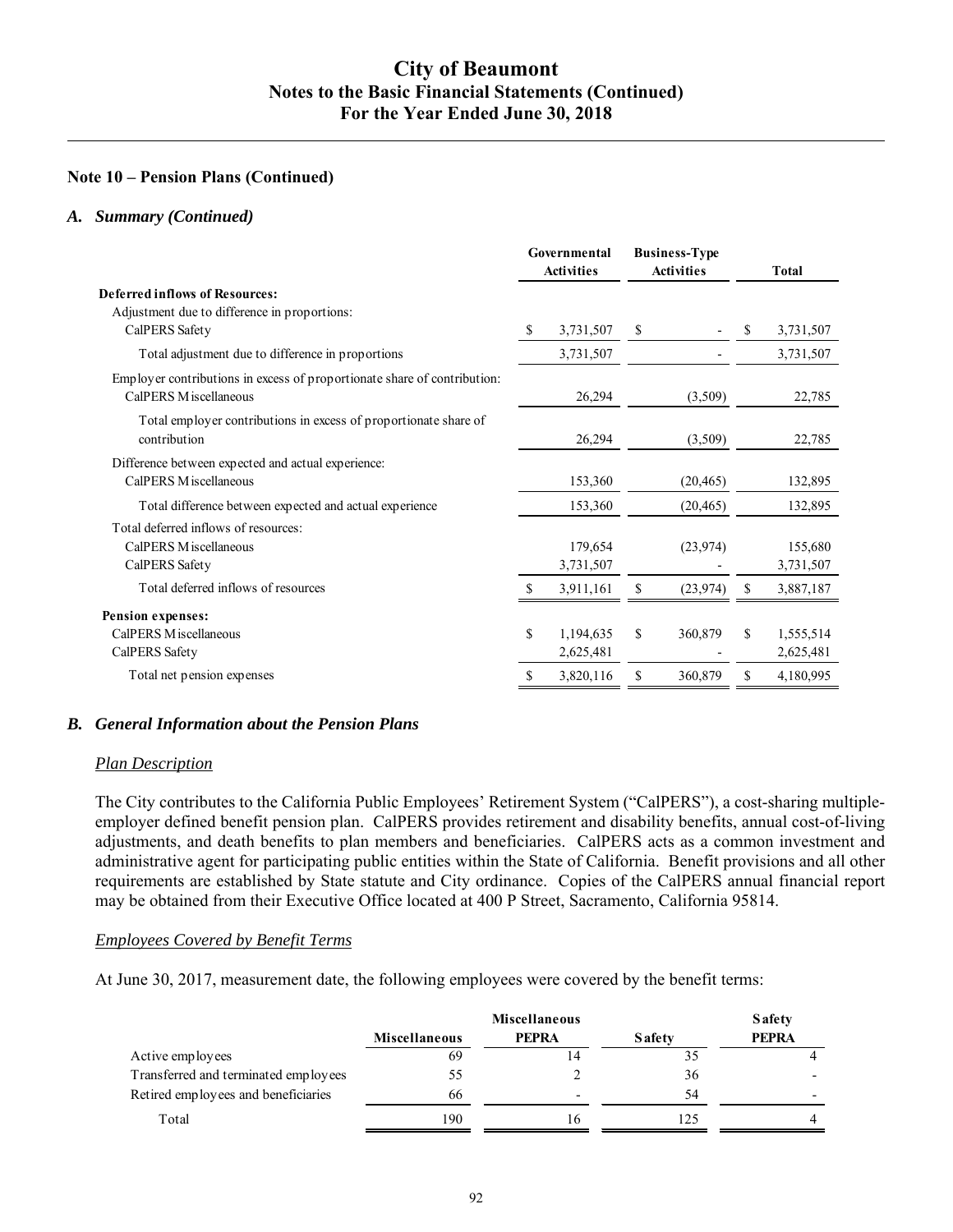#### *B. General Information about the Pension Plans (Continued)*

#### *Benefit Provided*

CalPERS provide retirement and disability benefits, annual cost-of-living adjustments, and death benefits to plan members and beneficiaries. Classic and PEPRA Safety CalPERS member becomes eligible for service retirement upon attainment of age 55 with at least 5 years of credited service. PEPRA miscellaneous members become eligible for service retirement upon attainment of age 62 with at least 5 years of service. The service retirement benefit is a monthly allowance equal to the product of the benefit factor, years of service, and final compensation. The final compensation is the monthly average of the member's highest 36 full-time equivalent monthly pay.

Following are the benefit provisions for each plan:

|                                     |                      | <b>Miscellaneous</b> |                  | <b>Safety</b>    |
|-------------------------------------|----------------------|----------------------|------------------|------------------|
|                                     | <b>Miscellaneous</b> | <b>PEPRA</b>         | <b>Safety</b>    | <b>PEPRA</b>     |
| Benefit formula                     | $2.7\%$ (a) 55       | $2.0\%$ (a) 62       | $3.0\%$ (a) 50   | $2.7\%$ (a) 57   |
| Benefit vesting schedule            | 5 years service      | 5 years service      | 5 years service  | 5 years service  |
| Benefit payments                    | monthly for life     | monthly for life     | monthly for life | monthly for life |
| Retirement age                      | 55                   | 62                   | 50               | 50-57            |
| Monthly benefits, as a $\%$ of      |                      |                      |                  |                  |
| eligible compensation               | $2.7\%$              | $2.0\%$              | $3.0\%$          | $2.7\%$          |
| Required employee contribution rate | 8.000\%              | 6.250%               | $9.000\%$        | 11.500%          |
| Required employer contribution rate | 11.718%              | 6.237%               | 18.524%          | 12.082%          |

#### *Contributions*

For the year ended June 30, 2018, the contributions recognized as part of pension expense for each Plan were as follows:

| M iscellaneous | S | 816,082   |
|----------------|---|-----------|
| Safety         |   | 1,281,860 |
|                | S | 2,097,942 |

# *C. Pension Liabilities, Pension Expenses and Deferred Outflows/Inflows of Resources Related to Pensions*

#### *Proportionate Share of Net Pension Liability and Pension Expense*

 The following table shows the plan's proportionate share of the risk pool collective net pension liability over the measurement period:

|                                        | <b>Plan Total Pension</b><br>Liability |   | <b>Plan Fiduciary</b><br><b>Net Position</b> | <b>Net Pension</b><br>Liability |            |  |
|----------------------------------------|----------------------------------------|---|----------------------------------------------|---------------------------------|------------|--|
| <b>Miscellaneous</b>                   |                                        |   |                                              |                                 |            |  |
| Balance at: 6/30/16 (Valuation date)   | \$<br>27,546,457                       | S | 21,727,887                                   | S                               | 5,818,570  |  |
| Balance at: 6/30/17 (Measurement date) | 29,651,434                             |   | 22,811,145                                   |                                 | 6,840,289  |  |
| Net changes during 2016-2017           | 2,104,977                              |   | 1,083,258                                    |                                 | 1,021,719  |  |
| <b>Safety</b>                          |                                        |   |                                              |                                 |            |  |
| Balance at: 6/30/16 (Valuation date)   | \$<br>35,702,183                       | S | 26,699,977                                   | S                               | 9,002,206  |  |
| Balance at: 6/30/17 (Measurement date) | 39,039,646                             |   | 28,861,673                                   |                                 | 10,177,973 |  |
| Net changes during 2016-2017           | 3,337,463                              |   | 2,161,696                                    |                                 | 1,175,767  |  |
| Total net changes during 2016-2017     | 5,442,440                              |   | 3,244,954                                    |                                 | 2,197,486  |  |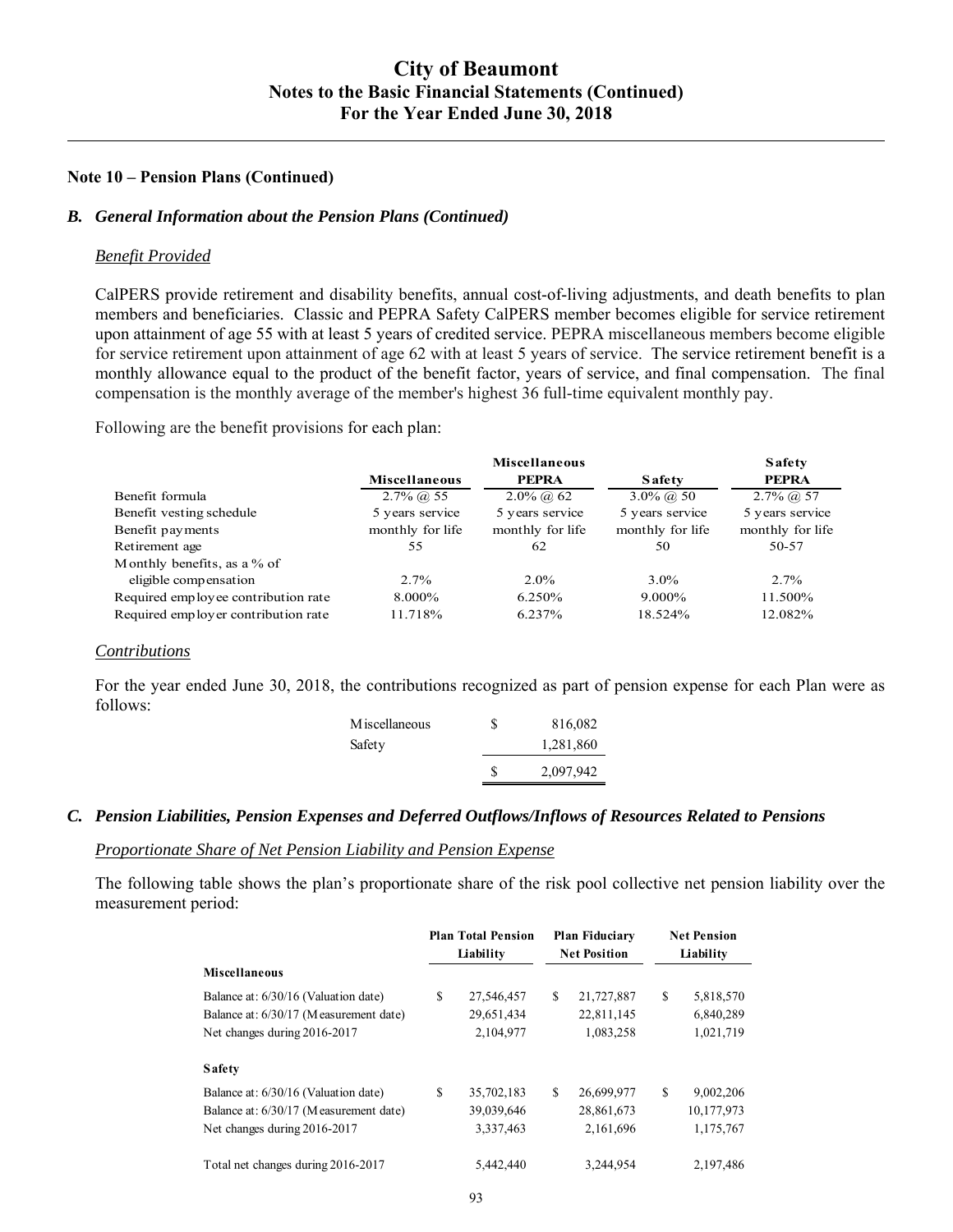# *C. Pension Liabilities, Pension Expenses and Deferred Outflows/Inflows of Resources Related to Pensions (Continued)*

#### *Proportionate Share of Net Pension Liability and Pension Expense*

The City's net pension liability/(asset) for each Plan is measured as the proportionate share of the net pension liability/(asset). The net pension liability/(asset) of each of the Plans is measured as of June 30, 2017, and the total pension liability/(asset) for each Plan used to calculate the net pension liability/(asset) was determined by an actuarial valuation as of June 30, 2016 rolled forward to June 30, 2017 using standard update procedures. The City's proportion of the net pension liability/(asset) was based on a projection of the City's long-term share of contributions to the pension plans relative to the projected contributions of all participating employers, actuarially determined. The City's proportionate share of the net pension liability/(asset) for each Plan as of June 30, 2016 and 2017 was as follows:

|                              | <b>Miscellaneous</b> | <b>Safety</b> | Total    |
|------------------------------|----------------------|---------------|----------|
| Proportion - June 30, 2016   | $0.16749\%$          | 0.17116%      | 0.33865% |
| Proportion - June 30, 2017   | 0.17352\%            | $0.17034\%$   | 0.34386% |
| Change - Increase/(Decrease) | $0.00603\%$          | $-0.00082\%$  | 0.00520% |

For the year ended June 30, 2018, the City recognized pension expense of \$1,555,514 and \$2,625,481, for the Miscellaneous and Safety plans, respectively. At June 30, 2018, the City reported deferred outflows of resources and deferred inflows of resources related to pensions from the following sources:

| <b>Miscellaneous Plans</b>                                |   |                                   |                                  |         |  |  |  |  |  |
|-----------------------------------------------------------|---|-----------------------------------|----------------------------------|---------|--|--|--|--|--|
|                                                           |   | Deferred outflows<br>of Resources | Deferred inflows<br>of Resources |         |  |  |  |  |  |
| Pension contributions made subsequent to measurement date | S | 956,792                           | S                                |         |  |  |  |  |  |
| Difference between projected and actual earning on        |   |                                   |                                  |         |  |  |  |  |  |
| pension plan investments                                  |   | 279,824                           |                                  |         |  |  |  |  |  |
| Adjustment due to differences in proportions              |   | 501,854                           |                                  |         |  |  |  |  |  |
| Changes in assumptions                                    |   | 1,142,946                         |                                  |         |  |  |  |  |  |
| Difference between actual and expected experience         |   |                                   |                                  | 132,895 |  |  |  |  |  |
| Difference between employer's actual contributions        |   |                                   |                                  |         |  |  |  |  |  |
| and proportionate share of contributions                  |   |                                   |                                  | 22,785  |  |  |  |  |  |
| Total                                                     |   | 2,881,416                         |                                  | 155,680 |  |  |  |  |  |

| <b>Safety Plans</b>                                                                                             |   |                                   |   |                                  |  |  |  |  |
|-----------------------------------------------------------------------------------------------------------------|---|-----------------------------------|---|----------------------------------|--|--|--|--|
|                                                                                                                 |   | Deferred outflows<br>of Resources |   | Deferred inflows<br>of Resources |  |  |  |  |
| Pension contributions made subsequent to measurement date<br>Difference between projected and actual earning on | S | 1,402,549                         | S |                                  |  |  |  |  |
| pension plan investments                                                                                        |   | 360,517                           |   |                                  |  |  |  |  |
| Adjustment due to differences in proportions                                                                    |   |                                   |   | 3,731,507                        |  |  |  |  |
| Changes in assumptions                                                                                          |   | 1,526,593                         |   |                                  |  |  |  |  |
| Difference between actual and expected experience<br>Difference between employer's actual contributions         |   | 84,285                            |   |                                  |  |  |  |  |
| and proportionate share of contributions                                                                        |   | 417,358                           |   |                                  |  |  |  |  |
| Total                                                                                                           | S | 3.791.302                         |   | 3.731.507                        |  |  |  |  |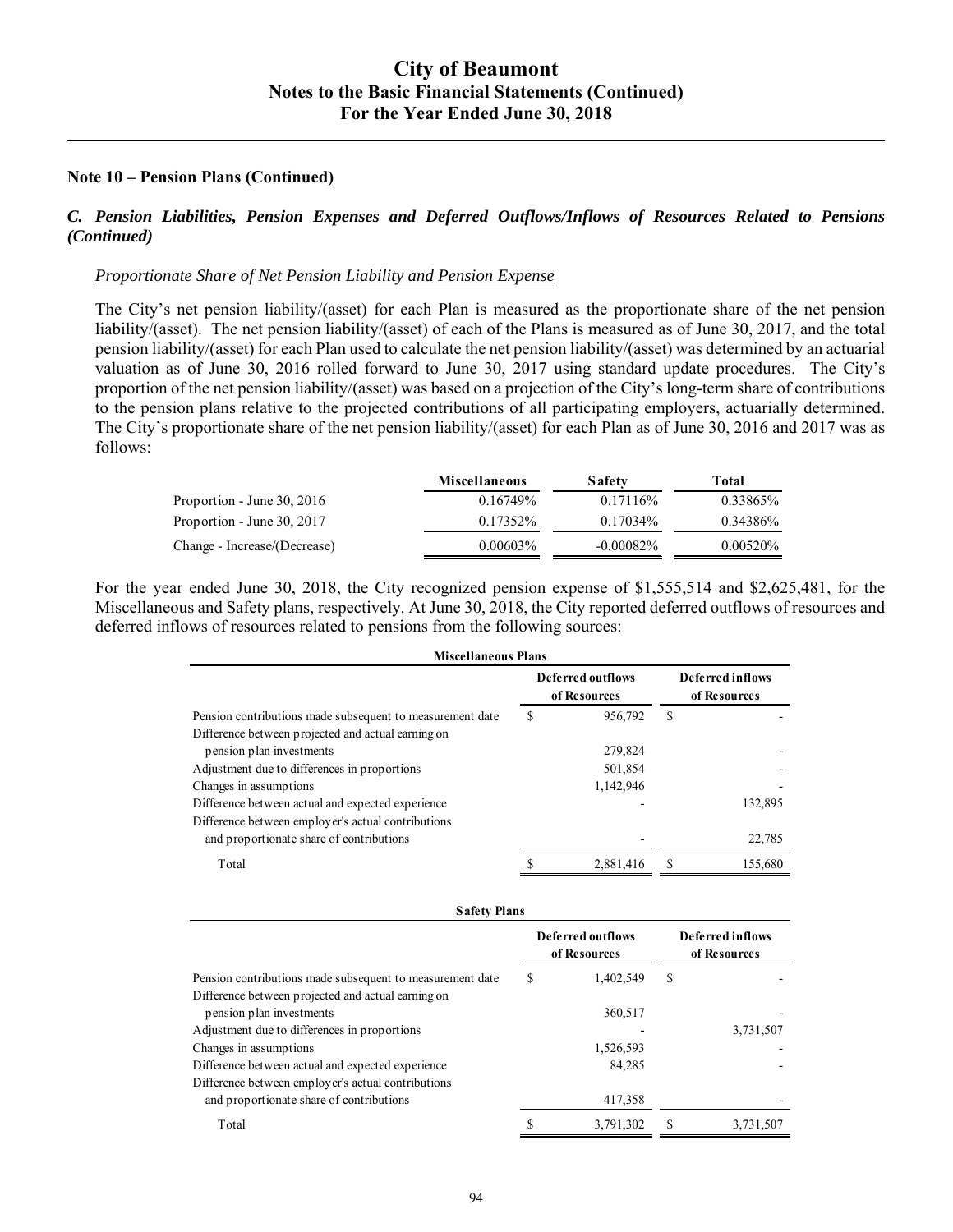# *C. Pension Liabilities, Pension Expenses and Deferred Outflows/Inflows of Resources Related to Pensions (Continued)*

#### *Proportionate Share of Net Pension Liability and Pension Expense (Continued)*

For the Miscellaneous Plan and Safety Plan, \$956,792 and \$1,402,549, respectively, was reported as deferred outflows of resources related to pensions resulting from City's contributions subsequent to the measurement date and will be recognized as a reduction of the net pension liability in the next measurement period (June 30, 2018). Other amounts reported as deferred outflows of resources and deferred inflows of resources related to pensions will be recognized in pension expense as follows:

| Year Ended June 30,          | M iscellaneous<br>Plans                           |   | Safety<br>Plans                                  |    | Total                                              |
|------------------------------|---------------------------------------------------|---|--------------------------------------------------|----|----------------------------------------------------|
| 2018<br>2019<br>2020<br>2021 | \$<br>511,631<br>925,495<br>497,955<br>(166, 137) | S | (2,880,115)<br>1,007,377<br>740,935<br>(210.951) | S  | (2,368,484)<br>1,932,872<br>1,238,890<br>(377,088) |
|                              | \$<br>1,768,944                                   | S | (1,342,754)                                      | \$ | 426,190                                            |

# *Actuarial Assumptions*

The total pension liabilities in the June 30, 2016 actuarial valuations were determined using the following actuarial assumptions:

| Actuarial Cost Method            | Entry Age Normal                                                                                                                                                                                                                  |
|----------------------------------|-----------------------------------------------------------------------------------------------------------------------------------------------------------------------------------------------------------------------------------|
| <b>Actuarial Assumptions:</b>    |                                                                                                                                                                                                                                   |
| Discount Rate                    | 7.15%                                                                                                                                                                                                                             |
| Inflation                        | 2.75%                                                                                                                                                                                                                             |
| Salary Increases                 | 3.3% to 14.2% depending on age, service, and type of employment                                                                                                                                                                   |
| Investment Rate of Return        | $7.00\%$                                                                                                                                                                                                                          |
| Mortality Rate Table             | Derived using CalPERS' Membership Data for all Funds. The<br>mortality table used was developed based on CalPERS' specific data.<br>The table includes 20 years of mortality improvements using Society<br>of Actuaries Scale BB. |
| Post Retirement Benefit Increase | Contract COLA up to 2.75% until Purchasing Power Protection<br>Allowance Floor on Purchasing Power applies, 2.75% thereafter.                                                                                                     |

The underlying mortality assumptions and all other actuarial assumptions used in the June 30, 2016 valuation were based on the results of a January 2015 actuarial experience study for the period 1997 to 2011. Further details of the Experience Study can be found on the CalPERS website.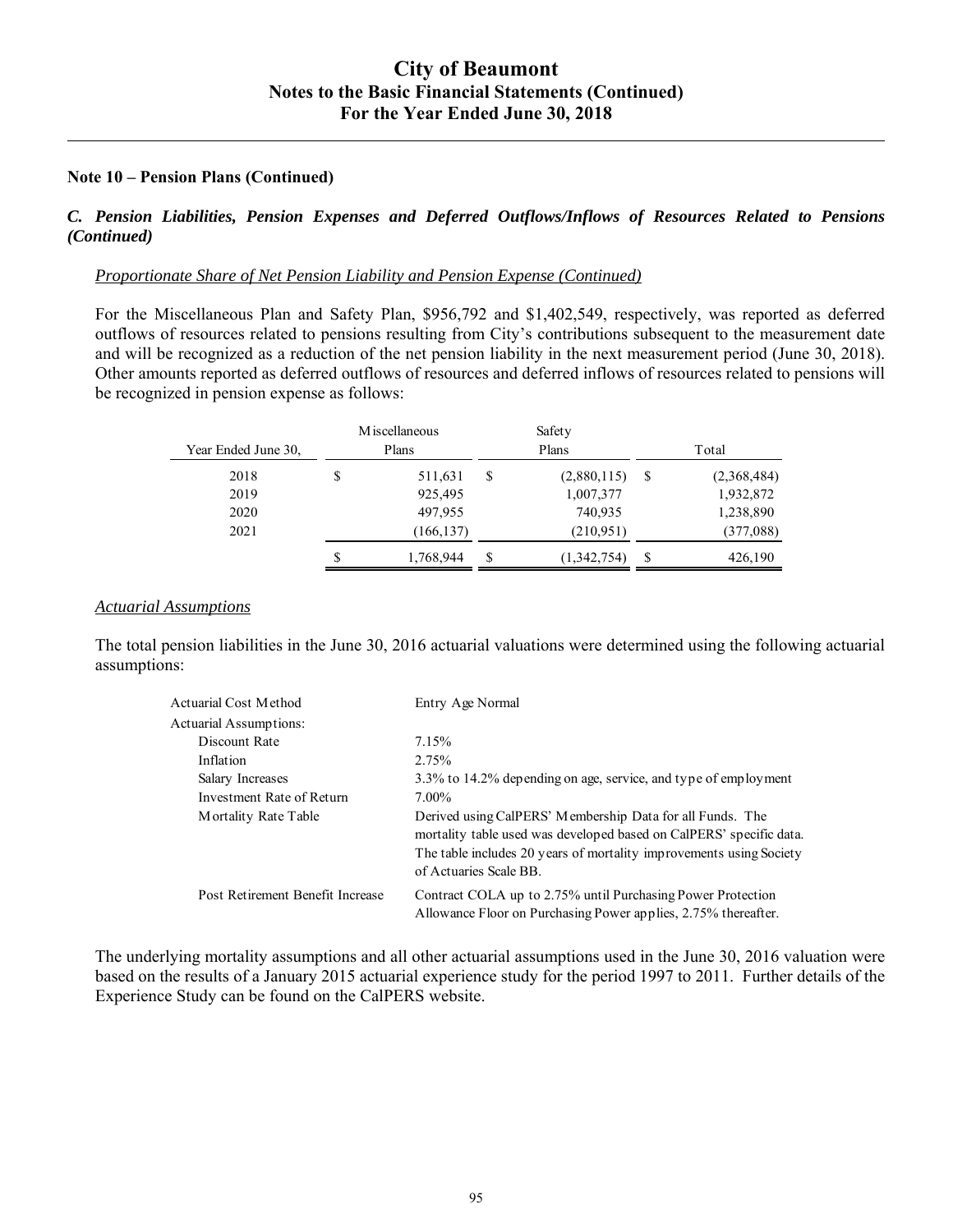# **City of Beaumont Notes to the Basic Financial Statements (Continued) For the Year Ended June 30, 2018**

#### **Note 10 – Pension Plans (Continued)**

# *C. Pension Liabilities, Pension Expenses and Deferred Outflows/Inflows of Resources Related to Pensions (Continued)*

#### *Discount Rate*

In determining the long-term expected rate of return, CalPERS took into account, both short-term and long-term market return expectations as well as the expected pension fund cash flows. Such cash flows were developed assuming that both members and employers will make their required contributions on time and as scheduled in all future years. Using historical returns of all the funds' asset classes, expected compound (geometric) returns were calculated over the short-term (first 10 years) and the long-term (11-60 years) using a building-block approach. Using the expected nominal returns for both short-term and long-term, the present value of benefits was calculated for each fund. The expected rate of return was set by calculating the single equivalent expected return that arrived at the same present value of benefits for cash flows as the one calculated using both short-term and long-term returns. The expected rate of return was then set equivalent to the single equivalent rate calculated above and rounded down to the nearest one quarter of one percent.

The table below reflects long-term expected real rate of return by asset class. The rate of return was calculated using the capital market assumptions applied to determine the discount rate and asset allocation. These geometric rates of return are net of administrative expenses.

|                            | New Strategic     | <b>Real Return Years</b> | <b>Real Return Years</b> |
|----------------------------|-------------------|--------------------------|--------------------------|
| <b>Asset Class</b>         | <b>Allocation</b> | $1 - 10^{-1}$            | $11 + \frac{2}{3}$       |
| Global equity              | 47.00%            | 4.90%                    | 5.38%                    |
| Global fixed income        | 19.00%            | $0.80\%$                 | 2.27%                    |
| Inflation sensitive assets | $6.00\%$          | $0.80\%$                 | 1.39%                    |
| Private equity             | 12.00%            | $6.60\%$                 | 6.63%                    |
| Real assets                | 11.00%            | 2.80%                    | 5.21%                    |
| Infrastructure             | $3.00\%$          | 3.90%                    | 5.36%                    |
| Liquidity                  | $2.00\%$          | $-0.40%$                 | $-0.90\%$                |

<sup>1</sup> An expected inflation of 2.5% was used for this period.

 $2$  An expected inflation of 3.0% was used for this period.

The discount rate used to measure the total pension liability was 7.15% for the plans. To determine whether the municipal bond rate should be used in the calculation of a discount rate for each plan, CalPERS stress tested plans that would most likely result in a discount rate that would be different from the actuarially assumed discount rate. Based on the testing, none of the tested plans run out of assets. Therefore, the current 7.15% discount rate is adequate and the use of the municipal bond rate calculation is not necessary. The long term expected discount rate of 7.15% is applied to all plans in the Public Employees Retirement Fund (PERF). The stress test results are presented in a detailed report called "GASB Crossover Testing Report" that can be obtained from the CalPERS website under the GASB 68 Section.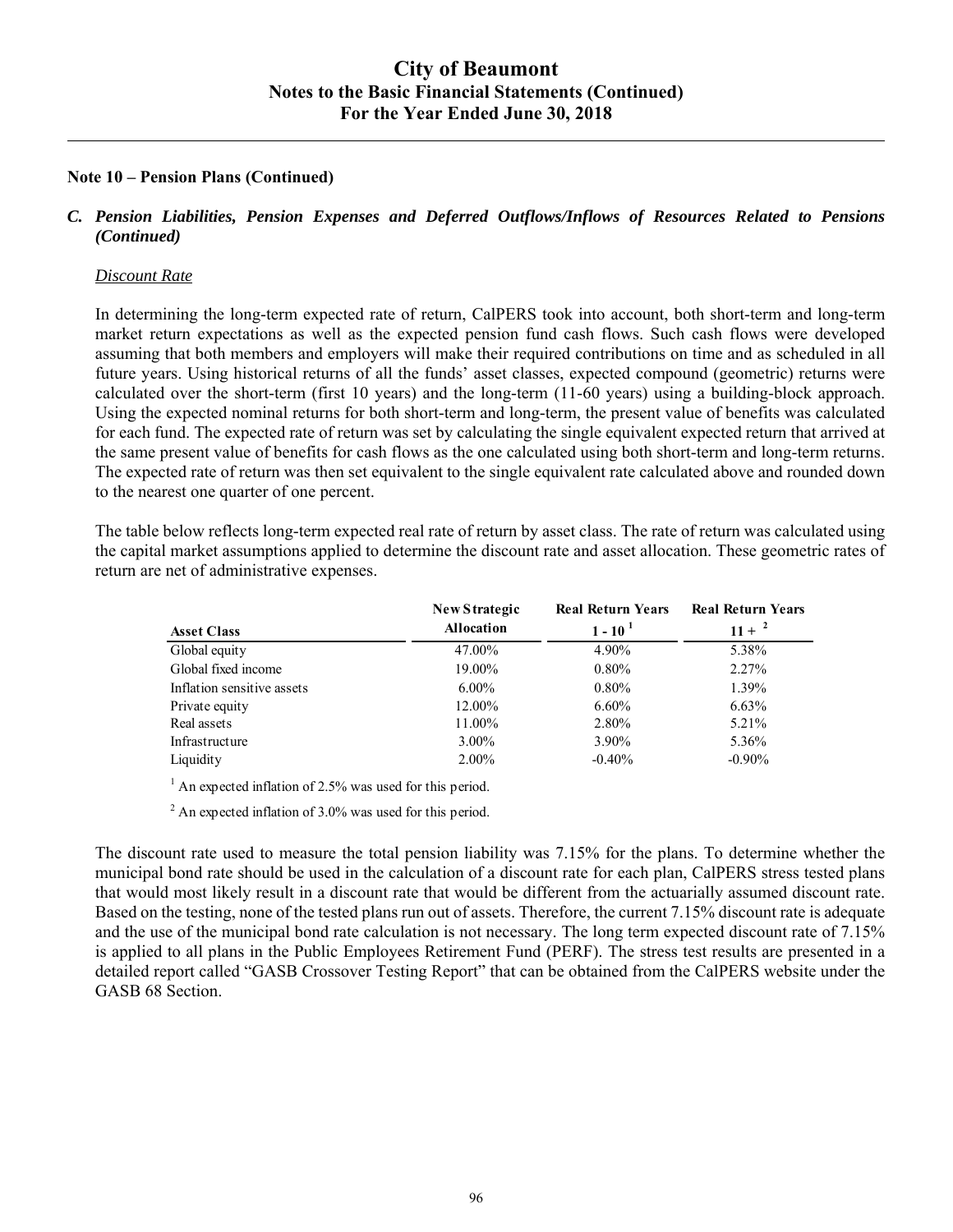# *C. Pension Liabilities, Pension Expenses and Deferred Outflows/Inflows of Resources Related to Pensions (Continued)*

#### *Discount Rate (Continued)*

The long-term discount rate should be determined without reduction for pension plan administrative expense. The 7.00% investment return assumption used in this accounting valuation is net of administrative expenses. Administrative expenses are assumed to be 15 basis points. An investment return excluding administrative expenses would have been 7.15%. Using this lower discount rate has resulted in a slightly higher Total Pension Liability and Net Pension Liability. The difference was deemed immaterial to the Public Agency Cost Sharing Multiple-Employer Defined Benefit Pension Plan.

#### *Sensitivity of the Proportionate Share of the Net Pension Liability to Changes in the Discount Rate*

The following presents the City's proportionate share of the net position liability for the Plan, calculated using the discount rate for each Plan, as well as what the City's proportionate share of the net pension liability would be if it were calculated using a discount rate that is 1-percentage point lower or 1-percentage point higher than the current rate:

|                |    | Discount Rate - 1%<br>$(6.15\%)$ | <b>Plan's Net Pension Liability/(Asset)</b><br><b>Current Discount</b> Discount Rate $+1\%$<br>Rate (7.15%)<br>$(8.15\%)$<br>6,840,289<br>3,462,433<br>S<br>10,177,973<br>5,712,805<br>S<br>9,175,238<br>17,018,262<br>S |  |  |
|----------------|----|----------------------------------|--------------------------------------------------------------------------------------------------------------------------------------------------------------------------------------------------------------------------|--|--|
| M iscellaneous | S  | 10,918,752                       |                                                                                                                                                                                                                          |  |  |
| Safety         | \$ | 15,640,286                       |                                                                                                                                                                                                                          |  |  |
| Total          | S  | 26,559,038                       |                                                                                                                                                                                                                          |  |  |

# *Pension Plan Fiduciary Net Position*

Detailed information about the pension plan's fiduciary net position is available in the separately issued CalPERS financial reports.

#### *D. Payable to the Pension Plan*

At June 30, 2018, the City had no outstanding amounts owed to the pension plan for contributions for the year ended June 30, 2018.

# **Note 11 – Other Required Disclosures**

# **A. Deficit Net Position**

At June 30, 2018, the Governmental Activities on the Statement of Net Position had an unrestricted net position deficit of (\$7,563,390). The Governmental Activities Statement of Net Position also has a net pension liability (net of pension related deferred outflows/inflows) of \$13,550,602, which is a primary cause for the unrestricted net position deficit. The City participates in retirement plans which are administered by CalPERS, a state wide agency who sets the funding policies when determining the City's contribution rates. Therefore, the unfunded liability is a result of the CalPERS required contributions. CalPERS pension liability is a result of the CalPERS administrative estimates of earnings, retirement age, and discount rate of the participating programs and are beyond the City's control. The City is at the early stages of evaluating strategies to meet their pension obligations to manage the future unfunded pension liabilities.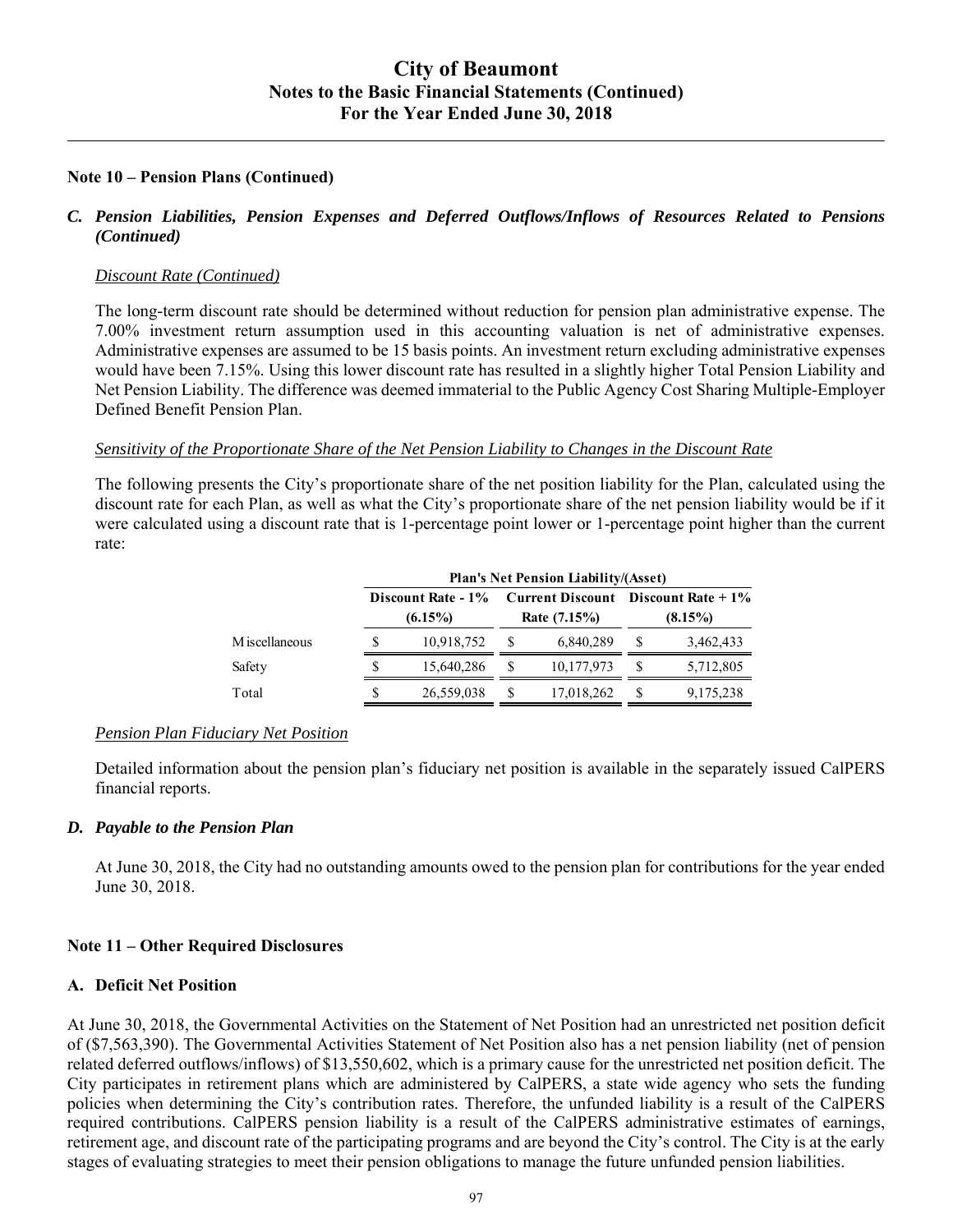# **Note 11 – Other Required Disclosures (Continued)**

#### **B. Expenditures Exceeding Appropriations**

For the year ended June 30, 2018, expenditures exceeded appropriations in the following functions of the General Fund:

| Fund                     | Function              |     | Excess Expenditures |  |  |  |
|--------------------------|-----------------------|-----|---------------------|--|--|--|
| General Fund             | General Government    | S   | (319,066)           |  |  |  |
| General Fund             | Capital Outlay        | S   | (149, 961)          |  |  |  |
| General Fund             | Debt Service          | S   | (329.916)           |  |  |  |
| CFD Special Revenue Fund | Community Development | \$. | (328,966)           |  |  |  |

The budget was established in a manner different than the reporting, and though certain line items were over the departments were within budget. Future budgets will consider all reporting elements for proper alignment.

# **Note 12 – Classification of Fund Balances**

|                                 |   |                 |               |                                                          |    | <b>Major Funds</b>                                                                                                   |                 |                                                                          |               |                                       |   |               |
|---------------------------------|---|-----------------|---------------|----------------------------------------------------------|----|----------------------------------------------------------------------------------------------------------------------|-----------------|--------------------------------------------------------------------------|---------------|---------------------------------------|---|---------------|
|                                 |   | General<br>Fund |               | Community<br><b>Facilities</b><br>District (CFD)<br>Fund |    | Community<br><b>Facilities</b><br>District (CFD)<br><b>Special Revenue Capital Projects Capital Projects</b><br>Fund | General<br>Fund | <b>Beaumont</b><br>Financing<br>Authority<br><b>Debt Service</b><br>Fund |               | Other<br>Governmental<br><b>Funds</b> |   | Total         |
| Nonspendable:                   |   |                 |               |                                                          |    |                                                                                                                      |                 |                                                                          |               |                                       |   |               |
| Loans receivable                | S | 215,904         | <sup>\$</sup> |                                                          | S  | ۰                                                                                                                    | \$              | \$                                                                       | <sup>\$</sup> |                                       | S | 215,904       |
| <b>Total nonspendable</b>       |   | 215,904         |               |                                                          |    |                                                                                                                      |                 |                                                                          |               |                                       |   | 215,904       |
| <b>Restricted:</b>              |   |                 |               |                                                          |    |                                                                                                                      |                 |                                                                          |               |                                       |   |               |
| State Gas Tax                   |   |                 |               |                                                          |    |                                                                                                                      |                 |                                                                          |               | 263,369                               |   | 263,369       |
| AB 2766                         |   |                 |               |                                                          |    |                                                                                                                      |                 |                                                                          |               | 370,379                               |   | 370,379       |
| <b>PEG</b> Fees                 |   |                 |               |                                                          |    |                                                                                                                      |                 |                                                                          |               | 250,014                               |   | 250,014       |
| <b>COPS</b> Grant               |   |                 |               |                                                          |    |                                                                                                                      |                 |                                                                          |               | 294,816                               |   | 294,816       |
| <b>State Asset Forfeiture</b>   |   |                 |               |                                                          |    |                                                                                                                      |                 |                                                                          |               | 295,957                               |   | 295,957       |
| <b>Federal Asset Forfeiture</b> |   |                 |               |                                                          |    |                                                                                                                      |                 |                                                                          |               | 197,368                               |   | 197,368       |
| Other Special Projects          |   |                 |               |                                                          |    |                                                                                                                      |                 |                                                                          |               | 90,333                                |   | 90,333        |
| Capital projects                |   |                 |               |                                                          |    | 15,683,985                                                                                                           |                 |                                                                          |               |                                       |   | 15,683,985    |
| Debt service                    |   |                 |               |                                                          |    |                                                                                                                      |                 | 101,180,155                                                              |               |                                       |   | 101,180,155   |
| Community Facilities Districts  |   |                 |               | 8,462,228                                                |    |                                                                                                                      |                 |                                                                          |               |                                       |   | 8,462,228     |
| <b>Total restricted</b>         |   |                 |               | 8,462,228                                                |    | 15,683,985                                                                                                           |                 | 101,180,155                                                              |               | 1,762,236                             |   | 127,088,604   |
| Committed:                      |   |                 |               |                                                          |    |                                                                                                                      |                 |                                                                          |               |                                       |   |               |
| Capital Projects                |   |                 |               |                                                          |    |                                                                                                                      | 6,839,275       |                                                                          |               |                                       |   | 6,839,275     |
| <b>Total committed</b>          |   |                 |               |                                                          |    | ۰                                                                                                                    | 6,839,275       |                                                                          |               |                                       |   | 6,839,275     |
| Unassigned                      |   | 10,315,492      |               |                                                          |    |                                                                                                                      |                 |                                                                          |               |                                       |   | 10,315,492    |
| <b>Total Fund Balances</b>      | S | 10,531,396      | \$            | 8,462,228                                                | \$ | 15,683,985                                                                                                           | \$<br>6,839,275 | \$101,180,155                                                            | S             | 1,762,236                             |   | \$144,459,275 |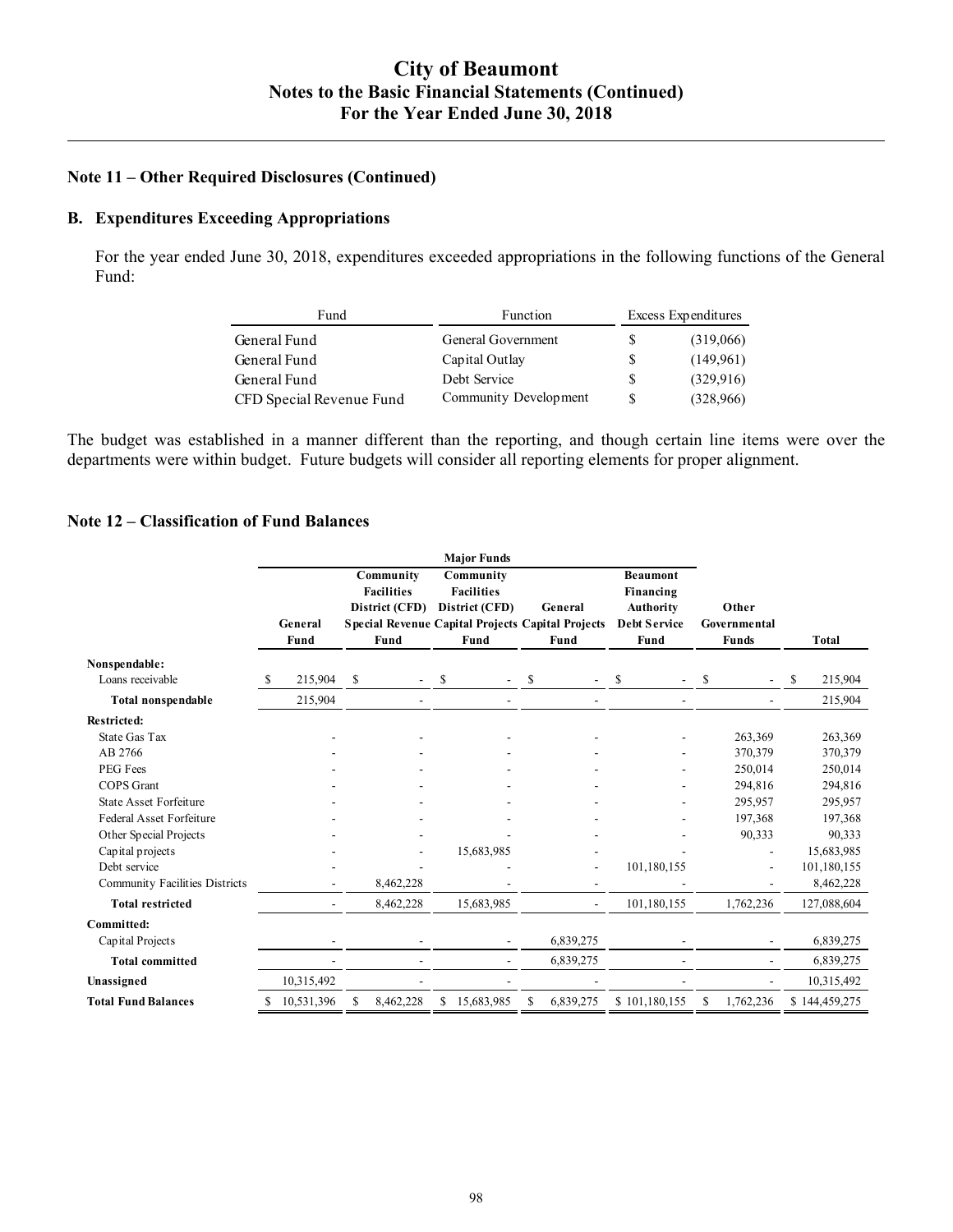#### **Note 13 – Commitments and Contingencies**

# **A. Litigation**

The City is a defendant in a number of lawsuits and a recipient of a number of claims that have arisen in the normal course of business. While substantial damages are alleged in some of these actions, their outcome cannot be predicted with certainty.

# **B. Grants**

Amounts received or receivable from granting agencies are subject to audit and adjustment by grantor agencies. While no matters of non-compliance were disclosed by the audit of the financial statements or single audit of the Federal grant programs, grantor agencies may subject grant programs to additional compliance tests, which may result in disallowed costs. In the opinion of management, future disallowances of current or prior grant expenditures, if any, would not have a material adverse effect on the financial position of the City.

# **C. Construction Commitments**

Various construction projects in all fund types were in progress at June 30, 2018 with a planned cost to complete of approximately \$15,779,000.

#### **D. WRCOG Restated Settlement Agreement**

In May 2017, the City and Western Riverside Council of Governments ("WRCOG") entered into an Amended and Restated Settlement Agreement and Release (the "WRCOG Settlement"), which resolved the approximately \$62 million judgment WRCOG had obtained against the City. Under the terms of the WRCOG Settlement, the City and WRCOG agreed that the City would rejoin WRCOG and adopt the WRCOG TUMF ordinance. Since the settlement, the City rejoined WRCOG and the TUMF program and as a result, and pursuant to the WRCOG Settlement, the City is now eligible to receive Measure A revenues from the Riverside County Transportation Commission (RCTC) based on the following schedule:

| Period                                                                           | WRCOG* | City |
|----------------------------------------------------------------------------------|--------|------|
| Approval Date thru 5th Anniversary of Approval                                   | $0\%$  | 100% |
| Second five year period                                                          | 25%    | 75%  |
| Third five year period                                                           | 40%    | 60%  |
| Fourth five year period                                                          | 60%    | 40%  |
| End of fourth five year period through June 2039                                 | 75%    | 25%  |
| $*$ WDCOC's shape of Magazine A processes shall not accord a total of CO 400,000 |        |      |

WRCOG's share of Measure A revenues shall not exceed a total of \$9,400,000

In October 2017, the City segregated \$3,000,000, designated for funding Pennsylvania Avenue improvements in accordance with the agreement. The City agreed to complete needed transportation improvements as follows:

| Improvement                               | <b>Estimated Cost</b> | <b>Completion Deadline</b> |
|-------------------------------------------|-----------------------|----------------------------|
| Oak Valley Parkway, Segments 3, 4, and 15 | \$1,200,000           | By January 1, $2022$       |
| Pennsylvania Avenue                       | \$3.800.000           | None                       |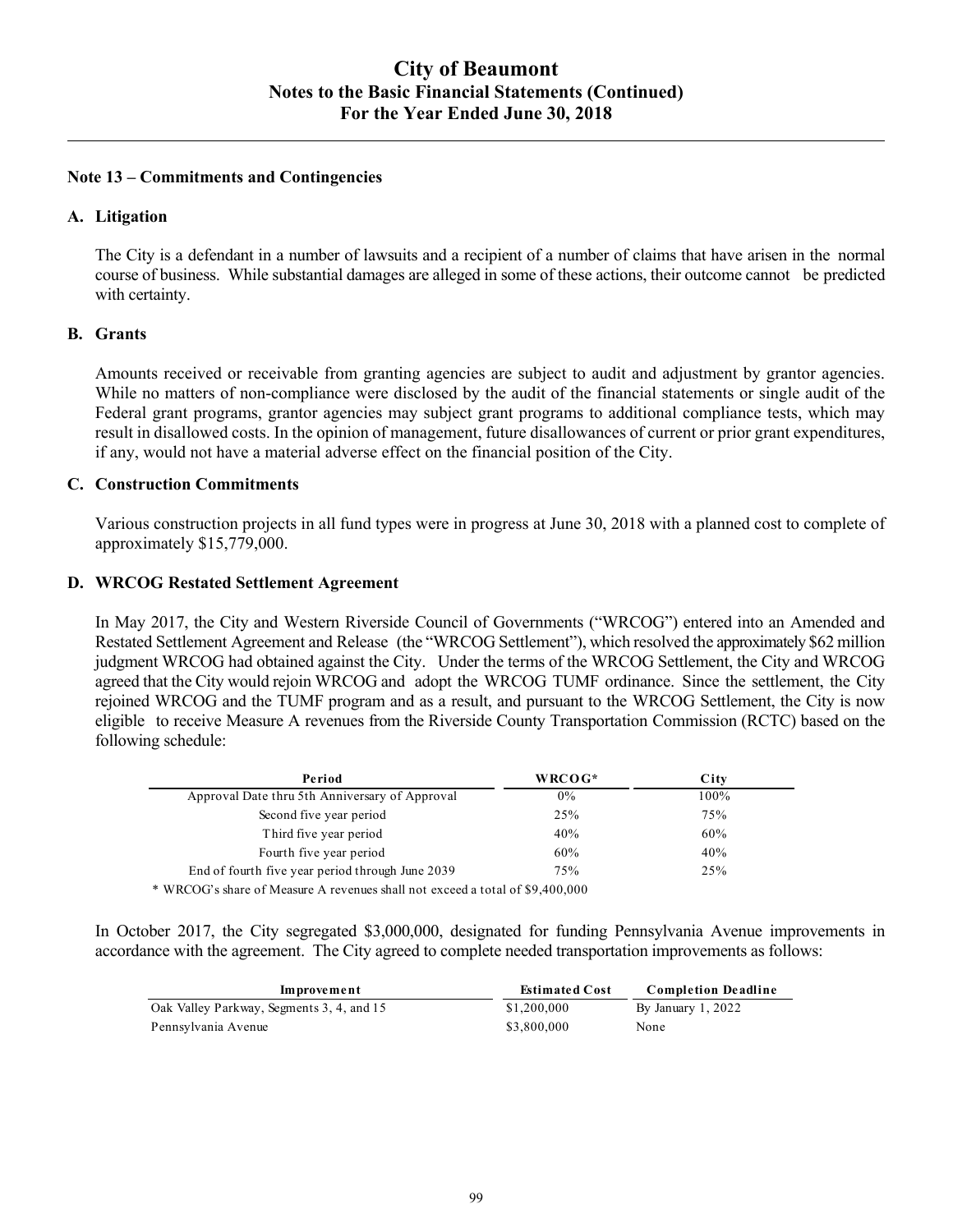# **Note 13 – Commitments and Contingencies (Continued)**

# **D. WRCOG Restated Settlement Agreement (Continued)**

The City also agreed to assign Third Party Claims to WRCOG to diligently pursue civil lawsuits and through requests/applications for restitution in the criminal actions pending against Third Parties. Recovery related to Third Party Claims would be shared on the following schedule:

| Recovery Amount                                                                                              | <b>WRCOG</b> | $City**$ |
|--------------------------------------------------------------------------------------------------------------|--------------|----------|
| First \$9,000,000                                                                                            | $100\%$      | $0\%$    |
| $$9,000,001 - $12,000,000$                                                                                   | 85%          | 15%      |
| $$12,000,001 - $18,000,000$                                                                                  | 65%          | 35%      |
| \$18,000,001 and above                                                                                       | 50%          | 50%      |
| **City guarantees \$7,000,000 recovery to WRCOG and will pay 50% of the legal fees not to exceed \$1,000,000 |              |          |

The settlement agreement stipulates that if Third Party Claims have not produced recoveries of at least \$8,000,000 by July 2, 2022, the City will begin making payments to WRCOG in 20 equal annual installments beginning August 1, 2022. Any subsequent recoveries would adjust the annual installments as necessary. As of June 30, 2018, the City has received recoveries totaling \$305,005 and WRCOG has recovered approximately \$9,600,000. The City

now shares in recoveries based on the settlement agreement; therefore, a liability has not been accrued.

Additionally, in October 2017, two of the seven criminal cases were resolved with guilty pleas with a restitution payment due to the City of \$3,000,000. In December 2017, four more of the seven criminal cases were resolved with guilty pleas and restitution payments due of another \$8,000,000. The last case was settled in September 2018 with a guilty plea.

WRCOG has released and discharged the City from the WROCG judgment and Attorneys' Fee Award and interest, which collectively exceeded \$62 million. WRCOG and the City also agreed that the litigation, judgment and pending appeals would be dismissed thereby ending the litigation between WRCOG and the City.

# **Note 14 – Developer Capital Contributions**

In February 2017, the City agreed under a settlement agreement with a developer and the CFD, to use commercially reasonable efforts to facilitate the issuance of CFD bonds for purposes of reimbursement of the construction costs of certain infrastructure improvements and for future improvements. For the infrastructure that was constructed, completed, placed in service and accepted by the City prior to June 30, 2016, these infrastructure assets were capitalized and reported as governmental owned infrastructure assets.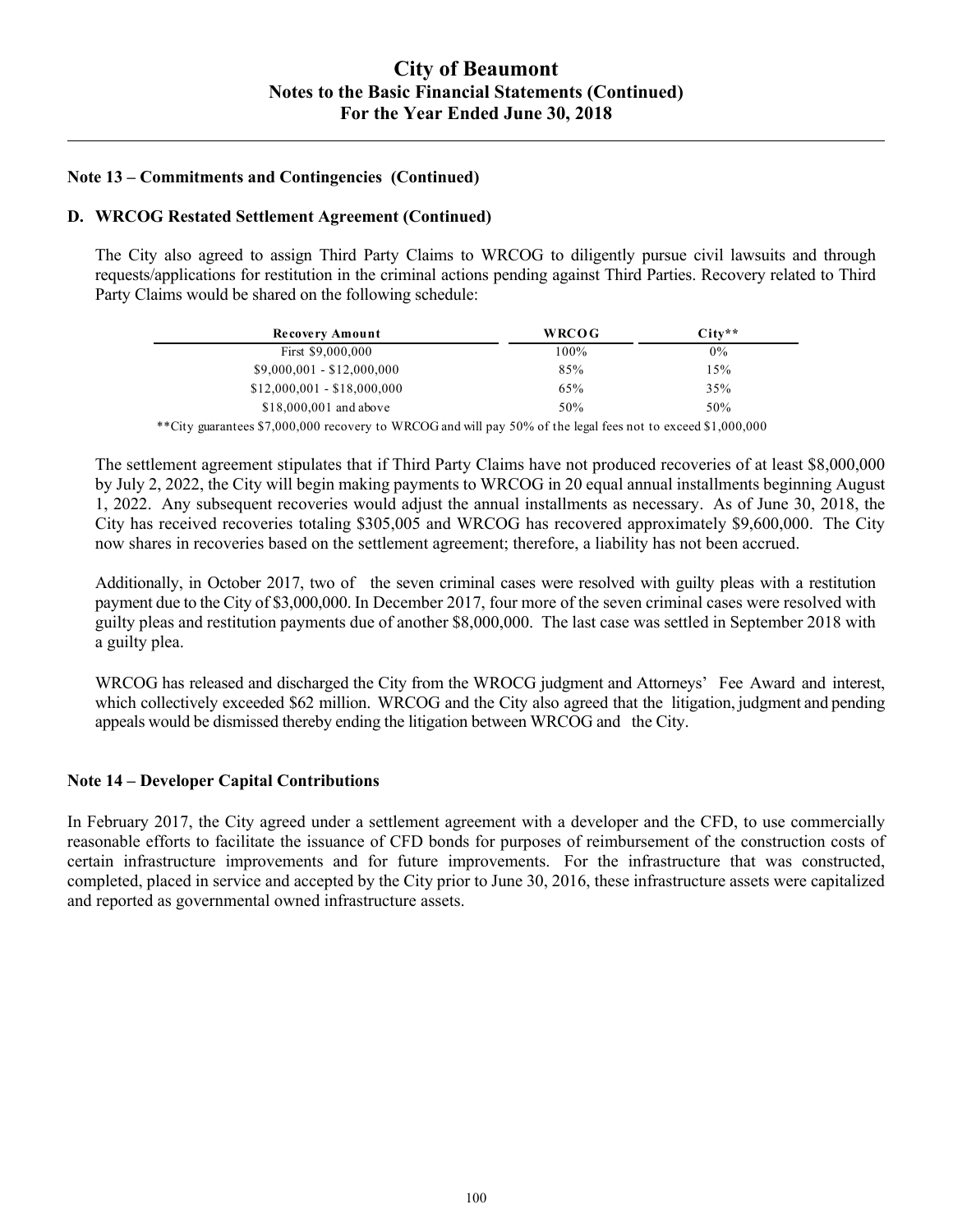# **City of Beaumont Notes to the Basic Financial Statements (Continued) For the Year Ended June 30, 2018**

## **Note 14 – Developer Capital Contributions (Continued)**

The distribution of proceeds from the District Bonds to the developer for reimbursement of previously capitalized infrastructure is detailed in the table below and totaled \$30,961,271. Infrastructure assets constructed and recognized as developer capital contributions in the statement of activities in fiscal year June 30, 2018 totaled \$11,343,940. These infrastructure assets are constructed through the use of District Bond proceeds, the activity is reported within the Agency Fund.

| <b>Payment Source</b>                                                                        | Date      | Developer  |   | Amount      |
|----------------------------------------------------------------------------------------------|-----------|------------|---|-------------|
| City Paid - Source (2012A Bonds - IA 8C)                                                     | 1/4/2018  | Pardee     | S | 2,789,550   |
| City Paid - Source (2013A Bonds - IA 19C)                                                    | 6/11/2018 | <b>SDC</b> |   | 4,465,370   |
| City Paid - Source (2017A Bonds - IA 8D)                                                     | 6/27/2018 | Pardee     |   | 7,322,774   |
| City Paid - Source (2017A Bonds - IA 17C)                                                    | 6/27/2018 | Pardee     |   | 8,325,283   |
| City Paid - Source (2017A Bonds - IA 8C)                                                     | 6/27/2018 | Pardee     |   | 8,058,294   |
| Total payments for assets previously included in the City's infrastructure management system |           |            |   | 30,961,271  |
|                                                                                              |           |            |   |             |
| City Paid - Source (2017A Bonds - IA 8C)                                                     | 6/27/2018 | Pardee     | S | 8, 345, 771 |
| Paid with Developer Contribution                                                             | 6/27/2018 | Pardee     |   | 2,998,169   |
| Total payments for land added to City's capital assets in current year                       |           | 11,343,940 |   |             |

## **Note 15 – Special Item**

In July 2017, the BFA completed refunding transactions through a private placement for twelve (12) of the community facility district bond issues. A portion of the funds used to complete the refunding's were provided from funds held by the City in pooled cash and from the BFA's restricted cash with fiscal agent. The City cash included special tax revenue funds on hand, future facilities deposits, and the BFA restricted cash included bond reserve and other funds held with the trustee. In total \$11,947,642 was contributed from City accounts to the CFD Collection Fund as part of the refunding of the 12 bond issuances.

## **Note 16 – Prior Period Adjustments**

## *A. Government-Wide Financial Statements*

The beginning net position at July 1, 2017 of the Government-wide Financial Statements were restated as follows:

|                                                       |    | Governmental<br><b>Activities</b> |
|-------------------------------------------------------|----|-----------------------------------|
| Net position, as previously reported, at July 1, 2017 |    | 281,390,816                       |
| To record accounting change for CFD Bond Proceeds     |    | (11, 524, 934)                    |
| Net position at July 1, 2017, as restated             | -S | 269,865,882                       |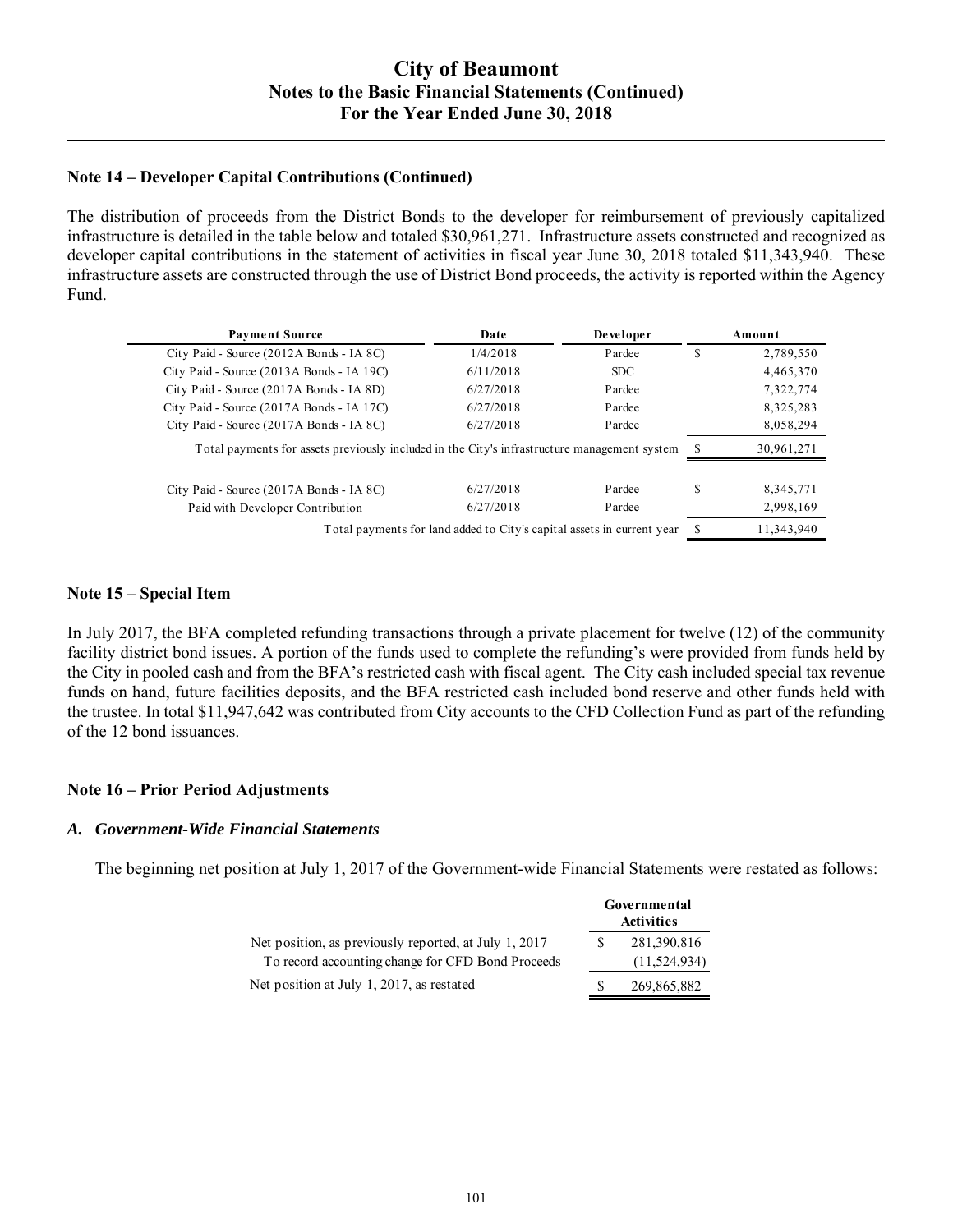## **Note 16 – Prior Period Adjustments (Continued)**

### *B. Governmental Fund Financial Statements*

The beginning net position at July 1, 2017 for the Governmental Fund Financial Statements were restated as follows:

|                                                                                                            |   | <b>Community Facilitie</b><br>District (CFD)<br><b>Capital Projects</b><br>Fund |
|------------------------------------------------------------------------------------------------------------|---|---------------------------------------------------------------------------------|
| Net position, as previously reported, at July 1, 2017<br>To record accounting change for CFD Bond Proceeds | S | 25,157,602<br>(11, 524, 934)                                                    |
| Net position at July 1, 2017, as restated                                                                  |   | 13,632,668                                                                      |

## **Note 17 - Subsequent Events**

## **Wastewater Revenue Bonds**

On July 3, 2018, the City and the BPIA adopted Resolution Nos. 2018-32 and BPIA2018-01, respectively, approving the issuance of bonds (the "2018 Bonds") by the BPIA to finance the acquisition and construction of certain improvements to the City's Wastewater System.

The wastewater revenue bonds issued in the amount of \$81,105,000 closed on September 18, 2018 as a direct placement at an interest rate of 5.0%. The 2018 Bonds will be used to finance the acquisition and construction of certain improvements to the City's Wastewater System, to purchase a debt service reserve policy to be issued by Assured Guaranty Municipal Corp for deposit in a reserve fund, and to pay costs incurred in connection with the issuance of the 2018 Bonds.

The bonds consist of \$38,190,000 in serial bonds which mature from 2019-2038 in amounts ranging from \$1,000,000 to \$2,855,000, \$16,620,000 in term bonds which mature in fiscal year 2043, and \$26,295,000 terms bonds which mature in 2049. Principal is payable on September 1 of each year through June 2049. Interest is paid semi-annually on March 1 and September 1, at interest rates ranging from 3.00% to 5.00%. The bonds were issued at a premium of \$9,698,952 and issuance costs totaled \$803,952.

## **2018 CFD Special Tax Bonds, Series A (IA No. 7B, 7D, 8E)**

On October 16, 2018, the City authorized the issuance of CFD special tax refunding bonds (IA No. 7B, 7D, 8E) in the amount of \$18,775,000 to finance a portion of the costs of acquiring and constructing certain public infrastructure improvements necessary for development of property within the specific improvement areas. Interest on the bonds is payable semi-annually on March 1 and September 1 of each year as follows:

| Improvement Area | Initial Payment | Interest Rate  | Final Payment |
|------------------|-----------------|----------------|---------------|
| 7R               | 9/1/2019        | 3.00% to 4.00% | 9/1/2039      |
| 7D.              | 9/1/2019        | 3.00% to 4.00% | 9/1/2038      |
| 8E               | 9/1/2019        | 2.00% to 5.00% | 9/1/2048      |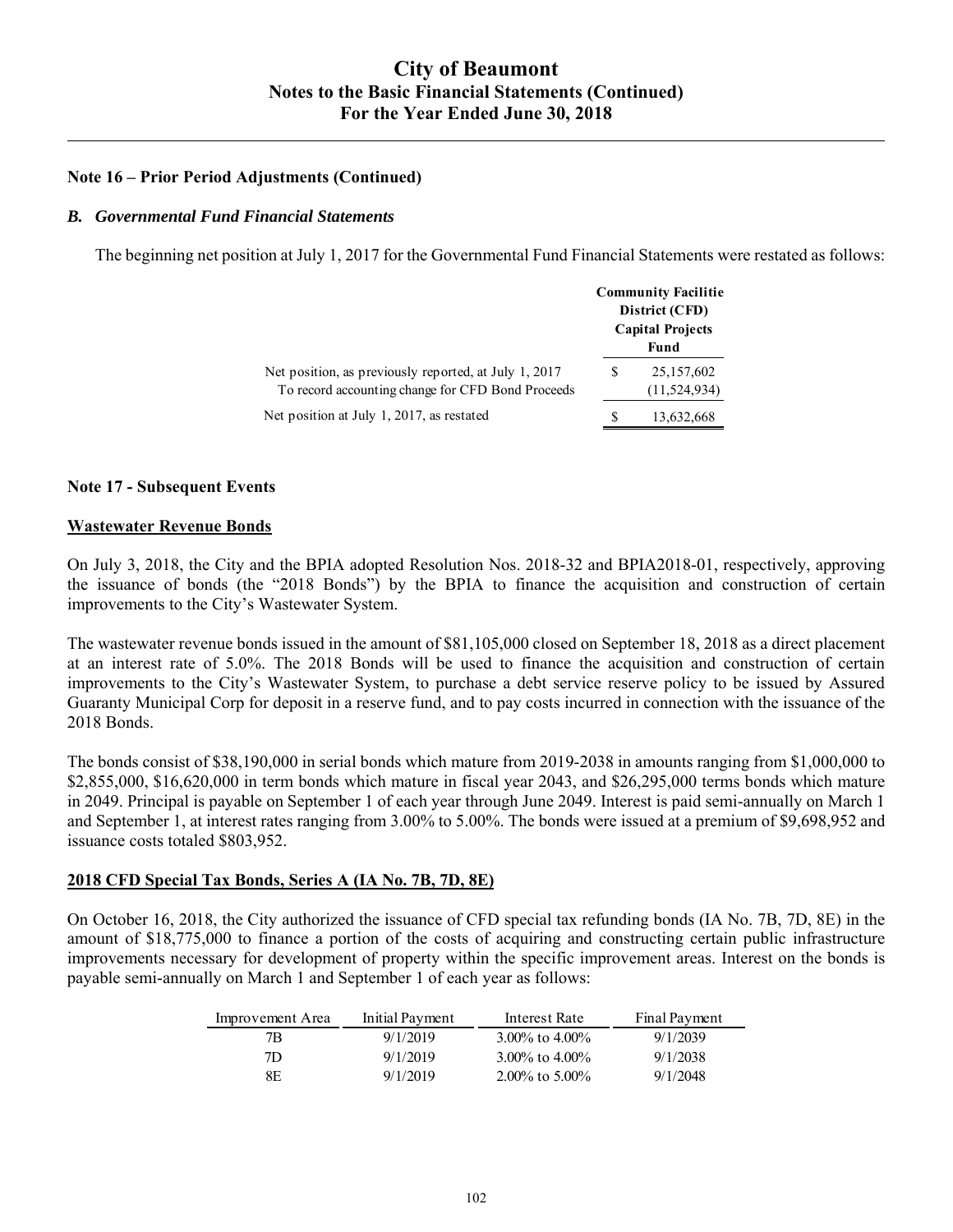## **Note 17 - Subsequent Events (Continued)**

### **2018 CFD Special Tax Bonds, Series A (IA No. 7B, 7D, 8E) (Continued)**

The notes are secured by a first pledge of the special tax revenues and funds on deposit in the Bond Fund, Reserve Fund, and Special Tax Fund. The City is not liable for repayment of the special tax refunding bonds and these debts do not constitute an obligation of the City.

## **2019 CFD Special Tax Bonds, Series A (IA 2016-1)**

On February 19, 2019, the City authorized the issuance of CFD special tax refunding bonds (IA No. 2016-1) in the amount of \$9,045,000 to finance a portion of the costs of acquiring and constructing certain public infrastructure improvements necessary for development of property within the specific improvement area. Interest on the bonds is payable semi-annually on March 1 and September 1 of each year through September 2049, beginning on March 1, 2020. The bonds bear interest ranging from 2.25% to 5.00%. Principal payments are due annually beginning on September 1, 2019. The notes are secured by a first pledge of the special tax revenues and funds on deposit in the Bond Fund, Reserve Fund, and Special Tax Fund. The City is not liable for repayment of the special tax refunding bonds and these debts do not constitute an obligation of the City.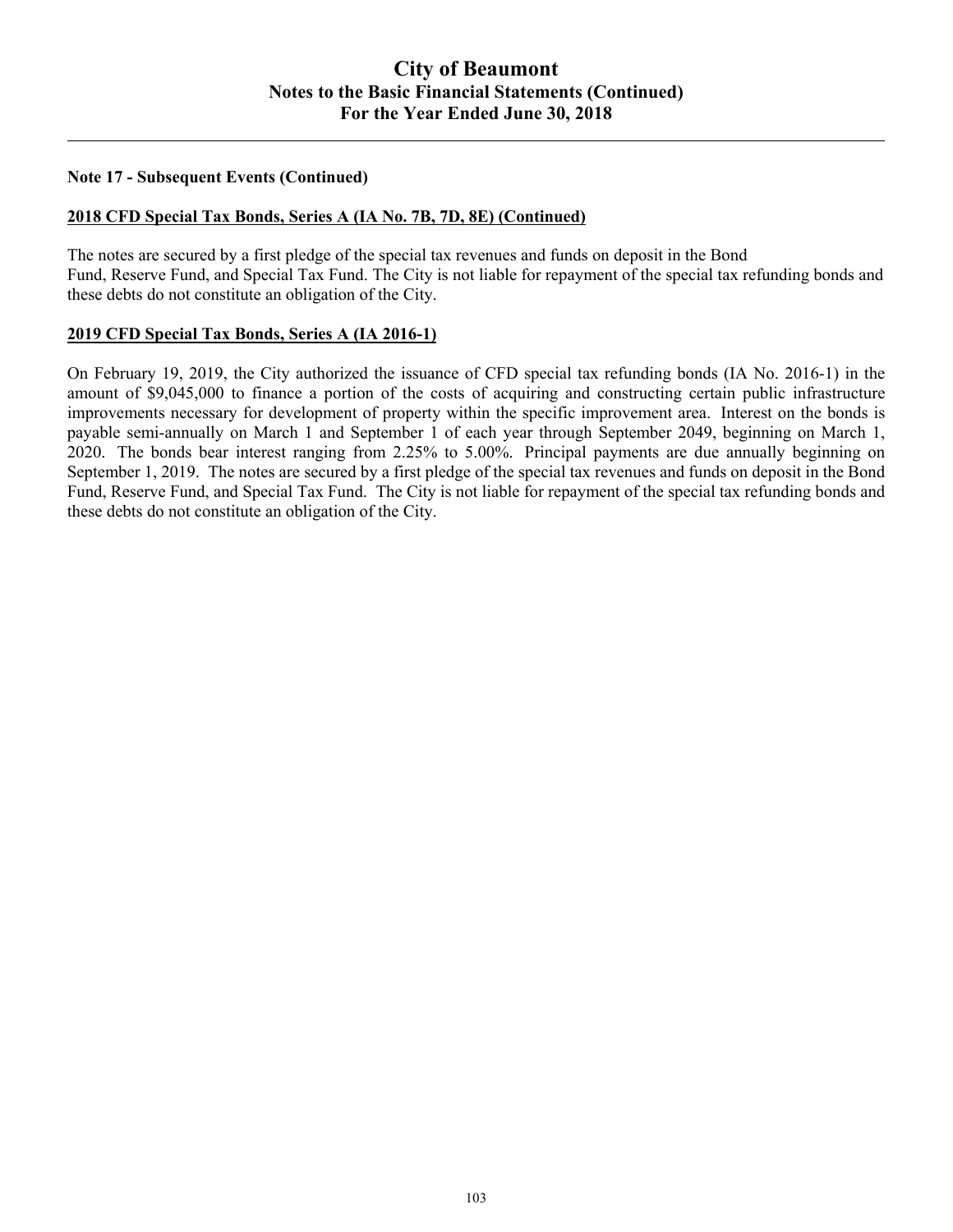# **This Page Intentionally Left Blank**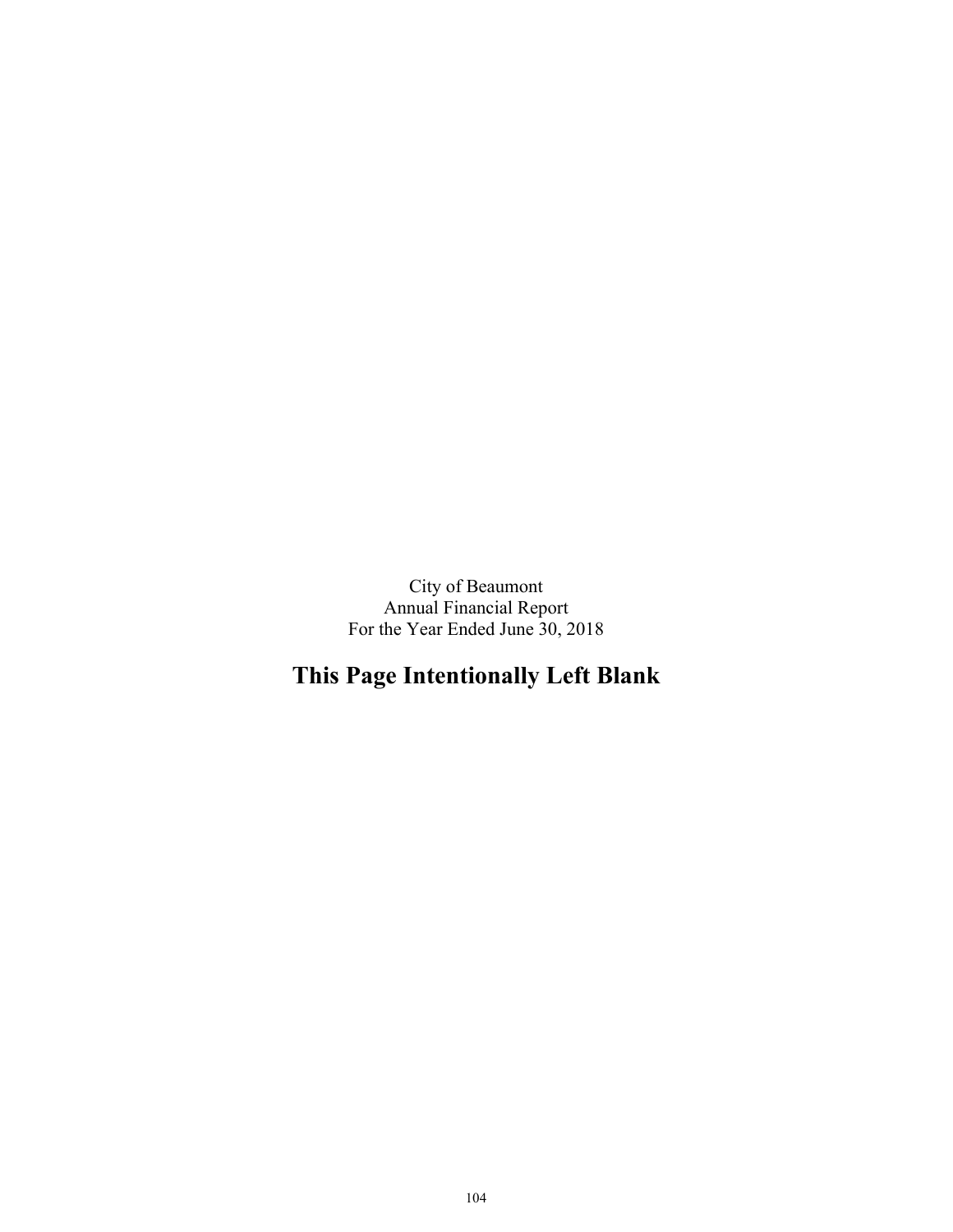**Required Supplementary Information (Unaudited)**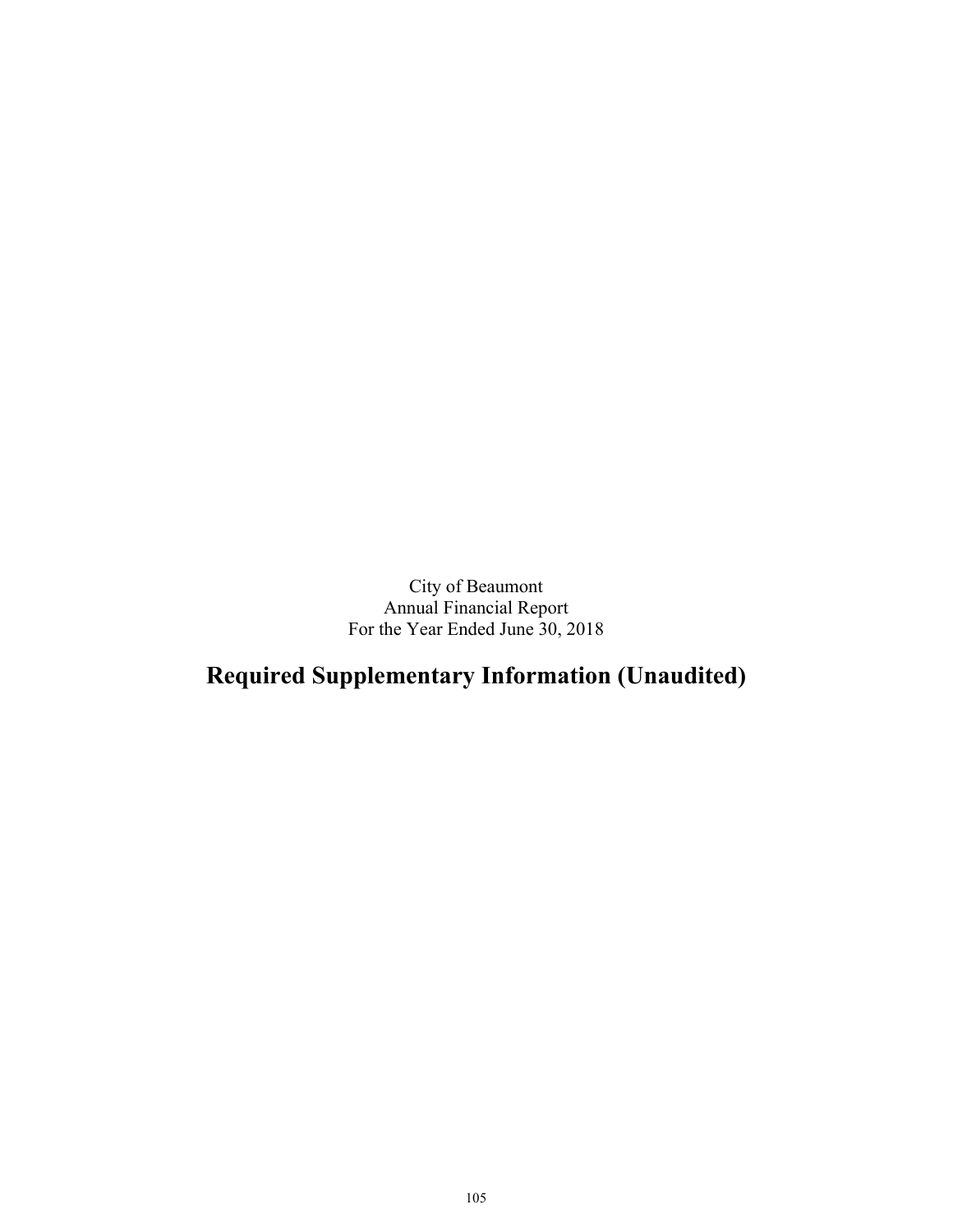# **This Page Intentionally Left Blank**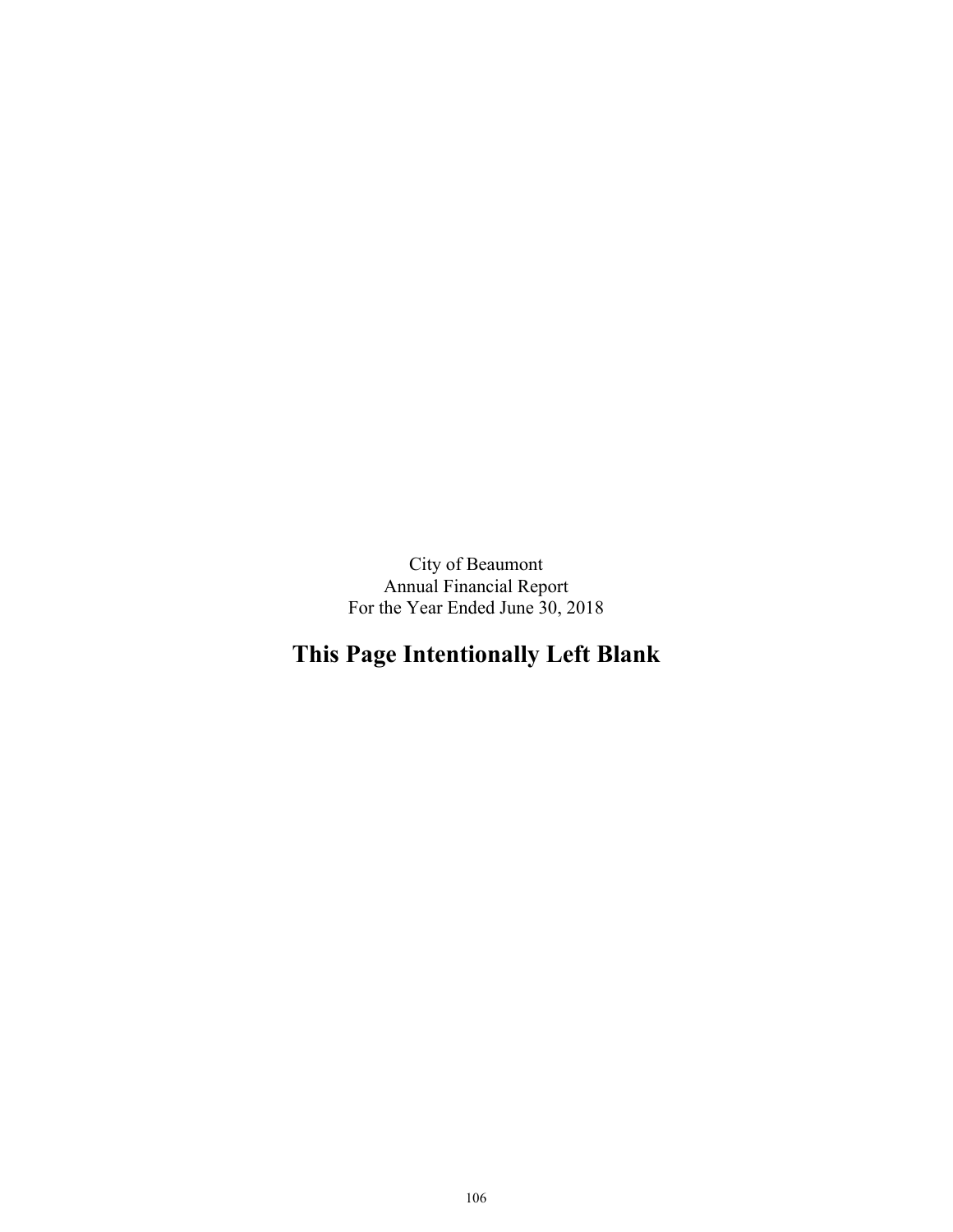# **City of Beaumont Budgetary Information For the Year Ended June 30, 2018**

## **Note 1 – Budgetary Information**

The City Council approves each year's budget submitted by the City Manager prior to the beginning of the new fiscal year. Public hearings are conducted prior to its adoption by the Council. All supplemental appropriations, where required during the period, are also approved by the Council. Intradepartmental budget transfers are approved by the City Manager. In most cases, expenditures may not exceed appropriations at the departmental level within the general fund and at the fund level for other major special revenue funds. At fiscal year-end, all operating budget appropriations lapse.

Budgets for governmental funds are adopted on a basis consistent with generally accepted accounting principles (GAAP).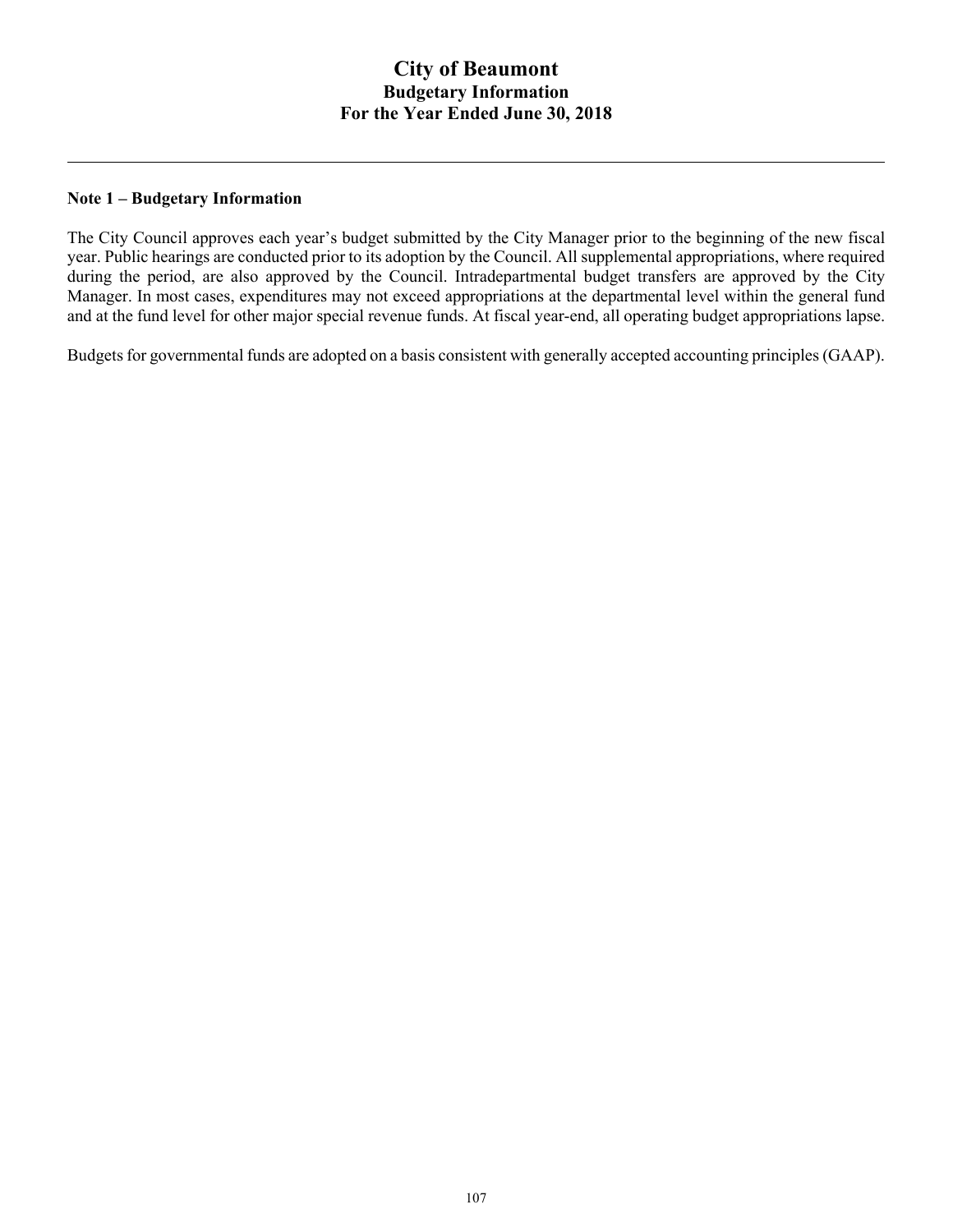## **City of Beaumont Budgetary Comparison Schedule General Fund For the Year Ended June 30, 2018**

| Final<br><b>Final Budget</b><br>Original<br>Amounts<br><b>REVENUES:</b><br>\$<br>\$<br>10,928,630<br>\$<br>11,028,630<br>\$<br>Taxes<br>12,163,969<br>1,135,339<br>Franchise fees<br>2,667,180<br>3,297,180<br>3,285,697<br>(11, 483)<br>3,820,000<br>3,827,288<br>4,137,217<br>309,929<br>Intergovernmental<br>License and permits<br>330,000<br>1,174,000<br>2,939,891<br>1,765,891<br>Fines and forfeitures<br>147,000<br>283,000<br>262,278<br>(20, 722)<br>Assessment levied<br>488,000<br>488,000<br>554,487<br>66,487<br>Use of money and property<br>170,000<br>178,111<br>58,111<br>120,000<br>Charges for services<br>7,105,500<br>7,754,417<br>7,654,000<br>100,417<br>Other revenues<br>22,000<br>176,500<br>573,642<br>397,142<br>25,678,310<br><b>Total revenues</b><br>28,048,598<br>31,849,709<br>3,801,111<br><b>EXPENDITURES:</b><br>Current:<br>General government<br>4,053,389<br>4,115,107<br>4,434,173<br>(319,066)<br>Public safety<br>13,090,524<br>14,270,022<br>12,918,763<br>1,351,259<br>Public works<br>4,352,416<br>4,139,501<br>3,161,648<br>1,190,768<br>Community development<br>1,576,558<br>1,843,935<br>1,430,407<br>146,151<br>Community services<br>3,374,856<br>3,070,774<br>3,176,461<br>304,082<br>Refuse<br>4,582,000<br>4,922,000<br>4,899,889<br>22,111<br>Capital outlay<br>352,500<br>757,461<br>(149, 961)<br>607,500<br>Debt service:<br>Principal<br>325,284<br>(325, 284)<br>4,632<br>(4, 632)<br>Interest<br>31,238,310<br>33,218,459<br>31,003,031<br>2,215,428<br><b>Total expenditures</b><br><b>REVENUES OVER</b><br>(5,560,000)<br>(5,169,861)<br>846,678<br>6,016,539<br>(UNDER) EXPENDITURES<br>OTHER FINANCING SOURCES (USES):<br>Obligations incurred on capital leases<br>132,444<br>132,444<br>Proceeds from sale of property<br>5,341<br>5,341<br>Transfers in<br>5,560,000<br>5,191,400<br>4,373,260<br>(818, 140)<br>Transfers (out)<br>(73, 867)<br>(73, 867)<br>5,560,000<br>Total other financing sources (uses)<br>5,191,400<br>4,437,178<br>(754,222)<br>$\mathbb{S}$<br>\$<br>Net change in fund balance<br>21,539<br>\$<br>5,262,317<br>5,283,856<br><b>FUND BALANCE:</b><br>Beginning of year<br>5,247,540<br>End of year<br>$\mathbb{S}$<br>10,531,396 |  | <b>Budgeted Amounts</b> | Actual | Variance with |  |  |  |  |
|----------------------------------------------------------------------------------------------------------------------------------------------------------------------------------------------------------------------------------------------------------------------------------------------------------------------------------------------------------------------------------------------------------------------------------------------------------------------------------------------------------------------------------------------------------------------------------------------------------------------------------------------------------------------------------------------------------------------------------------------------------------------------------------------------------------------------------------------------------------------------------------------------------------------------------------------------------------------------------------------------------------------------------------------------------------------------------------------------------------------------------------------------------------------------------------------------------------------------------------------------------------------------------------------------------------------------------------------------------------------------------------------------------------------------------------------------------------------------------------------------------------------------------------------------------------------------------------------------------------------------------------------------------------------------------------------------------------------------------------------------------------------------------------------------------------------------------------------------------------------------------------------------------------------------------------------------------------------------------------------------------------------------------------------------------------------------------------------------------------------------------------------------------------------------------------------------------------------------------|--|-------------------------|--------|---------------|--|--|--|--|
|                                                                                                                                                                                                                                                                                                                                                                                                                                                                                                                                                                                                                                                                                                                                                                                                                                                                                                                                                                                                                                                                                                                                                                                                                                                                                                                                                                                                                                                                                                                                                                                                                                                                                                                                                                                                                                                                                                                                                                                                                                                                                                                                                                                                                                  |  |                         |        |               |  |  |  |  |
|                                                                                                                                                                                                                                                                                                                                                                                                                                                                                                                                                                                                                                                                                                                                                                                                                                                                                                                                                                                                                                                                                                                                                                                                                                                                                                                                                                                                                                                                                                                                                                                                                                                                                                                                                                                                                                                                                                                                                                                                                                                                                                                                                                                                                                  |  |                         |        |               |  |  |  |  |
|                                                                                                                                                                                                                                                                                                                                                                                                                                                                                                                                                                                                                                                                                                                                                                                                                                                                                                                                                                                                                                                                                                                                                                                                                                                                                                                                                                                                                                                                                                                                                                                                                                                                                                                                                                                                                                                                                                                                                                                                                                                                                                                                                                                                                                  |  |                         |        |               |  |  |  |  |
|                                                                                                                                                                                                                                                                                                                                                                                                                                                                                                                                                                                                                                                                                                                                                                                                                                                                                                                                                                                                                                                                                                                                                                                                                                                                                                                                                                                                                                                                                                                                                                                                                                                                                                                                                                                                                                                                                                                                                                                                                                                                                                                                                                                                                                  |  |                         |        |               |  |  |  |  |
|                                                                                                                                                                                                                                                                                                                                                                                                                                                                                                                                                                                                                                                                                                                                                                                                                                                                                                                                                                                                                                                                                                                                                                                                                                                                                                                                                                                                                                                                                                                                                                                                                                                                                                                                                                                                                                                                                                                                                                                                                                                                                                                                                                                                                                  |  |                         |        |               |  |  |  |  |
|                                                                                                                                                                                                                                                                                                                                                                                                                                                                                                                                                                                                                                                                                                                                                                                                                                                                                                                                                                                                                                                                                                                                                                                                                                                                                                                                                                                                                                                                                                                                                                                                                                                                                                                                                                                                                                                                                                                                                                                                                                                                                                                                                                                                                                  |  |                         |        |               |  |  |  |  |
|                                                                                                                                                                                                                                                                                                                                                                                                                                                                                                                                                                                                                                                                                                                                                                                                                                                                                                                                                                                                                                                                                                                                                                                                                                                                                                                                                                                                                                                                                                                                                                                                                                                                                                                                                                                                                                                                                                                                                                                                                                                                                                                                                                                                                                  |  |                         |        |               |  |  |  |  |
|                                                                                                                                                                                                                                                                                                                                                                                                                                                                                                                                                                                                                                                                                                                                                                                                                                                                                                                                                                                                                                                                                                                                                                                                                                                                                                                                                                                                                                                                                                                                                                                                                                                                                                                                                                                                                                                                                                                                                                                                                                                                                                                                                                                                                                  |  |                         |        |               |  |  |  |  |
|                                                                                                                                                                                                                                                                                                                                                                                                                                                                                                                                                                                                                                                                                                                                                                                                                                                                                                                                                                                                                                                                                                                                                                                                                                                                                                                                                                                                                                                                                                                                                                                                                                                                                                                                                                                                                                                                                                                                                                                                                                                                                                                                                                                                                                  |  |                         |        |               |  |  |  |  |
|                                                                                                                                                                                                                                                                                                                                                                                                                                                                                                                                                                                                                                                                                                                                                                                                                                                                                                                                                                                                                                                                                                                                                                                                                                                                                                                                                                                                                                                                                                                                                                                                                                                                                                                                                                                                                                                                                                                                                                                                                                                                                                                                                                                                                                  |  |                         |        |               |  |  |  |  |
|                                                                                                                                                                                                                                                                                                                                                                                                                                                                                                                                                                                                                                                                                                                                                                                                                                                                                                                                                                                                                                                                                                                                                                                                                                                                                                                                                                                                                                                                                                                                                                                                                                                                                                                                                                                                                                                                                                                                                                                                                                                                                                                                                                                                                                  |  |                         |        |               |  |  |  |  |
|                                                                                                                                                                                                                                                                                                                                                                                                                                                                                                                                                                                                                                                                                                                                                                                                                                                                                                                                                                                                                                                                                                                                                                                                                                                                                                                                                                                                                                                                                                                                                                                                                                                                                                                                                                                                                                                                                                                                                                                                                                                                                                                                                                                                                                  |  |                         |        |               |  |  |  |  |
|                                                                                                                                                                                                                                                                                                                                                                                                                                                                                                                                                                                                                                                                                                                                                                                                                                                                                                                                                                                                                                                                                                                                                                                                                                                                                                                                                                                                                                                                                                                                                                                                                                                                                                                                                                                                                                                                                                                                                                                                                                                                                                                                                                                                                                  |  |                         |        |               |  |  |  |  |
|                                                                                                                                                                                                                                                                                                                                                                                                                                                                                                                                                                                                                                                                                                                                                                                                                                                                                                                                                                                                                                                                                                                                                                                                                                                                                                                                                                                                                                                                                                                                                                                                                                                                                                                                                                                                                                                                                                                                                                                                                                                                                                                                                                                                                                  |  |                         |        |               |  |  |  |  |
|                                                                                                                                                                                                                                                                                                                                                                                                                                                                                                                                                                                                                                                                                                                                                                                                                                                                                                                                                                                                                                                                                                                                                                                                                                                                                                                                                                                                                                                                                                                                                                                                                                                                                                                                                                                                                                                                                                                                                                                                                                                                                                                                                                                                                                  |  |                         |        |               |  |  |  |  |
|                                                                                                                                                                                                                                                                                                                                                                                                                                                                                                                                                                                                                                                                                                                                                                                                                                                                                                                                                                                                                                                                                                                                                                                                                                                                                                                                                                                                                                                                                                                                                                                                                                                                                                                                                                                                                                                                                                                                                                                                                                                                                                                                                                                                                                  |  |                         |        |               |  |  |  |  |
|                                                                                                                                                                                                                                                                                                                                                                                                                                                                                                                                                                                                                                                                                                                                                                                                                                                                                                                                                                                                                                                                                                                                                                                                                                                                                                                                                                                                                                                                                                                                                                                                                                                                                                                                                                                                                                                                                                                                                                                                                                                                                                                                                                                                                                  |  |                         |        |               |  |  |  |  |
|                                                                                                                                                                                                                                                                                                                                                                                                                                                                                                                                                                                                                                                                                                                                                                                                                                                                                                                                                                                                                                                                                                                                                                                                                                                                                                                                                                                                                                                                                                                                                                                                                                                                                                                                                                                                                                                                                                                                                                                                                                                                                                                                                                                                                                  |  |                         |        |               |  |  |  |  |
|                                                                                                                                                                                                                                                                                                                                                                                                                                                                                                                                                                                                                                                                                                                                                                                                                                                                                                                                                                                                                                                                                                                                                                                                                                                                                                                                                                                                                                                                                                                                                                                                                                                                                                                                                                                                                                                                                                                                                                                                                                                                                                                                                                                                                                  |  |                         |        |               |  |  |  |  |
|                                                                                                                                                                                                                                                                                                                                                                                                                                                                                                                                                                                                                                                                                                                                                                                                                                                                                                                                                                                                                                                                                                                                                                                                                                                                                                                                                                                                                                                                                                                                                                                                                                                                                                                                                                                                                                                                                                                                                                                                                                                                                                                                                                                                                                  |  |                         |        |               |  |  |  |  |
|                                                                                                                                                                                                                                                                                                                                                                                                                                                                                                                                                                                                                                                                                                                                                                                                                                                                                                                                                                                                                                                                                                                                                                                                                                                                                                                                                                                                                                                                                                                                                                                                                                                                                                                                                                                                                                                                                                                                                                                                                                                                                                                                                                                                                                  |  |                         |        |               |  |  |  |  |
|                                                                                                                                                                                                                                                                                                                                                                                                                                                                                                                                                                                                                                                                                                                                                                                                                                                                                                                                                                                                                                                                                                                                                                                                                                                                                                                                                                                                                                                                                                                                                                                                                                                                                                                                                                                                                                                                                                                                                                                                                                                                                                                                                                                                                                  |  |                         |        |               |  |  |  |  |
|                                                                                                                                                                                                                                                                                                                                                                                                                                                                                                                                                                                                                                                                                                                                                                                                                                                                                                                                                                                                                                                                                                                                                                                                                                                                                                                                                                                                                                                                                                                                                                                                                                                                                                                                                                                                                                                                                                                                                                                                                                                                                                                                                                                                                                  |  |                         |        |               |  |  |  |  |
|                                                                                                                                                                                                                                                                                                                                                                                                                                                                                                                                                                                                                                                                                                                                                                                                                                                                                                                                                                                                                                                                                                                                                                                                                                                                                                                                                                                                                                                                                                                                                                                                                                                                                                                                                                                                                                                                                                                                                                                                                                                                                                                                                                                                                                  |  |                         |        |               |  |  |  |  |
|                                                                                                                                                                                                                                                                                                                                                                                                                                                                                                                                                                                                                                                                                                                                                                                                                                                                                                                                                                                                                                                                                                                                                                                                                                                                                                                                                                                                                                                                                                                                                                                                                                                                                                                                                                                                                                                                                                                                                                                                                                                                                                                                                                                                                                  |  |                         |        |               |  |  |  |  |
|                                                                                                                                                                                                                                                                                                                                                                                                                                                                                                                                                                                                                                                                                                                                                                                                                                                                                                                                                                                                                                                                                                                                                                                                                                                                                                                                                                                                                                                                                                                                                                                                                                                                                                                                                                                                                                                                                                                                                                                                                                                                                                                                                                                                                                  |  |                         |        |               |  |  |  |  |
|                                                                                                                                                                                                                                                                                                                                                                                                                                                                                                                                                                                                                                                                                                                                                                                                                                                                                                                                                                                                                                                                                                                                                                                                                                                                                                                                                                                                                                                                                                                                                                                                                                                                                                                                                                                                                                                                                                                                                                                                                                                                                                                                                                                                                                  |  |                         |        |               |  |  |  |  |
|                                                                                                                                                                                                                                                                                                                                                                                                                                                                                                                                                                                                                                                                                                                                                                                                                                                                                                                                                                                                                                                                                                                                                                                                                                                                                                                                                                                                                                                                                                                                                                                                                                                                                                                                                                                                                                                                                                                                                                                                                                                                                                                                                                                                                                  |  |                         |        |               |  |  |  |  |
|                                                                                                                                                                                                                                                                                                                                                                                                                                                                                                                                                                                                                                                                                                                                                                                                                                                                                                                                                                                                                                                                                                                                                                                                                                                                                                                                                                                                                                                                                                                                                                                                                                                                                                                                                                                                                                                                                                                                                                                                                                                                                                                                                                                                                                  |  |                         |        |               |  |  |  |  |
|                                                                                                                                                                                                                                                                                                                                                                                                                                                                                                                                                                                                                                                                                                                                                                                                                                                                                                                                                                                                                                                                                                                                                                                                                                                                                                                                                                                                                                                                                                                                                                                                                                                                                                                                                                                                                                                                                                                                                                                                                                                                                                                                                                                                                                  |  |                         |        |               |  |  |  |  |
|                                                                                                                                                                                                                                                                                                                                                                                                                                                                                                                                                                                                                                                                                                                                                                                                                                                                                                                                                                                                                                                                                                                                                                                                                                                                                                                                                                                                                                                                                                                                                                                                                                                                                                                                                                                                                                                                                                                                                                                                                                                                                                                                                                                                                                  |  |                         |        |               |  |  |  |  |
|                                                                                                                                                                                                                                                                                                                                                                                                                                                                                                                                                                                                                                                                                                                                                                                                                                                                                                                                                                                                                                                                                                                                                                                                                                                                                                                                                                                                                                                                                                                                                                                                                                                                                                                                                                                                                                                                                                                                                                                                                                                                                                                                                                                                                                  |  |                         |        |               |  |  |  |  |
|                                                                                                                                                                                                                                                                                                                                                                                                                                                                                                                                                                                                                                                                                                                                                                                                                                                                                                                                                                                                                                                                                                                                                                                                                                                                                                                                                                                                                                                                                                                                                                                                                                                                                                                                                                                                                                                                                                                                                                                                                                                                                                                                                                                                                                  |  |                         |        |               |  |  |  |  |
|                                                                                                                                                                                                                                                                                                                                                                                                                                                                                                                                                                                                                                                                                                                                                                                                                                                                                                                                                                                                                                                                                                                                                                                                                                                                                                                                                                                                                                                                                                                                                                                                                                                                                                                                                                                                                                                                                                                                                                                                                                                                                                                                                                                                                                  |  |                         |        |               |  |  |  |  |
|                                                                                                                                                                                                                                                                                                                                                                                                                                                                                                                                                                                                                                                                                                                                                                                                                                                                                                                                                                                                                                                                                                                                                                                                                                                                                                                                                                                                                                                                                                                                                                                                                                                                                                                                                                                                                                                                                                                                                                                                                                                                                                                                                                                                                                  |  |                         |        |               |  |  |  |  |
|                                                                                                                                                                                                                                                                                                                                                                                                                                                                                                                                                                                                                                                                                                                                                                                                                                                                                                                                                                                                                                                                                                                                                                                                                                                                                                                                                                                                                                                                                                                                                                                                                                                                                                                                                                                                                                                                                                                                                                                                                                                                                                                                                                                                                                  |  |                         |        |               |  |  |  |  |
|                                                                                                                                                                                                                                                                                                                                                                                                                                                                                                                                                                                                                                                                                                                                                                                                                                                                                                                                                                                                                                                                                                                                                                                                                                                                                                                                                                                                                                                                                                                                                                                                                                                                                                                                                                                                                                                                                                                                                                                                                                                                                                                                                                                                                                  |  |                         |        |               |  |  |  |  |
|                                                                                                                                                                                                                                                                                                                                                                                                                                                                                                                                                                                                                                                                                                                                                                                                                                                                                                                                                                                                                                                                                                                                                                                                                                                                                                                                                                                                                                                                                                                                                                                                                                                                                                                                                                                                                                                                                                                                                                                                                                                                                                                                                                                                                                  |  |                         |        |               |  |  |  |  |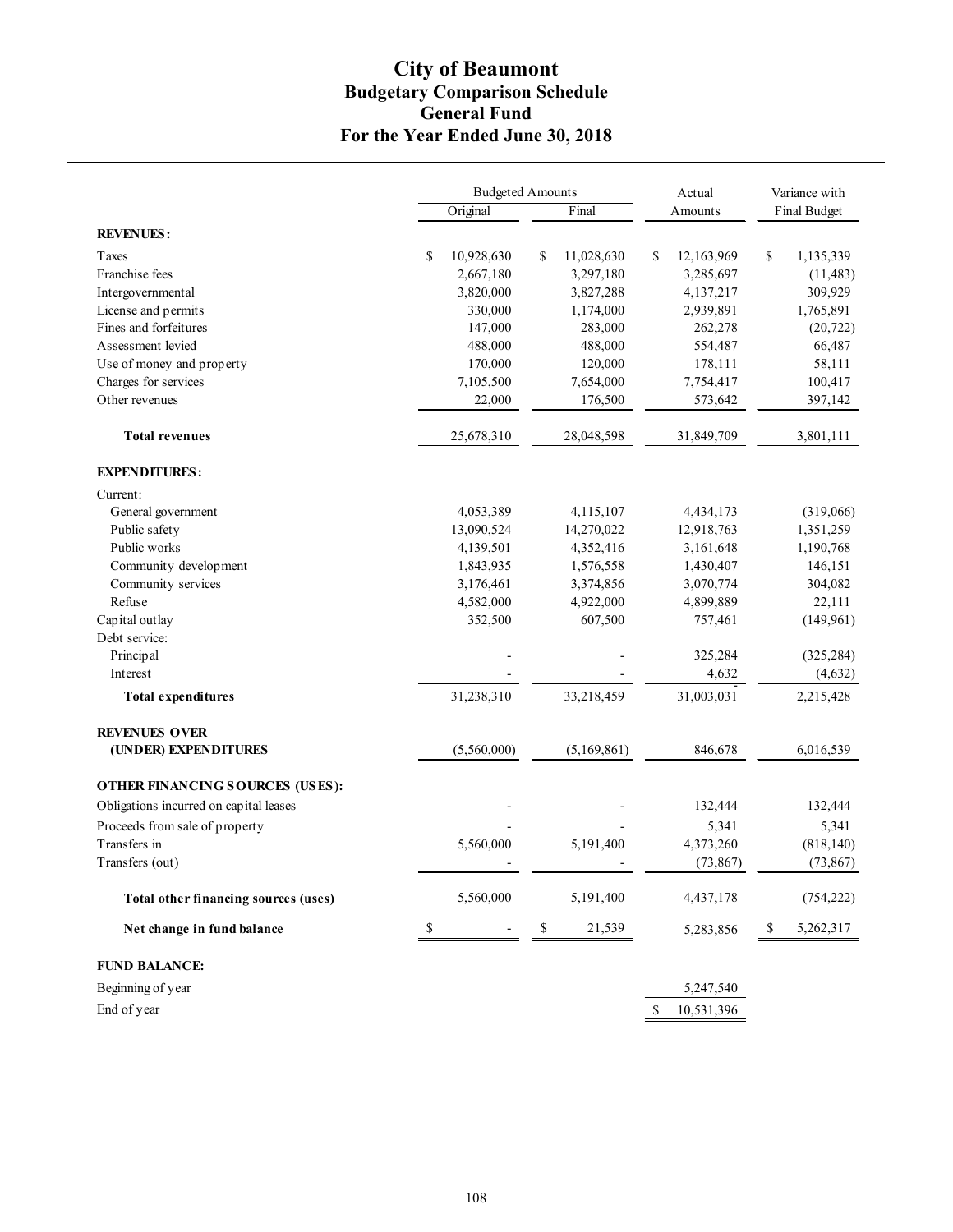## **City of Beaumont Budgetary Comparison Schedule Community Facilities Districts (CFD) Special Revenue Fund For the Year Ended June 30, 2018**

|                                      |                   | <b>Budgeted Amounts</b> |    |             | Actual          | Variance with       |
|--------------------------------------|-------------------|-------------------------|----|-------------|-----------------|---------------------|
|                                      | Original<br>Final |                         |    |             | Amounts         | <b>Final Budget</b> |
| <b>REVENUES:</b>                     |                   |                         |    |             |                 |                     |
| Assessment levied                    | S                 | 4,172,203               | S  | 4,172,203   | \$<br>4,633,405 | \$<br>461,202       |
| Use of money and property            |                   |                         |    |             | 112,786         | 112,786             |
| <b>Total revenues</b>                |                   | 4,172,203               |    | 4,172,203   | 4,746,191       | 573,988             |
| <b>EXPENDITURES:</b>                 |                   |                         |    |             |                 |                     |
| Current:                             |                   |                         |    |             |                 |                     |
| Community development                |                   |                         |    |             | 328,966         | (328,966)           |
| <b>Total expenditures</b>            |                   |                         |    |             | 328,966         | (328,966)           |
| <b>REVENUES OVER</b>                 |                   |                         |    |             |                 |                     |
| (UNDER) EXPENDITURES                 |                   | 4,172,203               |    | 4,172,203   | 4,417,225       | 245,022             |
| OTHER FINANCING SOURCES (USES):      |                   |                         |    |             |                 |                     |
| Transfers in                         |                   |                         |    |             | 53,497          | 53,497              |
| Transfers (out)                      |                   | (4,170,000)             |    | (4,170,000) | (4,359,181)     | (189, 181)          |
| Total other financing sources (uses) |                   | (4,170,000)             |    | (4,170,000) | (4,305,684)     | (135, 684)          |
| <b>SPECIAL ITEM:</b>                 |                   |                         |    |             |                 |                     |
| CFD 93-1 refunding (Note 15)         |                   |                         |    |             | (73,705)        | (73,705)            |
| Total special item                   |                   |                         |    |             | (73, 705)       | (73, 705)           |
| Net change in fund balance           | -S                | 2,203                   | \$ | 2,203       | 37,836          | \$<br>35,633        |
| <b>FUND BALANCE:</b>                 |                   |                         |    |             |                 |                     |
| Beginning of year                    |                   |                         |    |             | 8,424,392       |                     |
| End of year                          |                   |                         |    |             | \$<br>8,462,228 |                     |
|                                      |                   |                         |    |             |                 |                     |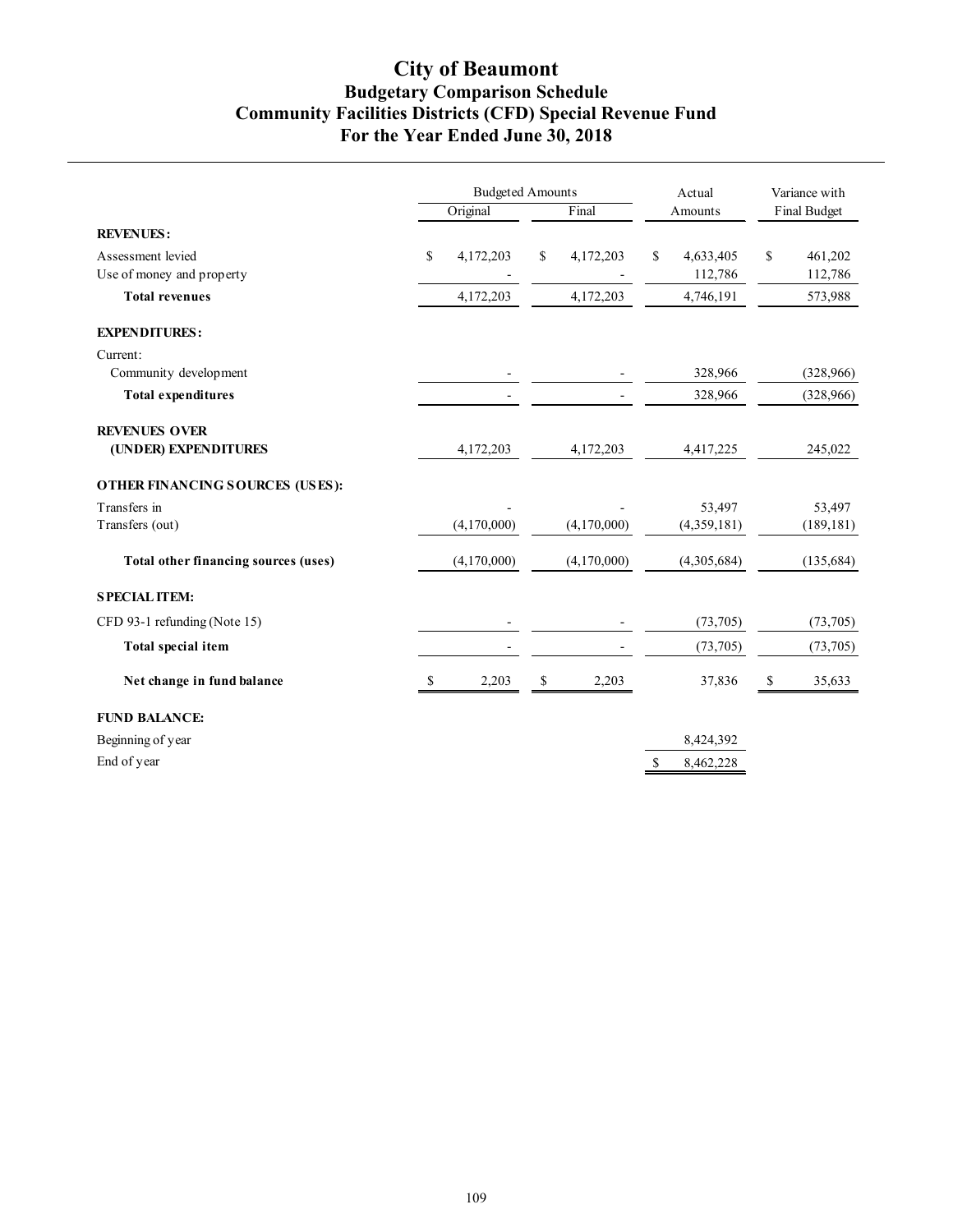# **City of Beaumont Schedule of Proportionate Share of the Net Pension Liability Last Ten Years For the Year Ended June 30, 2018**

| <b>Miscellaneous Plan</b>                                                                              |    |            |               |            |    |            |    |            |
|--------------------------------------------------------------------------------------------------------|----|------------|---------------|------------|----|------------|----|------------|
| Measurement period, year ended                                                                         |    | 6/30/2017  |               | 6/30/2016  |    | 6/30/2015  |    | 6/30/2014  |
| Plan's proportion of the net pension liability                                                         |    | 0.1735210% |               | 0.1674950% |    | 0.1606700% |    | 0.065770%  |
| Plan's proportionate share of the net pension liability                                                | \$ | 6,840,289  | S.            | 5,818,570  | S. | 4,407,926  | S. | 4,092,766  |
| Plan's covered-employee payroll                                                                        | \$ | 4,864,133  | S.            | 4,722,459  | \$ | 5,411,229  | \$ | 5,932,314  |
| Plan's proportionate share of the net pension liability as a<br>percentage of covered-employee payroll |    | 140.63%    |               | 123.21%    |    | 81.46%     |    | 68.99%     |
| Plan's fiduciary net position                                                                          | \$ | 21,727,887 | <sup>\$</sup> | 21,727,887 | \$ | 21,400,469 | S. | 19,648,764 |
| Plan's fiduciary net position as a percentage of the total<br>pension liability                        |    | 76.06%     |               | 78.88%     |    | 82.92%     |    | 82.76%     |
| Plan's proportionate share of aggregate employer contributions                                         | \$ | 816,082    | \$            | 732,914    | \$ | 962,897    | S. | 996,243    |

#### **Notes to Schedule:**

**Changes in assumptions** In 2017, the accounting discount rate reduced from 7.65 percent to 7.15 percent.

1 Fiscal year 2015 was the first year of implementation, therefore only four years are shown.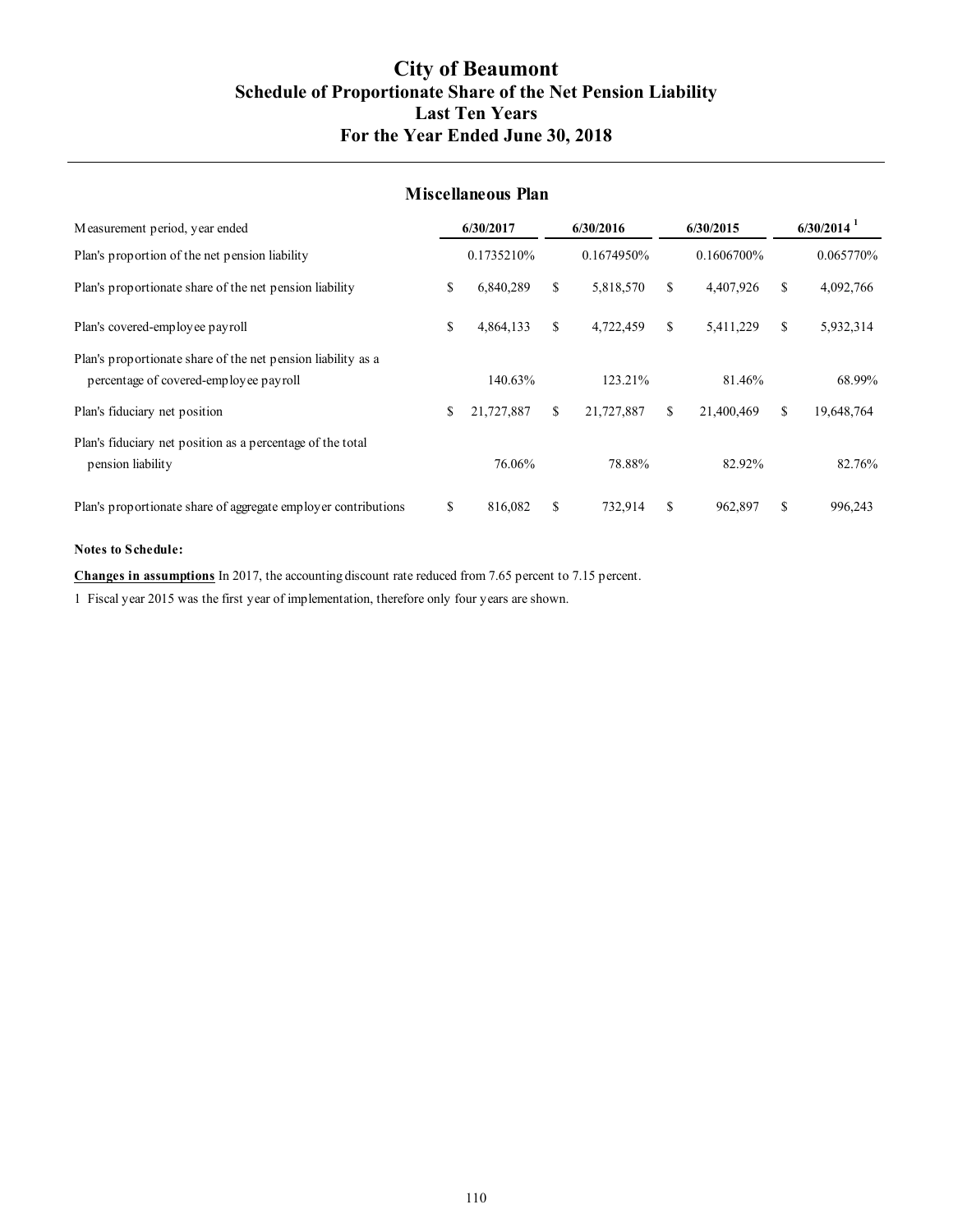# **City of Beaumont Schedule of Proportionate Share of the Net Pension Liability (Continued) Last Ten Years For the Year Ended June 30, 2018**

|                                                                                                        |     | <b>Safety Plan</b> |    |            |    |            |                          |
|--------------------------------------------------------------------------------------------------------|-----|--------------------|----|------------|----|------------|--------------------------|
| Measurement period, year ended                                                                         |     | 6/30/2017          |    | 6/30/2016  |    | 6/30/2015  | $6/30/2014$ <sup>1</sup> |
| Plan's proportion of the net pension liability                                                         |     | 0.170337%          |    | 0.173814%  |    | 0.178617%  | 0.111260\%               |
| Plan's proportionate share of the net pension liability                                                | \$  | 10,177,973         | \$ | 9,002,206  | \$ | 7,359,819  | \$<br>6,923,153          |
| Plan's covered-employee payroll                                                                        | \$  | 3,722,313          | \$ | 3,613,896  | \$ | 4,134,515  | \$<br>4,232,207          |
| Plan's proportionate share of the net pension liability as a<br>percentage of covered-employee payroll |     | 273.43%            |    | 249.10%    |    | 178.01%    | 163.58%                  |
| Plan's fiduciary net position                                                                          | S   | 28,861,673         | S  | 26,699,977 | S. | 26,024,112 | \$<br>23, 147, 043       |
| Plan's fiduciary net position as a percentage of the total<br>pension liability                        |     | 73.93%             |    | 74.79%     |    | 77.95%     | 76.98%                   |
| Plan's proportionate share of aggregate employer contributions                                         | \$. | 1,281,860          | S  | 1,181,118  | S. | 1,356,940  | \$<br>1,421,157          |

### **Notes to Schedule:**

**Changes in assumptions**. In 2017, the accounting discount rate reduced from 7.65 percent to 7.15 percent.

<sup>1</sup> Fiscal year 2015 was the first year of implementation, therefore only four years are shown.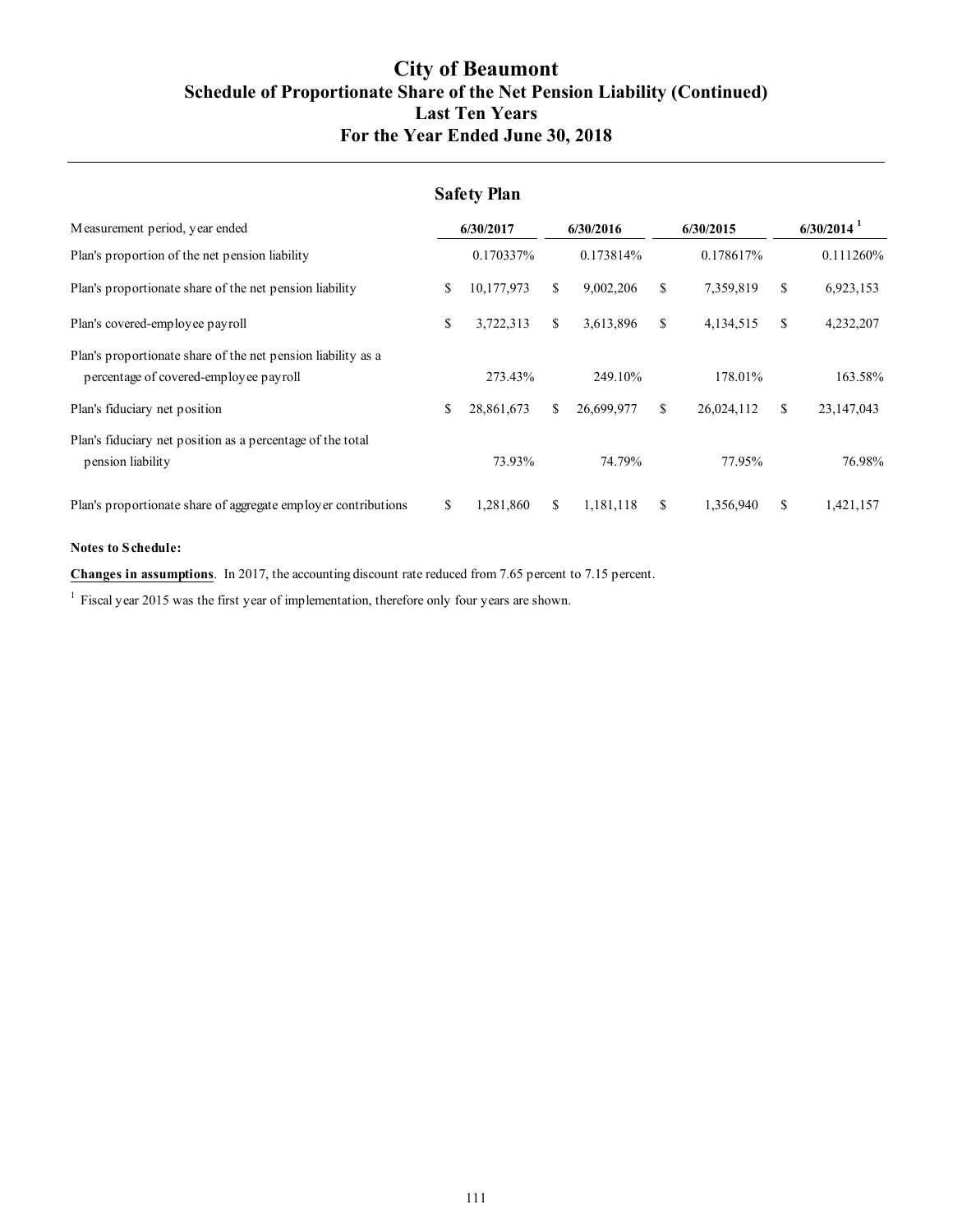# **City of Beaumont Schedule of Contributions Last Ten Years For the Year Ended June 30, 2018**

### **Miscellaneous Plan**

| Fiscal year                                                                                                                                           |    | 2017-18               |    | 2016-17              |    | 2015-16               |   | 2014-15               | 2013-14               |
|-------------------------------------------------------------------------------------------------------------------------------------------------------|----|-----------------------|----|----------------------|----|-----------------------|---|-----------------------|-----------------------|
| Contractually determined contribution (actuarially determined)<br>Contributions in relation to the actuarially determined contributions $\frac{1}{2}$ |    | 956.792<br>(956, 792) |    | 816.082<br>(816,082) |    | 732.914<br>(732, 914) |   | 962,897<br>(962, 897) | 996,243<br>(996, 243) |
| <b>Contribution deficiency (excess)</b>                                                                                                               |    | $\sim$                |    | $\sim$               |    | $\blacksquare$        |   | $\sim$                |                       |
| Covered-employee payroll                                                                                                                              | S. | 5.052.100             | S. | 4.864.133            | S. | 4,722,459             | S | 5,411,229             | 5,932,314             |
| Contributions as a percentage of covered-                                                                                                             |    |                       |    |                      |    |                       |   |                       |                       |
| employee payroll                                                                                                                                      |    | 18.94%                |    | 16.78%               |    | 15.52%                |   | 17 79%                | 16.79%                |

 $1$  Fiscal year 2015 was the first year of implementation, therefore only four years are shown.

**Methods and assumptions used to determine contribution rates:** 

<sup>2</sup> Employers are assumed to make contributions equal to the actuarially determined contributions. However, some employers may choose to make additional contributions towards their unfunded liability. Employer contributions for such plans exceed the actuarially determined contributions.

#### **Notes to Schedule**

Valuation date: 6/30/2016

The actuarial methods and assumptions used to set the actuarially determined contributions for Fiscal Year 2015-16 were from the June 30, 2013 public agency valuations.

| Actuarial cost method      | Entry Age Normal                                                                                                                                                                                                                                                          |
|----------------------------|---------------------------------------------------------------------------------------------------------------------------------------------------------------------------------------------------------------------------------------------------------------------------|
| Amortization method/period | For details, see June 30, 2014 Funding Valuation Report                                                                                                                                                                                                                   |
| Asset valuation method     | Actuarial Value of Assets. For details, see June 30, 2011 Funding<br>Valuation Report.                                                                                                                                                                                    |
| Inflation                  | 2.75%                                                                                                                                                                                                                                                                     |
| Salary increases           | Varies by entry age and service                                                                                                                                                                                                                                           |
| Payroll growth             | $3.00\%$                                                                                                                                                                                                                                                                  |
| Investment rate of return  | 7.50%, net of pension plan investment and administrative expenses,<br>including inflation                                                                                                                                                                                 |
| Retirement age             | The probabilities of retirement are based on the 2010 CalPERS<br>Experience study for the period from 1997 to 2007.                                                                                                                                                       |
| M ortality                 | The probabilities of mortality are based on the 2010 CalPERS<br>Experience Study for the period from 1997 to 2007. Pre-retirement<br>and Post-retirement mortality rates include 5 years of projected<br>mortality improvement using Scale AA published by the Society of |

A i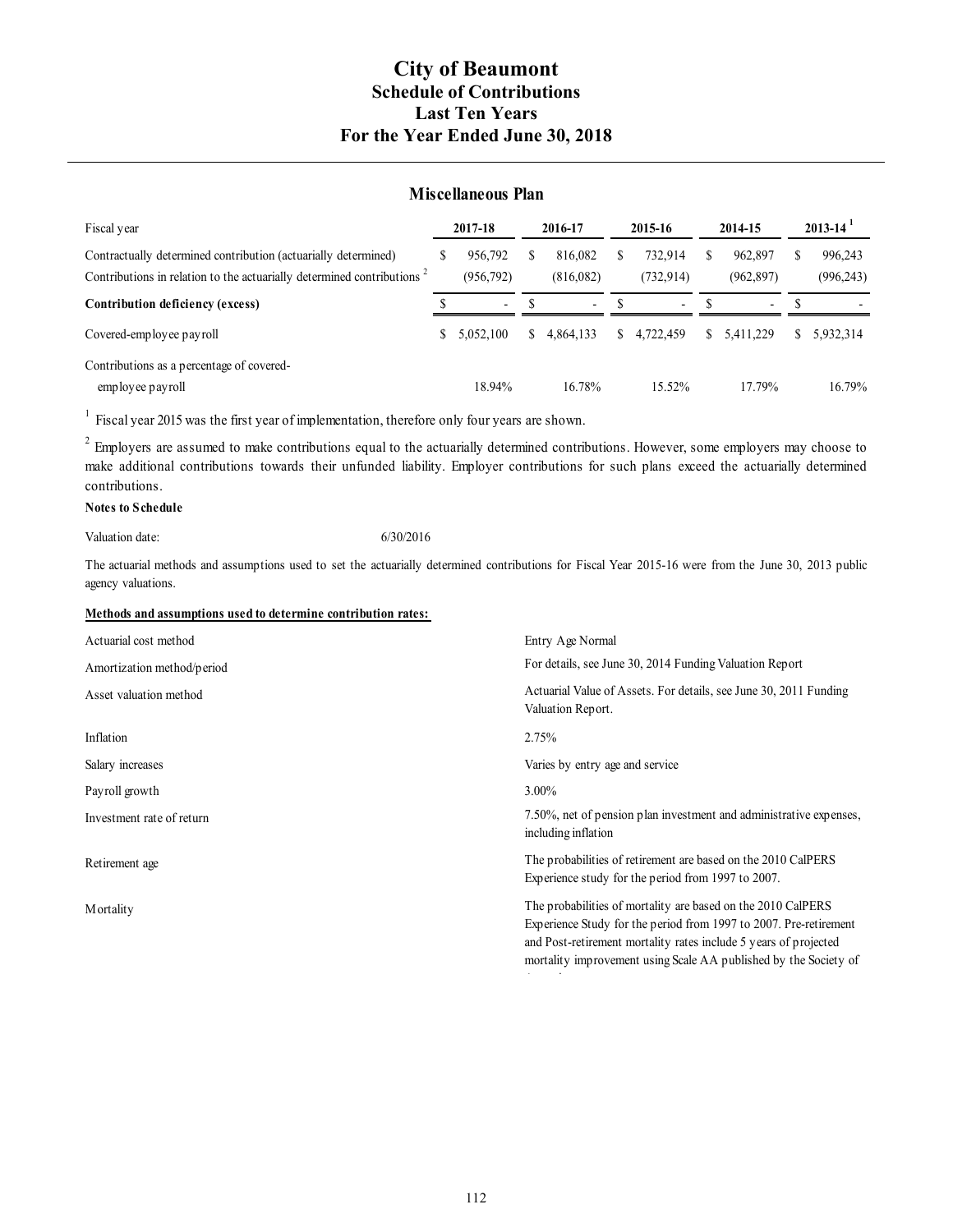# **City of Beaumont Schedule of Contributions (Continued) Last Ten Years For the Year Ended June 30, 2018**

#### **Safety Plan**

| Fiscal year                                                                                                                            |    | 2017-18                  |    | 2016-17                  | 2015-16                    |    | 2014-15                    | $2013 - 14$                |
|----------------------------------------------------------------------------------------------------------------------------------------|----|--------------------------|----|--------------------------|----------------------------|----|----------------------------|----------------------------|
| Contractually determined contribution (actuarially determined)<br>Contributions in relation to the actuarially determined contribution | S. | 1,402,549<br>(1,402,549) | S. | 1,281,860<br>(1,281,860) | \$1,181,118<br>(1,181,118) |    | \$1,356,940<br>(1,356,940) | \$1,421,157<br>(1,421,157) |
| <b>Contribution deficiency (excess)</b>                                                                                                |    | $\overline{\phantom{a}}$ |    | $\overline{\phantom{a}}$ | $\sim$                     |    | $\blacksquare$             |                            |
| Covered-employee payroll                                                                                                               | S. | 3.862.606                |    | \$3,722,313              | \$ 3,613,896               | S. | 4,134,515                  | \$4,232,207                |
| Contributions as a percentage of covered-<br>employee payroll $3$                                                                      |    | 36.31%                   |    | 34.44%                   | 32.68%                     |    | 32.82%                     | 33.58%                     |

<sup>1</sup> Fiscal year 2015 was the first year of implementation, therefore only four years are shown.

<sup>2</sup> Employers are assumed to make contributions equal to the actuarially determined contributions. However, some employers may choose to make additional contributions towards their unfunded liability. Employer contributions for such plans exceed the actuarially determined contributions.

#### **Notes to Schedule**

Valuation date: 6/30/2016

The actuarial methods and assumptions used to set the actuarially determined contributions for Fiscal Year 2015-16 were from the June 30, 2013

### **Methods and assumptions used to determine contribution rates:**

| Actuarial cost method      | Entry Age Normal                                                                                                                                                                                                                                                          |
|----------------------------|---------------------------------------------------------------------------------------------------------------------------------------------------------------------------------------------------------------------------------------------------------------------------|
| Amortization method/period | For details, see June 30, 2014 Funding Valuation Report                                                                                                                                                                                                                   |
| Asset valuation method     | Actuarial Value of Assets. For details, see June 30, 2011 Funding<br>Valuation Report.                                                                                                                                                                                    |
| Inflation                  | 2.75%                                                                                                                                                                                                                                                                     |
| Salary increases           | Varies by entry age and service                                                                                                                                                                                                                                           |
| Payroll growth             | $3.00\%$                                                                                                                                                                                                                                                                  |
| Investment rate of return  | 7.50%, net of pension plan investment and administrative<br>expenses, including inflation                                                                                                                                                                                 |
| Retirement age             | The probabilities of retirement are based on the 2010 CalPERS<br>Experience study for the period from 1997 to 2007.                                                                                                                                                       |
| M ortality                 | The probabilities of mortality are based on the 2010 CalPERS<br>Experience Study for the period from 1997 to 2007. Pre-retirement<br>and Post-retirement mortality rates include 5 years of projected<br>mortality improvement using Scale AA published by the Society of |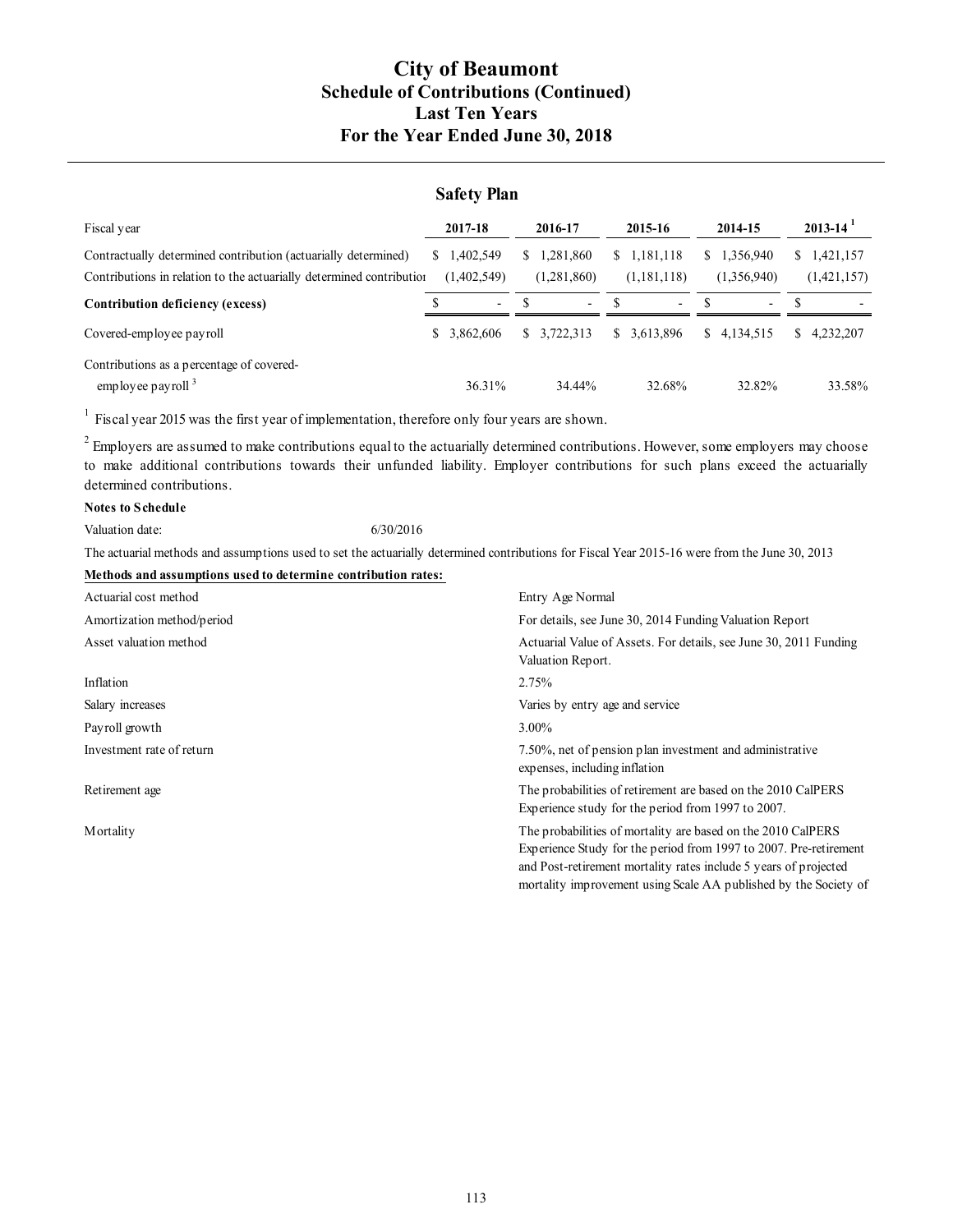# **This Page Intentionally Left Blank**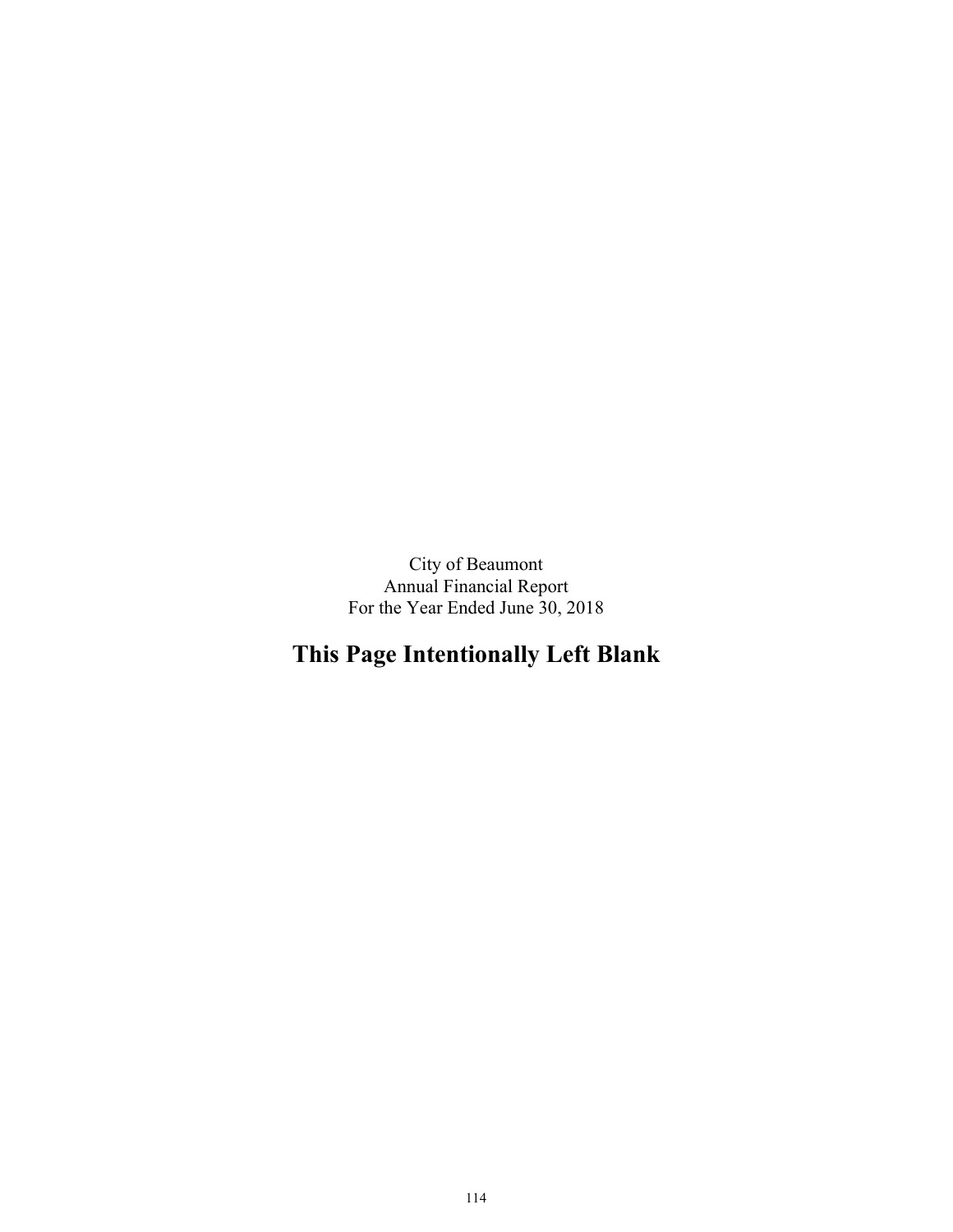# **Supplementary Information**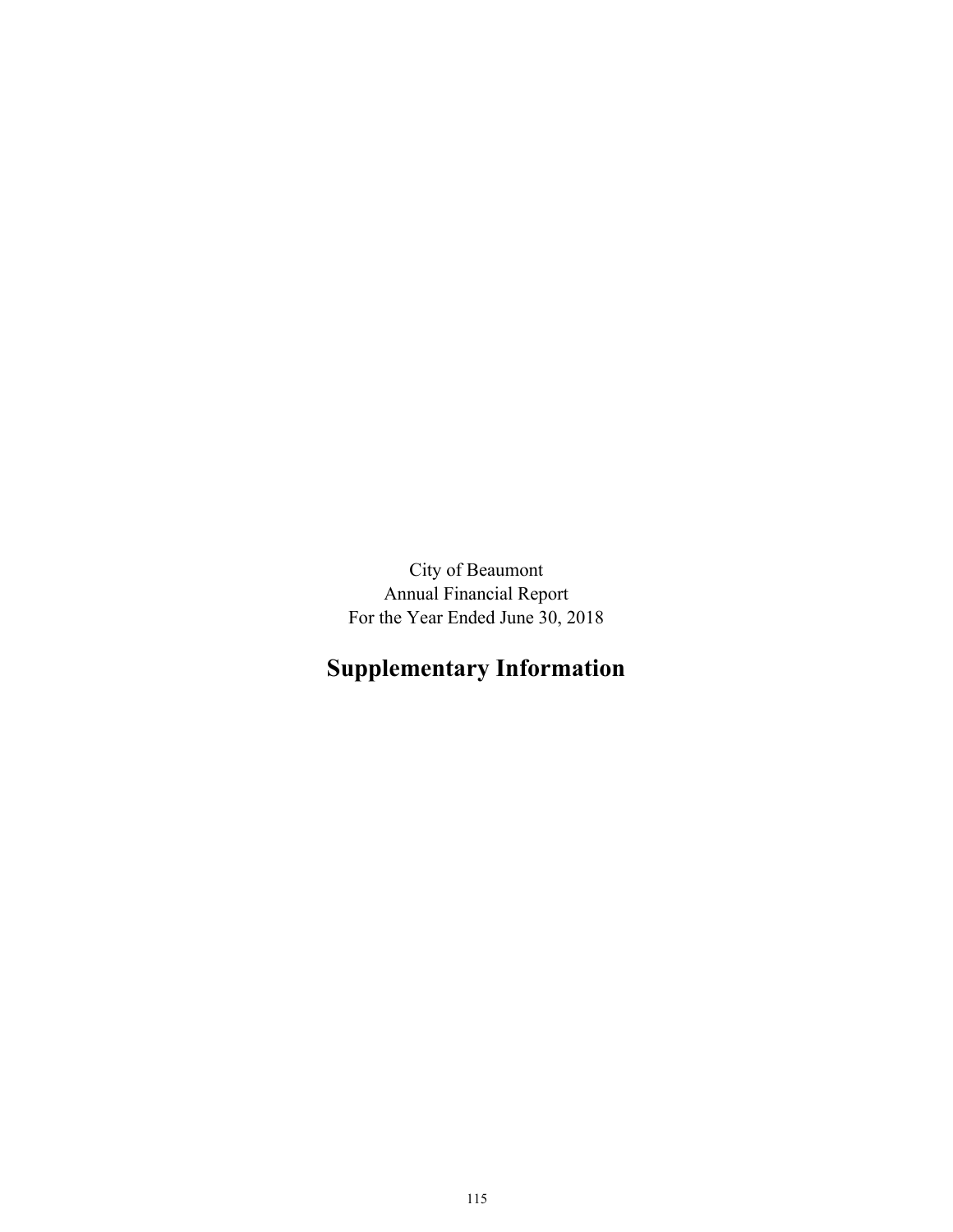# **This Page Intentionally Left Blank.**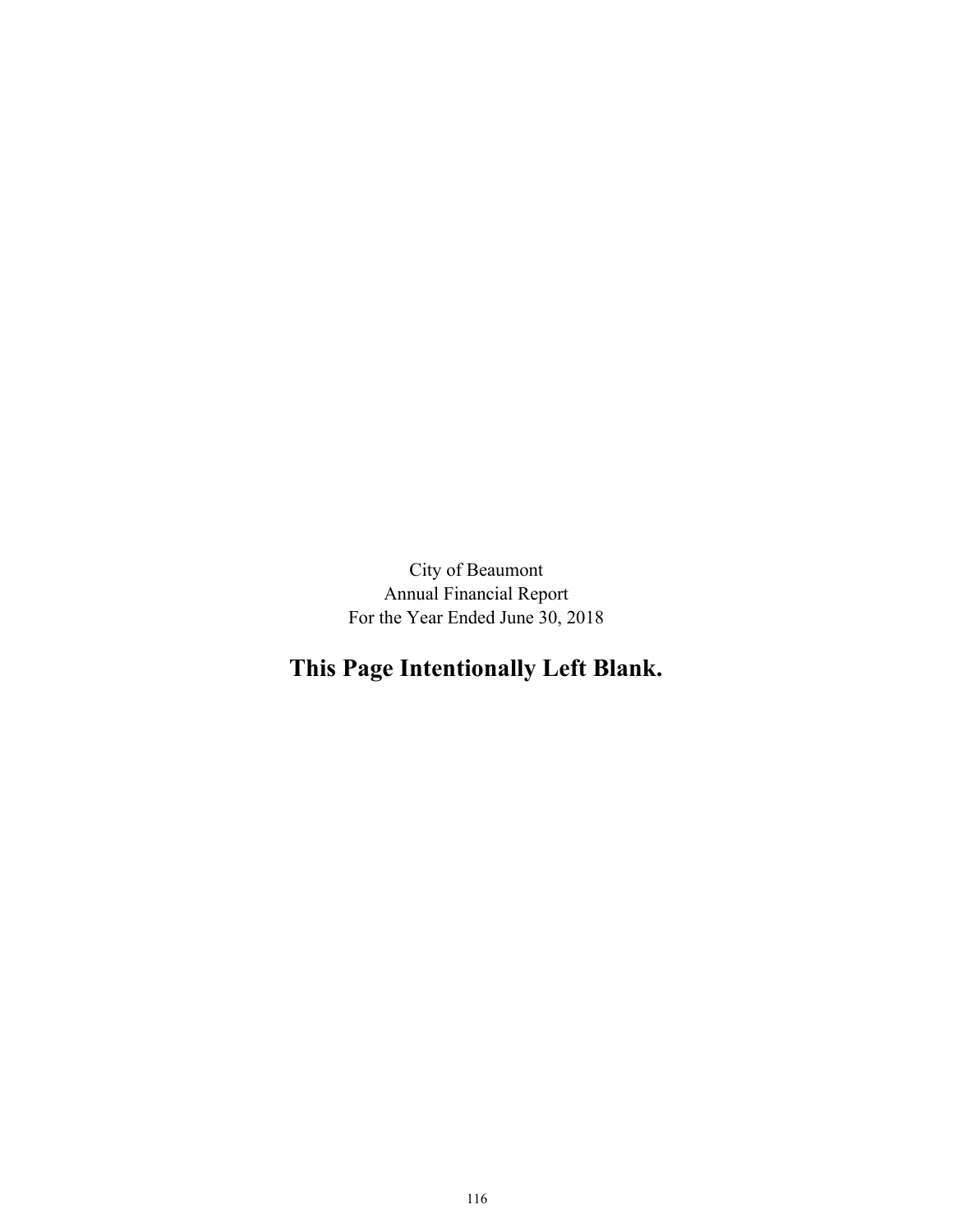# **Non-Major Governmental Funds**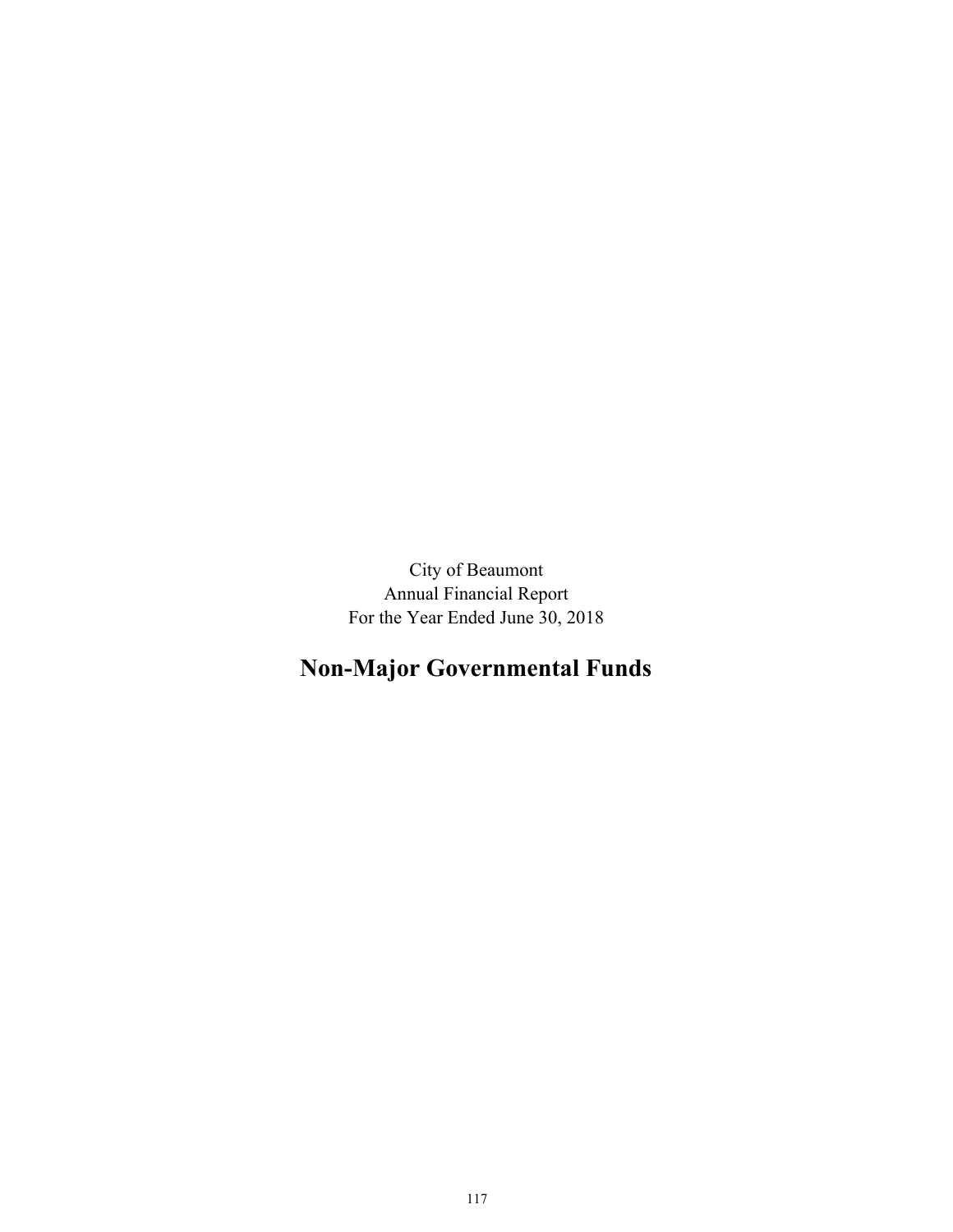## **City of Beaumont Combining Balance Sheet Non-Major Governmental Funds June 30, 2018**

|                                                                        | Special Revenue Funds |                       |    |                   |                    |         |  |  |
|------------------------------------------------------------------------|-----------------------|-----------------------|----|-------------------|--------------------|---------|--|--|
|                                                                        |                       | State Gas Tax<br>Fund |    | AB 2766<br>Fund   | <b>PEG</b><br>Fund |         |  |  |
| <b>ASSETS</b>                                                          |                       |                       |    |                   |                    |         |  |  |
| Cash and investments<br>Due from other governments                     | \$                    | 165,493<br>97,876     | \$ | 355,176<br>15,203 | \$                 | 250,014 |  |  |
| <b>Total assets</b>                                                    |                       | 263,369               | S  | 370,379           | \$                 | 250,014 |  |  |
| <b>LIABILITIES, DEFERRED INFLOWS</b><br>OF RESOURCES AND FUND BALANCES |                       |                       |    |                   |                    |         |  |  |
| <b>Liabilities:</b>                                                    |                       |                       |    |                   |                    |         |  |  |
| Accounts payable and accrued liabilities                               | \$                    |                       | \$ |                   | \$                 |         |  |  |
| Due to other funds                                                     |                       |                       |    |                   |                    |         |  |  |
| Deposits payable                                                       |                       |                       |    |                   |                    |         |  |  |
| Unearned revenue                                                       |                       |                       |    |                   |                    |         |  |  |
| <b>Total liabilities</b>                                               |                       |                       |    |                   |                    |         |  |  |
| <b>Deferred Inflows of Resources:</b>                                  |                       |                       |    |                   |                    |         |  |  |
| Unavailable revenue                                                    |                       |                       |    |                   |                    |         |  |  |
| <b>Total deferred inflows of resources</b>                             |                       |                       |    |                   |                    |         |  |  |
| <b>Fund Balances:</b>                                                  |                       |                       |    |                   |                    |         |  |  |
| Restricted                                                             |                       | 263,369               |    | 370,379           |                    | 250,014 |  |  |
| <b>Total fund balances</b>                                             |                       | 263,369               |    | 370,379           |                    | 250,014 |  |  |
| Total liabilities, deferred inflows                                    |                       |                       |    |                   |                    |         |  |  |
| of resources and fund balances                                         | S                     | 263,369               | \$ | 370,379           | \$                 | 250,014 |  |  |
|                                                                        |                       |                       |    |                   |                    |         |  |  |

(Continued)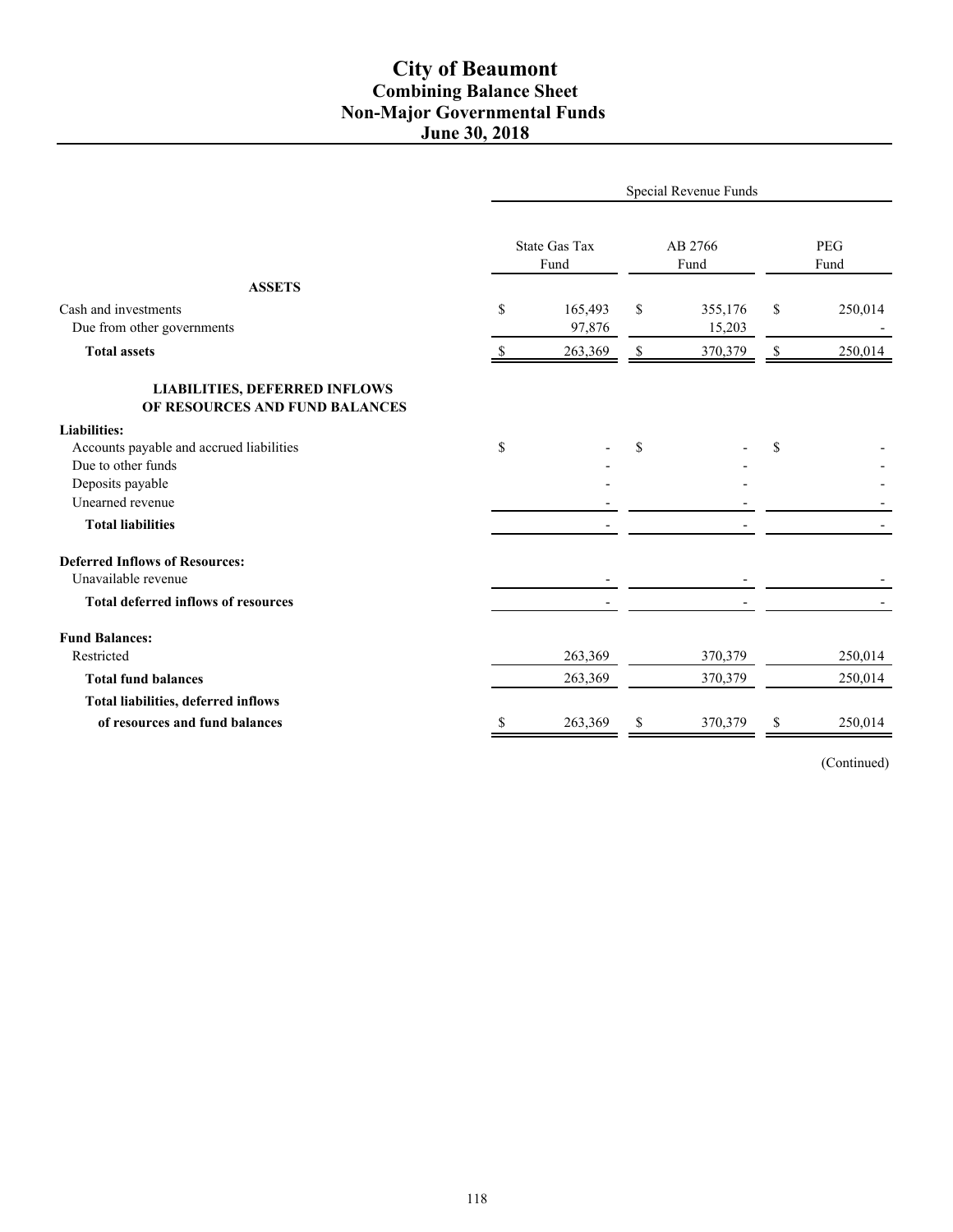## **City of Beaumont Combining Balance Sheet (Continued) Non-Major Governmental Funds June 30, 2018**

|                                                                        | Special Revenue Funds |                                 |               |                              |                                              |         |  |  |  |
|------------------------------------------------------------------------|-----------------------|---------------------------------|---------------|------------------------------|----------------------------------------------|---------|--|--|--|
|                                                                        |                       | Other Federal<br>Grants<br>Fund |               | <b>COPS</b><br>Grant<br>Fund | <b>State</b><br><b>Asset Seizure</b><br>Fund |         |  |  |  |
| <b>ASSETS</b>                                                          |                       |                                 |               |                              |                                              |         |  |  |  |
| Cash and investments<br>Due from other governments                     | $\mathbf S$           | 17,485<br>95,029                | <sup>\$</sup> | 253,510<br>90,413            | <sup>\$</sup>                                | 336,447 |  |  |  |
| <b>Total assets</b>                                                    | S                     | 112,514                         | \$            | 343,923                      | \$                                           | 336,447 |  |  |  |
| <b>LIABILITIES, DEFERRED INFLOWS</b><br>OF RESOURCES AND FUND BALANCES |                       |                                 |               |                              |                                              |         |  |  |  |
| <b>Liabilities:</b>                                                    |                       |                                 |               |                              |                                              |         |  |  |  |
| Accounts payable                                                       | \$                    | 17,485                          | <sup>\$</sup> | 360                          | <sup>\$</sup>                                |         |  |  |  |
| Due to other funds                                                     |                       | 95,029                          |               |                              |                                              |         |  |  |  |
| Deposits payable                                                       |                       |                                 |               |                              |                                              | 38,831  |  |  |  |
| Unearned revenue                                                       |                       |                                 |               |                              |                                              |         |  |  |  |
| <b>Total liabilities</b>                                               |                       | 112,514                         |               | 360                          |                                              | 38,831  |  |  |  |
| <b>Deferred Inflows of Resources:</b>                                  |                       |                                 |               |                              |                                              |         |  |  |  |
| Unavailable revenue                                                    |                       |                                 |               | 48,747                       |                                              | 1,659   |  |  |  |
| <b>Total deferred inflows of resources</b>                             |                       |                                 |               | 48,747                       |                                              | 1,659   |  |  |  |
| <b>Fund Balances:</b>                                                  |                       |                                 |               |                              |                                              |         |  |  |  |
| Restricted                                                             |                       |                                 |               | 294,816                      |                                              | 295,957 |  |  |  |
| <b>Total fund balances</b>                                             |                       |                                 |               | 294,816                      |                                              | 295,957 |  |  |  |
| Total liabilities, deferred inflows                                    |                       |                                 |               |                              |                                              |         |  |  |  |
| of resources and fund balances                                         | \$.                   | 112,514                         | \$            | 343,923                      | \$                                           | 336,447 |  |  |  |
|                                                                        |                       |                                 |               |                              |                                              |         |  |  |  |

(Continued)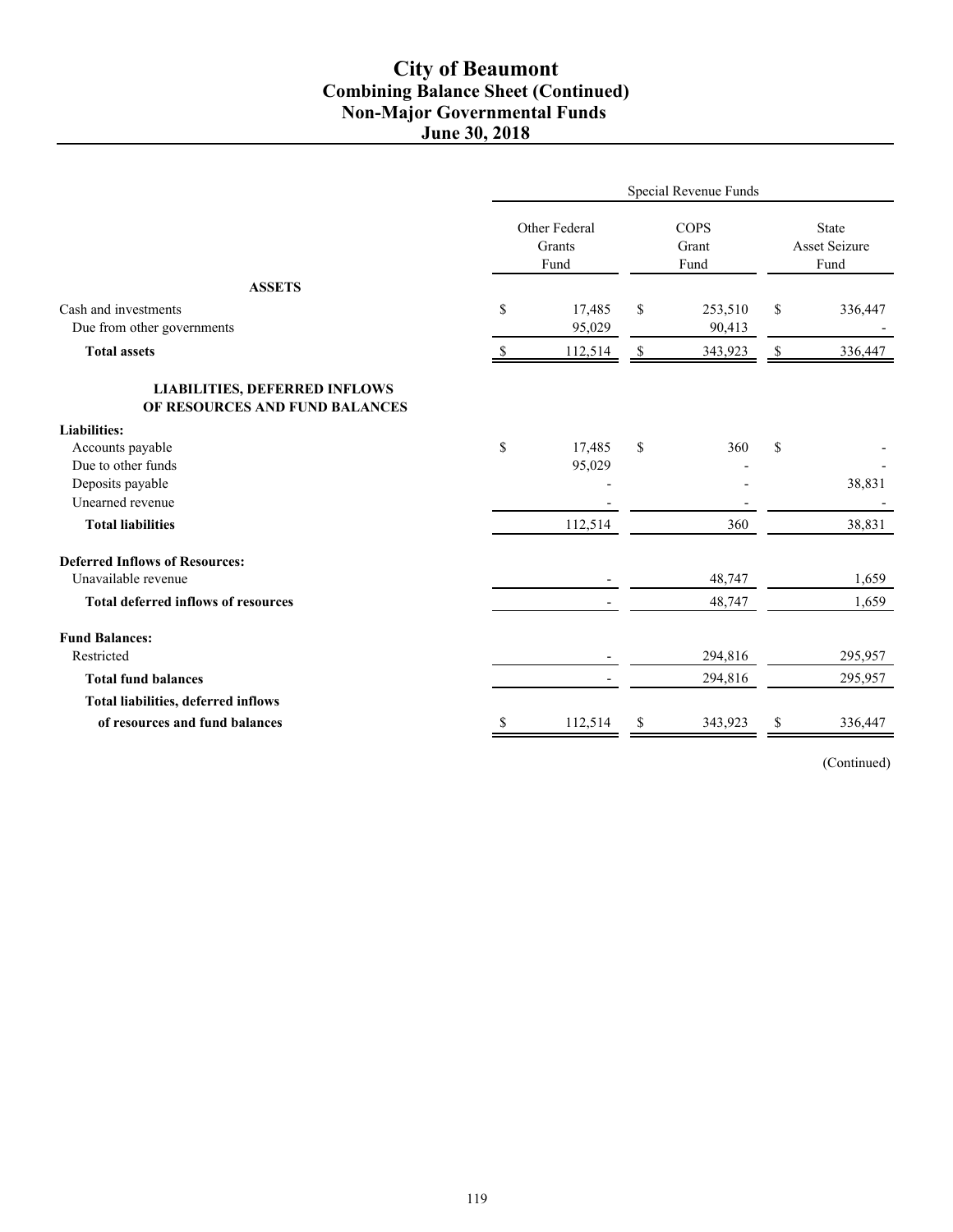## **City of Beaumont Combining Balance Sheet (Continued) Non-Major Governmental Funds June 30, 2017**

|                                                                        |    | Federal<br><b>Asset Seizure</b><br>Fund | Other<br>Special Revenue<br>Fund | <b>Total Other</b><br>Governmental<br>Funds |                      |
|------------------------------------------------------------------------|----|-----------------------------------------|----------------------------------|---------------------------------------------|----------------------|
| <b>ASSETS</b>                                                          |    |                                         |                                  |                                             |                      |
| Cash and investments<br>Due from other governments                     | \$ | 197,368                                 | \$<br>147,288                    | <sup>\$</sup>                               | 1,722,781<br>298,521 |
| <b>Total assets</b>                                                    |    | 197,368                                 | \$<br>147,288                    | -S                                          | 2,021,302            |
| <b>LIABILITIES, DEFERRED INFLOWS</b><br>OF RESOURCES AND FUND BALANCES |    |                                         |                                  |                                             |                      |
| <b>Liabilities:</b>                                                    |    |                                         |                                  |                                             |                      |
| Accounts payable                                                       | \$ |                                         | \$                               | $\mathbf S$                                 | 17,845               |
| Due to other funds                                                     |    |                                         |                                  |                                             | 95,029               |
| Deposits payable                                                       |    |                                         |                                  |                                             | 38,831               |
| Unearned revenue                                                       |    |                                         | 56,955                           |                                             | 56,955               |
| <b>Total liabilities</b>                                               |    |                                         | 56,955                           |                                             | 208,660              |
| <b>Deferred Inflows of Resources:</b>                                  |    |                                         |                                  |                                             |                      |
| Unavailable revenue                                                    |    |                                         |                                  |                                             | 50,406               |
| <b>Total deferred inflows of resources</b>                             |    |                                         |                                  |                                             | 50,406               |
| <b>Fund Balances:</b>                                                  |    |                                         |                                  |                                             |                      |
| Restricted                                                             |    | 197,368                                 | 90,333                           |                                             | 1,762,236            |
| <b>Total fund balances</b>                                             |    | 197,368                                 | 90,333                           |                                             | 1,762,236            |
| <b>Total liabilities, deferred inflows</b>                             |    |                                         |                                  |                                             |                      |
| of resources and fund balances                                         |    | 197,368                                 | \$<br>147,288                    | \$                                          | 2,021,302            |
|                                                                        |    |                                         |                                  |                                             |                      |

(Concluded)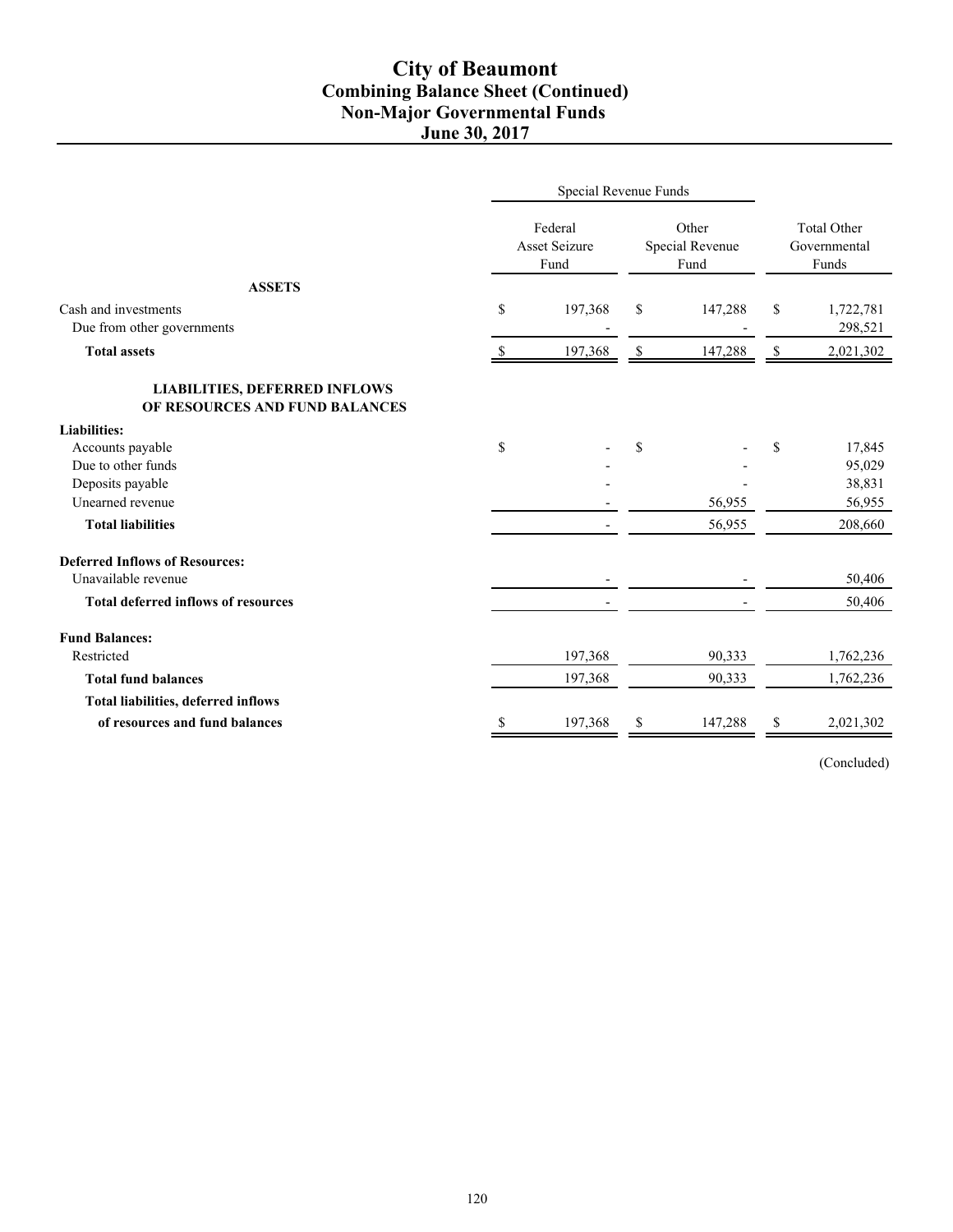## **City of Beaumont Combining Statement of Revenues, Expenditures, and Changes in Fund Balances Non-Major Governmental Funds For the Year Ended June 30, 2018**

|                                              | Special Revenue Funds        |                        |                  |  |  |  |  |  |  |
|----------------------------------------------|------------------------------|------------------------|------------------|--|--|--|--|--|--|
|                                              | <b>State Gas Tax</b><br>Fund | AB 2766<br>Fund        | PEG Fees<br>Fund |  |  |  |  |  |  |
| <b>REVENUES:</b>                             |                              |                        |                  |  |  |  |  |  |  |
| Intergovernmental                            | \$<br>1,246,887              | 57,275<br>\$           | \$               |  |  |  |  |  |  |
| License and permits                          |                              |                        | 25,902           |  |  |  |  |  |  |
| Use of money and property<br>Other revenues  | 8,772                        | 6,406                  | 4,595            |  |  |  |  |  |  |
| <b>Total revenues</b>                        | 1,255,659                    | 63,681                 | 30,497           |  |  |  |  |  |  |
| <b>EXPENDITURES:</b>                         |                              |                        |                  |  |  |  |  |  |  |
| Current:                                     |                              |                        |                  |  |  |  |  |  |  |
| Public safety                                |                              |                        |                  |  |  |  |  |  |  |
| Community development                        |                              |                        |                  |  |  |  |  |  |  |
| <b>Total expenditures</b>                    |                              |                        |                  |  |  |  |  |  |  |
| <b>REVENUES OVER</b><br>(UNDER) EXPENDITURES | 1,255,659                    | 63,681                 | 30,497           |  |  |  |  |  |  |
| OTHER FINANCING SOURCES (USES):              |                              |                        |                  |  |  |  |  |  |  |
| Transfers in                                 |                              |                        |                  |  |  |  |  |  |  |
| Transfers (out)                              | (1,349,341)                  |                        |                  |  |  |  |  |  |  |
| Total other financing sources (uses)         | (1,349,341)                  |                        |                  |  |  |  |  |  |  |
| Net changes in fund balances                 | (93, 682)                    | 63,681                 | 30,497           |  |  |  |  |  |  |
| <b>FUND BALANCES:</b>                        |                              |                        |                  |  |  |  |  |  |  |
| Beginning of year                            | 357,051                      | 306,698                | 219,517          |  |  |  |  |  |  |
| End of year                                  | <sup>\$</sup><br>263,369     | $\mathbb S$<br>370,379 | \$<br>250,014    |  |  |  |  |  |  |
|                                              |                              |                        |                  |  |  |  |  |  |  |

(Continued)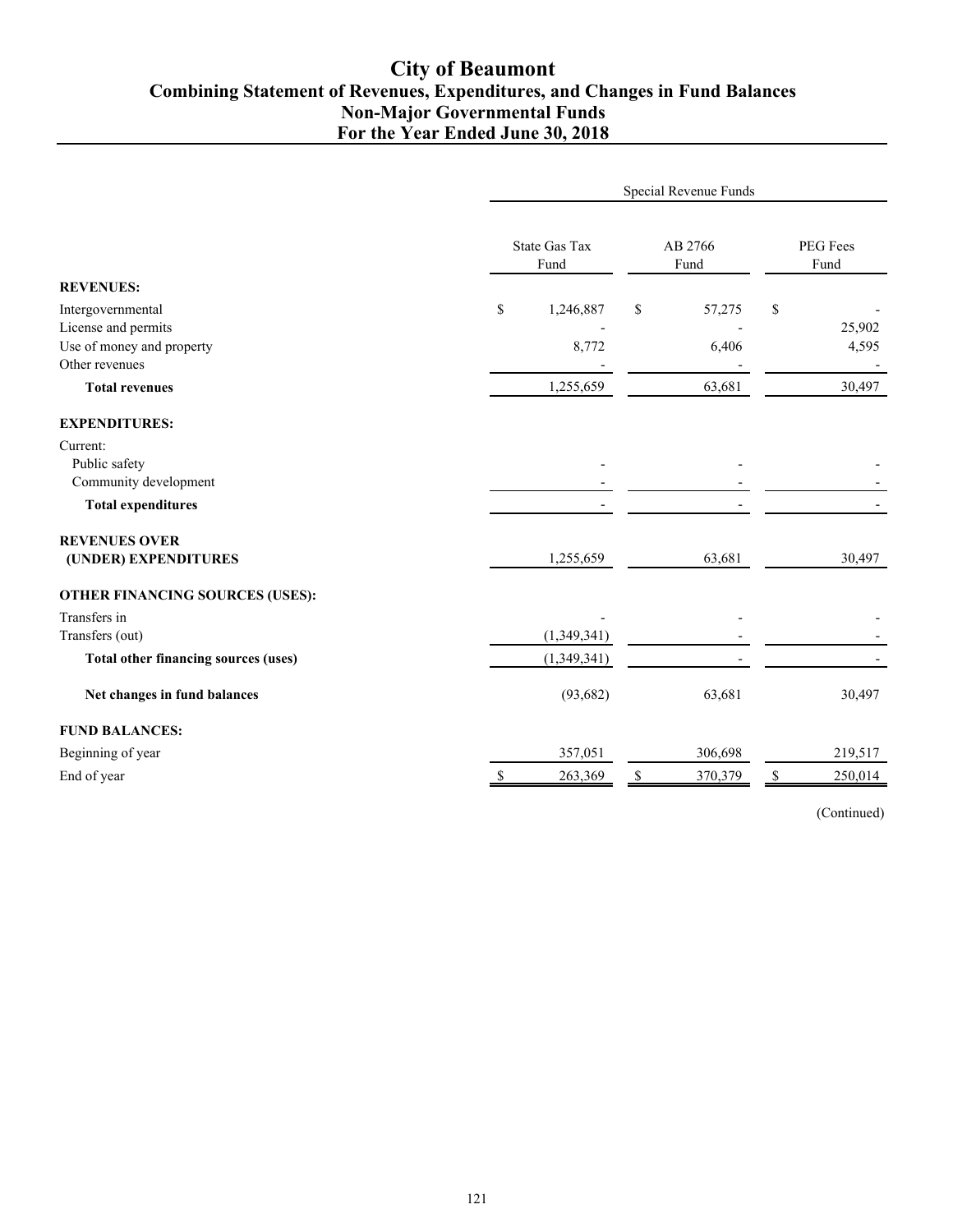## **City of Beaumont Combining Statement of Revenues, Expenditures, and Changes in Fund Balances (Continued) Non-Major Governmental Funds For the Year Ended June 30, 2018**

|                                                                    | Special Revenue Funds |                                 |    |                              |                                              |         |  |  |
|--------------------------------------------------------------------|-----------------------|---------------------------------|----|------------------------------|----------------------------------------------|---------|--|--|
|                                                                    |                       | Other Federal<br>Grants<br>Fund |    | <b>COPS</b><br>Grant<br>Fund | <b>State</b><br><b>Asset Seizure</b><br>Fund |         |  |  |
| <b>REVENUES:</b>                                                   |                       |                                 |    |                              |                                              |         |  |  |
| Intergovernmental                                                  | \$                    | 203,882                         | \$ | 168,670                      | \$                                           | 1,698   |  |  |
| License and permits<br>Use of money and property<br>Other revenues |                       |                                 |    | 6,107                        |                                              | 5,505   |  |  |
| <b>Total revenues</b>                                              | 203,882               |                                 |    | 174,777                      | 7,203                                        |         |  |  |
| <b>EXPENDITURES:</b>                                               |                       |                                 |    |                              |                                              |         |  |  |
| Current:<br>Public Safety                                          |                       |                                 |    | 37,582                       |                                              |         |  |  |
| Community development                                              | 218,309               |                                 |    | 16,873                       |                                              |         |  |  |
| <b>Total expenditures</b>                                          | 218,309               |                                 |    | 54,455                       |                                              |         |  |  |
| <b>REVENUES OVER</b>                                               |                       |                                 |    |                              |                                              |         |  |  |
| (UNDER) EXPENDITURES                                               |                       | (14, 427)                       |    | 120,322                      |                                              | 7,203   |  |  |
| OTHER FINANCING SOURCES (USES):                                    |                       |                                 |    |                              |                                              |         |  |  |
| Transfers in                                                       |                       | 14,860                          |    |                              |                                              | 17,973  |  |  |
| Transfers (out)                                                    |                       | (433)                           |    | (32, 219)                    |                                              |         |  |  |
| Total other financing sources (uses)                               |                       | 14,427                          |    | (32, 219)                    |                                              | 17,973  |  |  |
| Net changes in fund balances                                       |                       |                                 |    | 88,103                       |                                              | 25,176  |  |  |
| <b>FUND BALANCES:</b>                                              |                       |                                 |    |                              |                                              |         |  |  |
| Beginning of year                                                  |                       |                                 |    | 206,713                      |                                              | 270,781 |  |  |
| End of year                                                        | \$                    |                                 |    | 294,816                      | \$                                           | 295,957 |  |  |

(Continued)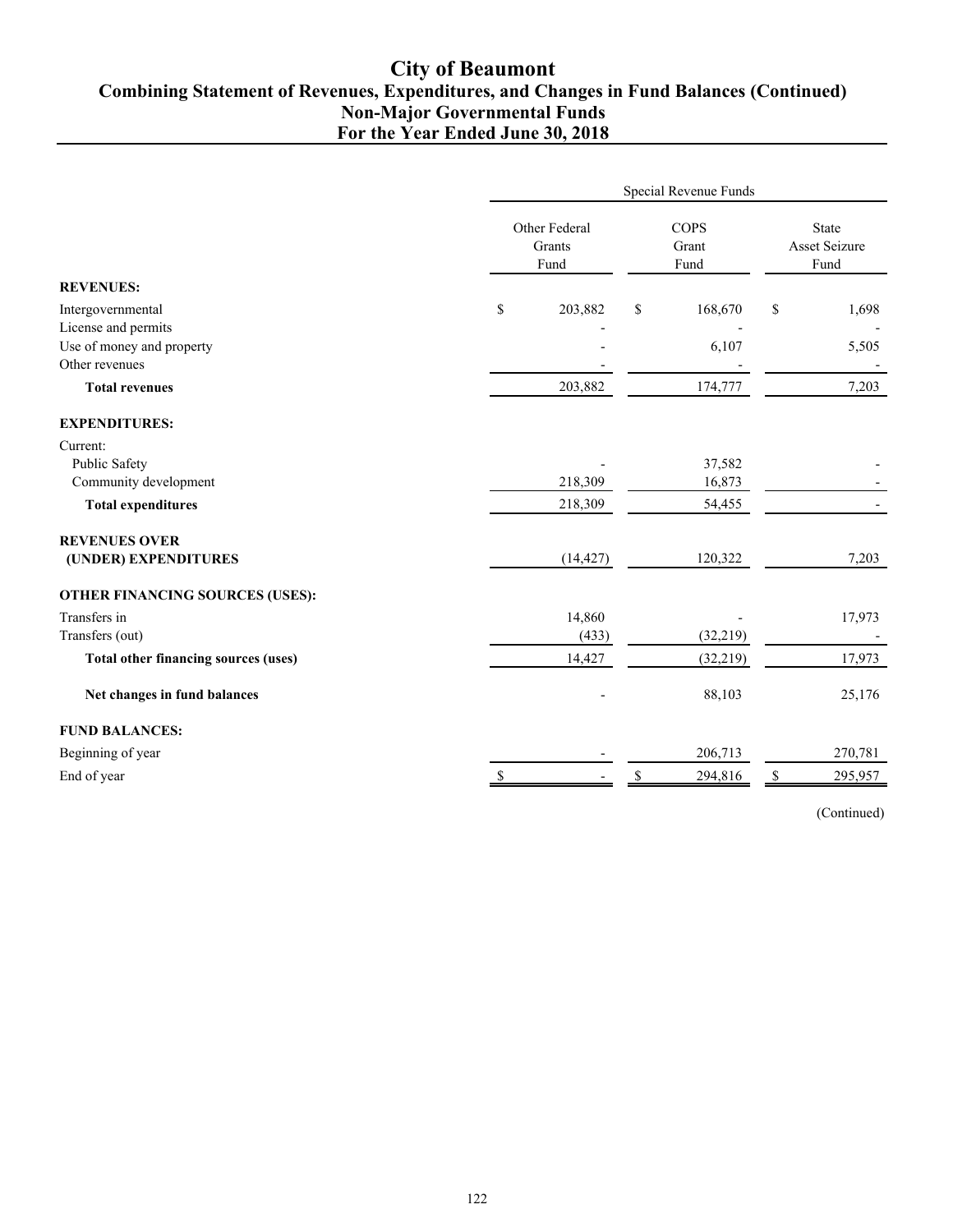## **City of Beaumont Combining Statement of Revenues, Expenditures, and Changes in Fund Balances (Continued) Non-Major Governmental Funds For the Year Ended June 30, 2018**

|                                      | Federal<br><b>Asset Seizure</b><br>Fund |           |       | Other<br>Special Revenue<br>Fund | <b>Total Other</b><br>Governmental<br>Funds |             |  |
|--------------------------------------|-----------------------------------------|-----------|-------|----------------------------------|---------------------------------------------|-------------|--|
| <b>REVENUES:</b>                     |                                         |           |       |                                  |                                             |             |  |
| Intergovernmental                    | \$                                      |           | \$    |                                  | \$                                          | 1,678,412   |  |
| License and permits                  |                                         |           |       | 4,559                            |                                             | 30,461      |  |
| Use of money and property            |                                         | 4,015     |       |                                  |                                             | 35,400      |  |
| Other revenues                       |                                         |           |       | 63,873                           | 63,873                                      |             |  |
| <b>Total revenues</b>                |                                         | 4,015     |       | 68,432                           |                                             | 1,808,146   |  |
| <b>EXPENDITURES:</b>                 |                                         |           |       |                                  |                                             |             |  |
| Current:                             |                                         |           |       |                                  |                                             |             |  |
| Public Safety                        |                                         |           |       |                                  |                                             | 37,582      |  |
| Community development                |                                         |           | 6,311 |                                  | 241,493                                     |             |  |
| <b>Total expenditures</b>            |                                         |           |       | 6,311                            |                                             | 279,075     |  |
| <b>REVENUES OVER</b>                 |                                         |           |       |                                  |                                             |             |  |
| (UNDER) EXPENDITURES                 |                                         | 4,015     |       | 62,121                           |                                             | 1,529,071   |  |
| OTHER FINANCING SOURCES (USES):      |                                         |           |       |                                  |                                             |             |  |
| Transfers in                         |                                         |           |       | 37,397                           |                                             | 70,230      |  |
| Transfers (out)                      |                                         | (17, 973) |       | (10, 166)                        |                                             | (1,410,132) |  |
| Total other financing sources (uses) |                                         | (17, 973) |       | 27,231                           |                                             | (1,339,902) |  |
| Net changes in fund balances         |                                         | (13,958)  |       | 89,352                           |                                             | 189,169     |  |
| <b>FUND BALANCES:</b>                |                                         |           |       |                                  |                                             |             |  |
| Beginning of year                    |                                         | 211,326   |       | 981                              |                                             | 1,573,067   |  |
| End of year                          | <sup>\$</sup>                           | 197,368   | \$    | 90,333                           | \$                                          | 1,762,236   |  |

(Concluded)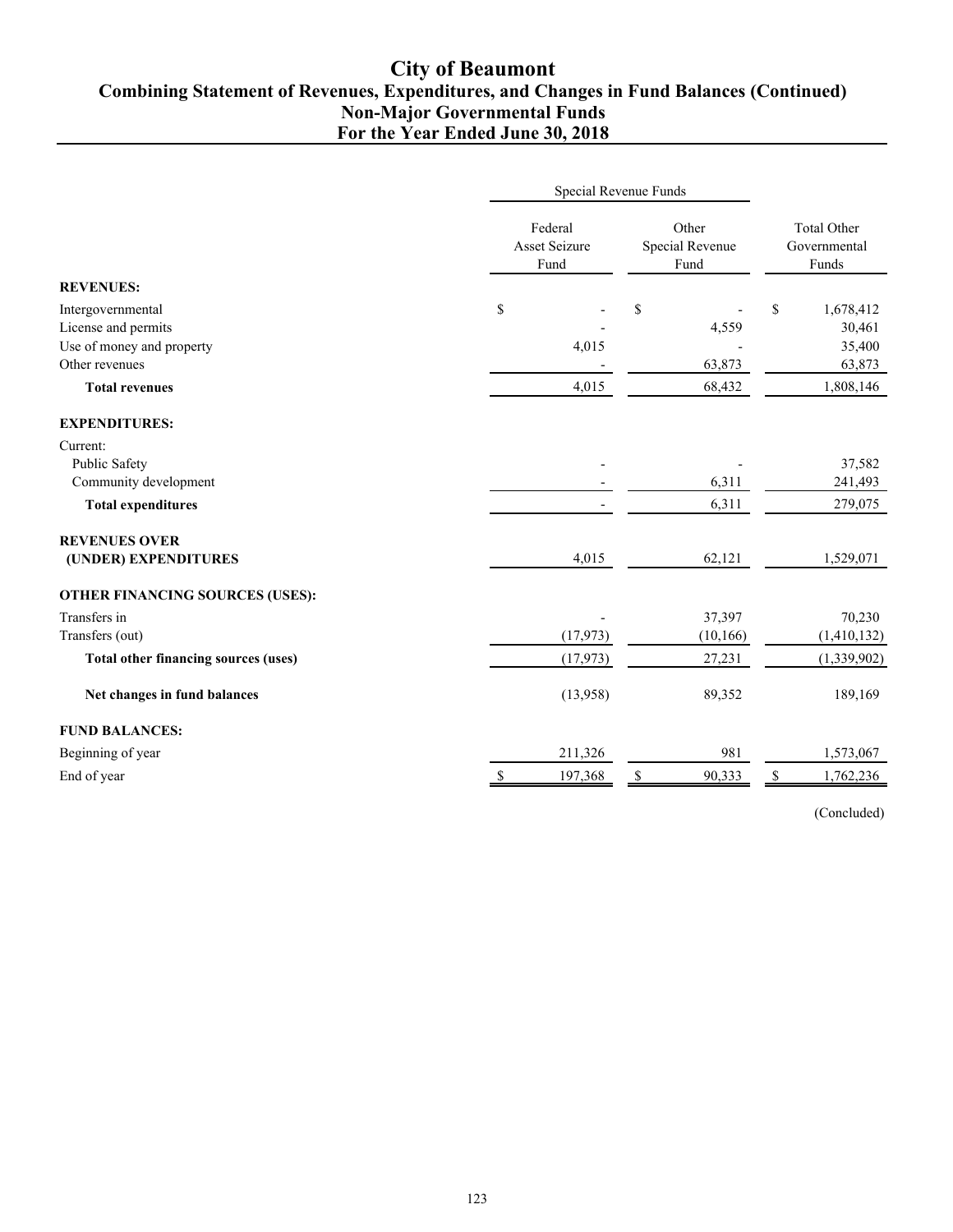# **This Page Intentionally Left Blank.**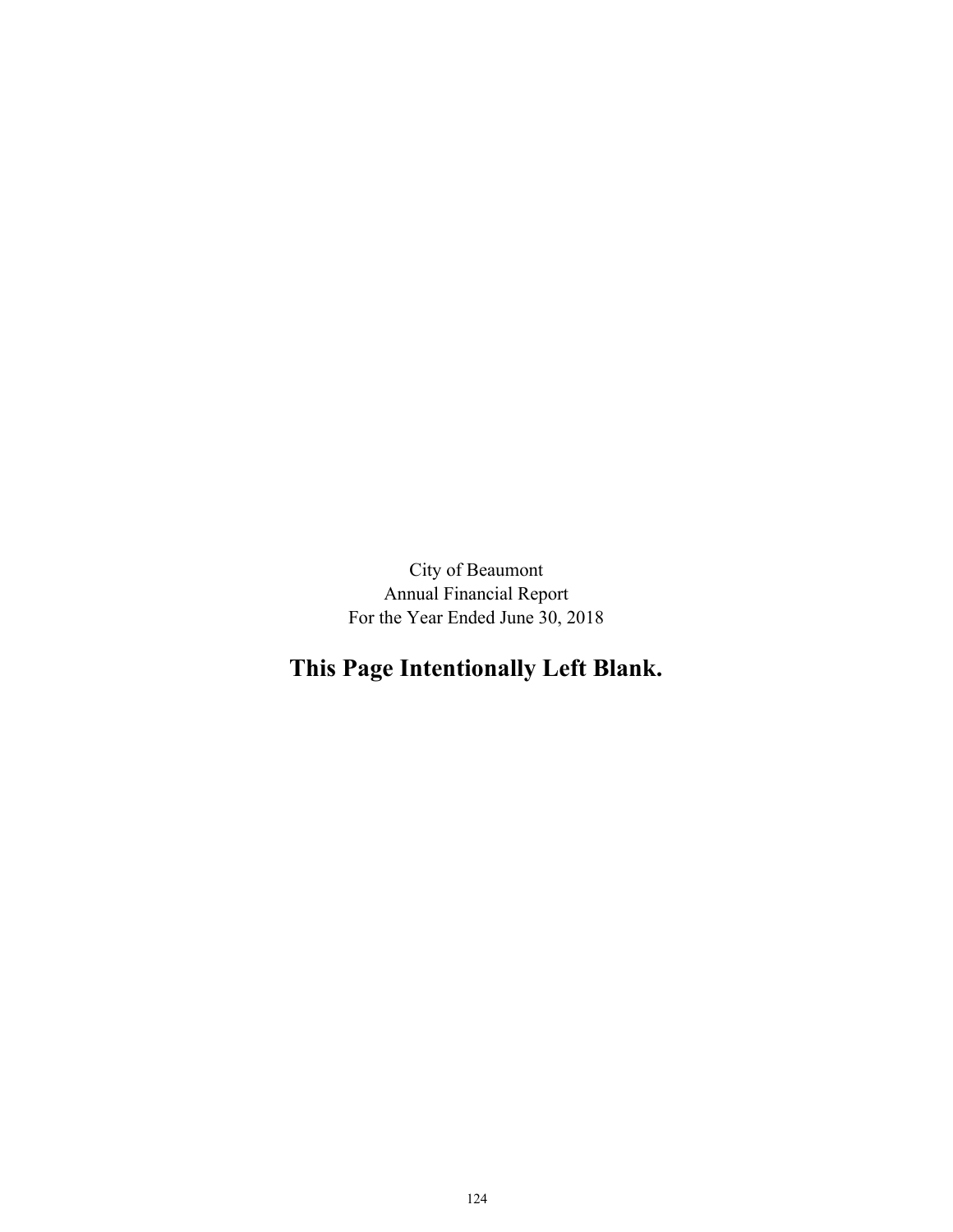# **Non-Major Fiduciary Funds**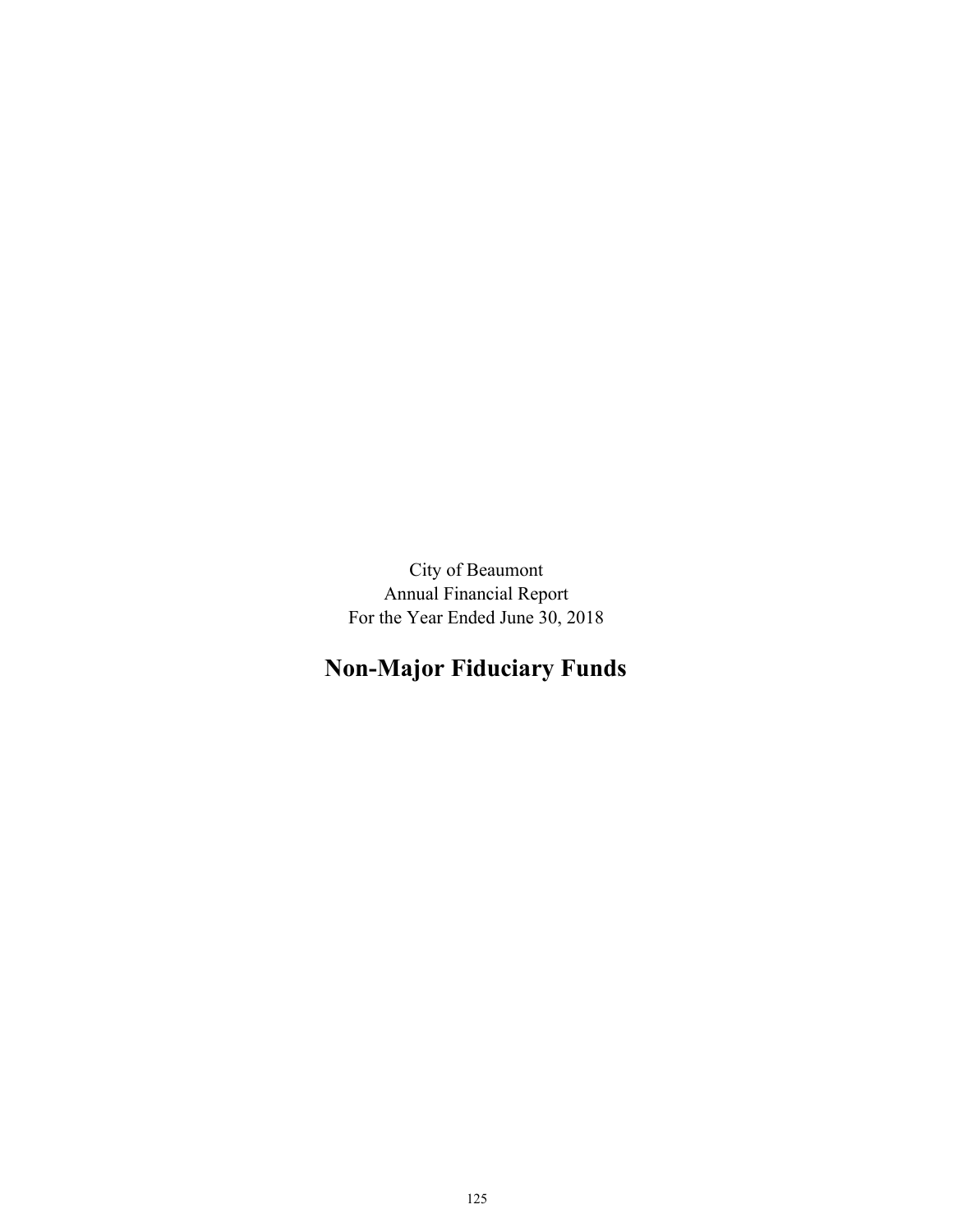# **This Page Intentionally Left Blank.**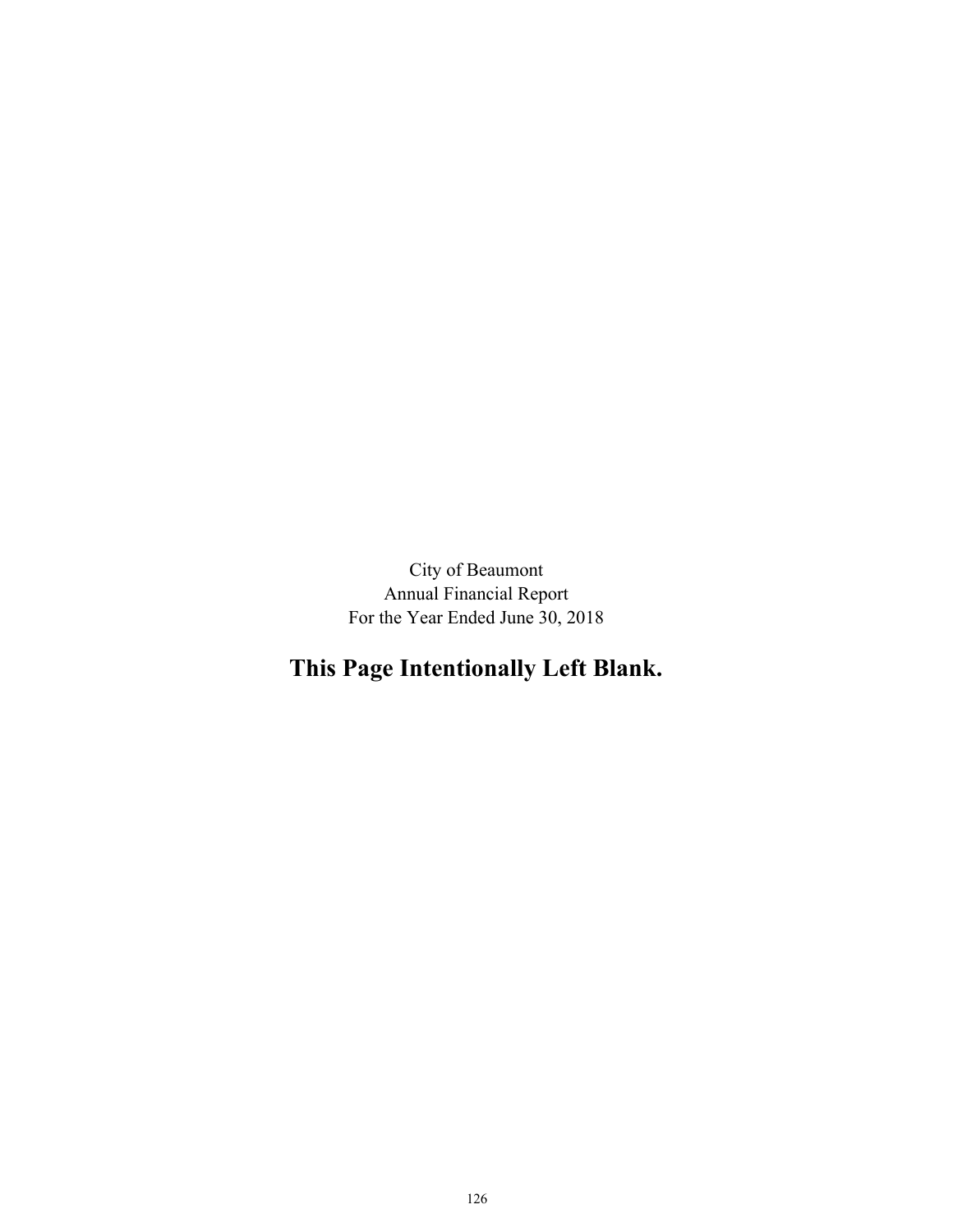## **City of Beaumont Combining Statement of Fiduciary Net Position All Agency Funds June 30, 2018**

| <b>ASSETS</b>                          | Community<br>Facilities<br><b>District Collection</b><br>Evidence Fund |            |    | Beaumont<br>Charitable<br>Foundation | Total        |                  |
|----------------------------------------|------------------------------------------------------------------------|------------|----|--------------------------------------|--------------|------------------|
| Cash and investments                   | \$                                                                     | 13,863,150 | \$ | 33,732                               | \$<br>22,908 | \$<br>13,919,790 |
| Cash and investments with fiscal agent |                                                                        | 12,703,801 |    |                                      |              | 12,703,801       |
| <b>Total assets</b>                    |                                                                        | 26,566,951 |    | 33,732                               | \$<br>22,908 | 26,623,591       |
| <b>LIABILITIES</b>                     |                                                                        |            |    |                                      |              |                  |
| <b>Liabilities:</b>                    |                                                                        |            |    |                                      |              |                  |
| Deposits payable                       | \$                                                                     |            | \$ | 33,732                               | \$<br>22,908 | \$<br>56,640     |
| Due to bondholders                     |                                                                        | 26,566,951 |    |                                      |              | 26,566,951       |
| <b>Total liabilities</b>               |                                                                        | 26,566,951 |    | 33,732                               | 22,908       | 26,623,591       |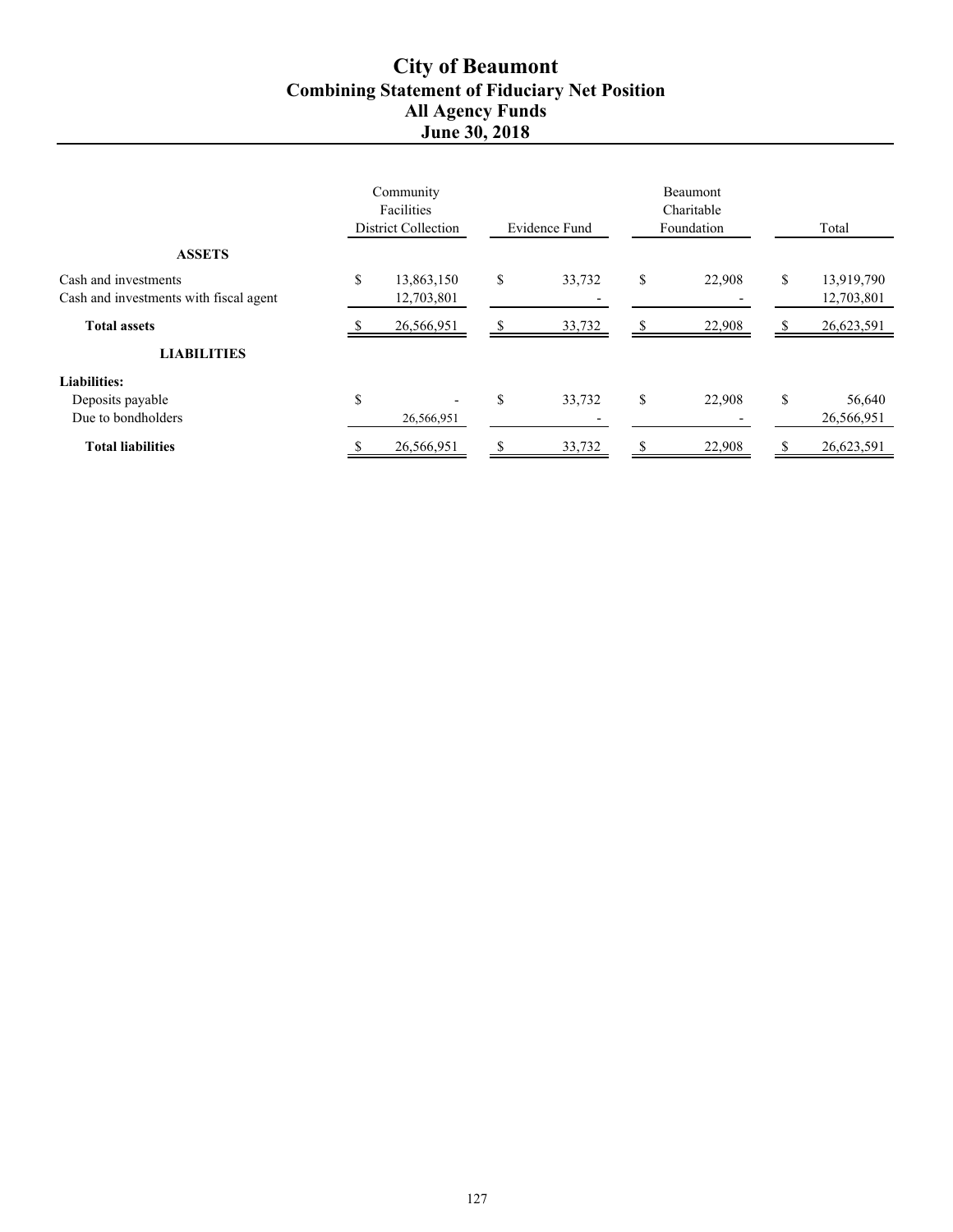# **This Page Intentionally Left Blank.**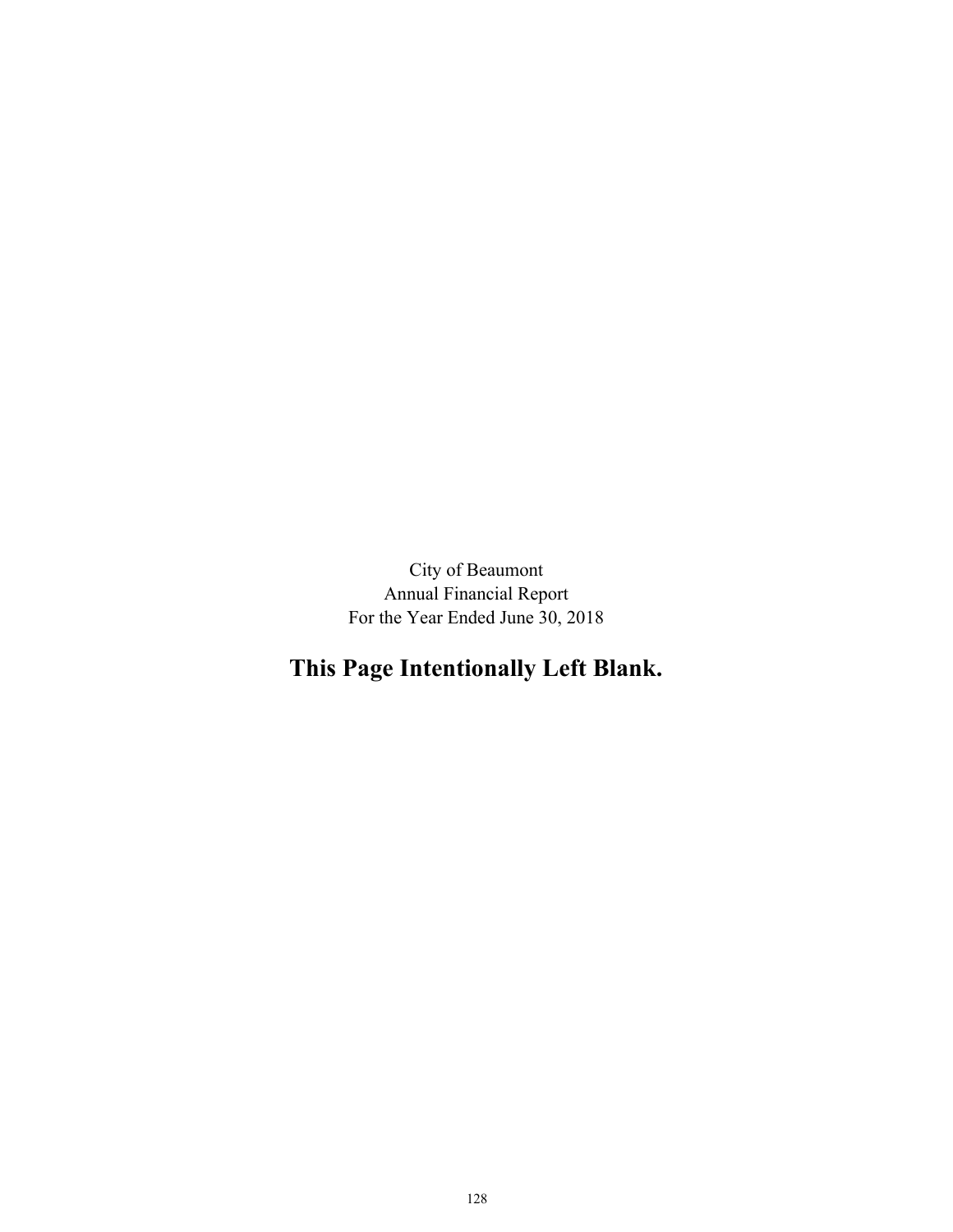## **City of Beaumont Statement of Changes in Fiduciary Assets and Liabilities All Agency Funds For the Year Ended June 30, 2018**

|                                                                                            |                                                   | Balance<br>July 1, 2017<br>Additions |                    |                        | Deletions |                          | Balance<br>June 30, 2018                 |                          |  |  |                          |  |
|--------------------------------------------------------------------------------------------|---------------------------------------------------|--------------------------------------|--------------------|------------------------|-----------|--------------------------|------------------------------------------|--------------------------|--|--|--------------------------|--|
| <b>Community Facilities District Collection Fund</b>                                       |                                                   |                                      |                    |                        |           |                          |                                          |                          |  |  |                          |  |
| Assets:<br>Cash and investments<br>Cash and investments with fiscal agent                  | \$                                                | 17,592,300<br>769,500                | \$                 | 11,934,301             | \$        | (3,729,150)              | \$                                       | 13,863,150<br>12,703,801 |  |  |                          |  |
| <b>Total assets</b>                                                                        | \$                                                | 18,361,800                           | $\mathbb{S}$       | 11,934,301             | \$        | (3,729,150)              | \$                                       | 26,566,951               |  |  |                          |  |
| <b>Liabilities:</b><br>Due to bondholders<br><b>Total liabilities</b>                      | <sup>\$</sup><br>\$                               | 18,361,800<br>18,361,800             | \$<br>\$           | 8,205,151<br>8,205,151 | \$<br>\$  |                          | \$<br>\$                                 | 26,566,951<br>26,566,951 |  |  |                          |  |
|                                                                                            | Balance<br>July 1, 2017                           |                                      | Additions          |                        | Deletions |                          | Balance<br>June 30, 2018                 |                          |  |  |                          |  |
| <b>Evidence Fund</b>                                                                       |                                                   |                                      |                    |                        |           |                          |                                          |                          |  |  |                          |  |
| Assets:<br>Cash and investments<br><b>Total assets</b>                                     | \$<br>\$                                          | 33,768<br>33,768                     | \$<br>$\mathbb{S}$ |                        | \$<br>\$  | (36)<br>(36)             | $\boldsymbol{\mathsf{S}}$<br>$\mathbb S$ | 33,732<br>33,732         |  |  |                          |  |
|                                                                                            |                                                   |                                      |                    |                        |           |                          |                                          |                          |  |  |                          |  |
| <b>Liabilities:</b><br>Deposits payable<br><b>Total liabilities</b>                        | \$<br>\$                                          | 33,768<br>33,768                     | \$<br>$\mathbb S$  |                        | \$<br>\$  | (36)<br>(36)             | \$<br>$\mathbb{S}$                       | 33,732<br>33,732         |  |  |                          |  |
|                                                                                            |                                                   | Balance<br>July 1, 2017              |                    | Additions              |           | Deletions                |                                          | Balance<br>June 30, 2018 |  |  |                          |  |
| <b>Beaumont Charitable Foundation</b>                                                      |                                                   |                                      |                    |                        |           |                          |                                          |                          |  |  |                          |  |
| Assets:<br>Cash and investments<br>Due from City                                           | \$                                                | 28,677                               | \$                 | 22,908                 | \$        | (28, 677)                | \$                                       | 22,908                   |  |  |                          |  |
| <b>Total assets</b>                                                                        | <sup>\$</sup>                                     | 28,677                               | \$                 | 22,908                 | \$        | (28, 677)                | \$                                       | 22,908                   |  |  |                          |  |
| <b>Liabilities:</b><br>Deposits payable                                                    | \$                                                | 28,677                               | \$                 |                        | \$        | (5,769)                  | $\mathbb S$                              | 22,908                   |  |  |                          |  |
| <b>Total liabilities</b>                                                                   | \$                                                | 28,677                               | \$                 |                        | \$        | (5,769)                  | \$                                       | 22,908                   |  |  |                          |  |
|                                                                                            | Balance<br>July 1, 2017<br>Additions<br>Deletions |                                      |                    |                        |           |                          |                                          |                          |  |  | Balance<br>June 30, 2018 |  |
| <b>ALL AGENCY FUNDS</b>                                                                    |                                                   |                                      |                    |                        |           |                          |                                          |                          |  |  |                          |  |
| Assets:<br>Cash and investments<br>Cash and investments with fiscal agent<br>Due from City | \$                                                | 17,626,068<br>769,500<br>28,677      | \$                 | 22,908<br>11,934,301   | \$        | (3,729,186)<br>(28, 677) | \$                                       | 13,919,790<br>12,703,801 |  |  |                          |  |
| <b>Total assets</b>                                                                        | -S                                                | 18,424,245                           | \$                 | 11,957,209             | \$        | (3,757,863)              | \$                                       | 26,623,591               |  |  |                          |  |
| <b>Liabilities:</b><br>Deposits payable                                                    | \$                                                | 62,445                               | \$                 |                        | \$        | (5,805)                  | \$                                       | 56,640                   |  |  |                          |  |
| Due to bondholders<br><b>Total liabilities</b>                                             | \$                                                | 18,361,800<br>18,424,245             | $\mathbb{S}$       | 8,205,151<br>8,205,151 | \$        | (5,805)                  | \$                                       | 26,566,951<br>26,623,591 |  |  |                          |  |